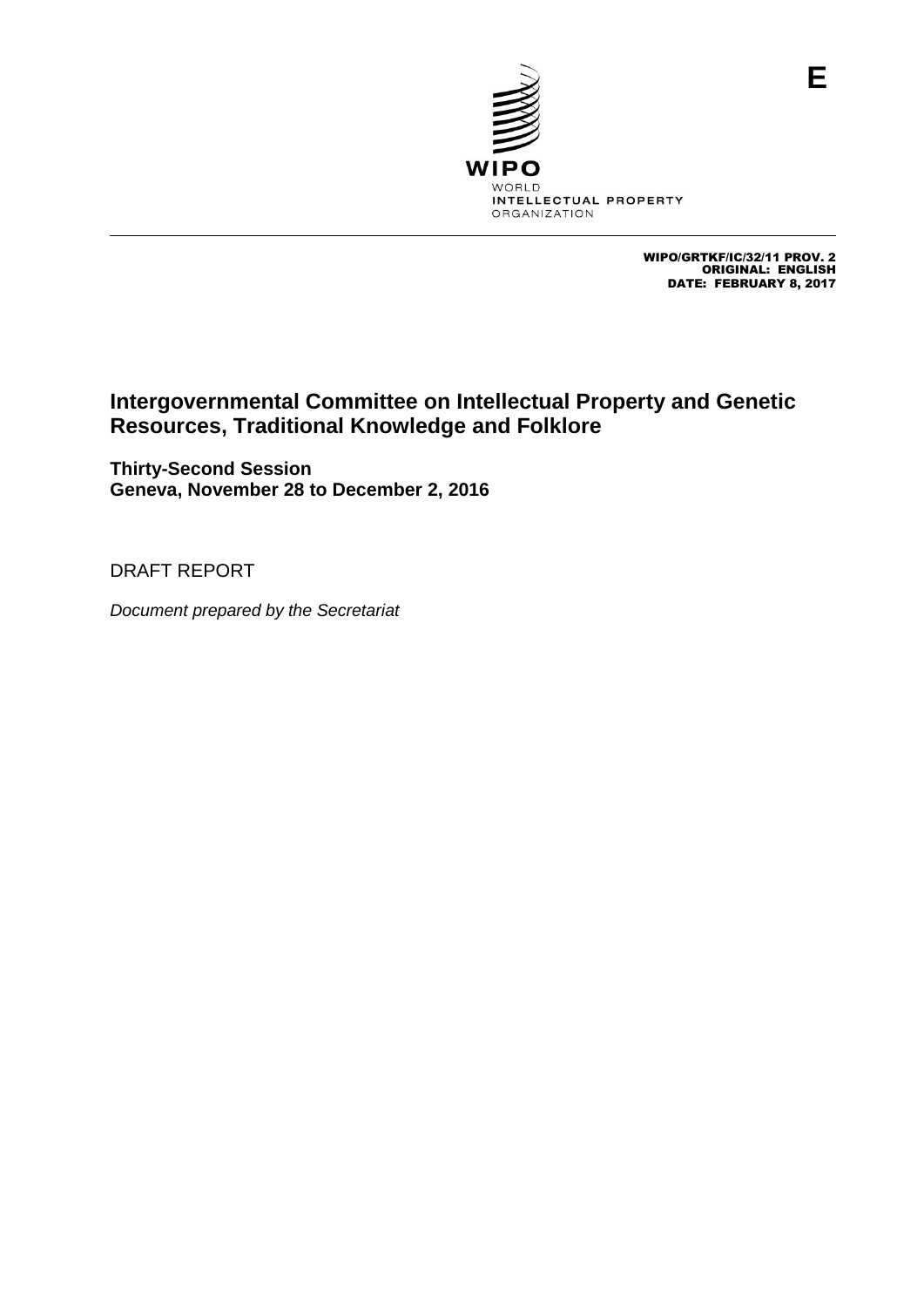1. Convened by the Director General of the World Intellectual Property Organization ("WIPO"), the Intergovernmental Committee on Intellectual Property and Genetic Resources, Traditional Knowledge and Folklore ("the Committee" or "the IGC") held its Thirty-Second Session ("IGC 32") in Geneva, from November 28 to December 2, 2016.

2. The following States were represented: Algeria, Angola, Argentina, Australia, Azerbaijan, Belarus, Bolivia (Plurinational State of), Bosnia and Herzegovina, Botswana, Brazil, Canada, Chile, China, Colombia, Cuba, Cyrus, Czech Republic, Denmark, Dominican Republic, Egypt, Ecuador, El Salvador, Estonia, Fiji, Finland, France, Georgia, Ghana, Greece, Guatemala, Holy See, Hungary, India, Indonesia, Iran (Islamic Republic of), Iraq, Israel, Italy, Jamaica, Japan, Kenya, Latvia, Lebanon, Lithuania, Malaysia, Malawi, Malta, Mauritania, Mexico, Monaco, Mozambique, Myanmar, Nepal, New Zealand, Niger, Nigeria, Norway, Paraguay, Peru, Philippines, Poland, Portugal, Republic of Korea, Romania, Russian Federation, Saudi Arabia, Senegal, Slovakia, South Africa, Spain, Sri Lanka, Sudan, Sweden, Switzerland, Tajikistan, Thailand, Togo, Trinidad and Tobago, Tunisia, Turkmenistan, Turkey, Uganda, Ukraine, United Arab Emirates, United Kingdom, United States of America, Uzbekistan, Vanuatu, Venezuela (Bolivarian Republic of), Yemen and Zimbabwe (91). The European Union ("the EU") and its Member States were also represented as a member of the Committee.

3. The Permanent Observer Mission of Palestine participated in the meeting in an observer capacity.

4. The following intergovernmental organizations ("IGOs") took part as observers: African Union (AU), European Patent Organisation (EPO), Food and Agriculture Organization of the United Nations (FAO), Organization of Islamic Cooperation (OIC) and South Centre (SC) (5).

5. Representatives of the following non-governmental organizations ("NGOs") took part as observers: Assembly of Armenians of Western Armenia; American Intellectual Property Law Association (AIPLA); Association for the International Collective Management of Audiovisual Works (AGICOA); Call of the Earth (COE); Civil Society Coalition (CSC); Comisión Jurídica para el Autodesarrollo de los Pueblos Originarios Andinos (CAPAJ); CropLife International (CROPLIFE); EcoLomics International; European Law Students'Association (ELSA International); Friends World Committee for Consultation (FWCC); France Freedoms - Danielle Mitterrand Foundation; Health and Environment Program (HEP); Incomindios Switzerland; Indian Council of South America (CISA); Indigenous Information Network (IIN); Indigenous Peoples' Center for Documentation, Research and Information (DoCip); International Trade Center for Development (CECIDE); International Video Federation (IVF); Instituto Indígena Brasilero da Propriedade Intelectual (InBraPi); Massai Experience; Native American Rights Fund (NARF); Pacific Islands Forum Secretariat; Proyecto ETNOMAT, Departamento de Antropología Social, Universidad de Barcelona (España); Research Group on Cultural Property (RGCP); Società Italiana per la Museografia e i Beni Demoetnoantropologici (SIMBDEA); Traditions for Tomorrow; and Tulalip Tribes of Washington (27).

6. The list of participants is annexed to this report.

7. Document WIPO/GRTKF/IC/32/INF/2 provided an overview of the documents distributed for IGC 32.

8. The Secretariat noted the interventions made, and the proceedings of the session were communicated and recorded on webcast. This report summarizes the discussions and provides the essence of interventions, without reflecting all the observations made in detail or necessarily following the chronological order of interventions.

9. Mr. Wend Wendland of WIPO was Secretary to IGC 32.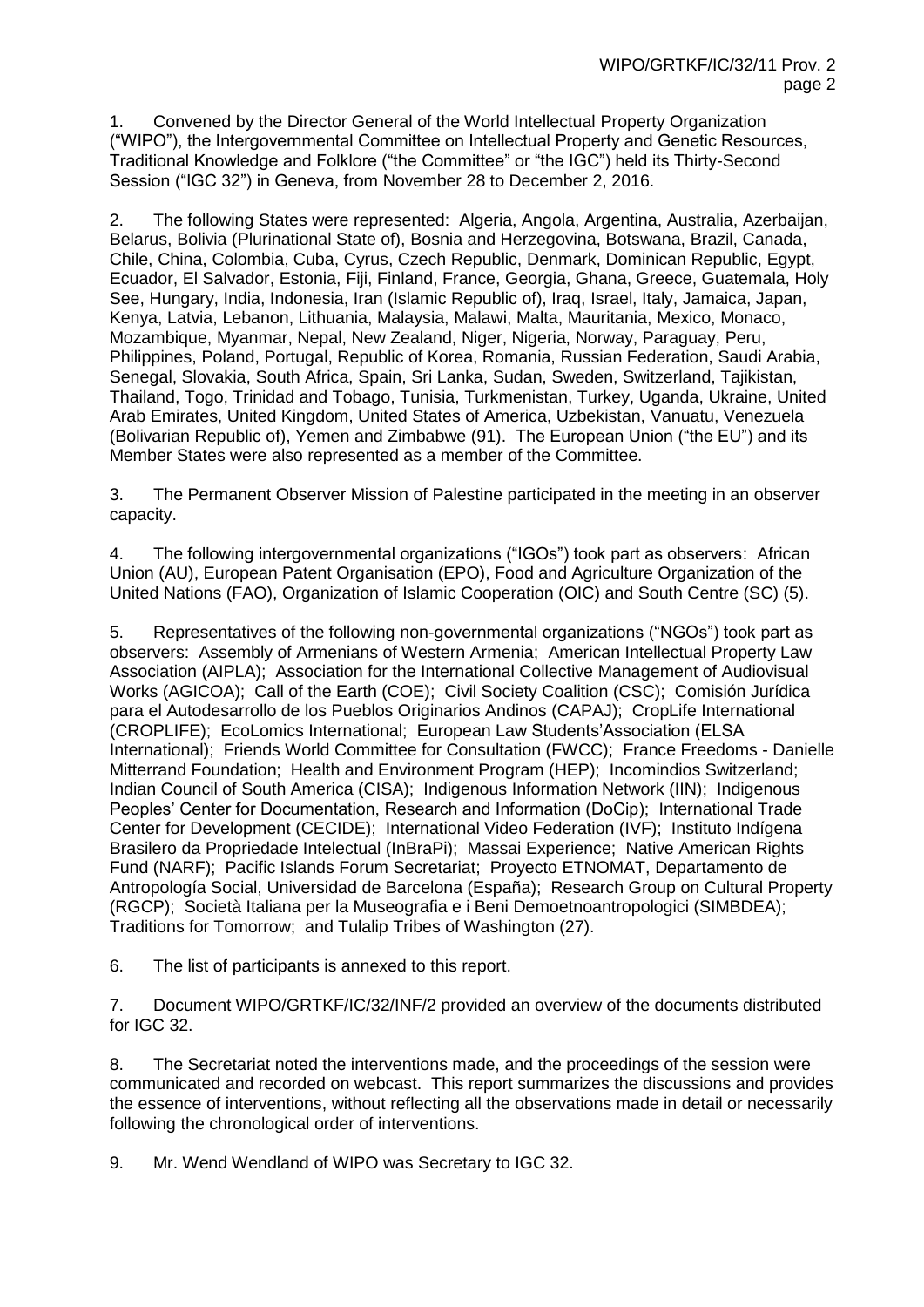#### **AGENDA ITEM 1: OPENING OF THE SESSION**

10. The Chair of the IGC, Mr. Ian Goss from Australia, opened the session and invited the Director General of WIPO to take the floor.

11. The Director General, Mr. Francis Gurry, welcomed all participants to this extremely important meeting and wished participants the best in their deliberations. All participants were familiar with the mandate set by the General Assembly ("GA") in 2015, because this session was the fourth meeting in the biennium. It had been a very rigorous year. The Secretariat had also been asked to organize Seminars, which had been very successful. A Seminar had been held right before this present session of the IGC. He renewed his thanks to the talented and experienced moderators and speakers at the Seminar and, in particular, to the rapporteurs who would transmit the discussions held at the Seminar to the IGC. He thanked Mr. Goss, the Chair of the IGC, for his extremely dedicated and hard work. He thanked the two Vice-Chairs, namely Ambassador Robert Matheus Michael Tene from Indonesia and Mr. Jukka Liedes from Finland, for their valuable contributions. He said that the text reflected the current state of discussions on traditional knowledge ("TK"). Steady progress had been made in the course of the biennium, but there was a long way to go. He encouraged all participants to engage fully and openly, in trying to make progress so as to report positive results to the 2017 GA. He mentioned that the WIPO Voluntary Fund, since 2014, had not been possible to finance representatives of indigenous peoples and local communities ("IPLCs"). He made a renewed call to Member States to consider contributing to the Voluntary Fund to facilitate the presence of representatives of IPLCs and to encourage their participation within their own delegations. Finally, he welcomed Ms. Lucy Mulenkei, a member of the Maasai People in Kenya, Mr. Rodrigo De la Cruz Inlago, a member of the Kichwa/Kayambi Peoples in Ecuador, and Mr. Preston Hardison, the representative and policy analyst of the Tulalip Tribes in the United States of America, who would participate in the session's Indigenous Panel.

12. The Chair thanked the Vice-Chairs, Ambassador Tene and Mr. Liedes, for their support and valuable contribution. They operated as a team and engaged frequently in and between meetings to consider how to progress the work of the IGC. He had consulted with Regional Coordinators in advance of the session and he thanked them for their guidance. He hoped that they would help build a pleasant working atmosphere. He recalled that the present IGC session, as previous sessions, was on live webcast on the WIPO website, which further improved its openness and transparency. This was a five-day session, and the last session dealing with TK. He intended to use all the time allocated. Pursuant to the new mandate, IGC 32 would focus on narrowing existing gaps, addressing unresolved issues, and considering options for a draft legal instrument(s). To make the most effective use of time, he intended to begin the sessions punctually, unless otherwise announced. To that end, opening statements of up to three minutes would be allowed by Regional Groups, the EU and the Like-Minded Countries ("the LMCs"). Any other opening statements could be handed to the Secretariat or sent by email and they would be reflected in the report. After consultation with Regional Coordinators and as there appeared to be no objection, he would also allow the Indigenous Caucus to make an opening statement. Member States and observers were strongly encouraged to interact with each other informally, as that increased the chances that Member States be aware of and perhaps support observers' proposals. He acknowledged the importance and the value of the indigenous representatives, as well as representatives of civil society and industry. Those key stakeholders needed to have their views considered, and ultimately, any agreement would have to consider all of those views. He intended to meet with indigenous representatives and other stakeholders during the course of the week. The IGC should reach a decision on each agenda item as it went along. On Friday, December 2, 2016, the decisions as already agreed would be circulated for final confirmation by the IGC. The report of the session would be prepared after the session and circulated to all delegations for comment. The report of the session would be presented in all six languages for adoption at IGC 33 in 2017.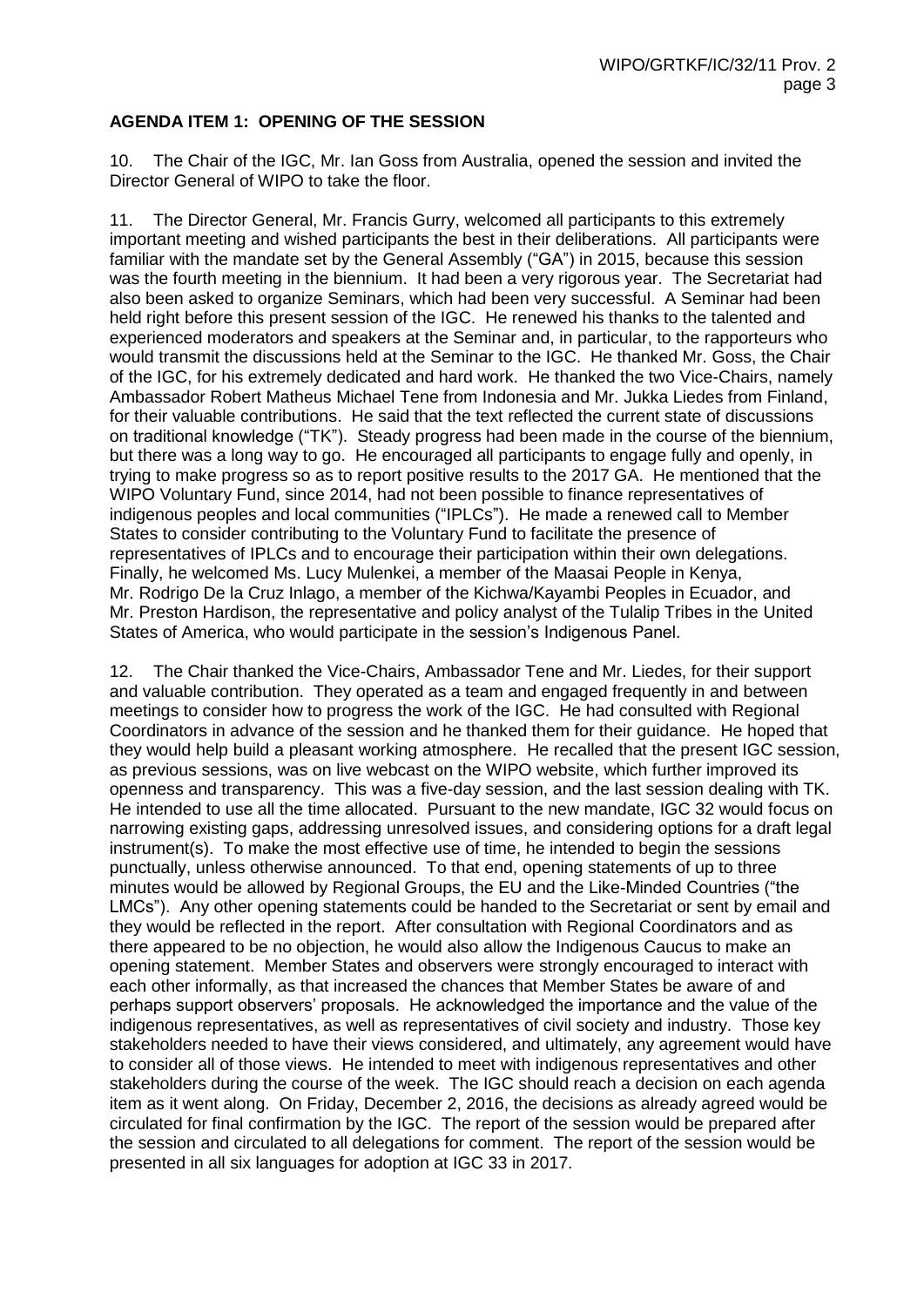### **AGENDA ITEM 2: ADOPTION OF THE AGENDA**

*Decision on Agenda Item 2:*

*13. The Chair submitted the draft agenda circulated as WIPO/GRTKF/IC/32/1 Prov. 2 for adoption and it was adopted.* 

14. The Chair opened the floor for opening statements.

15. [Note from the Secretariat: Many delegations thanked the Chair, Vice-Chairs and Secretariat and expressed their gratitude for the preparation of the session.] The Delegation of Chile, speaking on behalf of the Group of Latin American and Caribbean Countries ("GRULAC"), thanked the Secretariat for the organization of the Seminar and the speakers for their committed participation. The exchange of national experiences and practical examples had allowed a deepening of the understanding of the challenges and the necessity and relevance of the negotiations carried out in the IGC. As defined by the 2015 GA, the mandate for the biennium was that the IGC would continue to expedite its work, with a focus on narrowing existing gaps, with open and full engagement, including text-based negotiations, with the objective of reaching an agreement on an international legal instrument(s) relating to intellectual property ("IP") which would ensure the balanced and effective protection of genetic resources ("GRs"), TK and traditional cultural expressions ("TCEs"). It looked forward to continuing negotiations on TK with a focus on addressing unresolved issues and considering options for a draft legal instrument that would allow bringing the positions closer and steering the working document towards a consensus proposal. The IGC should move forward in revising working document WIPO/GRTKF/IC/32/4, including reaching a common understanding on core issues related to TK. More specifically, it hoped that the present session would allow the IGC to make progress on four substantive issues: Policy Objectives; Subject Matter of the Instrument (Article 1); Beneficiaries of Protection (Article 2); and Scope of Protection (Article 3). It also recognized the importance of other issues, and the session should allow for the greatest possible progress. It was important to build on the existing work already carried out by the IGC. The Chair could count on the commitment of the Group to move forward.

16. The Delegation of Latvia, speaking on behalf of the Group of Central European and Baltic States ("CEBS"), said that IGC 31 had restarted the discussion on the core issues on the balanced and effective protection of TK, which had not been considered for over two years. The IGC had been able to find an agreement on some amendments to the text in order to streamline the text and to better reflect the positions of various Member States. It was crucial to have a meaningful discussion on the overall objectives of the instrument. In the framework of the IGC and of WIPO, the IGC could not solve all challenges arising from the misuse of TK. The IGC had to find a common understanding of the overarching objectives and of what was realistically achievable in order to have a focused and productive discussion on other elements such as beneficiaries or subject matter. Other instruments existed outside WIPO on the question of TK, and the issues which the IGC was working on would be complementary to those existing instruments and could only address concerns in the field of IP. The CEBS Group favored an evidence-based approach. It was possible to draw lessons from the experiences and discussions that had taken place in various Member States in elaborating TK legislation at the national level. Such crucial aspects as legal certainty and economic, social and cultural impacts should be carefully considered before reaching an agreement on any particular outcome. It supported a request for a study put forward by the Delegation of the EU, on behalf of the EU and its Member States, which aimed to analyze existing national legislation in relation to TK. The Seminar held the week before had provided interesting information and would enable an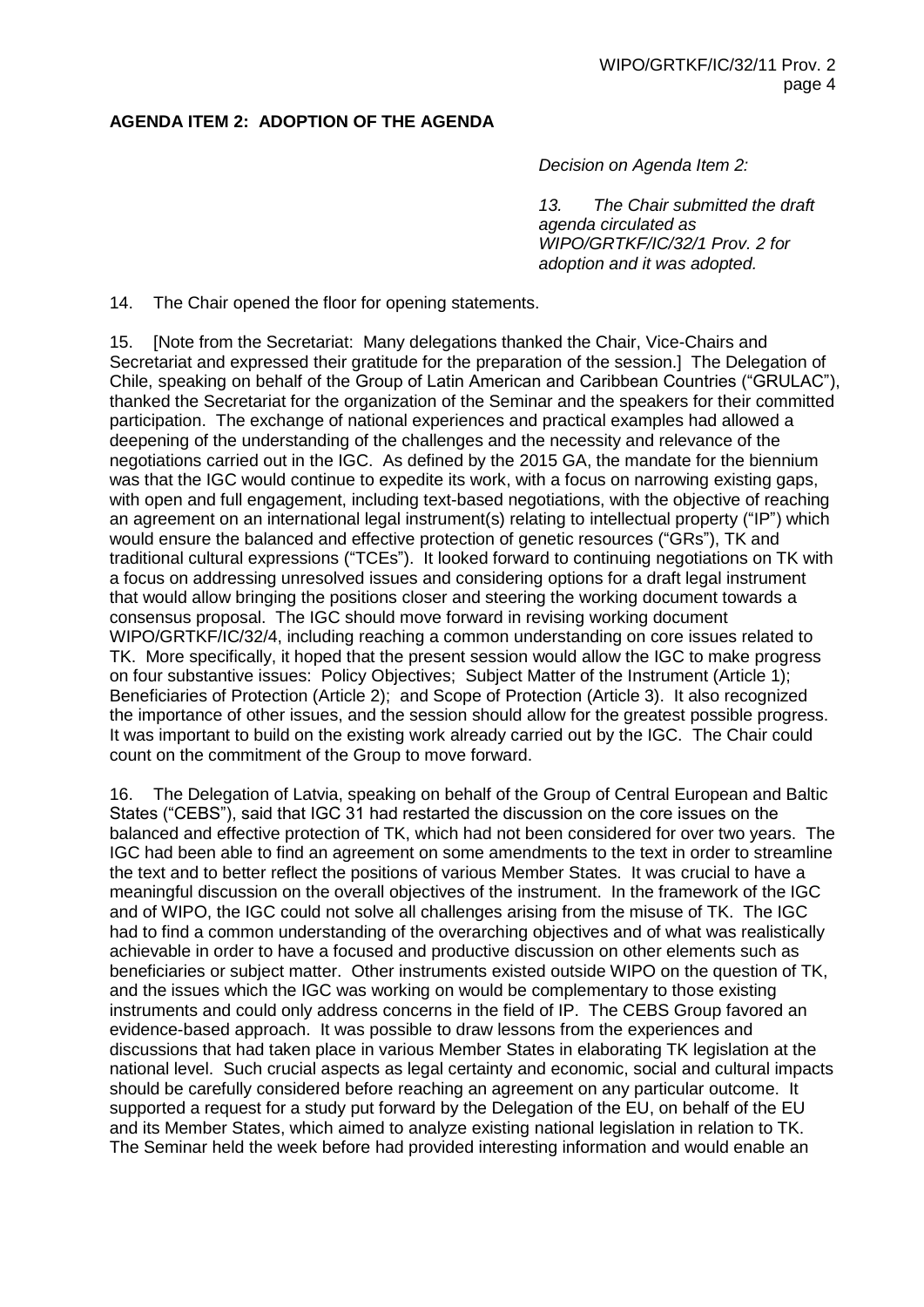evidence-based discussion. The CEBS Group would engage in a positive, constructive and realistic manner in the work ahead.

17. The Delegation of Turkey, speaking on behalf of Group B, noted that the Seminar had contributed to a sharing of national experiences in an evidence-based approach. That approach should be carried forward into the negotiations. As the webcast was available online, it hoped that it would constitute resourceful material for all stakeholders. It recognized the importance of the balanced and effective protection of GRs, TK and TCEs. The protection relating to those subjects should be designed in a manner that supported innovation and creativity, ensured legal certainty, and was practicable and recognized the distinct nature of each of those subjects. The mandate of the IGC provided that it should continue to expedite its work, with a focus on narrowing existing gaps. The primary focus would be to reach a common understanding on core issues, including the objectives. There was significant work to be done to narrow the gaps on the core issues and advance in a meaningful way. In the future work of the IGC, a common understanding could be increased, taking an evidence-based approach, including studies and examples of national experiences, domestic legislation and examples of protectable subject matter and subject matter that was not intended to be protected. It remained committed to contributing constructively towards achieving a mutually acceptable result.

18. The Delegation of Indonesia, speaking on behalf of the LMCs, said that its coalition represented more than 60 countries from three different groups within the IGC, namely the African Group, the Asia-Pacific Group and GRULAC. It assured of the LMCs' full support and cooperation in rendering the session a success. It extended its appreciation for the valuable contribution from all Member States and regional groups at the informal LMCs Roundtable on the Protection of Traditional Knowledge ("the Roundtable"). It was delighted to inform the IGC that most of the objectives of the Roundtable had been achieved. It reaffirmed its commitment to engage constructively in negotiating mutually acceptable outcomes on the protection of TK. It congratulated the Secretariat for the successful convening of the Seminar that provided much useful insights on issues facing the IGC. Those were important, not only for all Member States, but, more importantly, for IPLCs everywhere that had developed and generated tradition-based knowledge and innovation long before the modern IP system had been established. All communities had the right to maintain, control, protect and develop IP over their cultural heritage. It needed to push forward a greater recognition for both economic and moral rights of traditional and cultural heritage, including GRs, TK and TCEs. Substantial progress had been made on TK associated with GRs at IGC 29 and IGC 30. Significant progress had also been made on TK at IGC 31. It was confident that the current session and future sessions would yield progress as well. The IGC had to focus its discussion on the most important aspects in the text. It needed to minimize discussions and use its valuable time efficiently by not prolonging discussions on issues where positions were already well laid out and understood by all. On the issue of beneficiaries, there was no dispute that the main beneficiaries of the instrument were IPLCs. However, there were certain circumstances in which TK could not be specifically attributable to a particular IPLC. That usually occurred when TK was not specifically attributable or confined to an IPLC or it was not possible to identify the IPLC that had generated it. Understanding those circumstances, the provision on beneficiaries should address that concern and include other beneficiaries as defined by the national laws of Member States. Furthermore, the discussion on beneficiaries was closely related to the administration of rights. In order to reach a common understanding regarding beneficiaries, a discussion on administration of rights was of paramount importance. With regard to the scope of protection, there seemed to be converging views that emphasized the need to safeguard the economic and moral interests of the beneficiaries. For that purpose, it recalled the tiered approach. It invited the IGC to take into account the practical value of establishing the level of rights as determined by the diffusion of the TK and the character of its use. That would provide an opportunity to find convergence on core elements, namely subject matter of protection, beneficiaries, scope of protection, and exceptions and limitations. It recommended further discussing that last issue, as it was essential to ensure that those provisions were not too extensive so as not to compromise the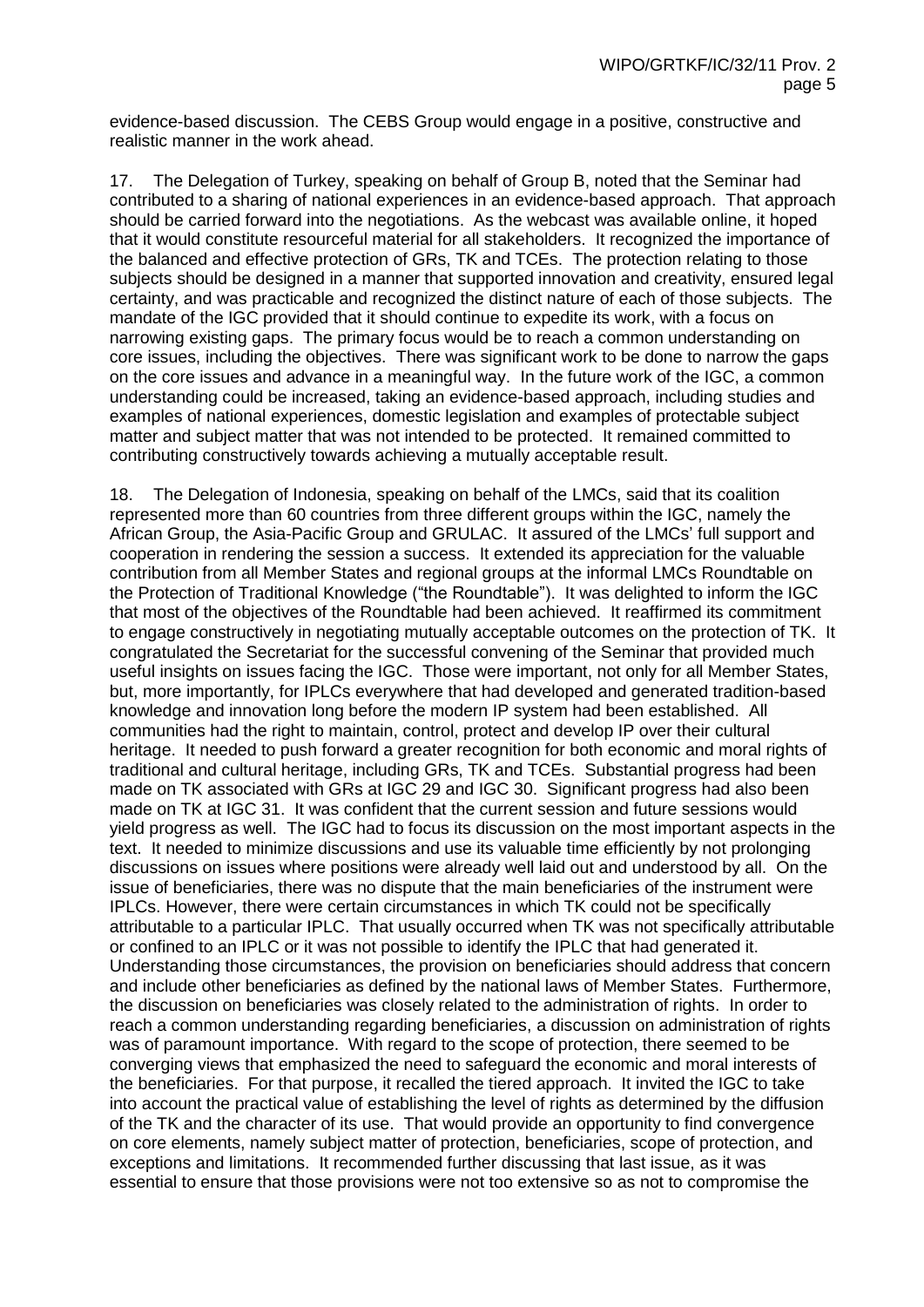scope of protection. Noting the importance of the effective protection of GRs, TK and TCEs for all, the IGC should move forward by convening a diplomatic conference with a view to adopting a legally binding instrument(s) providing effective protection of GRs, TK and TCEs.

19. The Delegation of Nigeria, speaking on behalf of the African Group, looked forward to advancing the IGC's negotiations. It counted on the expertise, professionalism and engaging work style of the Chair, the Vice-Chairs and the Secretariat to facilitate that outcome. It assured all participants of its constructive and result-driven approach. It welcomed the Seminar as a useful resource for knowledge exchange and insights into both the challenges in the negotiations and the ideas on the way forward. There was a fundamental struggle on how to best acknowledge, promote and protect TK, the oldest form of knowledge known to humankind, in a modern IP system, which had been developed to promote the interests of industrialized economies. The challenge was whether the interest of TK holders and knowledge producers would also be accorded its rightful legal position within that framework. The Group hoped that it was the common objective of every participant at IGC 32 to try to narrow gaps, bearing in mind that it would conclude its negotiations on the interface between TK and IP until the stocktaking session scheduled for June 2017. A resolution of core issues such as beneficiaries, scope of protection and administration of rights would significantly advance the work of the IGC and set it on a path towards a coherent and practical legal instrument for the effective protection of TK in the modern international IP framework. That was the focus of the week, cognizant that such an outcome would demonstrate the progress made, the importance of all bodies of knowledge to human welfare, and in line with the mandate of the IGC, attainment of a common understanding. In that context, it supported the statement made by the Delegation of Indonesia on behalf of the LMCs. In reaffirming its readiness to work towards a successful session, it urged all participants to reflect deeper on the socio-economic value of TK to the body of knowledge that facilitated human and societal development, as recognized by the Sustainable Development Goals ("SDGs").

20. The Delegation of China was very pleased to work again alongside other States to carry out deepened text-based discussions. At IGC 31, the IGC had discussed four issues and the pending issues were to be discussed at the current session. That was the last session dedicated to TK in the biennium, and the IGC still faced an uphill struggle. It was willing to work alongside other countries to strive to move forward the discussions to achieve its goal, namely, to develop a legally binding international instrument(s) on the protection of GRs, TK and TCEs.

21. The Delegation of India, speaking on behalf of the Asia-Pacific Group, recalled the Seminar which was successfully put together by the Secretariat. The views, examples and arguments articulated by the speakers had provided many useful insights on the various outstanding issues facing the IGC. It recognized the LMCs' effort in trying to foster better understanding of those issues with a view to narrowing gaps through the Roundtable. Recognizing the critical role that TK, GRs and TCEs played in the areas of the pharmaceutical industry, food security, trade, environment, culture and sustainable development, their preservation, protection and promotion was important. Most of the members of the Group had reiterated that there was a need for a legally binding instrument(s) providing effective protection of GRs, TK and TCEs. However, some members had a different position. The Group remained committed to continuing discussions on the core issues in the effort to find common ground and work towards the finalization of the text. The definition of TK would lay down the foundation of the work. It should be inclusive and capture the unique characteristics of TK, and should be comprehensive and not require separate eligibility criteria. On beneficiaries, considering the varied circumstances in different countries, most of the members of the Group were of the view that it was pertinent to include States and national authorities within the definition of beneficiaries, if there were instances in which TK could not be directly attributed to a local community. Some members of the Group had a different position. Most of the members of the Group were of the view that Member States needed to recognize the important role played by the national authorities as trustees of TK where beneficiaries could not be identified and in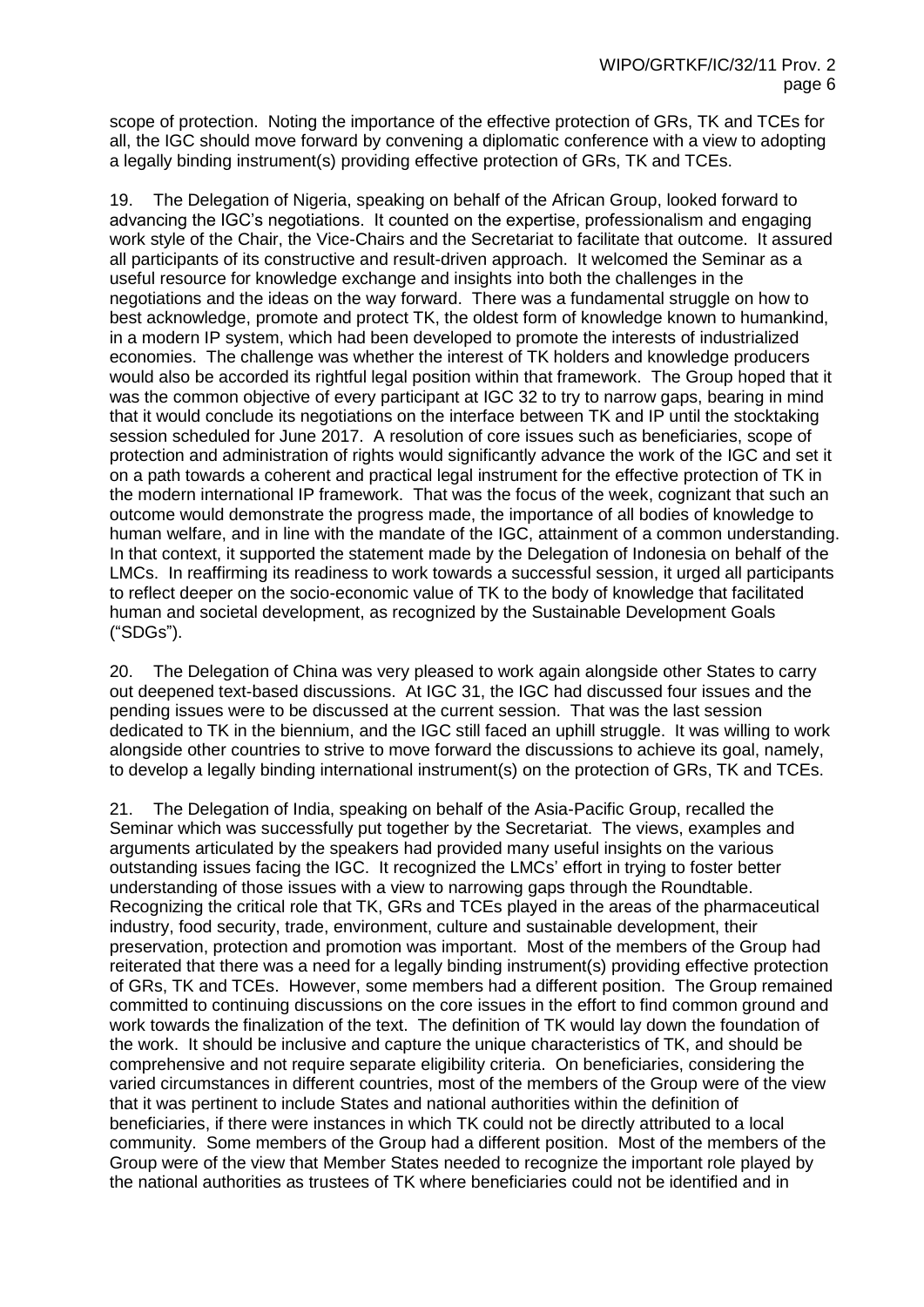cases where beneficiaries were identified, State should be accorded the fiduciary role in consultation with local communities. Additionally, it was useful to consider Article 2 simultaneously with Article 5 on "Administration of Rights". However, some members had a different position. On Scope of Protection, the instrument should strike a balance between economic and moral rights. The majority of the Group supported the tiered approach as the best mechanism to address the issues of secret, sacred, narrowly and widely diffused TK. However, some members of the Group had a different position. With regard to exceptions and limitations, the instrument should strike an optimal balance between the holders and users of TK, so as not to compromise its scope of protection. As IGC 32 would present the final opportunity in the biennium to discuss TK, it hoped that discussions would be fruitful and lead to visible progress. With the leadership of the Chair and the membership's collective effort, IGC 32 would be able to narrow gaps and achieve progress, as mandated by the GA. It stood ready to engage constructively and offered its fullest cooperation.

22. The Delegation of the EU, speaking on behalf of the EU and its Member States, was looking forward to the second session on TK under the mandate. In relation to the Indicative List of Outstanding Issues, it stressed the importance of the objectives. Without a common understanding on the objectives, it was not realistic to achieve progress. Those objectives should be in line with WIPO's mandate, and the IGC should not duplicate matters that had been dealt with in other instruments, such as the Convention on Biological Diversity ("the CBD") or the Nagoya Protocol on Access to Genetic Resources and the Fair and Equitable Sharing of Benefits Arising from their Utilization to the Convention on Biological Diversity ("the Nagoya Protocol"). Further, there were important IP concepts, such as the public domain and the effect on all stakeholders, which should play a key role in the discussions. It stressed the usefulness of the different possibilities for the enhanced protection of TK that had already been placed before the IGC, such as awareness raising, encouraging use of existing legal frameworks, including the trademark, design, trade secret, geographical indications, and copyright systems, and improving access to those frameworks. It attached importance to respecting the mandate given by the GA. Therefore, the Delegation looked forward to a substantive debate that furthered mutual understanding of the facts rather than one geared towards reaching any particular type of outcome. First and foremost, agreement had to be found in relation to those basic issues. It continued to advocate for solid and evidence-based discussions that considered real world implications and feasibility in social, economic and legal terms, including enforcement. To that end, it supported a study on national experiences and how those might inform the discussions. It had re-submitted a working document, which requested the WIPO Secretariat to undertake a study of national experiences and domestic legislation and initiatives recently adopted in relation to the protection of TK. The re-submitted document had been slightly modified to take into account concerns expressed at IGC 31. To inform discussions at the IGC, the study should analyze domestic legislation and concrete examples of protectable subject matter and subject matter that was not intended to be protected. The study should also take into account the variety of measures that could be taken, some of which could be measuresbased, while others could be rights-based.

23. The representative of PIMA, speaking on behalf of the Indigenous Caucus, said that there was a lack of funds in the Voluntary Fund. He was highly grateful to those countries that had donated to the Fund to enhance indigenous participation. The fund had stood at about 600 Swiss Francs for the past two years. The legitimacy of the proceedings would be put at risk if IPLCs could not participate. While statements were made on the high value of TK and TCEs, Member States were simultaneously failing to adequately support the participation of the holders and owners of TK and TCEs. Contributions to the Fund were only a first step. He was grateful to those countries that had consulted IPLCs on the development of national policies and legislation and to effectively inform and shape positions in the IGC. Full and effective participation also required considerable capacity-building and consultation. After 16 years of discussions and negotiations, the majority of the world's approximately 370 million indigenous peoples and over 10,000 indigenous nations had very little understanding of what was being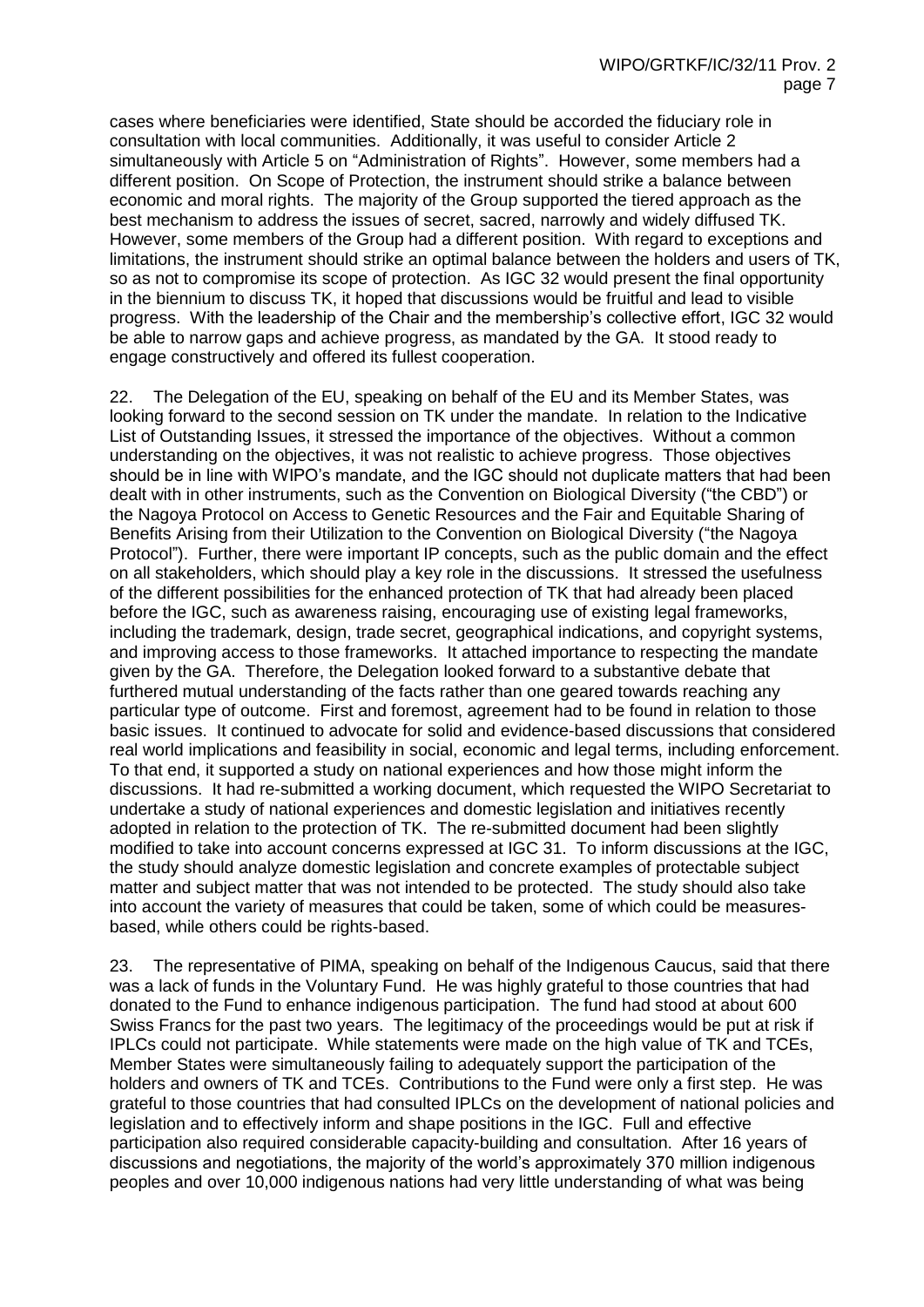negotiated in the IGC. In addition to the outreach efforts of the Secretariat, Member States had to extend the domestic consultations. IPLCs could not participate unless they were funded. The cost could represent several months of wages for many. The IGC had to find ways of improving participation by combining the Fund with other funding. Many highly capable representatives that had been invited to the Seminar or to the Indigenous Panel had indicated that they would like to participate in the negotiations but could not afford to stay beyond the funded days. He suggested revisiting the fund to make funds available in a gender and regionally balanced manner. He called upon members to promote the legitimacy of the proceedings in the eyes of the TK and TCEs owners by contributing to the Voluntary Fund to ensure full and effective participation.

24. [Note from the Secretariat: the following opening statement was submitted to the Secretariat in writing only.] The Delegation of Japan commended the facilitators for their continued dedication. The IGC had made good progress under its work program. Nevertheless, even after many years of discussion, the IGC had not been able to find a common understanding on the fundamental issues, namely, policy objectives, beneficiaries, subject matter and definition of misappropriation. Many gaps still remained. Sharing domestic experiences and practices was useful for everyone to gain a better understanding on those issues. In fact, the IGC had held valuable discussions at its past session based on presentations conducted by some Member States. It suggested that IGC 32 focus on preventing the erroneous grant of patents, which could be done by establishing and utilizing databases stored with non-secret TK. Together with the Delegations of Canada, the Republic of Korea and the United States of America ("the USA"), it had resubmitted the document entitled "Joint Recommendation on the Use of Databases for the Defensive Protection of Genetic Resources and Traditional Knowledge Associated with Genetic Resources" (WIPO/GRTKF/IC/32/7). The discussions on that recommendation could complement and even facilitate text-based negotiations. It was ready to engage in a constructive spirit.

## **AGENDA ITEM 3: ADOPTION OF THE REPORT OF THE THIRTY-FIRST SESSION**

*Decision on Agenda Item 3:*

*25. The Chair submitted the draft report of the Thirty-First Session of the Committee (WIPO/GRTKF/IC/31/10 Prov. 2) for adoption and it was adopted.*

#### **AGENDA ITEM 4: ACCREDITATION OF CERTAIN ORGANIZATIONS**

*Decision on Agenda Item 4:*

*26. The Committee unanimously approved the accreditation of the three organizations listed in the Annex to document WIPO/GRTKF/IC/32/2 as ad hoc observers, namely: Association Culturelle et Scientifique De Khenchela (ACSK); Association Debout Femmes Autochtones du Congo (ADFAC); and Indigenous World Association (IWA).*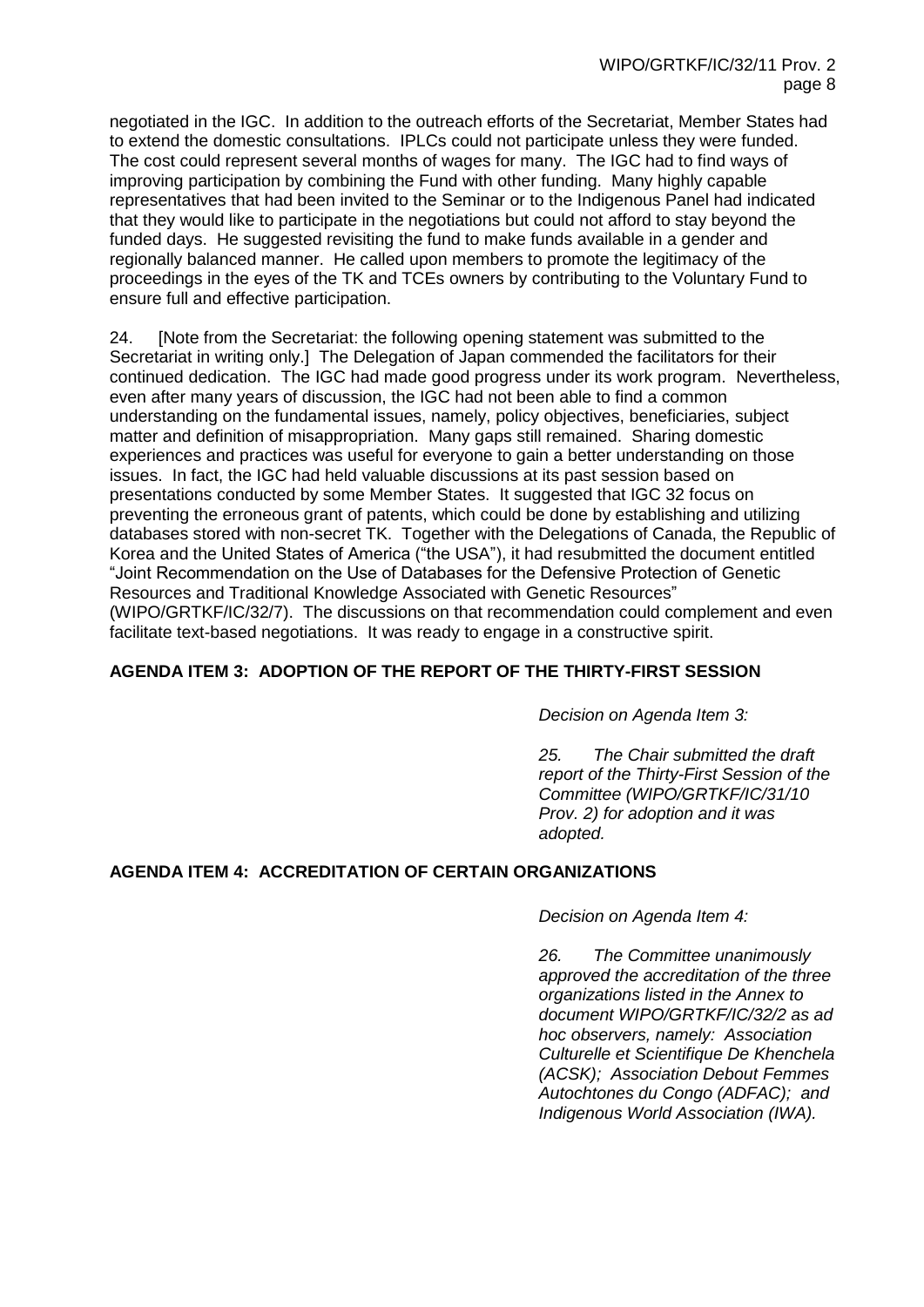#### **AGENDA ITEM 5: REPORTING ON THE** *SEMINAR ON INTELLECTUAL PROPERTY AND TRADITIONAL KNOWLEDGE* **(NOVEMBER 24 AND 25, 2016)**

27. The Chair invited the rapporteurs from the Seminar to deliver their reports.

28. Mr. Reynald Veillard, Counselor, Permanent Mission of Switzerland to the United Nations Office and other International Organizations in Geneva, reported on Roundtable 1 "Regional, National and Community Experiences Relevant to Identifying 'Protectable Traditional Knowledge' at an International Level" as below:

"Roundtable 1 addressed regional, national and community experiences relevant to identifying "protectable traditional knowledge" at an international level. It was moderated by Dr. Sharon B. Le Gall from the Faculty of Law of the University of the West Indies of Trinidad and Tobago.

The first speaker of the round table, Miss Lilyclaire Bellamy, Executive Director of the Jamaican Intellectual Property Office, emphasized the importance of a holistic approach to the protection of TK, as TK is closely linked to GR and TCEs. Her government wished to turn TK of medicines and food into an economic industry. She mentioned several examples, ranging from blue mountain coffee, cannabis for medicinal purposes, to bamboo architecture. She stressed that so far there were no specific laws regulating these products and processes, so the government aimed to update existing laws. She also referred to an article in the WIPO Magazine written by Mr. Wend Wendland on the digitization of indigenous music of the Maasai, which well described some of the emerging issues in the utilization of TK and TCEs.

Mr. Andrés Valladolid, President of the National Anti-Biopiracy Commission of Peru explained the Andean and Amazonian Cosmovision as regards TK. He mentioned that there are three types of TK in Peru, namely signs (senas), secrets (secretos), and knowledge (saberes). He referred to Law 27811, which protected TK of indigenous peoples and communities related to biological resources. Law 27811 established three types of registers: public registry, confidential registry, and local registers (held by the communities themselves). 3814 entries have been registered to date. He pointed out that TK did not need to be registered in order to be protected. He highlighted that Law 27811 did not provide economic rights for TK that had been made accessible to persons other than the indigenous peoples by mass communication media such as publications, or for TK related to biological resources that have become extensively known outside the communities before 1982.

Dr Avanti Perera from Sri Lanka traced the historical context of her country, which had contributed to the vast body of TK in the country, including indigenous medicine, agriculture, architecture, water supply, food security/habits and dispute settlements. These TKs were inter-generational, mostly orally transmitted, held by communities and were either narrowly or widely diffused within the communities. However, the current legal framework did not provide an adequate protection for TK. Despite some challenges, ongoing efforts to finalize a National Policy on TK, identify and document TK and prepare draft legislation could be seen as positive steps. She emphasized the importance that such a Policy had a tiered approach which covered in a differentiated way widely diffused and narrowly diffused knowledge.

Ms Madina Karmysheva from the State Service of Intellectual Property and Innovation of the Kyrgyz Republic reported that TK and associated GRs were increasingly becoming the target of economic interest. Therefore, in 2007 the Kyrgyz Republic adopted a law "On the protection of TK". It did not apply to folklore and handicrafts. The scope of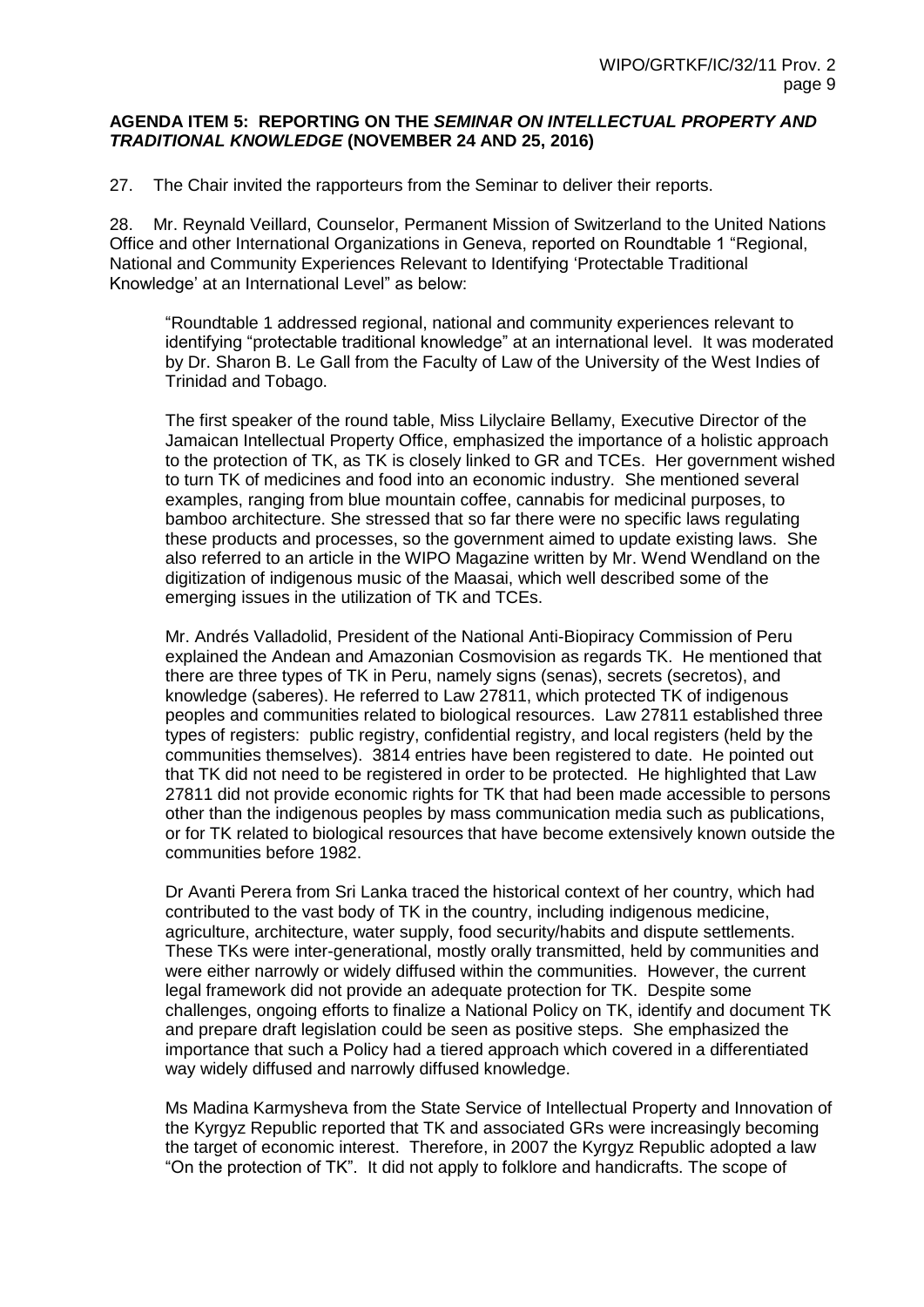protected TK covered TK which was "practically applicable in a particular sphere of human activity and having a positive result in their application". TK could be registered and protected by individuals or groups. Registration was not subject to time limits. Patenting was not allowed for objects utilizing the TK. There was a database of TK maintained by the State Service which was used to consider patent applications. The Office also digitized TK and its sources and registered them in the database. She also reported on workshops, such as on building yurts and nomad games, which allowed TK to be documented and entered into the database.

Ms Lucy Mulenkei, Member of the Maasai People of Kenya, spoke of many challenges, among them the new technologies that came with the digital world that were changing the traditions of the people. For various reasons, TK is disappearing. Therefore, international legal instruments and the documentation of TK are crucial. She referred to the CBD and the Nagoya Protocol, which recognized the right of communities to give prior informed consent ("PIC") and mutually agreed terms ("MAT"). She urged Member States to involve and support IPLCs at all levels of discussions and decision-making.

The Roundtable Moderator, Dr Sharon Le Gall, identified several commonalities regarding the scope of "protectable traditional knowledge" among all speakers' presentations: (1) all referred to different categories of TK and spoke of the importance of identifying TK related to agriculture, medicine, architecture, among others - so the TK subject matter was broad. Questions remained on whether martial arts, nomadic games, etc., fell under TK and where exactly protectable TK should be cut off; (2) all emphasized the importance of maintaining institutions that facilitated the protection of TK, both modern and customary institutions; (3) all referred to different stages of policy development, regulation development and documentation: in some territories, there were policies to govern what was protected and how.

Following the presentations, the Seminar participants asked questions and discussed, *inter alia,* the following 8 points:

- 1. the meaning and the scope of "secret" TK;
- 2. the call by TK holders in the context of a tiered approach not to subject TK to uniform documentation with predefined parameters, but rather to recognize and comply with the customary laws and the specific obligations for transmission of different forms of TK as defined by TK holders;
- 3. means to resolve the tension that some TK was not specific to a particular community or was mixed with elements from different TK systems. Such means could, for instance, include regional protection or transboundary cooperation;
- 4. the definition of "national competent authority" and the role of local administration;
- 5. the reluctance of TK holders to document their TK and that sometimes they did not see value in documentation;
- 6. the method developed under the Peruvian Law 27811 of identifying cases of misappropriation by integrating three databases, namely the public database of TK, a database of patents, and a database of GRs from Peru;
- 7. combining two ways of thinking, namely (i) TK maintained by indigenous peoples being attributed to those peoples and (ii) TK being declared as cultural heritage of a nation or humanity;
- 8. clarifying what is meant by "protection of TK" as some understand that in the context of avoiding the extinction of the TK, and others as any act of access by non-TK holders, or acts of access without PIC.

In their summaries of the Roundtable discussion, the speakers noted:

- the strong commonalities among reported experiences;
- the broad scope of TK: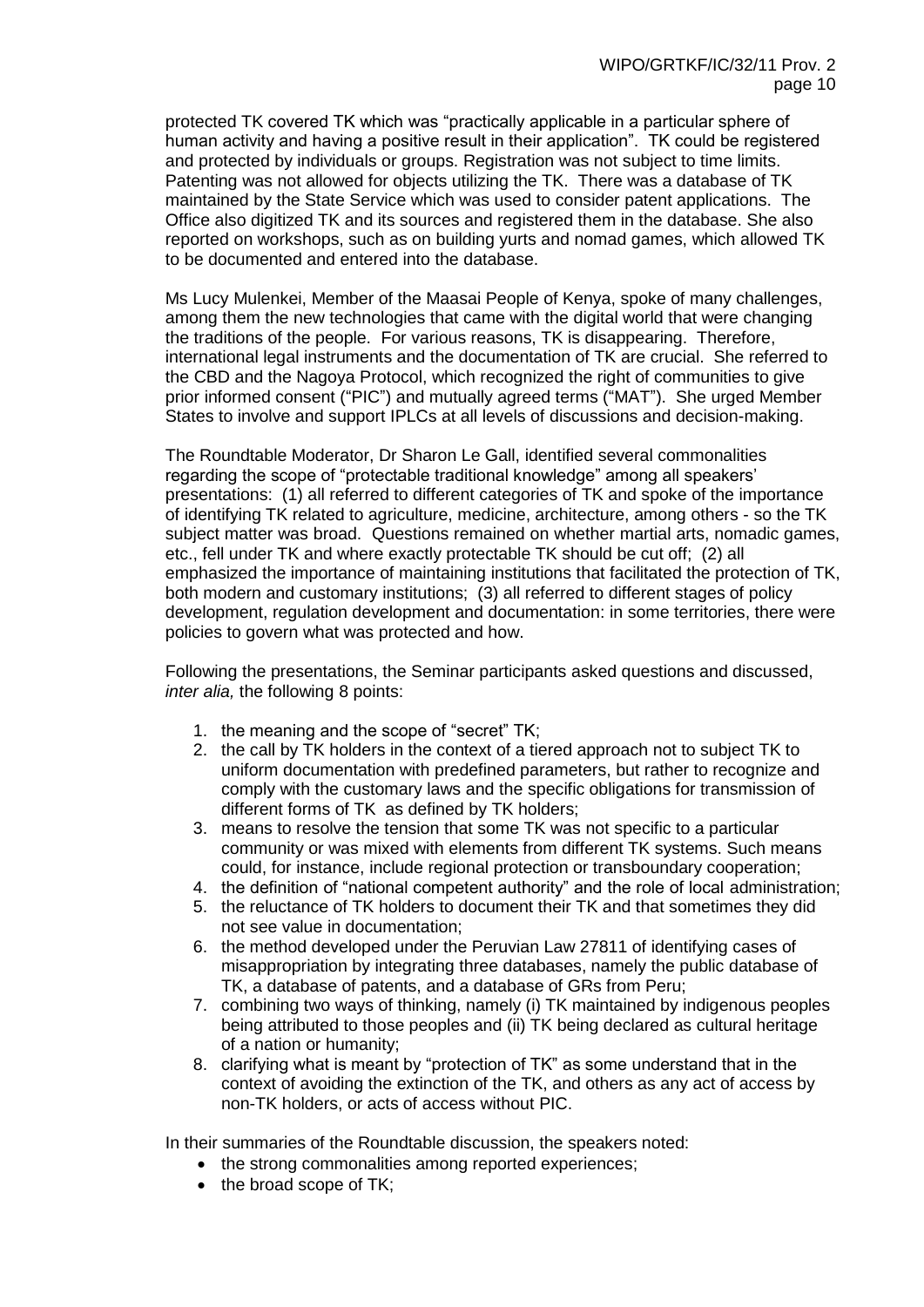- that creating national databases was an option;
- the importance of having an international document/approach so that national databases could be connected and searched;
- the duty to protect TK and pass it on to future generations was another point mentioned, as well as the fact that TK holders were becoming fewer and that in some areas there were no TK holders left;
- the importance to focus on those issues that are unifying the international community (in the IGC) rather than on the differences."

29. Mr. Fayssal Allek, First Secretary, Permanent Mission of the People's Democratic Republic of Algeria to the United Nations Office at Geneva and other International Organizations in Switzerland, reported on Roundtable 2 "Perspectives on and Experiences with a 'Tiered Approach' to the Protection of Traditional Knowledge - Scope of Protection and Exceptions and Limitations" as below:

"The moderator, Professor Daniel Kraus, introduced the session. He opened the roundtable by recalling that a tiered approach to scope of protection responded to the fact that not all kinds of TK could necessarily be protected in the same way, in particular at an international level. In a tiered approach, different kinds or levels of rights or measures were granted, depending on the nature and characteristics of the subject matter, the level of control retained by the beneficiaries and its degree of diffusion. A tiered approach offered the opportunity to address the differences between sacred, secret, narrowly diffused and widely diffused TK.

As the first Speaker, Mrs. Soledad de la Torre Bossano provided an overview of recent developments in Ecuadorian legislation on TK management, and new policies for cultural diversity. She identified four categories of TK, namely sacred, secret, widely diffused and narrowly diffused, each with a specific scope of protection. Ms. de la Torre Bossano specified that protection measures for TK included contracts and registration of TK on a no disclosure principle.

As the second Speaker, Mr. Chidi Oguamanam raised the question whether something that was sacred or secret could also be narrowly or widely diffused. Using examples from several jurisdictions, including the Kente fabrics and designs from Ghana, the Adire fabrics and designs from Nigeria and the Cowichan sweaters from Canada, he emphasized that classifying TK into tiers was not always straightforward. Mr. Oguamanam explained that products could embody different degrees of cultural and spiritual claims and could also be the object of varied degrees of diffusion. There were thus different layers of looking at an artwork. TK had always had a problematic relationship with IP. The tiered approach was an innovative and pragmatic approach to the protection of TK, but in order to capture the historic and existing realities of forms of TK, the tiered approach had to focus on the specific character and context of a form of TK, as opposed to a global approach.

As the third Speaker, Ms. Miranda Risang Ayu Paler indicated that there were five tiers in Indonesia's perspective on tiered approach, namely secret and sacred TK, sacred TK, narrowly diffused/closely held TK, widely diffused TK, and publicly available TK. She gave an overview of the legal means available for the protection of TK in Indonesia and highlighted relevant laws and regulations for the protection of TK and GRs. Ms. Risang Ayu Paler concluded with giving specific examples of types of TK that would fall in the different tiers in the Wulla Poddu Ritual Tarung ancestral village in East Nusa Tenggara, Indonesia.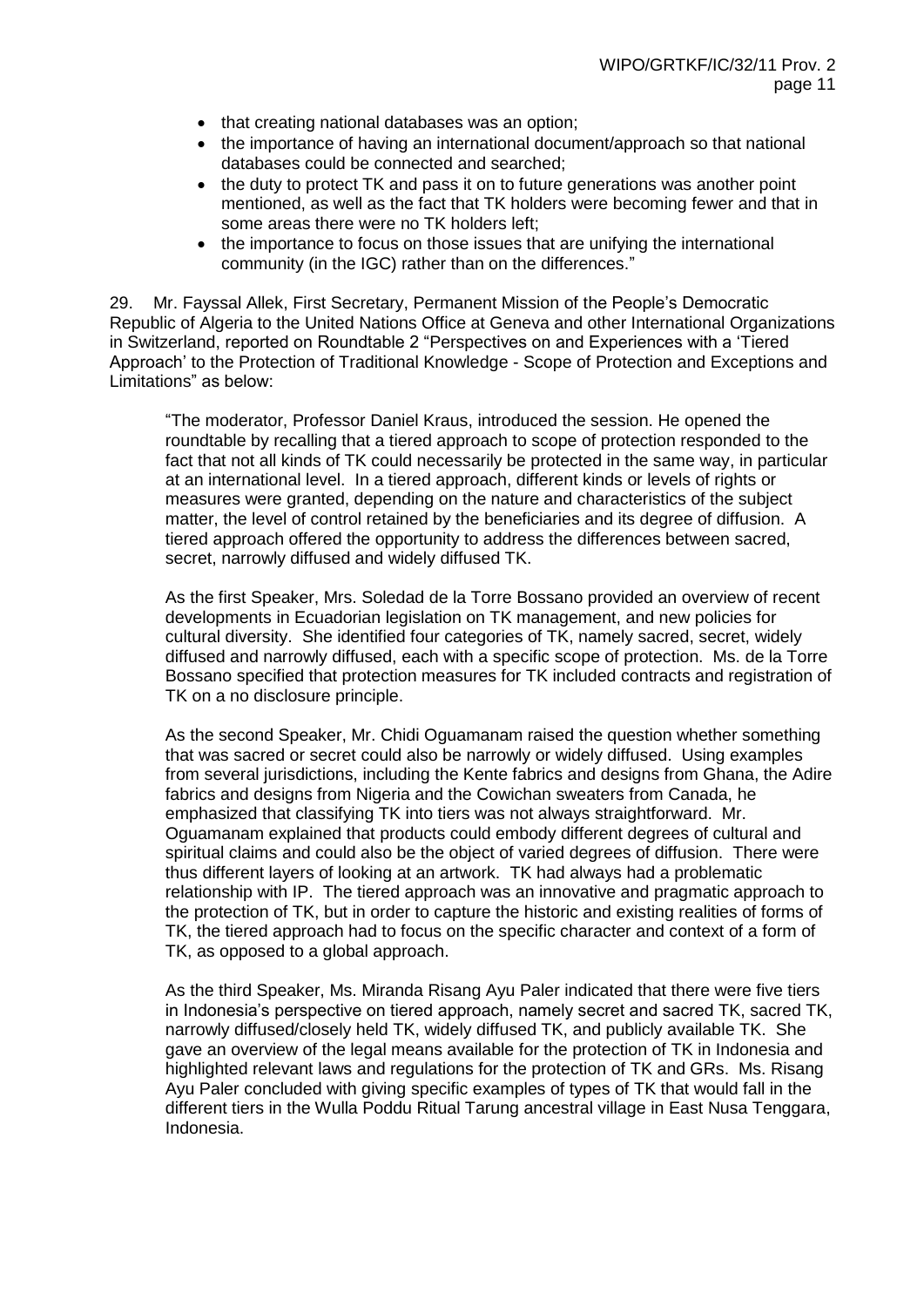As the fourth Speaker, Ms. Ann Marie Chischilly discussed the situation where TK was used in climate change adaptation plans. As some of these plans were funded by the American Bureau of Indian Affairs, anyone could access the information under the American Freedom of Information Act; and thus tribes had to be made aware that once they contributed their TK, it could be exposed. She indicated that some federal agencies were now adopting TK guidelines. Some American Indian tribes had adopted Tribal Council Resolutions to protect their TK. Not all tribes had a unified approach on TK but some regions worked together. There was a common understanding that secret/sacred knowledge should get the strongest rights. In the context of the tiered approach discussion, she emphasized that it was not because TK was widely available that it was not sacred. She added that a proper understanding of the use and context of TK was extremely important.

The last speaker, Ms. Manisha Desai, recalled that the biopharmaceutical research and development process took many years and that there were many actors involved in the process between the initiation and the conclusion of a research program. Existing forms of IP provided a balance between the needs of the right-holders and the needs of society at large, and all users of IP had to work within that balanced framework. For Ms. Desai, proposals for protection of TK did not reflect a similar balance. As with existing forms of IP, any new form of IP for TK should be balanced with regard to scope and term of protection, and should provide a clear proof of entitlement and notice to the public. She stated that such a balance would result in legal certainty for both right-holders and potential users.

In the ensuing discussions that followed the presentations, the possible overlaps between the tiers were explored. For example, where sacred/secret TK was embodied in widely or narrowly diffused TK. Who was going to decide what was widely or narrowly diffused, as well as the legal uncertainty that stemmed from these concepts. Some participants emphasized that close attention should be placed on customary protocols and that it would be important that the intent behind the tiered approach be clearly explained to the TK holders."

30. Ms. Usana Berananda, Minister, Deputy Permanent Representative, Permanent Mission of Thailand to the World Trade Organization (WTO), reported on Roundtable 3 "Complementary Measures and Customary Law for the Protection of Traditional Knowledge: Examples and Lessons Learned" as below:

"The roundtable was moderated by Dr. Carolyn Deere Birkbeck. It explored various "complementary measures", including databases, civil and criminal options as well as customary law to support a "rights-based" approach in the protection of TK. The relationship between customary law and international instrument was also discussed.

Dr. Ghazala Javed shared the experience of India in protecting TK at different levels through both legislative and administrative measures. The Traditional Knowledge Digital Library ("TKDL") was a pioneer initiative towards defensive protection, and was used for prior art searches by International Patent Offices. The current National IPR policy of India aimed at expanding TKDL's ambit while exploring the possibility of using it for R&D. Moreover, there had been documentation of TK at provincial and community levels. Databases were an important supplementary measure but have a limitation in providing holistic protection to different forms of TK. An international legal instrument was, therefore, a prerequisite to provide stronger protection.

Ms. Deborah Lashley-Johnson indicated that the two Joint Recommendations sponsored by Canada, Japan, the Republic of Korea and the US (Note by the Secretariat: documents WIPO/GRTKF/IC/32/6 and WIPO/GRTKF/IC/32/7) helped identify options for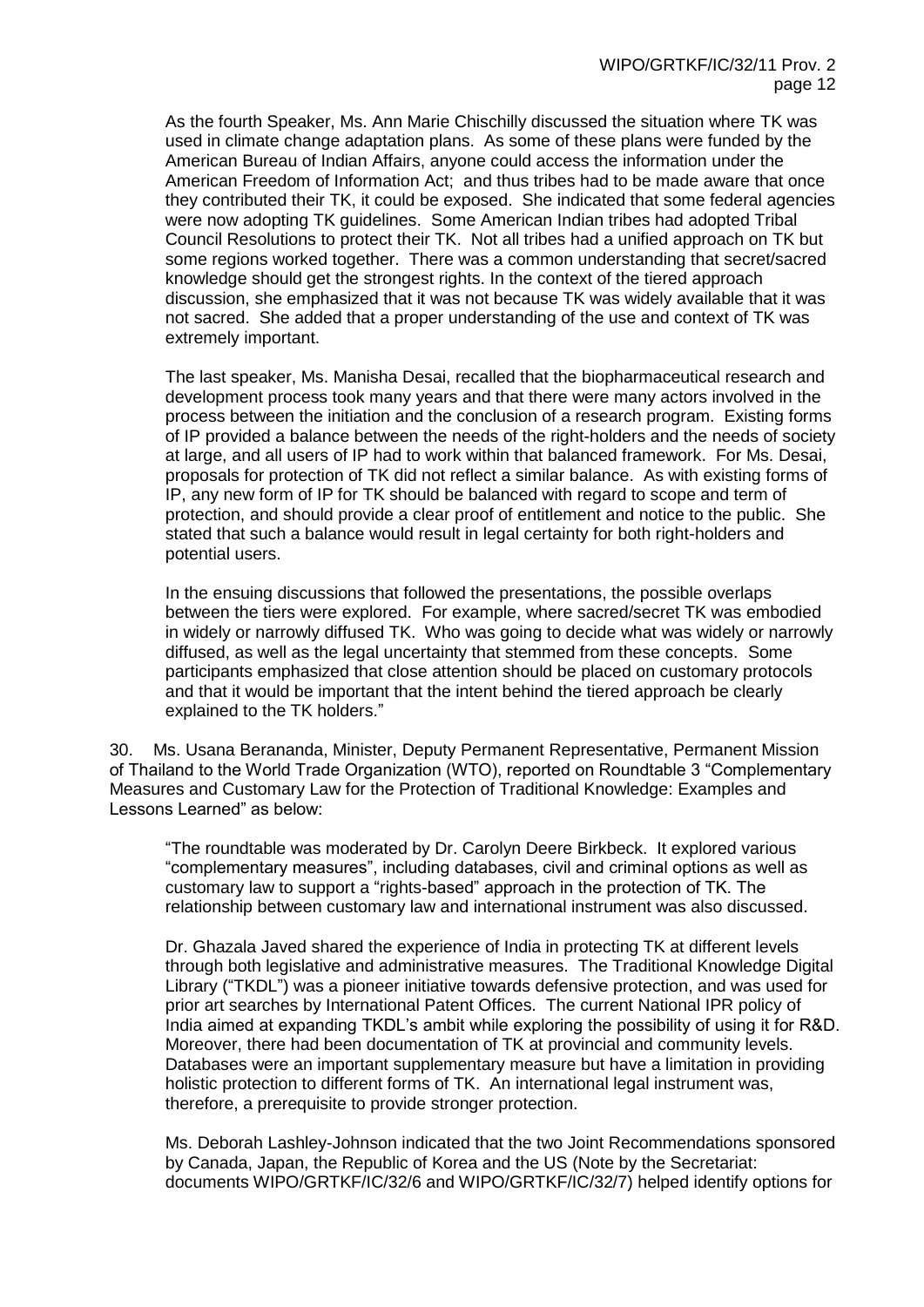achieving the shared objectives of preventing the erroneous grants of patents when the invention lacked novelty and ensuring ABS arrangements between users and providers of TK. At an international level, there had been difficulty in reaching consensus on a rights-based approach that would respect existing IP rights and the existing IP system, maintain the public domain and further dissemination and use of publicly available knowledge. What was achievable were steps countries and other stakeholders could take today concerning defensive protection measures to improve the quality of patent examination of applications involving GRs and associated TK and management of the access, research and/or subsequent IP through ABS agreements. She pointed out that through the adoptions of the two Joint Recommendations, complementary measures would have an international relevance.

Ms. Catherine Bunyassi Kahuria started by examining "Kenya Development Agenda 2010" which recognized the need for collaboration between the government, research and development institutions, indigenous and local communities, decision-makers, and TK and GRs managers for sustainable development. All county governments should establish and maintain a register which contained information relating to TK and TCEs collected and documented by the county government during the registration process. The county governments and other relevant institutions should co-operate with the national government in the establishment and maintenance of a special Repository at the Kenya Copyright Board, which was known as the "Traditional Knowledge Digital Repository" (TKDR). She concluded by stressing the need to raise awareness of IP issues, build trust between national authorities and IPLCs, enhance capacity and enforcement mechanism.

Ms. Silvia Leticia García Hernández indicated that in Guatemala there was a huge cultural diversity which comprised four different peoples, namely Maya, Garífuna, Xinca and Ladino peoples, with an overall population above 17 million people and a rich Mayan civilization. Complementary measures for the protection of TK were based on the national IP strategy whose third objective was to support the protection and conservation of TK, TCEs and GRs, as well as other relevant national policies. The work carried out by Mayan spiritual guides, healers or therapists, had recently been recognized by the Ministry of Health, and had been incorporated into the work of rural health centers, to provide assistance to communities. Furthermore, important work on voluntary codes of conduct had been undertaken by indigenous associations, such as Ak Tenamit, on education, health and agriculture-related aspects.

Mr. Rodrigo de la Cruz focused on the ability of IPLCs to protect their TK through unwritten customary laws and practices. He described the traditional practices of three peoples, namely, A'i/kofán, Tsáchila and Kichua Sarayaku in Ecuador's Amazon area. In these cultures there were well established governance and decision making structures regulated by customary law. The national legal framework provided that TK belonged to indigenous peoples, those rights should be imprescriptible rights, and self-determination should play a crucial role in this regard. Collective rights to TK were also supported bythe United Nations Declaration on the Rights of Indigenous Peoples ("the UNDRIP"), and mechanisms for their protection were provided for under the CBD and the Nagoya Protocol. He noted that the majority of communities had their own mechanisms of intergenerational transmission of knowledge. Complementary measures based on customary law were very effective means of ensuring such knowledge transmission. The IGC should recognize the usefulness of these customary norms and consider how an international instrument can be supportive in order to enable the continuation and preservation of TK systems.

The ensuing discussion explored several issues including: the need to build trust and capacity of IPLCs; the extent to which customary law - although specific to each country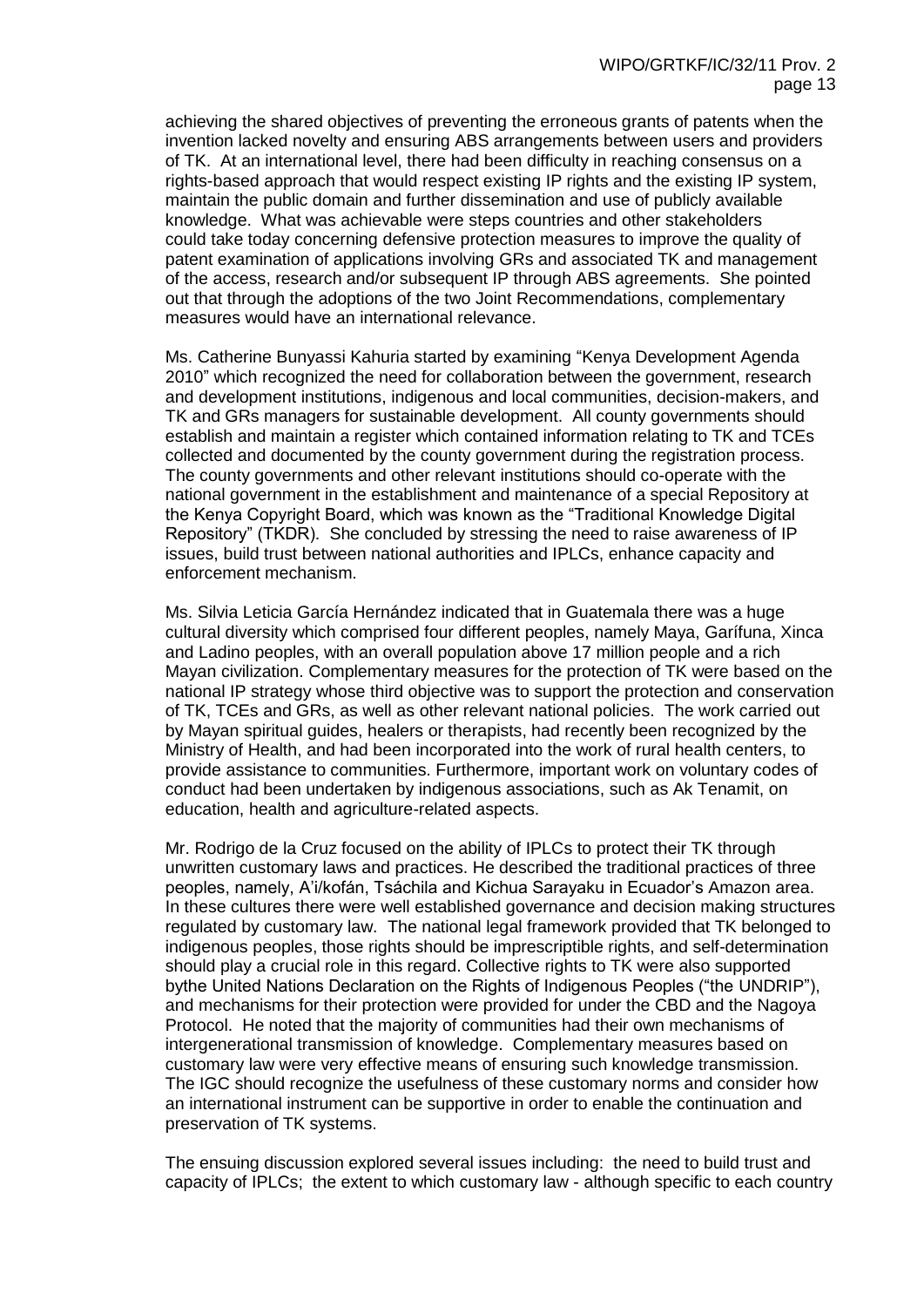- could help design an international protection system; how communities could be supported to oppose patents which allegedly violated their rights over TK; and that community databases could be part of the solution although there was a huge capacity and technology gap that needed to be addressed. The importance of land rights, community trademarks and geographical indications were also discussed."

31. Ms. Pilar Escobar, Counselor, Permanent Mission of Mexico to the United Nations Office and other International Organizations in Geneva, reported on Roundtable 4 "Perspectives on and Experiences with Other Issues: Sanctions and Remedies, Management of Rights, Term of Protection, Formalities, Transitional Measures, Relationship with other International Agreements, National Treatment and Transboundary Cooperation" as below:

"Roundtable 4, moderated by Dr. Marisella Ouma, discussed "Perspectives and experience on other issues: sanctions and resources, rights management, duration of protection, formalities, transitional measures, relationship with other international agreements, national treatment and cross-border cooperation".

The main topics to which the participants referred included the following.

Ms. Anna Vuopala spoke of the relationship that any instrument relating to the protection of TK should have with other relevant international instruments. She noted that in the event of a treaty being agreed, it should be aligned with the Vienna Convention on the Law of Treaties of 1969, in particular Article 30 thereof. She added that treaties were normally based on the principle of national treatment. Alternatively, consideration could be given to establishing a set of guiding principles or guidelines, or possible rules of interpretation that could be used by Member States at the national level.

Ms. Vuopala stated that since the establishment of the IGC, a number of international agreements relating to TK have been adopted, such as the UNDRIP, which includes provisions to avoid the impairment or suppression of rights. She emphasized that the instrument could be guidelines/interpretation rules for the national context. Consideration should also be given to the establishment of databases. In this regard, she referred to the wiki-inventory on the intangible cultural heritage of Finland, which had been launched in February 2016 and involved communities. She suggested that the wiki could be taken as an example of how to prevent the undesired disclosure of TK, involving the State.

Dr. Sharon B. Le Gall addressed a number of issues having regard to the preparation of a legal framework for the CARICOM region to protect TK and TCEs. She noted that sanctions and remedies could include civil and criminal sanctions, as well as administrative sanctions, and public apologies to reflect the diversity of TK among the various actors.

The beneficiaries indicated that they should have the option of managing or exercising their rights directly or through a designated agency. Protection could be provided through compliance with certain criteria or be subject to prior registration. Registration could facilitate the administration of rights and transparency. Transitional measures could allow or exclude retroactivity, as well as intermediate solutions, to establish illegal use after a specific period of time.

Mutual support, complementarity, compatibility (where possible) and non-subordination should prevail in defining the relationship between a *sui generis* protection framework and other international agreements. Although national treatment could be considered as a good starting point, it must be complemented by mutual recognition and reciprocity, while customary law applicable elsewhere must also be recognized in national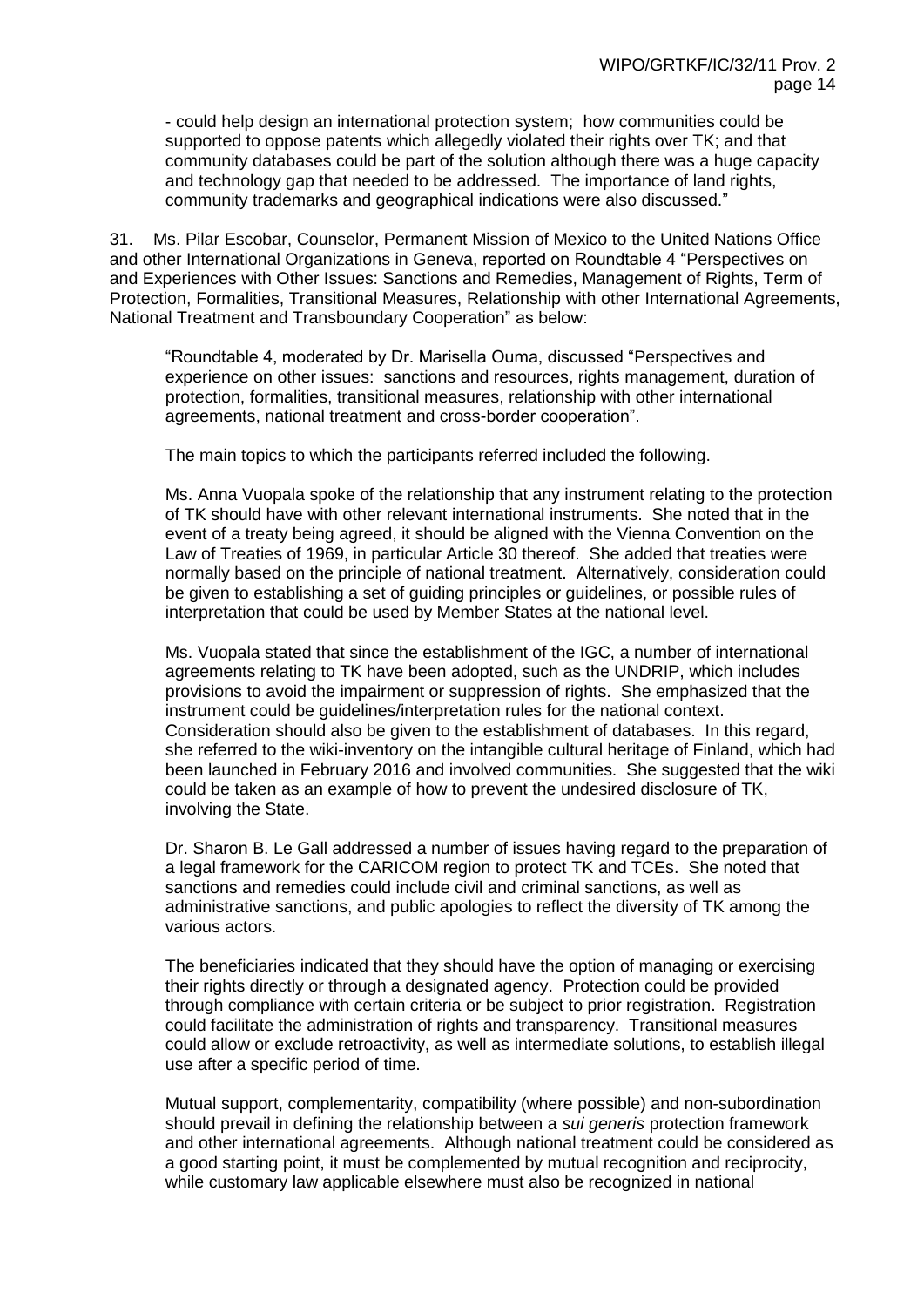jurisdictions. As TK holders could be found across national boundaries, it was important to have cross-border cooperation.

For her part, Ms. Timaima Vakadewabuka referred to the 2016 Bill on Traditional Knowledge and Traditional Cultural Expressions being prepared in Fiji with the support of WIPO. With regard to rights management, she noted that the IGC would have to consider three issues: (1) the form of participation of TK holders in the establishment of a competent authority; (2) whether or not the establishment of such authority was mandatory; and (3) whether there should be national flexibility in this regard. Regarding the transitional measures, she stated that the Fiji Bill included retroactivity as a general rule but acknowledged that it might engender difficulties with respect to TK that had been used in good faith. She suggested that an interim transitional solution could be agreed by consensus.

Thereafter, Ms. Ann Marie Chischilly took the floor, referring to three aspects of Navajo identity: balance, harmony and peace courts. She invited the IGC to use these elements as a source of inspiration for its work. She emphasized the need for cross-border cooperation and gave an example of the difficulties faced by the Navajo and Hopi peoples in asserting their rights in a situation where ceremonial masks were put up for auction.

Ms. Chischilly was in favor of capacity-building and educational activities in support of the implementation of any legal instrument, as part of the transitional measures. As a Navajo, she expressed doubts about the relevance of databases due to lack of trust between TK holders and third parties. She concluded by referring to the policy of informed consent that had been developed by the board of governors of Arizona in order to foster trust between native and non-native persons.

The discussion highlighted the need to ensure that third parties seeking access to TK know how to achieve it. Efforts should be made to reconcile their respective positions, to achieve a balance between different systems and therefore an instrument that would be of use to all stakeholders."

32. The Chair thanked the rapporteurs for their clear, balanced and informative reports. The Chair opened the floor for any questions/comments.

33. The Delegation of Sudan aligned itself with the opening statement that had been delivered by the Delegation of Nigeria, on behalf of the African Group. It was grateful for the Seminar and its very fruitful roundtables, aiming at sharing experiences and lessons learned among participants on the protection of TK at the national, regional and international levels. It appreciated the work that had been done by the four rapporteurs.

34. The Delegation of Nigeria thanked the four rapporteurs for their excellent and comprehensive rendition of the presentations and discussions held during the Seminar. It hoped that the insights shared would positively impact the work of the IGC.

*Decision on Agenda Item 5:*

*35. The Committee took note of the oral reports from the rapporteurs: Mr. Reynald Veillard, Counselor, Permanent Mission of Switzerland to the United Nations Office and other International Organizations in Geneva; Mr. Fayssal Allek, First Secretary,*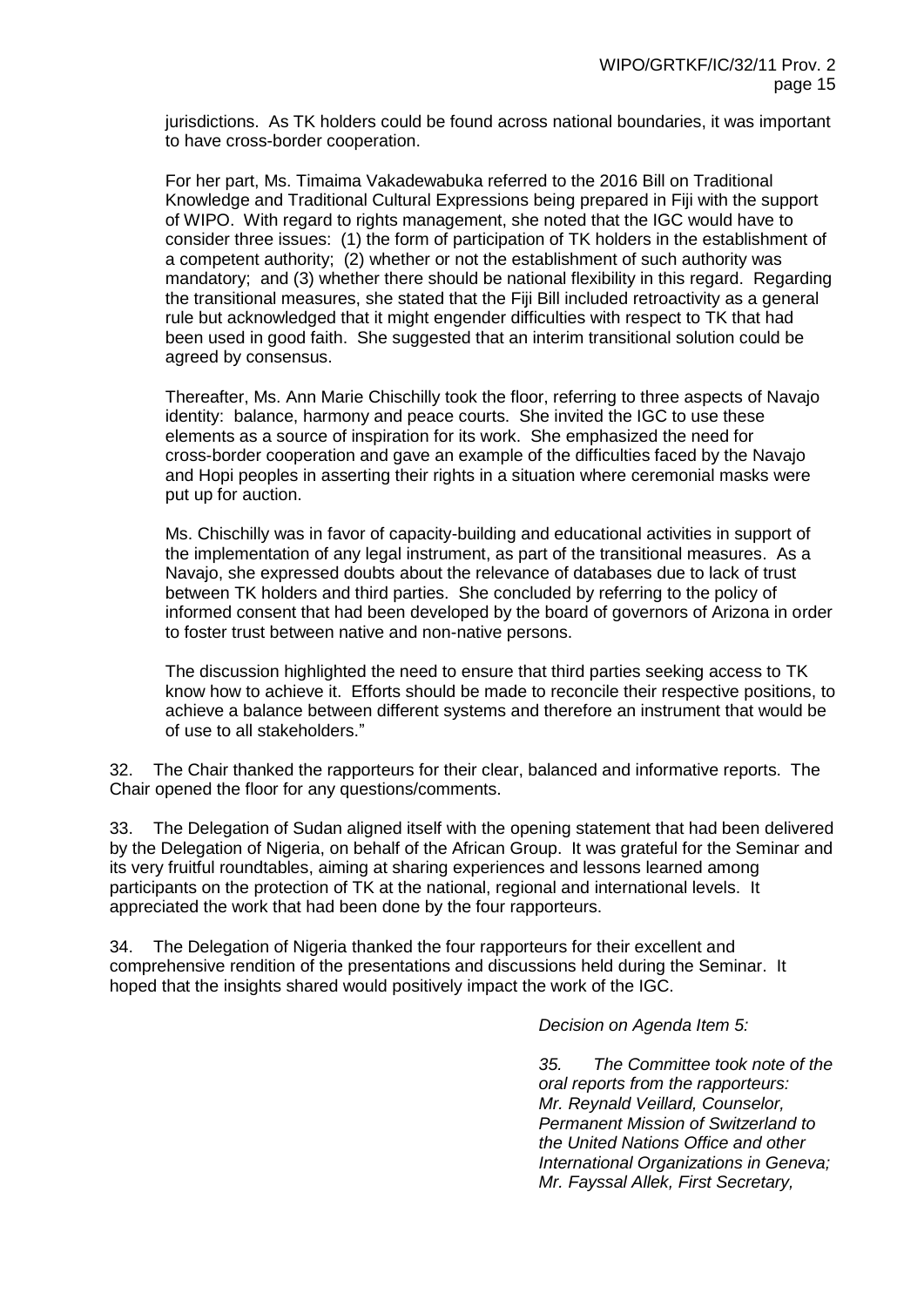*Permanent Mission of the People's Democratic Republic of Algeria to the United Nations Office at Geneva and other International Organizations in Switzerland; Ms. Usana Berananda, Minister, Deputy Permanent Representative, Permanent Mission of Thailand to the World Trade Organization (WTO); and Ms. María del Pilar Escobar Bautista, Counselor, Permanent Mission of Mexico to the United Nations Office and other International Organizations in Geneva.* 

*36. The Committee also took note of document WIPO/GRTKF/IC/32/INF/9.*

## **AGENDA ITEM 6: PARTICIPATION OF INDIGENOUS AND LOCAL COMMUNITIES**

37. The Chair provided an update on the Voluntary Fund and referred to the intervention by the representative of PIMA, on behalf of the Indigenous Caucus, on that issue. The Fund was depleted. He called upon delegations to consult internally and contribute to the Fund to keep it afloat. It was very important and went to the heart of the IGC's credibility on support for indigenous participation. He hoped that Member States could come forward with funds to support participation at IGC 33 and IGC 34. He referred to document WIPO/GRTKF/IC/32/INF/4, which provided information on the state of contributions and applications for support, and document WIPO/GRTKF/IC/32/3 on the appointment of the members of the Advisory Board. The IGC would later be invited to elect the members of the Board. The Chair proposed that His Excellency Ambassador Tene, one of the Vice-Chairs, serve as the Chair of the Advisory Board. The outcomes of the Board's deliberations would be reported in document WIPO/GRTKF/IC/32/INF/6.

38. The representative of INBRAPI supported the opening statement made by the representative of PIMA, on behalf of the Indigenous Caucus, on the absence of funds in the Voluntary Fund. She drew the attention of delegations to the legitimacy and the credibility of the negotiations in the future. She had participated since 2001 with the intention to cooperate and make progress on binding international instruments, which would provide effective protection to the TK, GRs and TCEs of IPLCs around the world. However, the moment was critical. IPLCs would no longer be present at the next sessions of the IGC if the Voluntary Fund did not receive additional funds. IPLCs would have to abandon the process, as they did not have the resources to continue to participate. They could not assess the impact of IP on the future use of their TK. Until then, IPLCs were mere observers in a discussion that dealt with the essence of their cultures, the sacred aspect of their spirituality, the elements that they had managed to conserve in secret, and the knowledge that they had shared in good faith. All that might be put in the public domain. She asked how the IGC could come to an agreement on an international IP instrument, which would ensure the effective and balanced protection of TK, GRs, and TCEs, without the full and effective participation of IPLCs who were their creators, maintainers, owners and holders.

39. [Note from the Secretariat]: The Indigenous Panel at IGC 32 addressed the following topic: "Outstanding/Pending Issues in the IGC Draft Articles on the Protection of Traditional Knowledge: Indigenous Peoples' and Local Communities' Perspectives. The keynote speaker was Ms. Lucy Mulenkei, Member of the Maasai People, Kenya. The two other panelists were: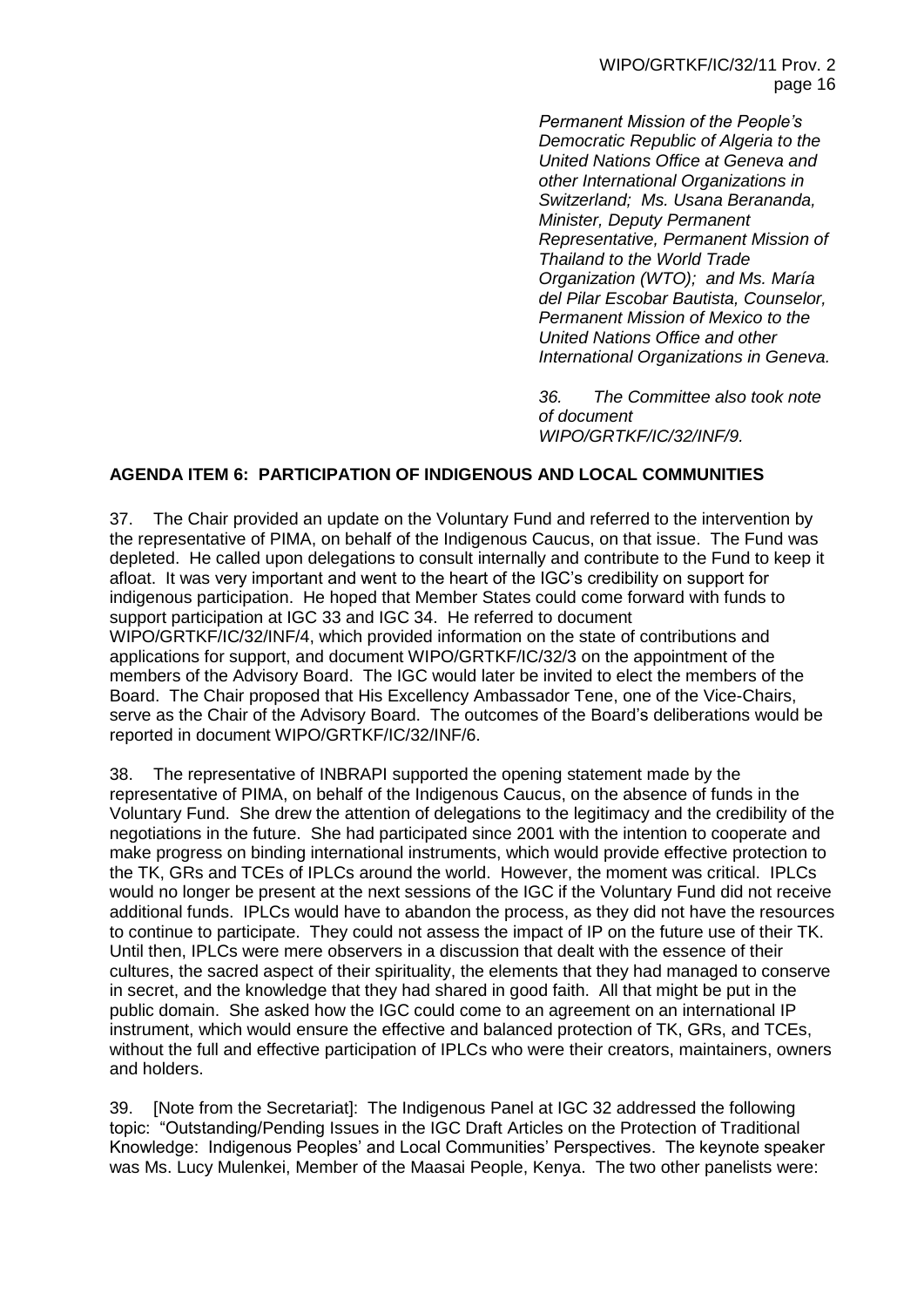Mr. Rodrigo De la Cruz Inlago, Member of the Kichwa/Kayambi Peoples, Ecuador; and Mr. Preston Hardison, Representative and Policy Analyst, Tulalip Tribes, USA. The Chair of the Panel was Mr. Raymond Freyberg, Representative, Tulalip Tribes, USA. The presentations were made according to the program (WIPO/GRTKF/IC/32/INF/5) and are available on the TK website as received. Some highlights of the Panel are:

- Member States need to understand the needs of indigenous peoples at the national level. Indigenous peoples want nothing but to have their role respected and their rights recognized. Having a holistic approach is important. The brackets around "peoples" in the text should be removed.
- It is important to remind the delegations of Article 31 of the UNDRIP.
- It is important to put some measures in place to ensure the economic value of TK and ensure benefit-sharing.
- The IGC needs to look at the issues of transboundary cooperation and national treatment.
- The definition of TK should include the fundamental characteristics of TK pertaining to its collective nature. It should not subject to any time limitation. The negotiated instrument needs to cover all kinds of TK.
- A rights-based approach to the protection is needed. The rights need to include both economic rights and moral rights.
- Regarding databases, the data deposited needs to be based on the prior consent of indigenous peoples, and the use and access to this information needs to directly benefit indigenous peoples based on fair benefit-sharing.
- The disclosure of the sources of origin of TK is the only way to ensure the acknowledgement of origin and a fair and equitable benefit-sharing.
- The instrument on TK cannot and should not undermine the implementation of the evolving human rights regime and should not have language that will preempt the development of those rights.
- The notion of public domain is not appropriate to be applied to much of TK.
- Secret and sacred TK should certainly be split. Many IPLCs considered all TK sacred. The concept of "widely diffused" is highly problematic.
- The IGC needs to discuss the issue of repatriation and retroactivity.

40. [Note from the Secretariat]: The Advisory Board of the WIPO Voluntary Fund met on November 30 and December 1, 2016 to select and nominate a number of participants representing indigenous and local communities to receive funding for their participation at the next session of the IGC. The Board's recommendations were reported in document WIPO/GRTKF/IC/32/INF/6, which was issued before the end of the session.

41. The representative of INBRAPI, speaking on behalf of the Indigenous Caucus, thanked the parties who had supported them throughout the IGC process so that their concerns and rights were reflected in the text. She also thanked the parties that had made possible their participation in the IGC process. She urged parties and organizations to contribute to the Voluntary Fund at that stage of the negotiations, as IPLCs were running the risk of seeing their full participation, which was guaranteed by the UNDRIP. She regretted that the voice of IPLCs would no longer be heard in the IGC after 16 years and 32 meetings of hard work. The IGC would not have sufficient credibility or legitimacy in order to fulfill its task. She said that they could not allow the decisions on their future to be taken without their full and effective participation.

*Decisions on Agenda Item 6:*

*42. The Committee took note of documents WIPO/GRTKF/IC/32/3, WIPO/GRTKF/IC/32/INF/4 and WIPO/GRTKF/IC/32/INF/6.*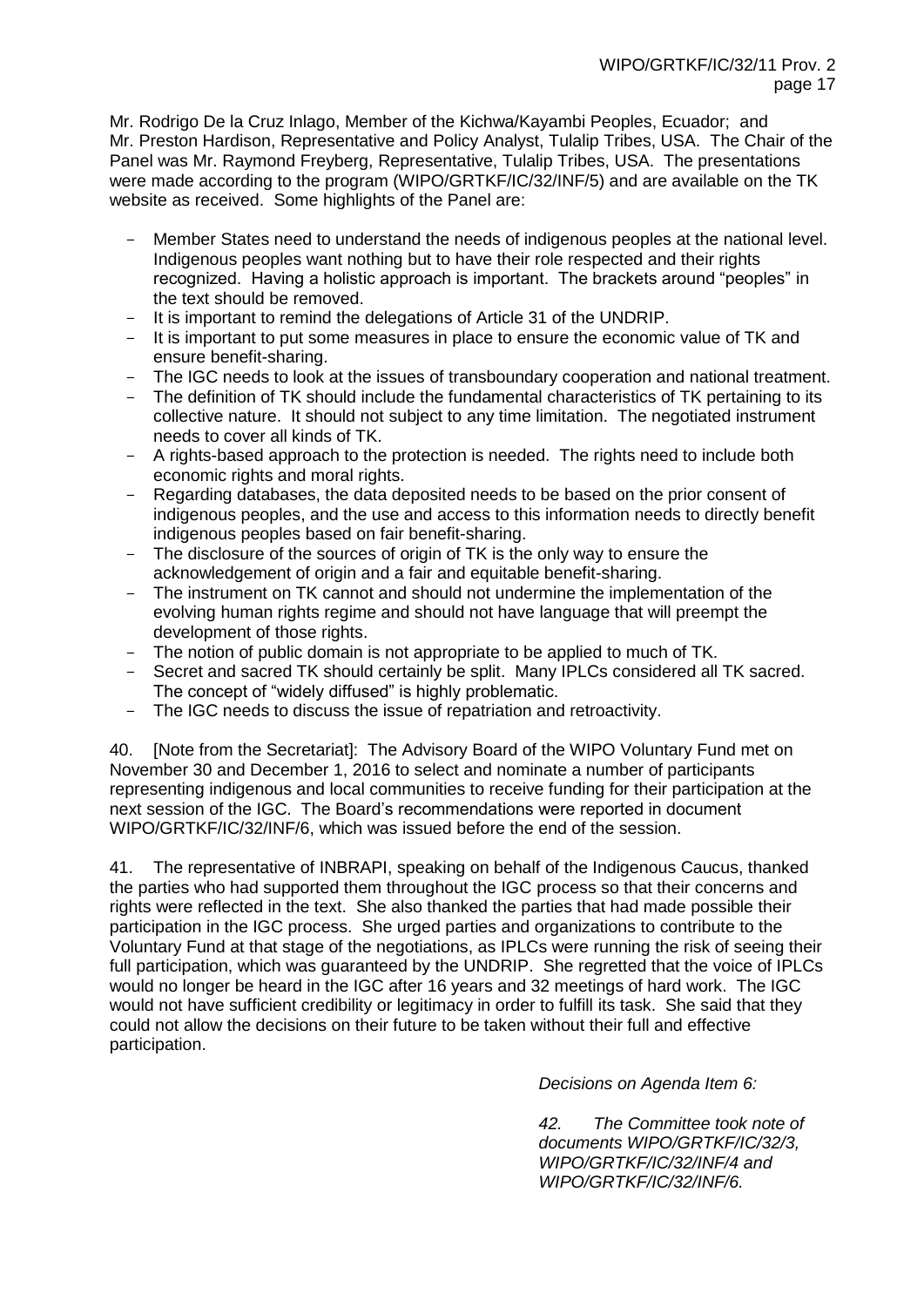*43. The Committee strongly encouraged and called upon members of the Committee and all interested public or private entities to contribute to the WIPO Voluntary Fund for Accredited Indigenous and Local Communities.*

*44. The Chair proposed, and the Committee elected by acclamation, the following eight members of the Advisory Board to serve in an individual capacity: Mr. Roger Cho, representative, Incomindios, Switzerland; Mr. Rodrigo de la Cruz Inlago, representative, Call of the Earth – Llamado de la Tierra, Ecuador; Mr. Parviz Emomov, Second Secretary, Permanent Mission of Tajikistan, Geneva; Ms. Melody Lynn Mccoy, representative, Native American Rights Fund, United States of America; Ms. Ñusta Maldonado, Third Secretary, Permanent Mission of Ecuador, Geneva; Mr. Carlo Maria Marenghi, Intellectual Property and Trade Attaché, Permanent Mission of the Holy See, Geneva; Ms. Boipelo Sithole, First Secretary (Trade), Permanent Mission of Botswana, Geneva; and Mr. Arnel Talisayon, First Secretary and Consul, Permanent Mission of the Philippines, Geneva.* 

*45. The Chair of the Committee nominated Ambassador Robert Matheus Michael Tene, Vice-Chair of the Committee, to serve as Chair of the Advisory Board.*

## **AGENDA ITEM 7: TRADITIONAL KNOWLEDGE**

46. The Chair recalled that he had consulted the Regional Coordinators on the working methodology for the session, especially for Agenda Item 7, and that the methodology and program were agreed. Regarding the result of IGC 32, a revised version of document WIPO/GRTKF/32/4 would be produced, using the same methodology as in previous IGC sessions. A Rev. 1 would be prepared and presented by Wednesday morning. Time would be given for comments and further suggestions, including textual proposals. A Rev. 2 would be prepared and presented for Friday morning and time would be given for general comments to be included in the report. The plenary would be invited to note Rev. 2 and transmit it to IGC 34. Throughout the week, the facilitators would listen to all interventions in the plenary and in the informals, and undertake drafting and incorporate textual proposals to enable more focused and incremental progress. The facilitators could introduce and present their work on the screen.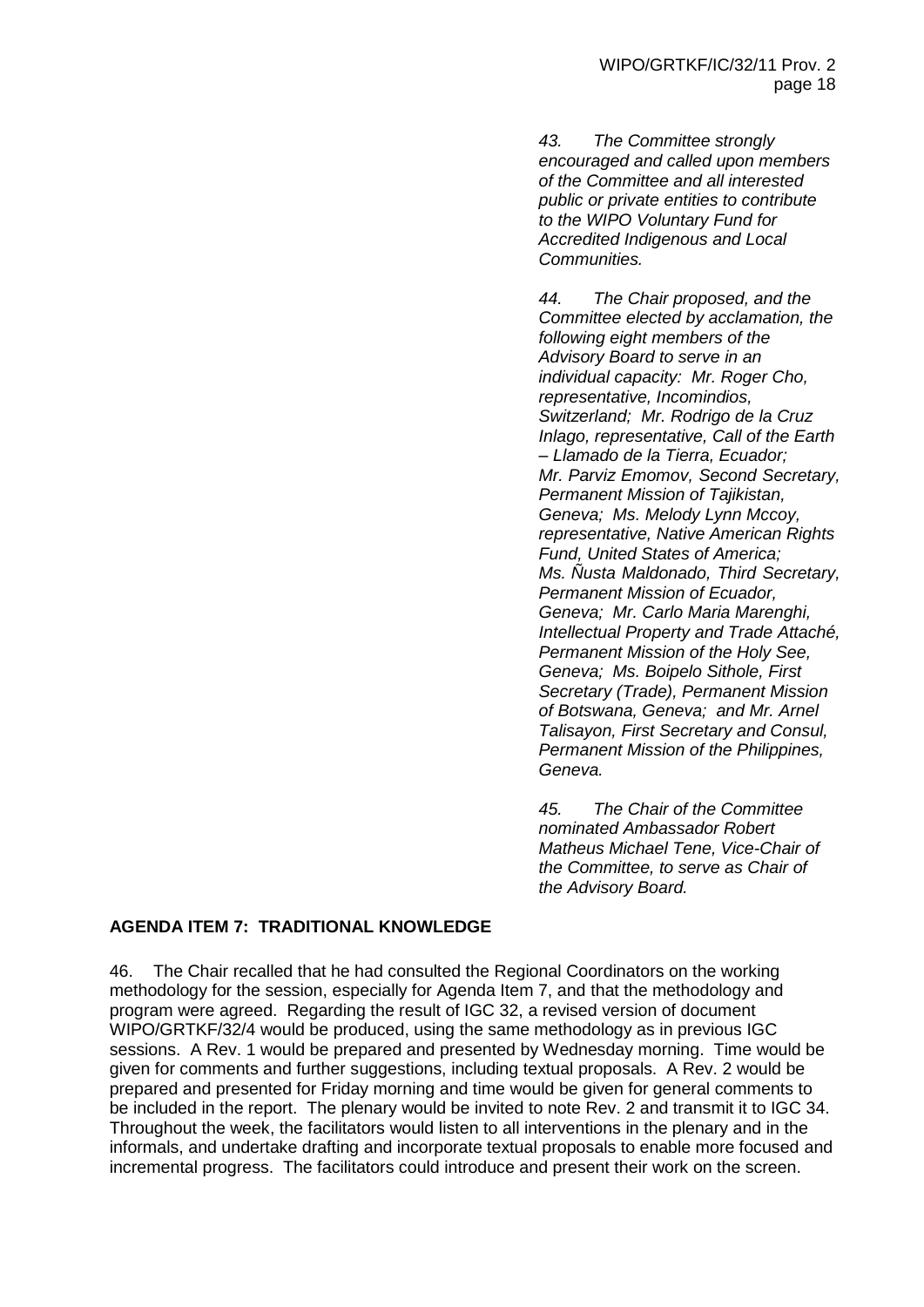That "work in progress" provided an opportunity prior to a revision being produced for the facilitators to gain more guidance from Member States. During the plenary, delegations could provide additional comments on the outstanding pending issues discussed at IGC 31, and he would reflect on where to start with that work. He did not intend to repeat the discussions of IGC 31. Where divergences were clearly known and it was clear that the IGC would not be able to make further progress, he would move quickly on to areas where there was opportunity for progress. The plenary remained the decision-making body. The informals were there to facilitate the discussions in a smaller, informal setting, so as to reach a common understanding and to narrow existing gaps. The informals would be chaired by him or a Vice-Chair, with the active assistance of the facilitators. Each regional group would be represented by six delegations, one of which should be preferably the Regional Coordinator. In order to increase transparency, other Member States would be permitted to sit in on the informals without speaking rights. Indigenous representatives would be asked to nominate two members to participate and an additional two to observe without speaking rights. He said there was still no agreement on whether to include other stakeholders, particularly industry. During the informals, delegates (both Member States and indigenous representatives) could take the floor and make proposals. Given the nature of the informals, proposals from the indigenous representatives did not need Member States' support within the informal setting. However, if those went forward, when presented in the plenary and identified as such by the facilitators, they would require Member States' support to be retained. There would be no live drafting in the plenary or informals. Depending on progress made, the Chair could establish one or more small *ad hoc* contact groups to tackle a particular outstanding pending issue, so as to further narrow existing gaps. Such contact groups could be particularly useful with regard to issues that had been thoroughly discussed either in the plenary or informals but where divergent views remained. The composition of the contact groups depended on the issue to be tackled, but would typically comprise a representative from each region, depending on the issue and the Member States' interests. He would appoint either one of the Vice-Chairs or a facilitator to chair the groups. Contact groups would have a short session and would report back to the plenary or informals. Ms. Margo Bagley from Mozambique and Ms. Ema Hao'uli from New Zealand would continue to be facilitators. They would assist the plenary and the informals by following the discussion closely and including the drafting proposals. They might take the floor and make proposals. They would review all the materials undertaken in drafting and prepare the revisions. Substantively, IGC 31 had focused on ensuring clarity around different Member States' positions and, where possible, on narrowing gaps. That was reflected in the current working document, which incorporated a number of alternate options. IGC 32, which was the last meeting under the mandate on TK, would be critical to focus predominantly on narrowing existing gaps on substantive core issues, where possible, and on addressing the core issues which had not been addressed at IGC 31. The Chair believed that the core objective of the IGC was to narrow existing gaps, noting that that could only be achieved if the IGC reached a common understanding on core issues. He had asked the facilitators to reduce options based on the input from the deliberations, while maintaining the integrity of Member States' policy positions. That was not always about attempting to retain the verbatim language of Member States' positions, but rather maintaining the integrity of the policy intent. The facilitators might reintroduce some brackets and alternates within options, where the differences did not significantly alter the policy intent, though in the first instance, they might engage with specific Member States to see if compromise language could be found. If a Member State, on reviewing the facilitators' language, wished to retain specific language, that would be honored. However, if the IGC was to make progress considering the divergent positions, he asked all participants to carefully consider any new language proposed by the facilitators. To make progress, the IGC would need to develop solutions that took account of the interests of all Member States and those of the key stakeholders in the process, including IPLCs, industry and civil society. He stated that it was important to reflect on the significant diversity in the international environment within which TK operated, including the nature of the IPLCs, their customary laws and the historic context in which they existed; the variation in national approaches, including laws and treaties dealing with IPLCs; and the control they had over their knowledge and lands, and the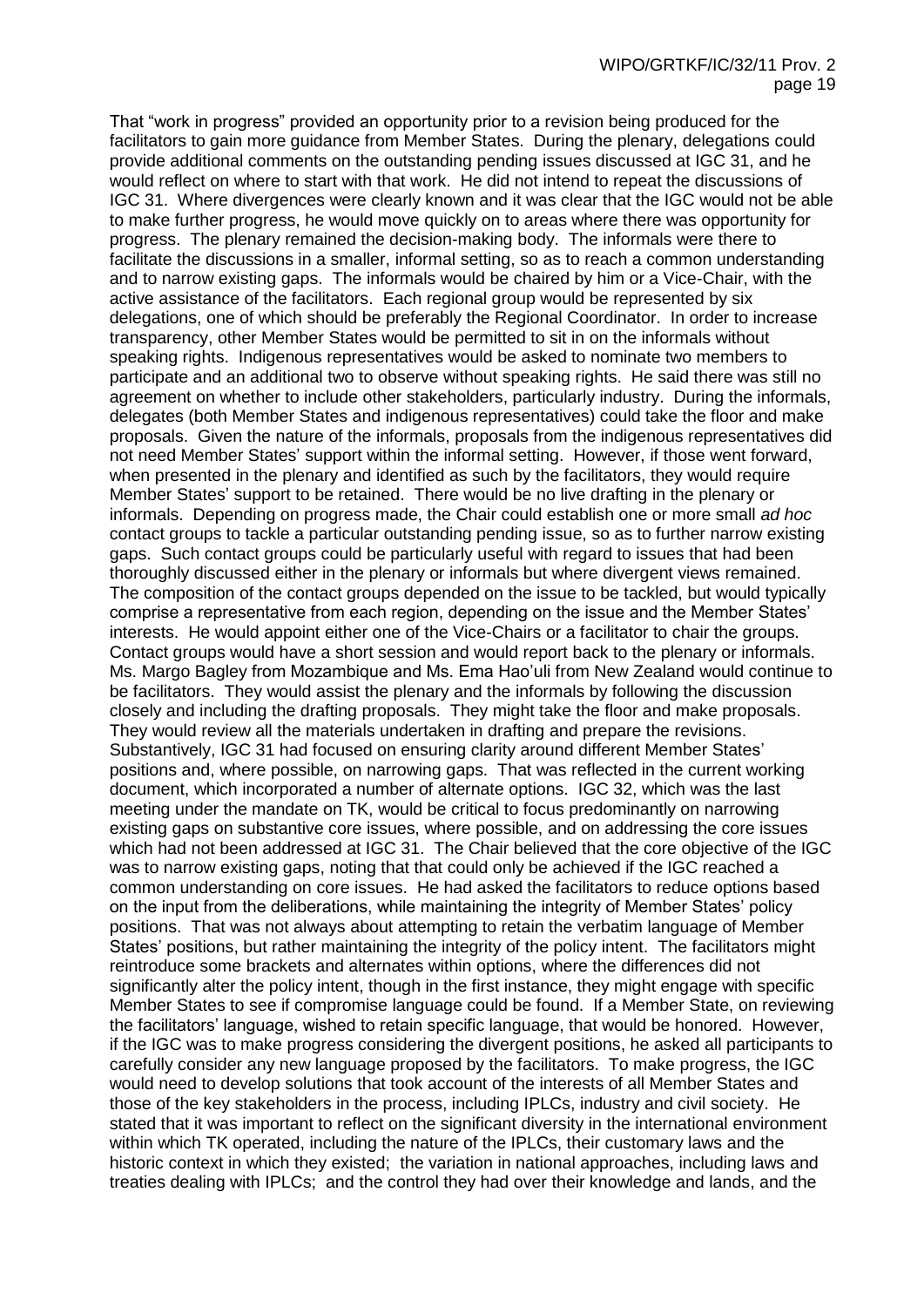transboundary nature of many IPLCs. An overly prescriptive "one size fits all" outcome was unlikely to be effective or practical. Whatever the form of the agreement, it would need to be principle-based around core elements or minimum standards with flexibility for implementation at the national level. He expected delegations to particularly consider that point when reflecting on some of the text in the working document. The Chair also commented on the word "balance". In seeking to develop approaches to protect the interests of TK owners, as reflected in Article 31 of the UNDRIP, one needed to recognize that whatever agreements, measures and mechanisms would be put in place, they would need to operate within the IP system. While looking to protect the interests of IPLCs, the IGC would need to balance those interests with maintaining the integrity of the IP system, without which innovation and subsequent economic and social benefits would not flow. A critical element in maintaining that integrity was, as far as practical, providing legal certainty for rights holders. He asked delegations to reflect on discussions in relation to complementary measures. It was clear that the majority of members, notwithstanding their positions on other issues, recognized that those measures would underpin any outcome from the negotiations. It would be useful to consider how to find a pathway to progress work in that area. Reflecting on the opening statements in the morning, he had noted the desire for a focus on the central issues, including objectives, subject matter, beneficiaries (which were related to administration of rights when considering "nations" and "States") and scope of protection (which was linked to exceptions and limitations). He also noted transboundary issues and customary law. The IGC might need to review some definitions in the list of terms and discuss Article 3 BIS. He emphasized that the Chair's Information Note, which reflected his views only, was without prejudice to any Member State's position and had no status. The Chair then commenced the discussion on the core issues, starting with objectives. He highlighted the comments made by the keynote speaker of the Seminar. She had identified three common elements that she believed were relevant: (1) prevent the misappropriation/misuse and unauthorized use of TK; (2) provide beneficiaries with the means to control their TK used beyond the traditional and customary context; and (3) encourage/protect tradition-based innovation. He wondered whether the prevention of granting erroneous patents was related to preventing misappropriation, and whether the IGC could find a way to merge those ideas into a single objective. Additional questions were: (1) whether the objectives were reflected in the substantive provisions; if not, whether they were redundant or could be moved to the preamble; and (2) whether the objectives were relevant to an instrument relating to the IP system. He opened the floor for comments on "Policy Objectives".

47. The Delegation of Indonesia, speaking on behalf of the LMCs, said that positions were already very well laid out with regard to policy objectives. It preferred Alt 1. If Member States were not ready to move forward or change their position, it was fair to move on to other issues and come back to policy objectives later.

48. The Delegation of Nigeria, speaking on behalf of the African Group, shared the view that Member States' positions were sufficiently clear. It preferred Alt 1. Many elements were represented throughout the text, depending on which alternatives each Member State or Group chose.

49. The Delegation of India aligned itself with the statement made by the Delegation of Indonesia, on behalf of the LMCs. It supported Alt 1.

50. The Delegation of Thailand associated itself with the Delegation of Indonesia, on behalf of the LMCs, and the Delegation of Nigeria, on behalf of the African Group. Policy objectives had already been discussed at great length at the previous IGC sessions. It preferred Alt 1.

51. The Delegation of Switzerland also recognized that Member States' positions were sufficiently clear with regard to the policy objectives. It reiterated that they should focus on the protection of TK within the context of the IP system and not on the objectives that were already contained in other international instruments or that were not relevant to the IP system. That was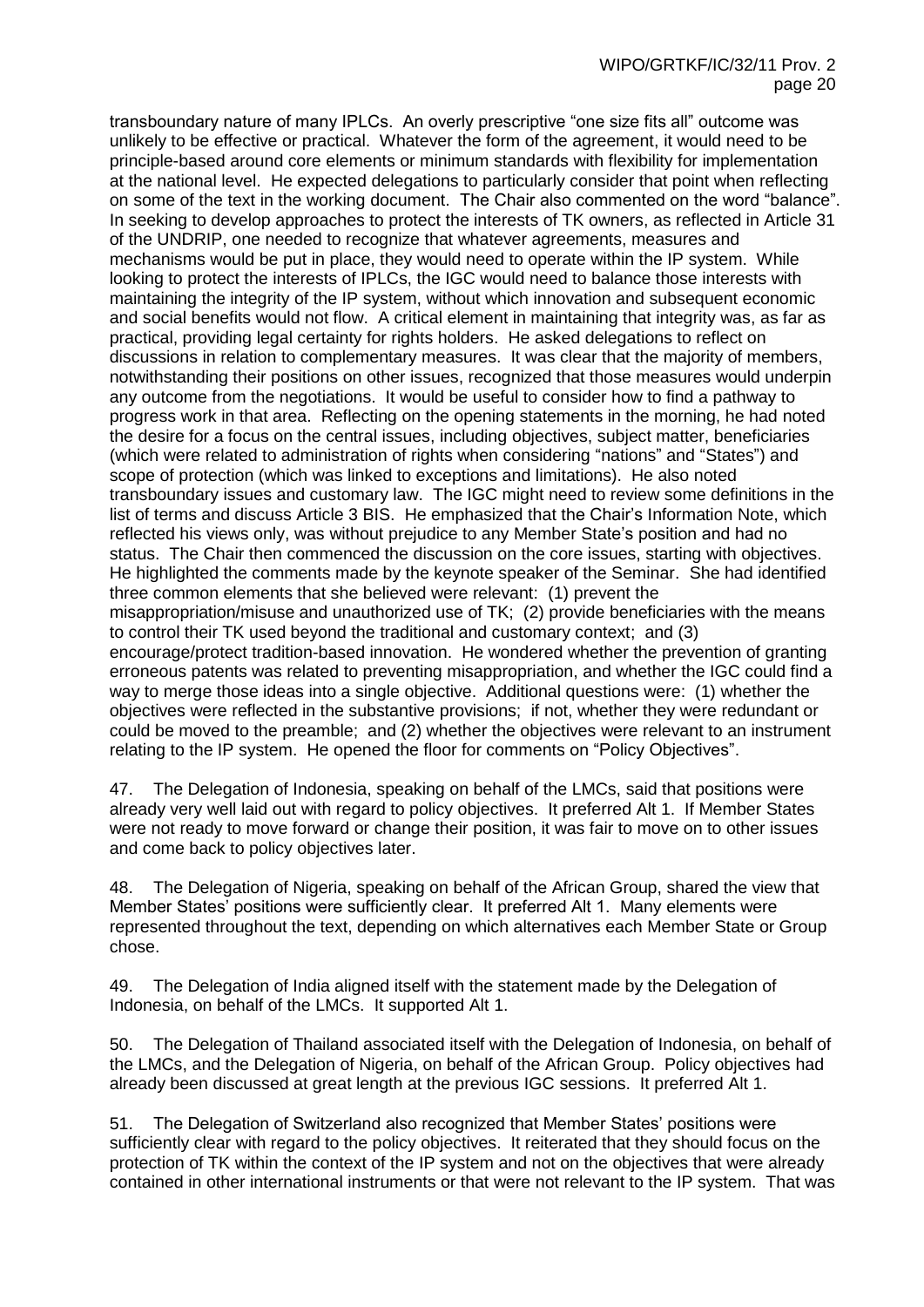important to ensure the mutual supportiveness of the instrument with other relevant existing agreements, such as the UNDRIP and the Nagoya Protocol. It remained open to work on the various alternatives in the text. Nevertheless, the Delegation shared the following observations with regard to the objective of preventing misappropriation/illegal

appropriation/misuse/unauthorized use contained in Alt 1, and the objective of preventing the misuse/unlawful appropriation contained in Alt 2. Those objectives remained unclear. It recalled that considerable efforts had been made during the negotiation of the Nagoya Protocol to define those concepts in the context of GRs and TK associated with GRs. At the end, it had been decided not to include those terms in the Nagoya Protocol. Instead, the Nagoya Protocol, on the one hand, referred to compliance with domestic legislation or regulatory requirements on access and benefit sharing (Articles 15 and 16), and, on the other hand, it referred to compliance with mutually agreed terms for access and use of GRs and for TK associated with GRs (Article 18). Moreover, Article 12 stated that in implementing their obligations, Parties should take into account customary laws and community protocols of indigenous and local communities ("ILCs"). Thus, the Nagoya Protocol took a positive approach. Instead of focusing on illegal or wrong actions, it focused on measures to ensure the legal and appropriate use of GRs and TK associated with GRs with the aim of ensuring benefit-sharing. Therefore, in order to potentially narrow existing gaps, the IGC could take a positive approach in the context of elaborating the objectives of the international legal instrument. Instead of referring to misappropriation/misuse etc., the objective of the instrument would therefore aim to ensure the appropriate use of TK within the IP system in accordance with national law, and by taking into account customary laws and the rights of ILCs over such knowledge. That would also allow contributing to the fair and equitable sharing of benefits, as an effect or result of implementing the provisions of the international legal instrument rather than an objective as such.

52. The Delegation of Jamaica stated that the IGC should not tend to arrive at a prescriptive decision, because fine-tuning work could be done at the national level in domestic legislation. It supported the statements made by the Delegation of Indonesia, on behalf of the LMCs, the Delegation of Nigeria, on behalf of the African Group, and the Delegation of India. It said the intervention by the Delegation of Switzerland could be looked at in the informals, as it would help to move forward.

53. The Delegation of Malaysia supported the statements made by the Delegation of Indonesia, on behalf of the LMCs, and the Delegations of India and Thailand. The current objective defined very well the fundamental operating text. It was more appropriate to focus on other core issues, such as beneficiaries, scope of protection, limitations and exceptions, and administration of rights.

54. The Delegation of Sudan supported the statement made by the Delegation of Nigeria, on behalf of the African Group, that the topic had already been discussed at the previous sessions. It preferred Alt 1.

55. The Delegation of the EU, speaking on behalf of the EU and its Member States, stressed the importance of the link with IP and not to duplicate matters. Alt 2 was the better option. It would support a reference to innovation, as innovation and protection of innovation were WIPO's core mandate. That covered all sorts of creation and innovation and was not tied to a specific category. It was still unclear what tradition-based creation and innovation covered and the Delegation looked forward to more discussions on that later.

56. The Delegation of the USA proposed language borrowing from Alt 1 and compatible with Article 3BIS, keeping within the context of the IP system. It proposed a new Alt 4: "The objective of this instrument is to prevent the erroneous grant of intellectual property rights that are directly based on protected traditional knowledge obtained by unlawful appropriation". It still supported Alt 3, which described what it viewed as core objectives of the IGC's work, i.e., to promote the sharing of ideas and knowledge and recognize the value of a vibrant public domain.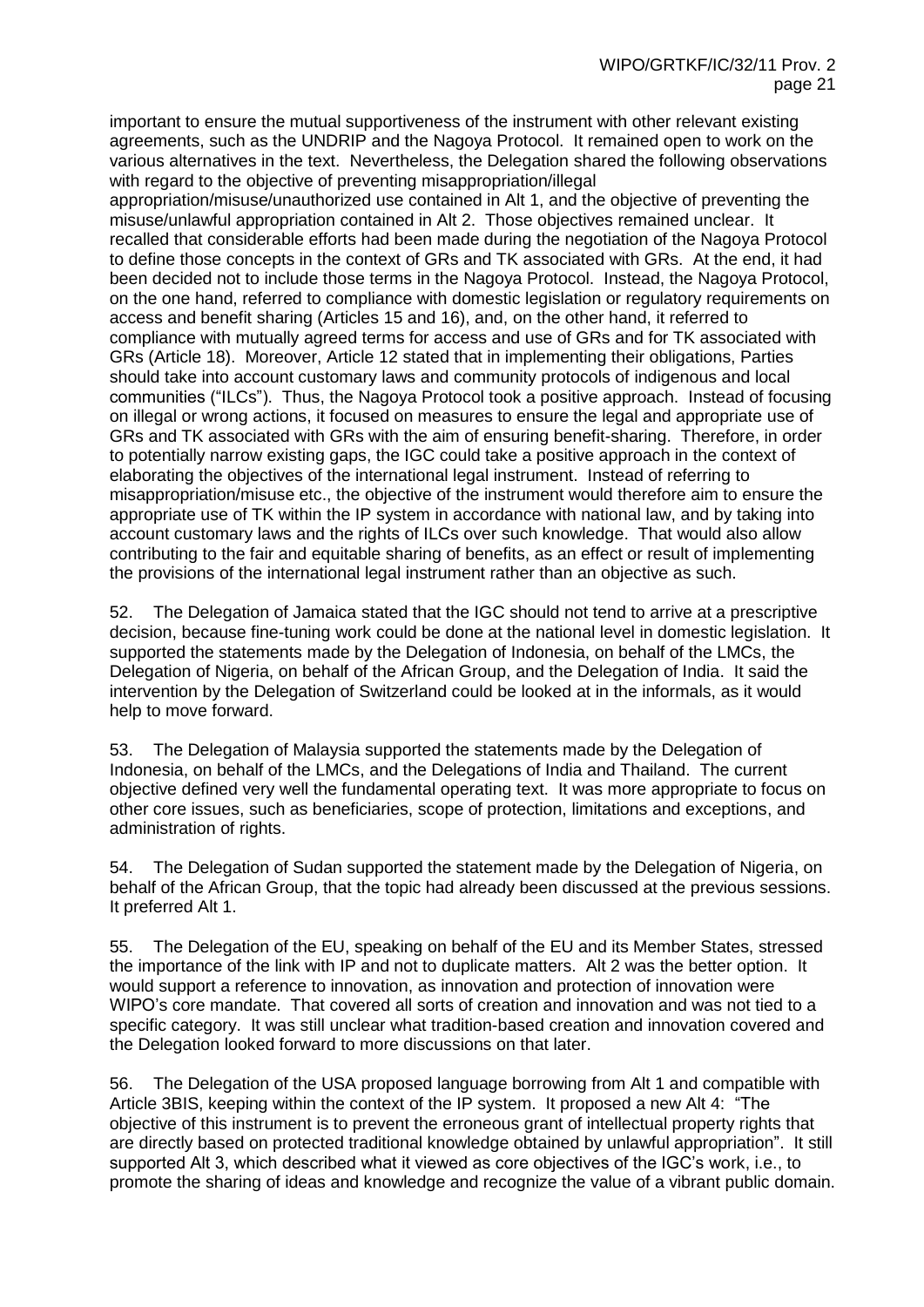Historically, societies had benefitted from an exchange of ideas and knowledge, and IP rights were a means of incentivizing that behavior. The copyright system, for example, rewarded authors by giving them a limited-in-time right to exclude others from copying the author's expressions of an idea but not a right to exclude others from using the idea itself. Similarly, the patent system encouraged inventors to disclose their invention so that others could learn from others and make use of the patented invention once it expired. It was not to reward exclusive rights but to promote the dissemination of knowledge. The protection and enforcement of a new IP right on TK should be commensurate with the protection of traditional IP reflecting a balance of interests and a balance of rights and obligations. That was why Alt 3 borrowed from the language of Article 7 of the Agreement on Trade-Related Aspects of Intellectual Property ("the TRIPS Agreement").

57. The Delegation of Canada shared some of the views expressed by the Delegation of Switzerland regarding the need for the objectives to clearly establish that any instrument would operate within the IP system. It also stressed the need for clarity of certain concepts and terms outlined in that section. For example, the concept of "traditional and customary context" in paragraph 1(b) was unclear. The concept of "tradition-based innovation" in paragraph 1(d) was opposed to the concept of promotion of innovation in general. It supported the statement by the Delegation of the EU, on behalf of the EU and its Member States. That was linked to the balance between the need to operate within the IP system and the need for an instrument to maintain the integrity of the IP system. The concept of the promotion of innovation was reflected in the provision on limitations and exceptions and in the provision on complementary measures. It welcomed an exploration of those issues.

58. The Delegation of China supported the statements made by the Delegation of Indonesia, on behalf of the LMCs, and the Delegations of India and Thailand. The meeting had a very heavy agenda, so it hoped that the focus would be on the core issues. It supported Alt 1.

59. The Delegation of Indonesia, speaking on behalf of the LMCs, took note of the statements made by the Delegations of Switzerland and Canada. With further consultation within its group, it might approach the respective delegations. Concerning the new proposal by the Delegation of the USA on Alt 4, since it still supported Alt 3, it would be worth considering that the proposal be included within Alt 3 to make sure that the text was not cluttered.

60. The Delegation of Japan reiterated that the Policy Objectives were very important for the IGC's work and needed to be clear and concise. It was inappropriate to associate the issues of access and benefit-sharing ("ABS") with the IP system such as paragraph (c) of Alt 1. Therefore, paragraph (c) should not be included. On the other hand, the preventing the erroneous granting of patents was essential, so it supported the proposal made by the Delegation of the USA. That concept should be introduced in Alt 2 and Alt 3. It emphasized the importance of paragraph (d). However, the word "tradition-based" had to be bracketed because the instrument should aim to encourage and protect creativity and innovation generally and should not be limited to "traditional-based" ones.

61. The Delegation of Brazil aligned itself with the opening statement made by the Delegation of Indonesia, on behalf of the LMCs, and the Delegation of Chile, on behalf of GRULAC. It supported Alt 1. Instead of drafting a new Alt 4, Alt 3 should be reformulated.

62. The Delegation of Pakistan aligned itself with the statements made by the Delegation of Indonesia, on behalf of the LMCs, and the Delegation of India. It supported Alt 1 but also supported the Chair's proposal on constructively looking at the process and moving forward.

63. The Delegation of Nigeria clarified some comments made by colleagues on the context of the IP system for the various proposals on Policy Objectives. Trade secrets were part of the IP system and were not fully aligned with the patent system. As the IGC made efforts to navigate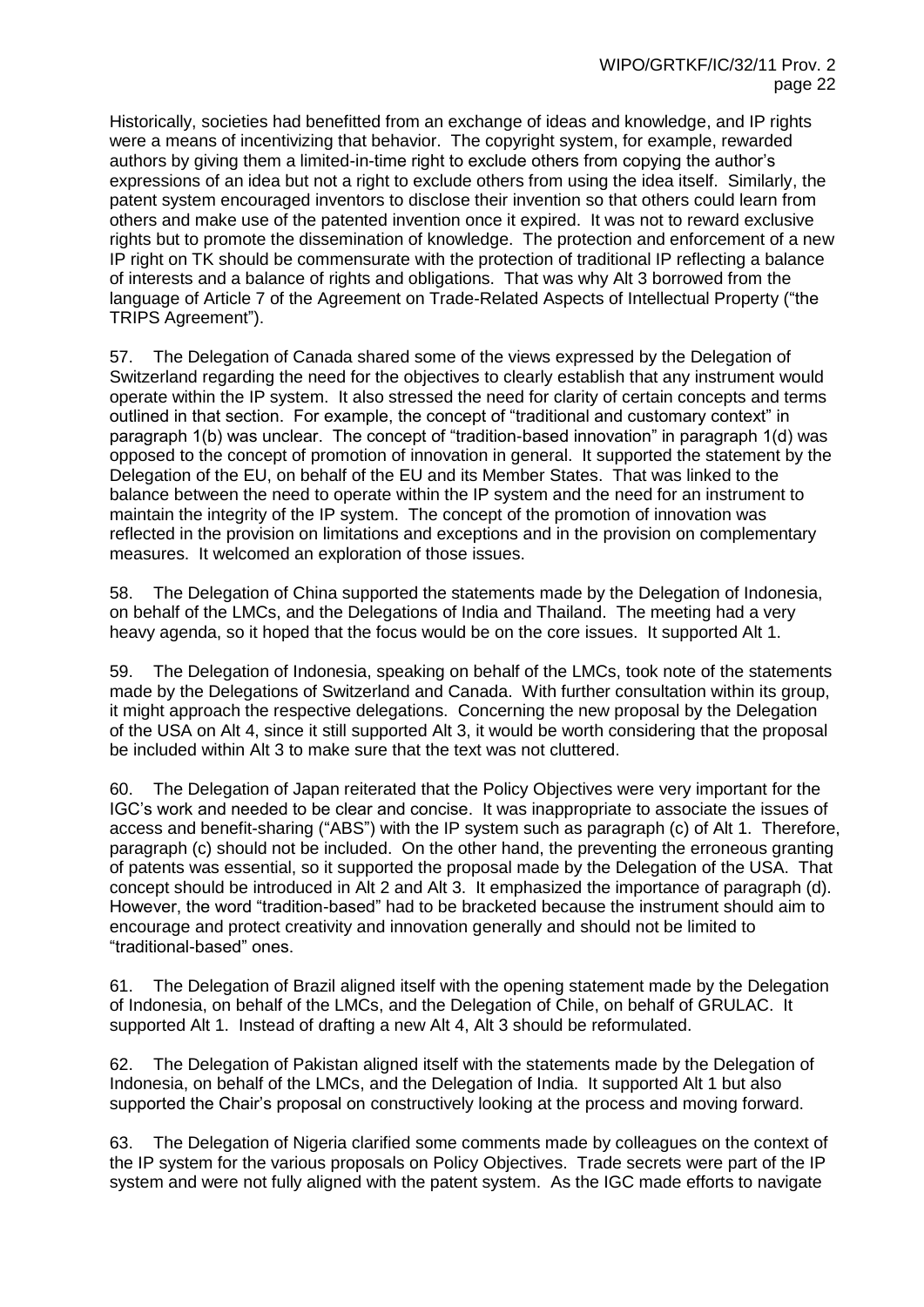those differences and narrow gaps, it was important to recognize that what many demandeurs had put on the table was fully consistent with IP at large, even if not with the patent system. So all the bodies of the IP system should be recognized.

64. The Chair opened the floor for the comments on Article 2 "Beneficiaries".

65. The Delegation of Indonesia, speaking on behalf of the LMCs, said that there was some way to converge the language in Alt 2 and Alt 3. The role of the State was important when it was not practicable to identify the IPLCs or when the TK was already narrowly diffused and not attributable to one local communities within one country. There were other circumstances where the TK was part of the national identity and States should be able to step in as beneficiaries and custodians. That issue could be handled under "Administration of Rights". If States could act as beneficiaries, States should be mentioned in the article on beneficiaries. It suggested combining Alt 2 and Alt 3 by putting "States" and "nations" in brackets in Article 2.1. As to Article 2.2, if one was referring to States as custodians, it should be moved to administration of rights, otherwise mixed elements from Alt 2 and Alt 3 could reflect situations where States could act as custodians and, where applicable, in consultation with IPLCs and stakeholders in accordance with national law.

66. The Delegation of Nigeria, speaking on behalf the African Group, expressed its preference for Alt 2, because it encompassed States. A number of African countries did not have IPLCs and there was no separation between the peoples of one country. It saw room to work with Alt 3 because it spoke about other beneficiaries, and while Alt 3 did not mention States, "other beneficiaries" could also mean the State as determined under national law. It saw merit in Article 2.1. Article 2.2 in Alt 3 could be deleted. In Article 5, it supported the alternative, which was simple.

67. The Delegation of Egypt said that a definition did not come out of nowhere. Definitions were the result of culture. The Delegation was dubious about the use of the terms "indigenous peoples" or "local communities" because IPLCs were entitled to make use of cultural works but culture had its role in formulating terms and definitions. One could not say that the circumstances that had led to the creation of a nation like the Egyptian nation, which was one of the oldest nations in the world, were the same, whether geographically, culturally or historically, as those that had created countries like the USA or Switzerland. The IGC was trying to build something in favor of humanity as a whole. The Delegation was not against the term of indigenous peoples, but Egypt did not have such a term. Geographically, Egypt was partly in Africa and partly in Asia. Culturally, it was African, Arab and Mediterranean, and had been impacted by many civilizations and cultures. Egypt was a melting pot of cultures and civilizations. Egypt had created a culturally diverse civilization over thousands of years. There had to be a term that referred to the case like Egypt. TK was a cultural result, transmitted over many years. The IGC had to think outside the box. IP law gave a basis, but the IGC had to move beyond that and build something in favor of IPLCs, States and nations.

68. The Delegation of Thailand supported Alt 2. As proposed by the Delegation of Indonesia, on behalf of the LMCs, it supported merging Alt 2 and Alt 3 to achieve Article 2.1 in Alt 3. Article 2.2 could be moved to Article 5.

69. The Delegation of India aligned itself with the statements made by the Delegation of Indonesia, on behalf of the LMCs, the Delegation of Nigeria, on behalf of the African Group, and the Delegation of Thailand. In India, along with secret, sacred and narrowly diffused TK, there were examples of widely available TK that could not be identified to a particular community and had become inherent part of the State. It supported Alt 3 with the addition of the word "States" after "indigenous and local communities" in Article 2.1. It was open to considering shifting Article 2.2 to Article 5.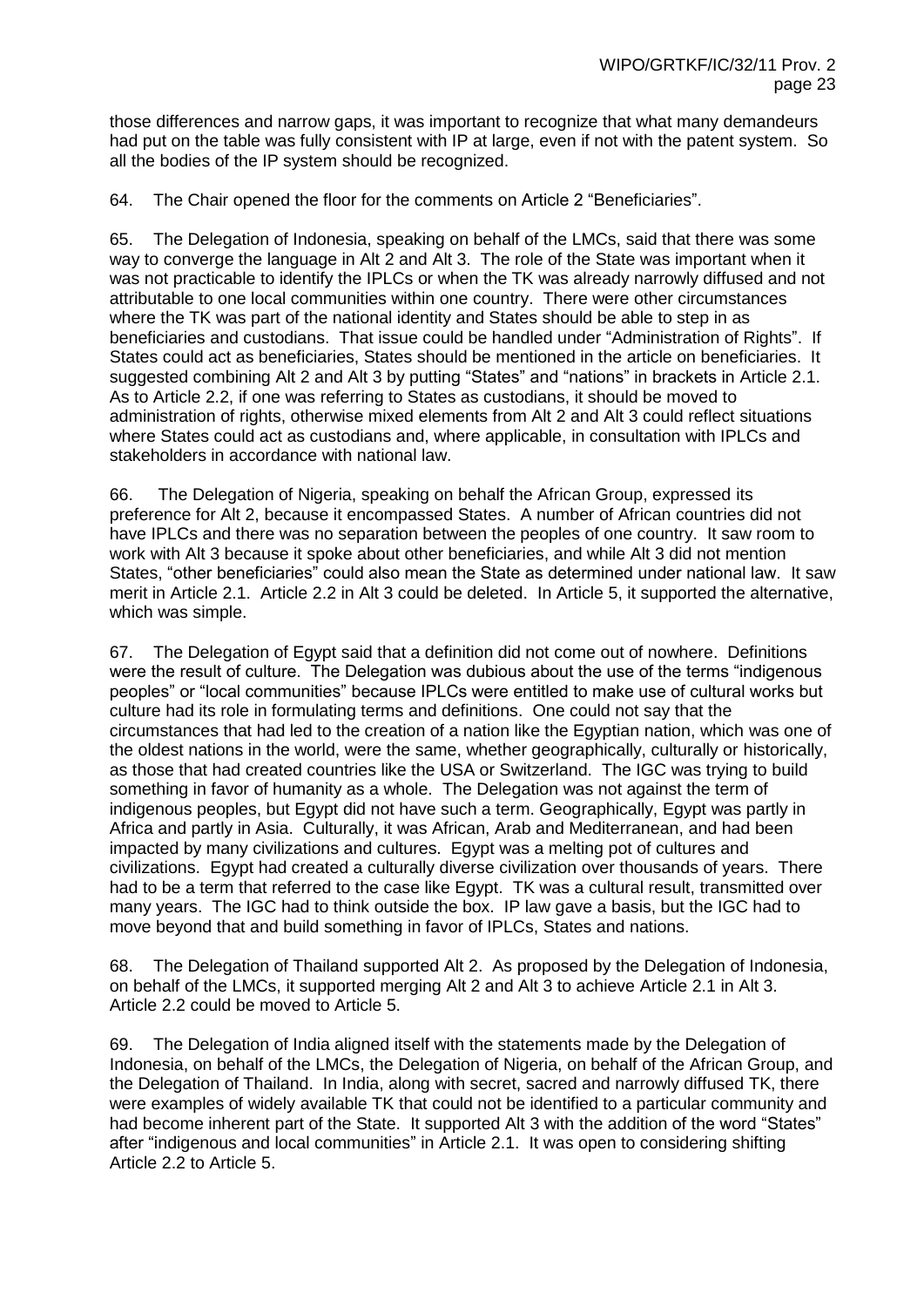70. The Delegation of Jamaica supported the intervention made by the Delegation of India on the role of the State.

71. The Delegation of the EU, speaking on behalf of the EU and its Member States, supported ILCs as the beneficiaries. A competent authority as appropriate should solely act as a custodian with the consent of the beneficiaries and should not have any rights itself. Taking into account the eligibility criteria, for instance, that the TK was directly linked with the ILCs, it would be difficult to envisage rights for a competent authority. Article 5 should cover the administration of interests.

72. The Delegation of Indonesia, speaking on behalf of the LMCs, said, in the spirit of making progress, contributing constructively and narrowing existing gaps, that it would take away its textual proposal under Article 2.2 and go along to support Alt 3. It could consider moving Article 2.2 to Article 5. That would take care of Alt 2, which did not have support from many Member States.

73. The Delegation of Ghana aligned itself with the statement made by the Delegation of Nigeria, on behalf of the African Group. In Ghana, the current law recognized the State as a beneficiary and there was also a national agency that monitored the protection of TK on behalf of the people. Article 4.2 of the Copyright Act of 2005, Act 690, provided as follows: "The rights of folklore are vested in the President on behalf of and in trust for the people of the Republic." Article 59 established the National Folklore Board, which acted as a national competent authority and among the functions of that body was the administration, monitoring and registering of expressions of folklore on behalf of the public and also preserving and monitoring the use of such expressions again on behalf of the public, and also promoting activities for the dissemination of expressions of folklore. The term folklore was used but it was consistent with what was viewed as TK. To the extent that it referred to folklore, the law referred to TK. When it came to those two issues, the State as the beneficiary and the establishment of a national competent authority, those issues were consistent under its national law.

74. The Delegation of Tunisia aligned itself with the statement made by the Delegation of Nigeria, on behalf of the African Group, on Alt 2, given the fact that in Tunisia reference was made to the Tunisian people without any other distinction.

75. The Delegation of Sri Lanka pointed out that both Alt 2 and Alt 3 referred to IPLCs with the prefix "where applicable" and that did not sufficiently address its concerns. The IGC had to work towards a compromise, and that was not the compromise made by those that did not have indigenous communities and those that did.

76. The Delegation of China said, as mentioned by the Delegations of India, Nigeria, on behalf the African Group, and Egypt, that some countries could not associate TK with communities or did not have any indigenous communities at all. Those countries still had TK worthy of protection. That issue could be solved by using either "State" or "nation". It agreed with the Delegation of Egypt that it was not against countries that had indigenous groups to have the rights, but it also recognized some countries that did not have indigenous groups. They had to use "nation" or "State" and that was why those terms had to be in that article.

77. The Delegation of Canada raised an issue that was part of the draft text for some time but had not been discussed which was the concept of "local communities". It recognized the need for that flexibility. However, while it might be obvious for some and not obvious for others, it wondered which groups would be captured and which TK and whether any criteria of protection would apply to local communities. It asked whether those criteria would be distinct from those applicable to indigenous peoples, and if not, there would need to be different criteria. Under beneficiaries, for those proposing that a State be a beneficiary, it wondered whether is was also the case for local communities. It asked whether the same scope and conditions of protection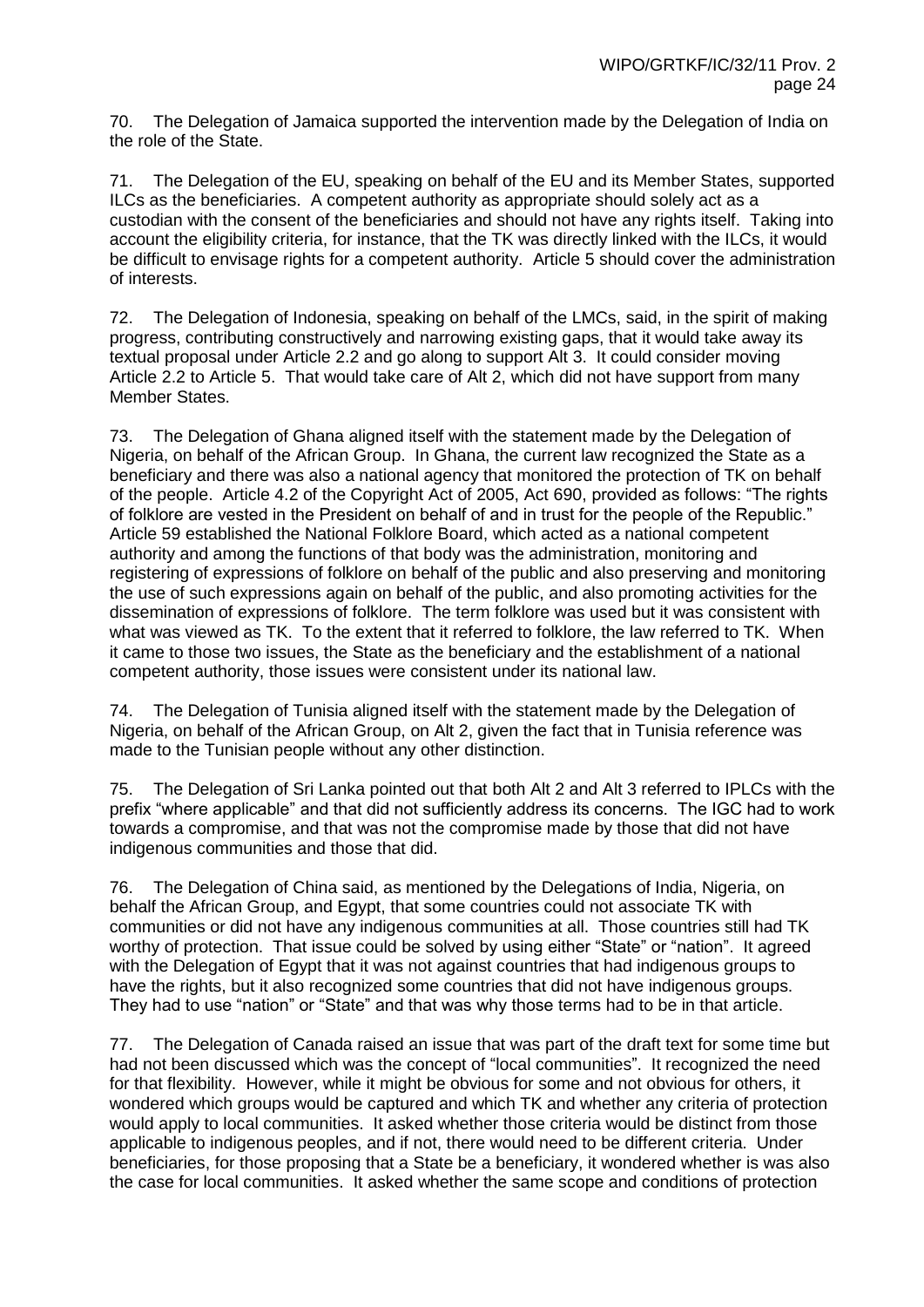would apply to local communities as to indigenous peoples. As the inclusion of local communities would broaden the scope of any instrument by some margin, a common understanding had to be reached not only on issues related to indigenous peoples but also on issues related to local communities. Member States' practice in that area as well as the views of IPLCs was critical. It was not opposed to the term "local communities" in the text. It wished to have a discussion to clarify what it entailed, including on the basis of Member States' practice.

78. The Delegation of Switzerland said that IPLCs should be the beneficiaries of the protection of TK in the instrument. They were the creators, conservers and holders of TK. Moreover, that would also be consistent with the relevant provisions of the UNDRIP as well as of the CBD and the Nagoya Protocol. Should the IGC decide to further explore if and how national or State authorities could be included as beneficiaries, at least the following questions should be addressed and carefully discussed: (1) Which safeguards would be needed to ensure that the interests and rights of IPLCs would not be undermined by including nations or States as beneficiaries? (2) How could it be ensured that the benefits shared through such national or State authorities would be directed towards the protection and safeguarding of TK of IPLCs? (3) Which criteria would be needed at the international level in order to clearly decide which beneficiary would receive the benefits in each situation? The Delegation was not expecting to get the answers to those questions in the plenary, but in the informals.

79. The Delegation of Malaysia associated itself with the statements made by the Delegation of Indonesia, on behalf of the LMCs, and the Delegation of China. Malaysia was a country of rich and diverse culture. In many circumstances, the knowledge had been shared and exchanged within the different communities. As such, it had previously favored Alt 2 as that correctly reflected the situation in Malaysia and in other countries with diverse cultures. However, in the spirit of constructive flexibility, it supported Alt 3, which not only recognized indigenous communities as beneficiaries but also provided the option of submitting competent bodies as custodians. Additionally, it would be beneficial to consider an alternative of the article on beneficiaries with Article 5 on "Administration of Rights".

80. The Delegation of Thailand supported the Delegation of India's proposed addition of the word "State" in Alt 3. That addition was a good solution in combining Alt 2 and Alt 3. Article 2.2 could go to Alt 3.

81. The Delegation of Japan reiterated that beneficiaries should be specified in relation to TK, as having a distinctive link between TK and the cultural identity of the beneficiaries. Therefore, including States and nations as beneficiaries was problematic and significantly diluted such links. The IGC needed to give further consideration to Alt 1, whether it was appropriate to limit the scope of beneficiaries to IPLCs. In addition, the meaning of "local communities" should be clearly defined.

82. The Delegation of Paraguay said that it understood that the concept of nations was seeking to cover the realities in countries that could not determine the origin of TK. It indicated that the concept of nation was not clear from a legal point of view. Therefore, it wished to continue to discuss and try to address that concern.

83. The Delegation of the USA noted that a group of members had proposed that States could be beneficiaries in circumstances where TK could not be attributed to an ILC. However, the proposed definitions of TK stated in the "Use of Terms" section might not be consistent with that proposal. For example, the definition of TK in Alt 1 stated that TK was knowledge that was created, maintained and developed by IPLCs. In that case, "nations/states" was in brackets. Also the definition of TK in Alt 2 stated that TK was knowledge that was created, maintained, controlled, protected and developed by IPLCs, with "nations" in brackets. If TK was no longer attributed to an ILC, it wondered how the knowledge was maintained, controlled and protected by that community. It appeared that the situation envisioned where States proposed to be the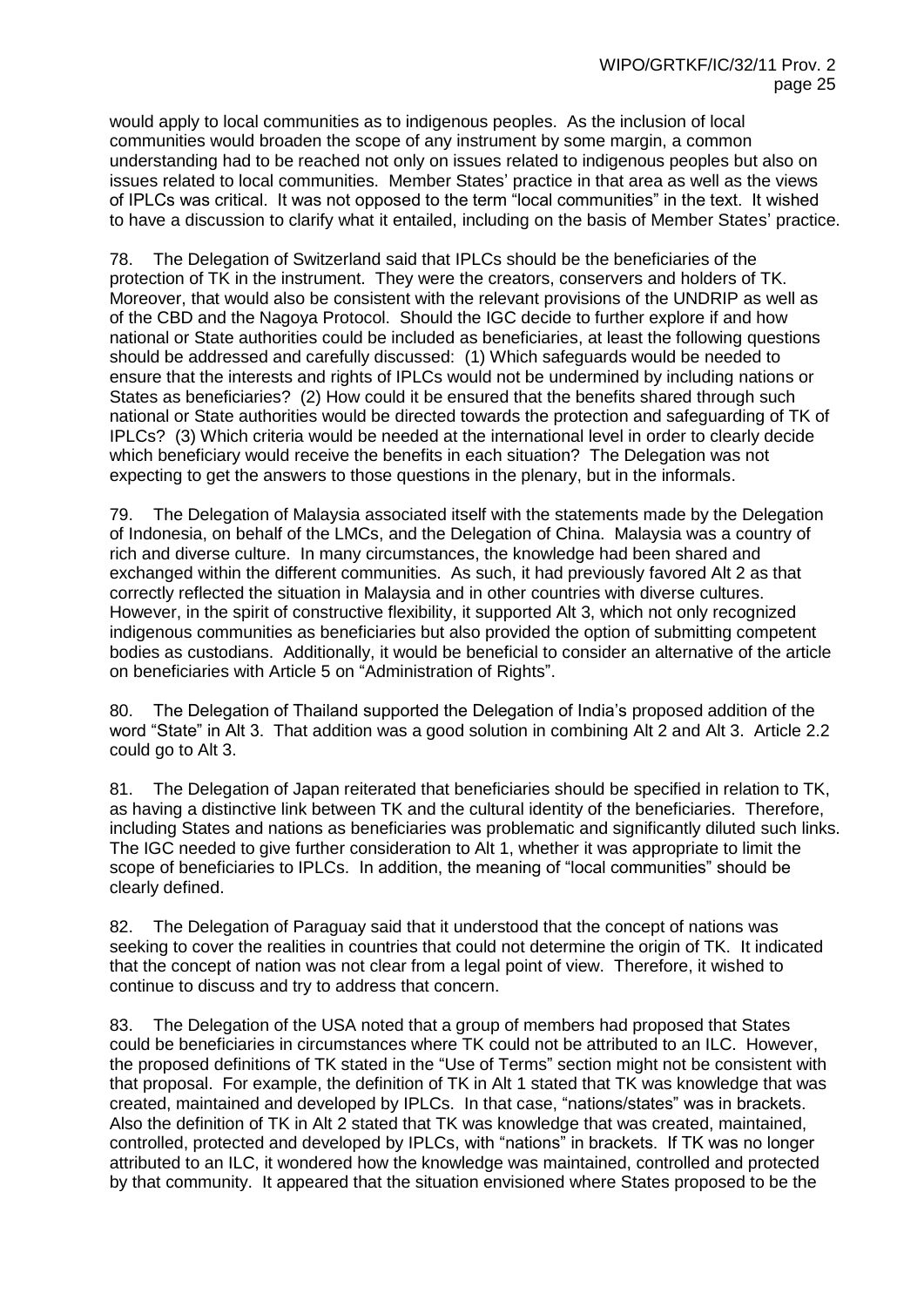beneficiaries conflicted with those definitions. The only instance in the proposed definitions that could consider States as beneficiaries was the situation where States themselves could create, maintain and develop the knowledge. The discussion about whether States could be beneficiaries should be premised upon whether States could create TK. With respect to Article 2, it supported Alt 1, paragraph 2.1. Regarding paragraph 2.2, beneficiaries of the IP system was society at large because the system promoted creativity and innovation and it might disseminate information as well. Simply the beneficiaries of protected TK should include those who held and maintained the protected TK. Further, the language in Alt 1 paragraph 2.2 on custodians of TK was redundant to language already contained in Article 5. Issues relating to the approval and involvement of appropriate custodians should therefore be reserved for discussion related to Article 5. On Alt 2, paragraph 2.1, it sought clarification regarding the definition and intent of the terms "States" and "nations." It wondered whether those terms meant national governments or described particular ILCs. Article 2.2 appeared to indicate that States were national governments and that paragraph permitted only States to establish national authorities to determine beneficiaries. Further, the Chair's Information Note asked Member States to consider giving latitude to national or customary law regarding the definition of beneficiaries, given the different situations regarding TK holders throughout the world. It supported studying that aspect and wanted to better understand why the terms "States" or "nations" should be included within the scope of beneficiaries especially through evidencebased studies and analysis using real world examples. The Chair's Note also explained that one way forward might be to include States or nations as beneficiaries but to provide them with a different, presumably narrower scope of protection. It was interested in hearing what other Member States felt about that proposal and what types of scope might be envisioned. Nevertheless, it still had concerns about the inclusion of nations and States as beneficiaries.

84. The Delegation of the Islamic Republic of Iran supported the statement made by the Delegation of Indonesia, on behalf of the LMCs. It supported Alt 3, which included the main beneficiaries of the instrument, namely IPLCs. It was preserving policy space for States at the national level to determine other beneficiaries under national law. The main beneficiaries of TK protection had to be IPLCs, but not exclusively. It was essential to recognize the rule of each State in identifying the beneficiaries under each jurisdiction. Preserving policy space for the Member States to determine the beneficiaries was a way out of the existing standstill.

85. The Chair opened the floor for comments on subject matter.

86. The Delegation of Indonesia, speaking on behalf of the LMCs, said that its position at IGC 31 had been Alt 2. In the spirit of moving forward, it could support Alt 1 by mentioning that the subject matter of protection was TK. There was no dispute that the instrument was about TK and the IGC should not get trapped in an endless discussion on the definition of TK. Alt 4 and Alt 3 could be converged, with the criteria included in Alt 3.

87. The Delegation of Thailand had previously supported Alt 3. But in the spirit of moving forward and in order to eliminate too many alternatives, it supported Alt 1 with the understanding that the IGC would opt for Alt 1 in "Use of Terms" on that matter.

88. The Delegation of Nigeria, speaking on behalf of the African Group, supported Alt 1.

89. The Delegation of India aligned itself with the statement made by the Delegation of Indonesia, on behalf of the LMCs, and the statement made by the Delegation of Thailand. It supported Alt 1, but TK had to be defined appropriately in "Use of Terms" as reflected in Alt 3. It did not support eligibility criteria in Article 1.

90. The Delegation of the EU, speaking on behalf of the EU and its Member States, said that the eligibility criteria should be included in Article 1 and not in the definition. It supported Alt 2.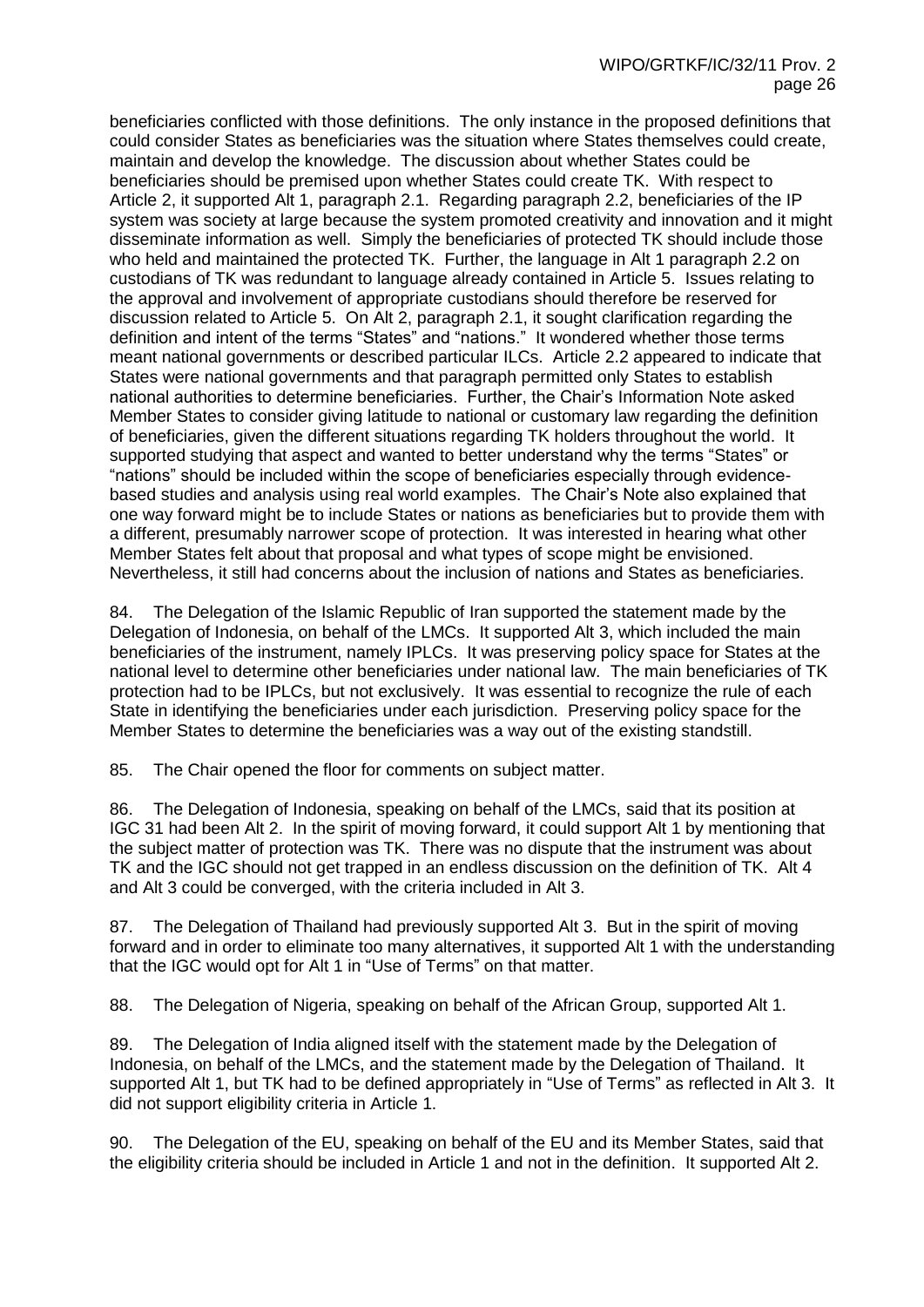91. The Delegation of the Islamic Republic of Iran preferred Alt 1. It supported the statement by the Delegation of Indonesia, on behalf of the LMCs.

92. The Delegation of the USA supported Alt 4. It was not in favor of combining Alt 3 and Alt 4. It could not accept the criteria for eligibility that might allow information that was widely known outside of the community to be protected as TK. It was also unclear how nations/States created or developed TK. If those listed fields of TK were not an exhaustive list, it wondered why those fields were chosen but not others. It asked whether the recitation of that list in Alt 3 could be included as examples.

93. The Delegation of Japan said that enhanced clarity was essential to avoid possible disputes on whether or not protection should be provided to TK at the international level. The criteria of "traditional" needed to be clarified. In addition, wordings such as "from generation to generation" and "associated with the cultural heritage of the beneficiaries" were not appropriate as a subject matter of the instrument because their meanings were vague. Moreover, there could be possible conflicts over the same or almost the same TK between different holders. In other words, the same or almost the same TK might exist in different regions independently from each other. Enhancing clarity was essential in order to avoid any possible disputes.

94. The Delegation of Nigeria sought clarification on the intervention of the Delegation of the USA on Alt 4. That alternative mentioned criteria, characteristics and term, which were not the object of the article. There were three other articles implicated in Alt 4. It wondered how to approach that. It also referred to the concern expressed by the Delegation of Japan about "from generation to generation" and "traditional". There were international instruments that used those same terms for TK. It wondered if the legal status of those international instruments and the national laws that implemented them was being questioned. It wondered why the same formulation could not be used in the Draft Articles, which were dealing with the same subject matter. Referring to the same holders of TK across borders was the subject of another article. It wished to keep those topics separate in specific articles so as to have a cleaner text.

95. The Delegation of Chile said that it was clear that the instrument applied to TK. It was studying the idea of introducing criteria of eligibility in the alternatives, so as to generate clarity on what knowledge was protected. It preferred not to incorporate a timeframe. It sought alternatives from other delegations to reach consensus on that issue.

96. The Delegation of the USA clarified that its previous intervention was with respect to Alt 3. It wished to respond to the comments by the Delegation of Chile on Alt 4. Similar to the approach taken in other IP frameworks, Alt 1 should begin to narrow down what type of TK was eligible for protection. The second part of the analysis that defined protected TK was found in Article 3. Those types of eligibility requirements were universally relied upon by IP-related regimes including by the IP laws of Member States in the IGC. Such conditions should be used to determine what TK was eligible for protection. It acknowledged the concerns raised at IGC 31 and raised again by the Delegation of Chile regarding the temporal requirement where TK eligible for protection had to be transmitted from generation to generation for a term of not less than 50 years. Some Member States had said that a term of years might not be appropriate in the context of TK, as some ILCs might measure the passage of time in different ways. However, some temporal requirement was important. The Delegation proposed to discuss the question of whether protected TK should be maintained over a certain number of generations. That understanding was consistent with other TK definitions as most Member States recognized that TK was transmitted between generations or from generation to generation. In determining over how many generations TK had to be maintained, one had to consider the nature and dynamics of TK and of family structures. For example, it was common throughout the world, including in the USA, for multiple generations to live together. For example, grandparents, parents and children very often lived under the same roof. Sometimes a family was especially fortunate, great-grandparents might also be living and, in some cases, also live with the family. In those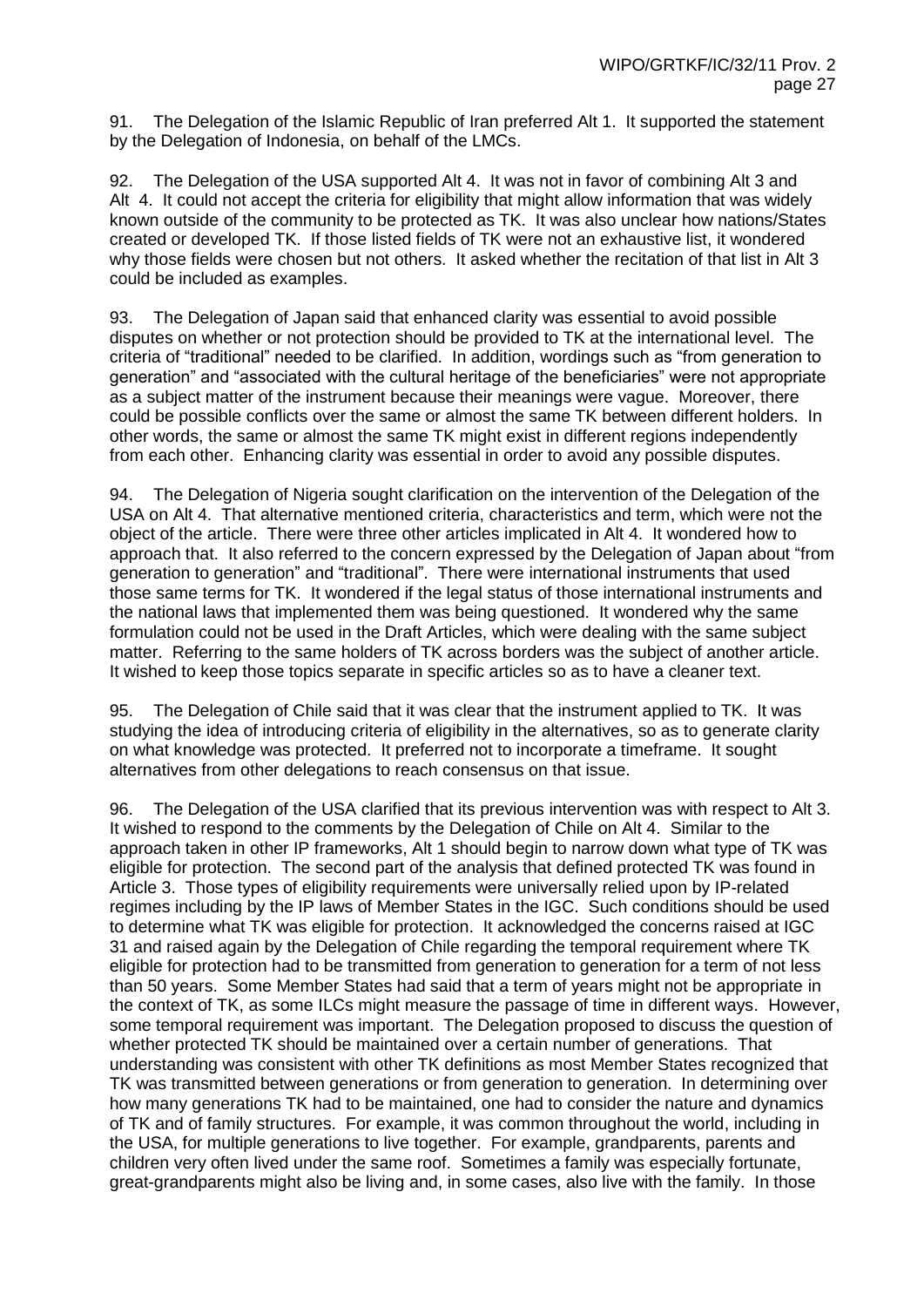cases the grandparent or great-grandparent might create TK one morning, for example, a new recipe for food, and share that information with the rest of the family throughout the day. By the evening, one could say the TK had been passed down through three or four generations, creating a form of protected TK in less than 24 hours. Instituting a balanced temporal condition as a criterion for eligibility provided a clear path for determining what TK might be protected. Since situations commonly existed where four generations might be present at a given time, it proposed to include a temporal condition that required TK to be maintained over five generations before being eligible for protection. That could be an alternative to the 50-year requirement. It hoped that the new proposal might be considered by Member States and it looked forward to discussing the appropriate number of generations that TK should be maintained in order to be eligible for protection.

97. The representative of the Tulalip Tribes stated that, with the definition proposed by the Delegation of the USA, it would become very difficult for new TK to be protected. If a tradition or innovation based on a tradition happened in one generation, in the next generations it would not be protected. While it was not protected, it could be become widespread and be used by others, because there was no protection. He wondered how to ensure the protection then, if five generations had passed. Once it had been widely practiced and used by others because there was no protection in the early generations, there would never really be any protection.

98. The Delegation of Niger said that the temporal factor, as proposed by the Delegations of the USA and Japan, was not relevant. Reports and surveys going back to 2001 stated that the term "traditional" did not relate to duration but more to the method of creation. Therefore, what was important was not the duration of time over which TK was used but the way in which it was transmitted from one generation to another. It said that the Delegation of Japan had recognized that, as recorded in document WIPO/GRTKF/IC/24/8. An important aspect of TK was that its creation, use or utilization were part of the traditional culture of the community. "Traditional" did not necessarily mean that the knowledge was old. That issue had already been settled back in 2001. TK could be learned from people from the same generation. Often such TK was developed and enriched by those who had inherited it.

99. The Delegation of Egypt referred to the intervention by the Delegation of Niger and said that there were several elements, which made knowledge traditional, and duration was part of it. There was also the question of the spread of knowledge, and how it was transferred, not through formal education, but from one generation to another, from relatives, from grandparents, parents. Japan had a project called Living Human Treasures that was used by UNESCO for the living traditions. The heritage of Japan was being kept for the next generations. That project had become worldwide in order to maintain TK and TCEs, as the same was true for folklore. It was moving, and not fixed. The most important criterion was how it moved from one generation, not through formal education but orally.

100. The Delegation of South Africa supported the statement by the Delegation of Nigeria, on behalf of the African Group. It opted for Alt 1. Delegations should not make it more complicated by bringing in criteria of eligibility and a term. The discussions on the term of protection should be confined to Article 7.

101. The Delegation of Nigeria said that the time issue was a challenge. In the example given by the Delegation of the USA, the grandmother would be entitled to a patent or to choose to protect her recipe under some other form of IP, but it would not be TK because it was not tied to a community. Passing it on to her daughter and her granddaughter did not constitute a community. It would be helpful to have a better example to show what the concerns were with regard to the term. A number of issues were being conflated because there was an article about term and that was distinct from the criteria of eligibility. It was important to keep in mind that the IGC was creating an analogous regime that would interface and engage with the IP system, and not every category of IP actually had a finite term. For example, trade secrets had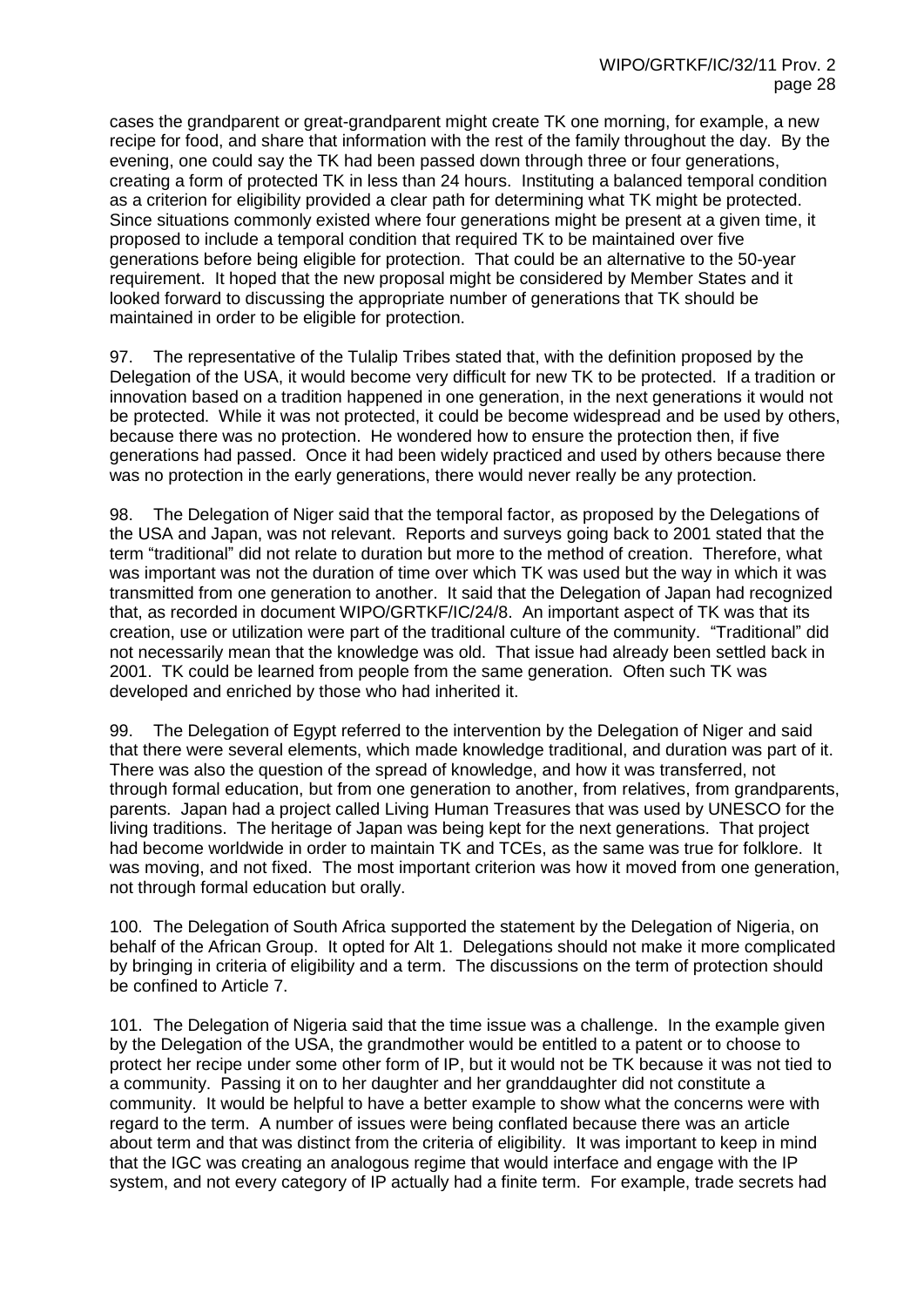no time limitation. It would be unwise and imprudent to preemptively adopt an arbitrary time provision as a way to circumscribe the knowledge of IPLCs. Delegations should consider how to think about term in relation to the scope of protection and to the kind of TK at issue. On the concern about widely diffused TK, it was important to keep in mind that the objective was a minimum standards agreement. While some countries would not want to recognize certain kinds of rights in widely diffused TK, other countries might. If nothing was done, national laws could do whatever they wanted. The idea was to create some minimum baselines where that category of IP could be addressed in a coherent way.

102. The Delegation of Japan supported the statement made by the Delegation of the USA. Criteria for eligibility could play an important role in defining the subject matter and therefore should be appropriately laid out in the instrument. Concrete examples of national experiences and practices could help draw a line between "traditional" knowledge on one hand and "contemporary" knowledge on the other.

103. The Delegation of Sri Lanka said that both Alt 1 and Alt 2 referred to TK being dynamic and evolving. That would prevent the protection of TK that evolved more frequently than every 50 years.

104. The Delegation of Indonesia said there was no dispute that the subject matter of the instrument was TK. For clarity, the provision on subject matter should be kept to a minimum and simply state that the subject matter of protection was TK. It supported Alt 1. Criteria for eligibility should be discussed in Article 7. The idea of a timeframe was not relevant.

105. The Delegation of Brazil was against the inclusion of criteria for eligibility in Alt 4 as they were out of place.

106. The Delegation of Nigeria, speaking on behalf the African Group, said that it was interesting to listen to the example of TK, however in reality that was not how it worked for the producers of knowledge. It supported Alt 1. Criteria of eligibility should not be there. It referred to the characteristics of TK contained in Alt 1 and in "Use of Terms", which it supported. Member States could refer to those to understand what characteristics should define TK for the purposes of the instrument.

107. The Delegation of the EU, speaking on behalf of the EU and its Member States, said that it was an interesting discussion, which raised fundamental questions. It asked if the proponents believed that every community or culture in the world possessed a form of TK. And if so, it wondered where should be the line between what was TK and what constituted the public domain, in order to preserve the public domain, which was the common platform from which all future knowledge and inventions had historically been derived.

108. The Delegation of Ghana associated itself with the statement made by the Delegation of Nigeria, on behalf of the African Group. It also highlighted certain difficulties with Alt 4. Alt 4 would require that elements currently protected would enter the public domain after 50 years. It doubted that it really was the intent of the proposal by the Delegation of Japan. It recalled that the reason for the IGC was that TK did not fit well into some of the rigid criteria of IP. The IGC had made some advances by recognizing that groups could own rights to TK. It was difficult to understand why knowledge that would have been protected for centuries should suddenly be given a lifespan of just 50 years. That was not what people understood by TK. Alt 1 was quite simple. It introduced TK as subject matter and provided for such in a definition section. On criteria for eligibility, the IGC should proceed based on consensus. There was no justification to talk about criteria when it came to subject matter of protection.

109. The Delegation of India supported the statement made by the Delegation of Indonesia, on behalf of the LMCs, and the Delegations of Brazil and Nigeria. It did not support eligibility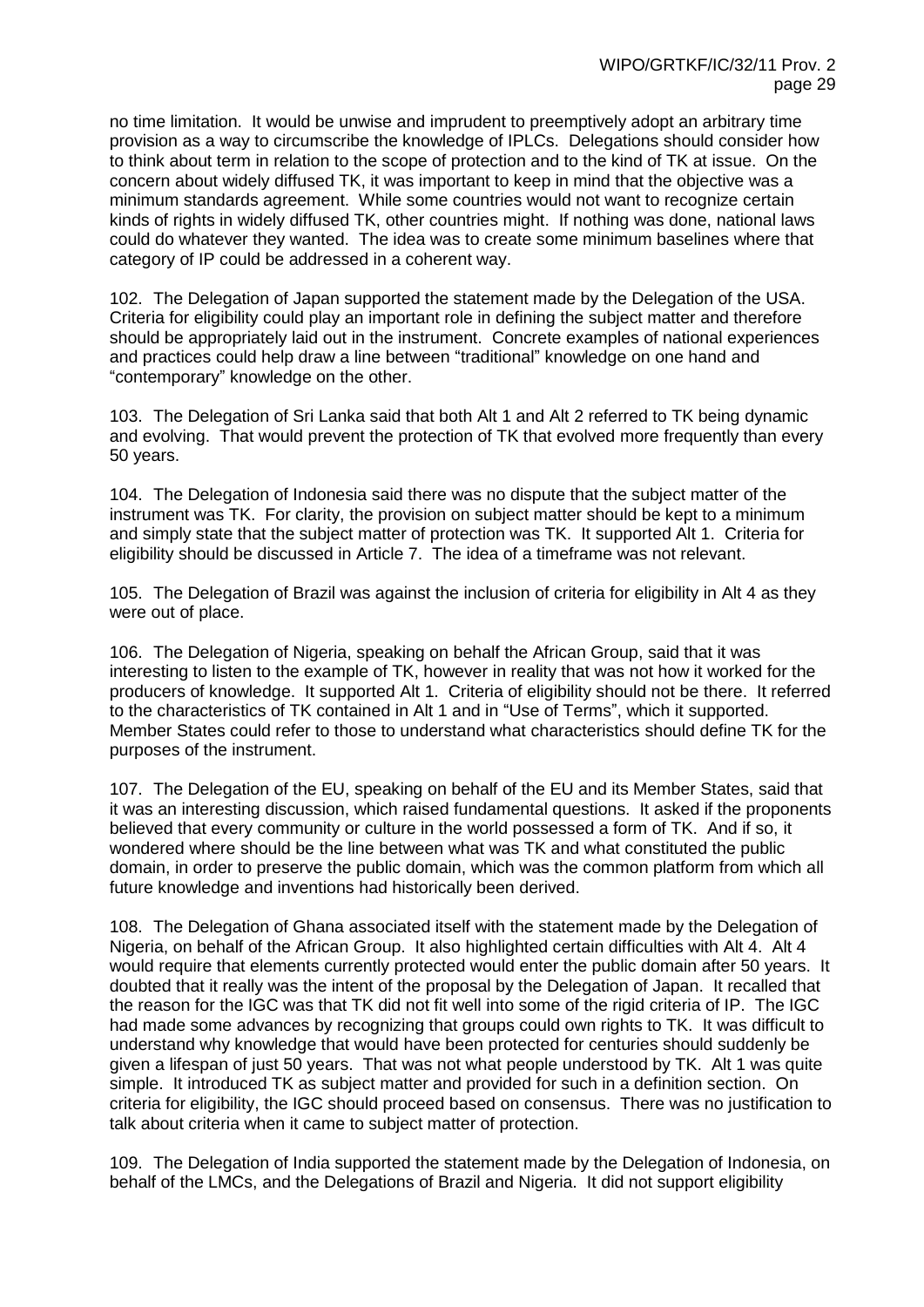criteria in Article 1. Alt 1 should suffice, with the condition that the language of Alt 3 be reflected in "Use of Terms".

110. The Delegation of Malaysia supported the statement made by the Delegation of Indonesia, on behalf of the LMCs. The criteria of eligibility should not be within the instrument.

111. The Delegation of the USA responded to the question raised by the Delegation of Ghana about whether subject matter would fall into the public domain after 50 years or a term of generations according to Alt 4. That was not correct. Alt 4 established criteria for eligibility that would be used in connection with the definition of protected TK, which was contained in the terms. Protected TK had to satisfy the criteria for eligibility in Article 1 as well as the conditions of Article 3. There was a broad definition of TK contained in the definitions or list of terms. It was interested in hearing examples of new TK, TK that had been generated and that had to be protected as TK right away. As pointed out by the Delegation of Nigeria, for new subject matter, IP rights were available for protection. It wished to hear examples of new TK that would be prejudiced by not being protected under the instrument.

112. The Delegation of China supported the statements made by the Delegations of India and Indonesia. The article on subject matter should not address criteria for eligibility. That could be discussed under other articles such as limitations and exceptions. Otherwise, if the subject matter were narrowly defined, it would not be conducive to the protection of TK.

113. The Delegation of Nigeria asked the Delegation of the USA whether the various criteria in Alt 4 had been developed in consultation with IPLCs. It wished to make sure that the IGC was working with a mindset that the IPLCs might be interested in using the traditional IP system in addition to following their own customary and local practices, consistent with their own lifestyles and world views. It should not be an either/or.

114. [Note from the Secretariat: The following took place on the next day, November 29, 2016.] The Chair said the facilitators had reflected on the discussion that had taken place the day before and would be presenting some initial proposals and thoughts based on those discussions. He emphasized that the material presented was simply work-in-progress, and it had no status and was not a revision. It was just some ideas and thoughts that the facilitators thought were worthy of presenting and getting initial comments on before working on the first revision. He invited the facilitators to present their work.

115. Ms. Bagley, speaking on behalf of the facilitators, said that they had been able to make progress on four provisions of the Draft Articles. They had endeavored to capture Member State positions, keeping clarity. It was not a revision of the Draft Articles, but simply a facilitators' "work-in-progress". She would introduce the suggested changes regarding objectives and subject matter and Ms. Hao'uli would talk about beneficiaries and administration of rights. Changes to the latter had only been made to accommodate changes made to the article on beneficiaries. As facilitators, they greatly appreciated the willingness of Member States to engage informally to ensure that they were, as far as possible, accurately capturing the various positions expressed. They would continue to come to Member States for clarification and with suggested modifications in their efforts to faithfully and effectively move the text forward. Regarding "Policy Objectives", there were two changes. First, the addition of a new Alt 3 introduced by the facilitators based on the proposal from the Delegation of Switzerland. That provision took a positive as opposed to a negative approach to the goals of the agreement. It read: "The objective of this instrument is to support the appropriate use of traditional knowledge within the intellectual property system in accordance with national law, recognizing the rights of traditional knowledge holders." Instead of focusing on misappropriation, unlawful appropriation or misuse, all of which were terms which the IGC had had some difficulty defining and incorporating, it focused on supporting appropriate use of TK and rights of TK holders over such knowledge. Second, there was a new Alt 4 that combined the prior Alt 3 with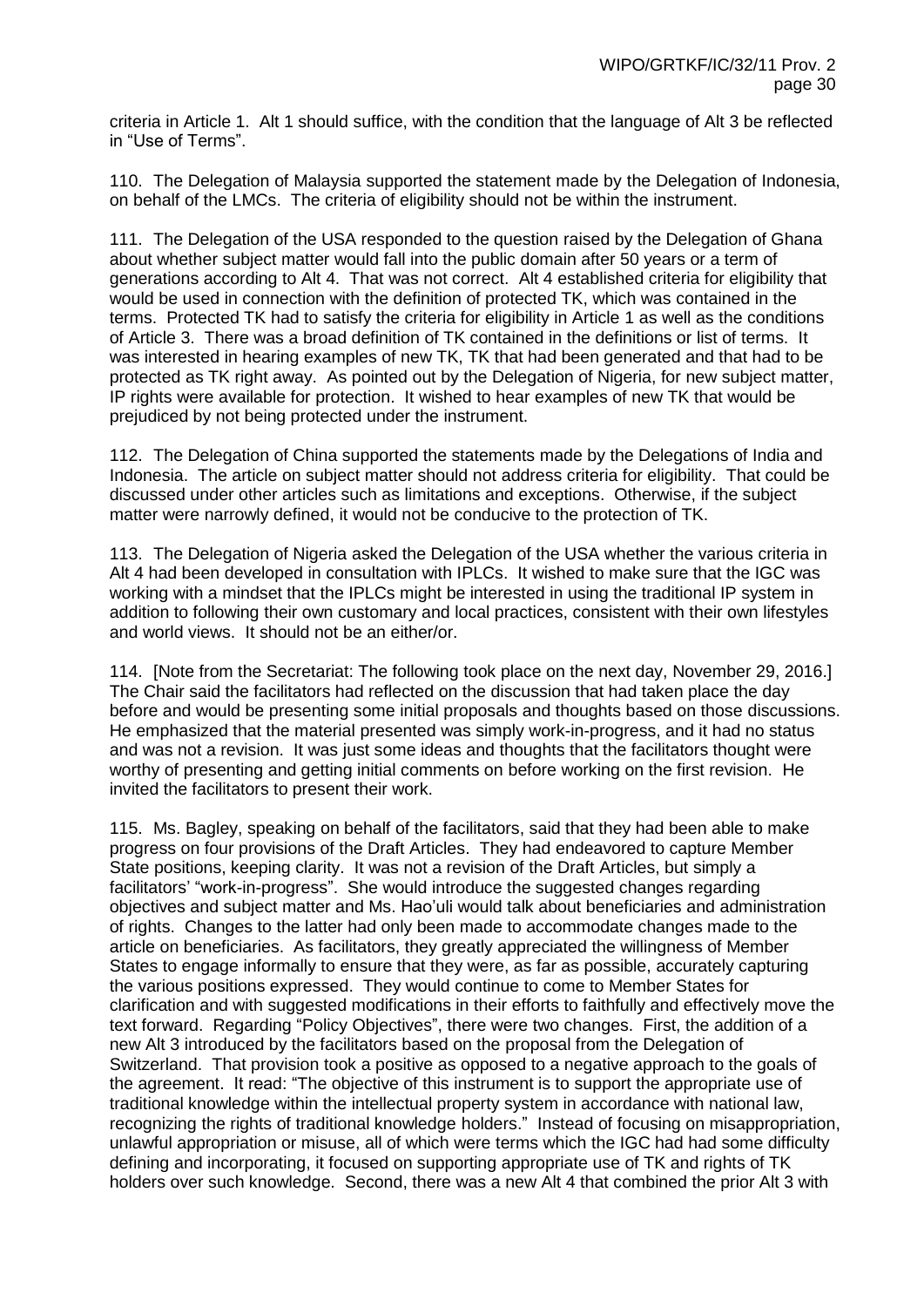Alt 4 proposed by the Delegation of the USA. The prior Alt 3 had also been introduced by the Delegation of the USA. The facilitators had revised the structure to accommodate the different objectives, so that it currently read: "The objectives of this instrument are to: (a) contribute toward the protection of innovation and to the transfer and dissemination of knowledge, to the mutual advantage of holders and users of protected traditional knowledge and in a manner conducive to social and economic welfare and to a balance of rights and obligations; (b) recognize the value of a vibrant public domain, the body of knowledge that is available for all to use and which is essential for creativity and innovation, and the need to protect, preserve and enhance the public domain; and (c) prevent the erroneous grant of intellectual property rights that are directly based on protected traditional knowledge obtained by unlawful appropriation." The key changes were the addition of paragraph (c) and turning the original two paragraphs into lettered elements. On subject matter, they had deleted Alt 3, as there appeared to be consensus among delegations to support remaining Alt 1, Alt 2 or Alt 4. They had modified Alt 4 (which, since they had deleted Alt 3, was the new Alt 3) as requested by the Delegation of the USA to insert a period of five generations as an alternative to 50 years. As the Delegation of the USA had indicated, it had introduced that not as a term of protection, which would be dealt with under Article 7, but rather as a requirement for TK to be protected under the instrument. The facilitators noted significant Member States' disagreement with such a time period imposed as a character of TK or criteria for TK. As Member States focused on the text as a minimum standard agreement in relation to Article 3, the perceived need for a time restraint might be eliminated.

116. Ms. Hao'uli, speaking on behalf of the facilitators, commented on Article 2 "Beneficiaries" and Article 5 "Administration of Rights and Interests". The "work-in-progress" on Article 2 contained two alternatives. Alt 1 read: "Beneficiaries of this instrument are indigenous [peoples] and local communities who hold protected traditional knowledge." The Delegations of Japan and the EU, on behalf of the EU and its Member States, had supported Alt 1. The new Alt 2 was from the old Alt 3. The facilitators had taken on board the comments made by the Delegation of Indonesia, on behalf of the LMCs, the Delegation of Nigeria, on behalf of the African Group, and other Member States on the fact that they could support the old Alt 3, rather than the old Alt 2. They had removed Alt 2. New Alt 2, as paragraph 2.1 of the old Alt 3, read: "The beneficiaries of this instrument include, where applicable, indigenous [peoples], local communities, and other beneficiaries as may be determined under national law." However, the Delegation of China was seeking to retain a mention of "States" and/or "nations" and it suggested inserting new language to read: "The beneficiaries of this instrument include, where applicable, indigenous [peoples], local communities, other beneficiaries such as states [and nations], as may be determined under national law." They had moved paragraph 2.2 of Alt 3 to Article 5. That reflected comments made by the Delegation of Indonesia, on behalf of the LMCs, and the Delegation of Nigeria, on behalf of the African Group. Article 5 discussed the establishment or the designation of competent bodies by Member States to act as custodians of beneficiaries. They had only made changes to Article 5 to reflect comments made around Article 2 and moving the old alternatives of paragraph 2.2. Those were now Alt 3 and Alt 4 of Article 5.1. Alt 3 of Article 5.1 stated: "Member States may also designate competent bodies to act as custodians on behalf of beneficiaries, with the [consent]/[direct involvement, and approval] of the beneficiaries, in accordance with national law." The facilitators had looked at the reference of communicating the identity of any competent body to WIPO in paragraph 5.2. Alt 4 of Article 5.1 was old Alt 3 of paragraph 2.2, and stated: "Member States may also designate, as deemed appropriate, competent bodies to act as custodians on behalf of the beneficiaries in accordance with national law." Given that there had not been a great deal of discussion around Article 5, they had not narrowed the alternatives for Article 5.1. More discussion should be had on Article 5.1. She asked whether there should be a positive requirement that beneficiaries consent to that designation. That was in new Alt 3. She asked whether there should be a requirement that that was done without prejudice to beneficiaries' rights to administer their rights and interests themselves according to customary protocols, laws and practices (Alt 1) or just leave the matter to national laws (Alt 2).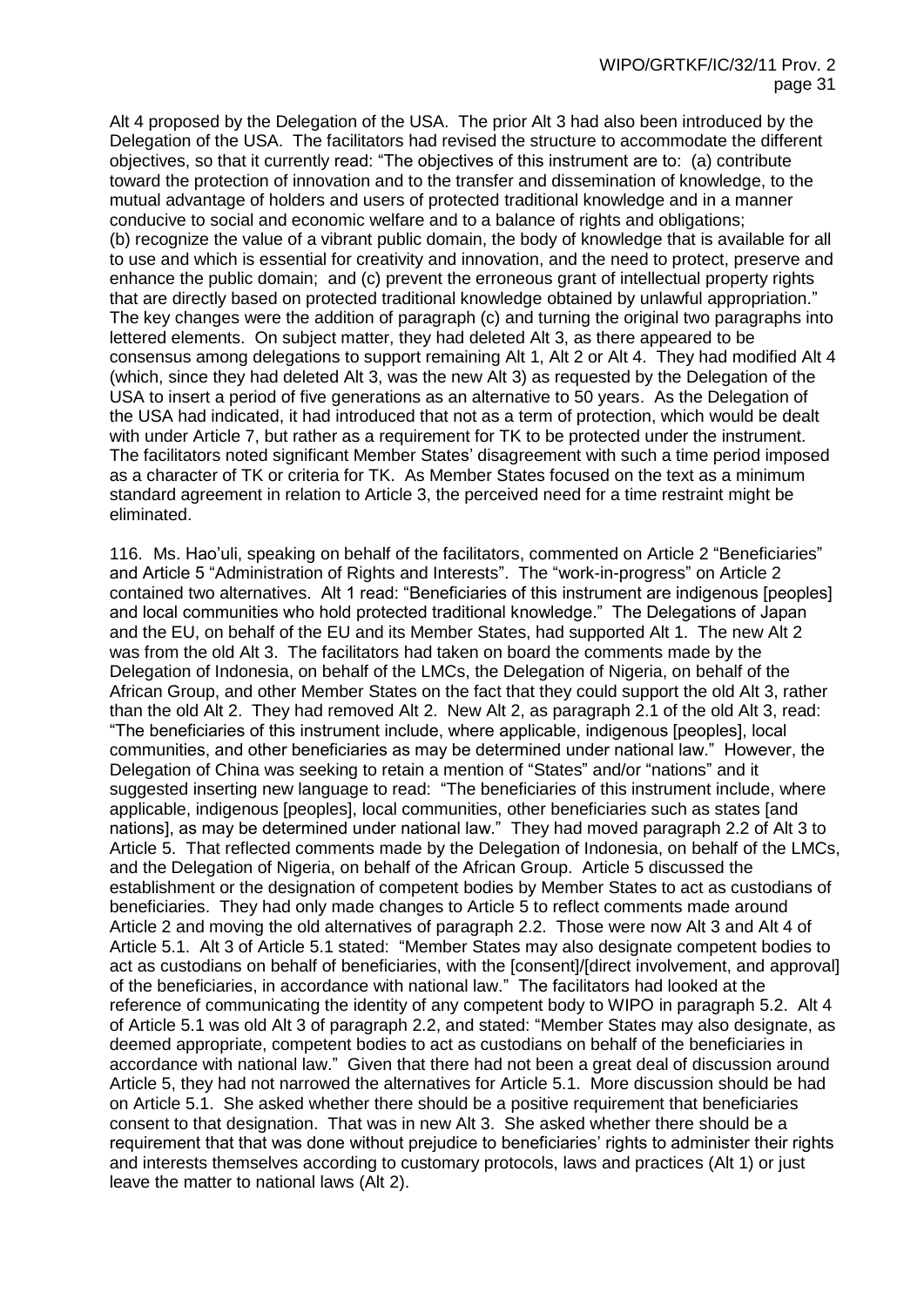117. The Chair opened the floor for initial reactions on those ideas.

118. [Note from the Secretariat: all speakers thanked the facilitators for their work]. The Delegation of Nigeria, speaking on behalf of the African Group, on "Policy Objectives", preferred Alt 1, but would look at Alt 3 as introduced by the Delegation of Switzerland. On Article 1, it preferred Alt 1. On the beneficiaries, it was grateful to the facilitators for adequately capturing the position of the African Group and of the LMCs for the new Alt 2, including a deletion of paragraph 2.2. On Article 5, it was a little confusing because there was Alt 2 and three other alternatives for paragraph 5.1. It preferred the Alt 2 in paragraph 5.1, not any of the new alternatives. It could support paragraph 5.2.

119. Ms. Bagley, speaking on behalf of the facilitators, appreciated the comments made by the Delegation of Nigeria, on behalf of the African Group. She said it was indeed confusing to have all of the alternatives for paragraph 5.1 in Article 5. Their purpose had been to make sure not to lose those paragraphs 2.2, each of which was from Article 3. They were parking them in Article 5 with the understanding that Article 5 would be discussed later and Member States would have the opportunity to select which formulation they thought best.

120. The Delegation of Chile, speaking on behalf of GRULAC, was still looking at the proposal. In its national capacity, it understood that Article 5 contained a lot of different proposals trying to reflect who the beneficiaries were, and how that pertained to IPLCs. It had met with the Indigenous Caucus. It was important to talk to them as beneficiaries. However, there was legislation in some countries that indicated different kinds of beneficiaries and the IGC had to incorporate those to ensure flexibility. The Delegation was analyzing Article 5, which sought to provide a space for those who were seeking to have the stewardship role for the State in cases where the indigenous community was not easily identifiable, for example.

121. The Delegation of Switzerland said that the additional alternative was indeed based on a statement made by its Delegation in the plenary. It was, however, just an idea that it had put forward and was not a text proposal as such. The idea was to take a positive approach for the instrument. The objective of the instrument was to ensure the appropriate use of TK within the IP system in accordance with national law and to take into account customary laws and the rights of indigenous communities with such knowledge. That would then support benefit-sharing. The intention behind that different approach was to find a way forward on contentious issues over several concepts in the different options for the Policy Objectives such as misappropriation, illegal appropriation, illegal use and unlawful appropriation. The idea was based on the wording in provisions in existing instruments related to TK, in particular the Nagoya Protocol and UNDRIP. Terms such as "in accordance with domestic law and customary laws" were used in Articles 7 and 12 of the Nagoya Protocol in the context of TK associated with GRs. The intention was to use each internationally agreed language in the context of TK as much as possible. It was an attempt to define an objective, which would allow IP and TK systems to exist in a harmonious, mutually supportive way. The Delegation would study the text proposal by the facilitators in more detail to see if its idea was captured. It was looking forward to discussing that proposal with other delegations.

122. The Delegation of India, on "Policy Objectives", supported Alt 1 and in Alt 4 it wanted to square bracket "directly" and "protected" in paragraph (c). Regarding "Subject Matter", it supported Alt 1 but wanted to see that reflected in Rev. 1 in "Use of Terms". Regarding Article 2, it wished to include "including legal entity" after "other beneficiaries" in Alt 2. The same applied to "Policy Objectives" and Article 1, because in cases of widely spread TK, it was the legal entity that was taking care of the interests and should be the beneficiary for such kind of TK. On Article 5, it needed more time and reserved its right to make comments later.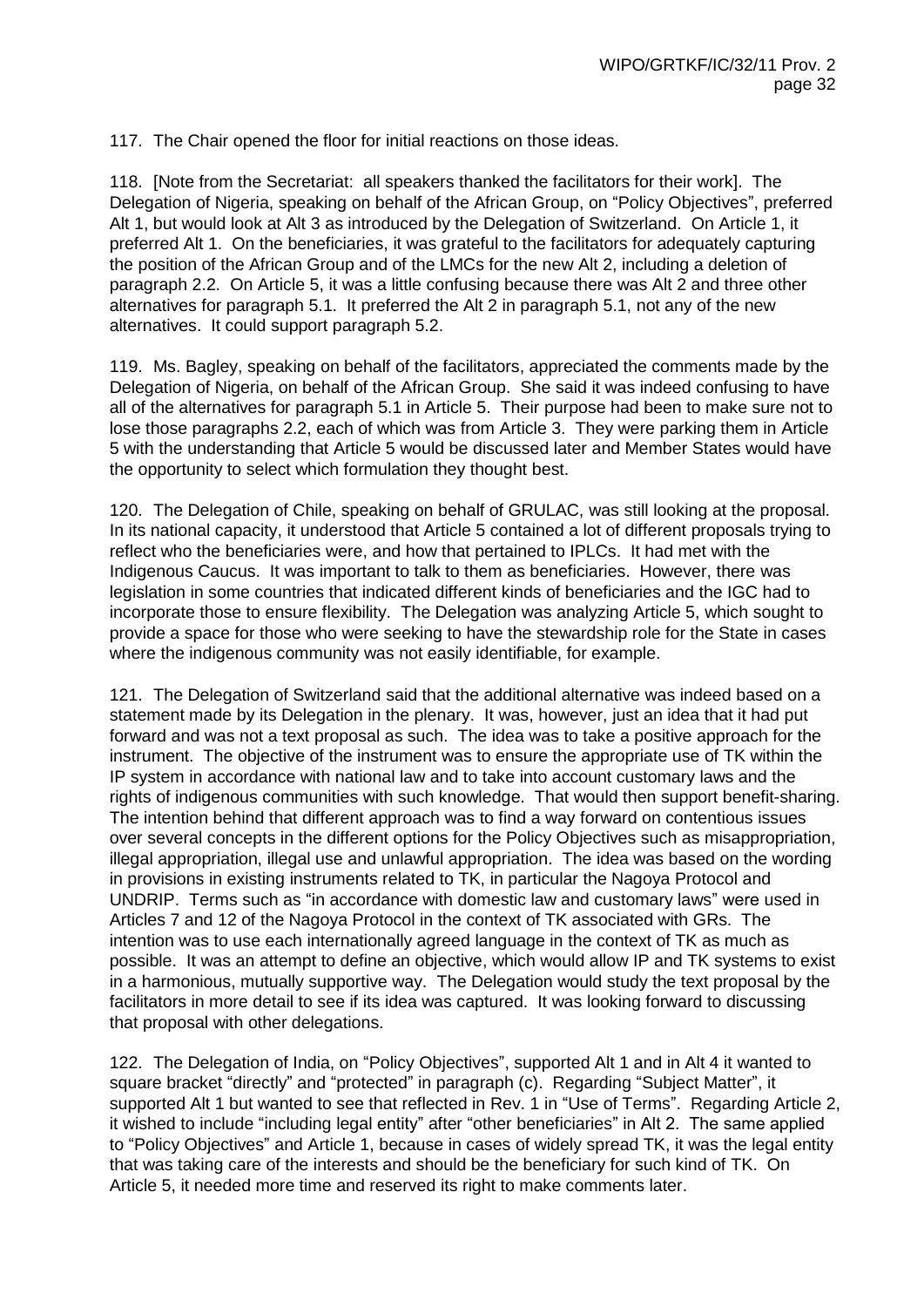123. The Delegation of South Africa said that, on "Policy Objectives", the same interest groups were promoting Alt 2 and the new Alt 4. The alternatives should be combined into one so that the interests were covered rather than scattering the ideas all over the page. In paragraph 2 of Alt 1, that idea was repeated in Alt 4(c). Those could be brought together, so Alt 1 was covered. It was the same interest groups that were pushing for that idea so they should consolidate their perspectives. On the issue of "Administration of Rights", it required time to look at that, so that it could move forward and narrow the gaps.

124. The Delegation of Indonesia, speaking on behalf of the LMCs, preferred Alt 1 of "Policy Objectives". As to Alt 2 and Alt 4, it was worth exploring ways to combine them. It welcomed the proposal by the Delegation of Switzerland on the positive approach, subject to further consultations within the Group. On "Subject Matter", it preferred Alt 1. On "Beneficiaries", it preferred Alt 2. On "Administration of Rights", it wished to go back to the Group before taking any official position.

125. The Delegation of Brazil preferred Alt 2 of Article 2. It was a good way to find flexibility, which was necessary to accommodate the different realities and perceptions that Member States had when addressing those subjects. Regarding Article 5, it understood that States might have a role to play in some countries, especially where the identification of the beneficiaries was not possible. It looked forward to discussing that during the informals.

126. The Delegation of China preferred Alt 1 of "Policy Objectives", but it was ready to discuss other alternatives. On "Subject Matter", Alt 1 was simple but Alt 2 gave clearer definitions. That had to be coordinated with the definitions of the terms. On Article 2, Alt 2 talked about other beneficiaries, which covered States or nations. At the international level, consideration should be fully given to national concerns. It suggested adding "such as nations or States" after "other beneficiaries".

127. The Delegation of Paraguay preferred Alt 2 of Article 2.

128. The Delegation of the Plurinational State of Bolivia said that the view expressed on the policy objectives was about preventing misappropriation or misuse of TK. It was very important to generate an instrument that was active in the area of protecting rights, not just declarative. On Article 1, the paragraph on criteria for eligibility should not be inserted, given that defining criteria for eligibility governing TK was contrary to the nature of TK, especially when a term was set on TK.

129. The Delegation of the USA looked forward to looking at the amendments made by the facilitators and discussing those further.

130. [Note from the Secretariat: This part of the session took place after the informals and the distribution of Rev. 1 of "The Protection of Traditional Knowledge: Draft Articles" dated November 30, 2016 ("Rev. 1") prepared by the facilitators.] The Chair said that the facilitators would introduce Rev. 1 and explain the context and rationale underlying the changes. He would then open the floor for technical questions and clarifications from delegations. He would encourage delegations to further consider Rev. 1 before reconvening in plenary at a later stage. He recalled that the facilitators were impartial and worked in good faith, in a professional and balanced way, in accordance with the agreed drafting rules. Rev. 1 clearly attempted to give greater clarity to the different alternative approaches and to identify potential areas where gaps could be narrowed. He asked delegations to listen and reflect on what the facilitators would say rather than to dive straight into their own interventions. He invited the facilitators to introduce Rev. 1.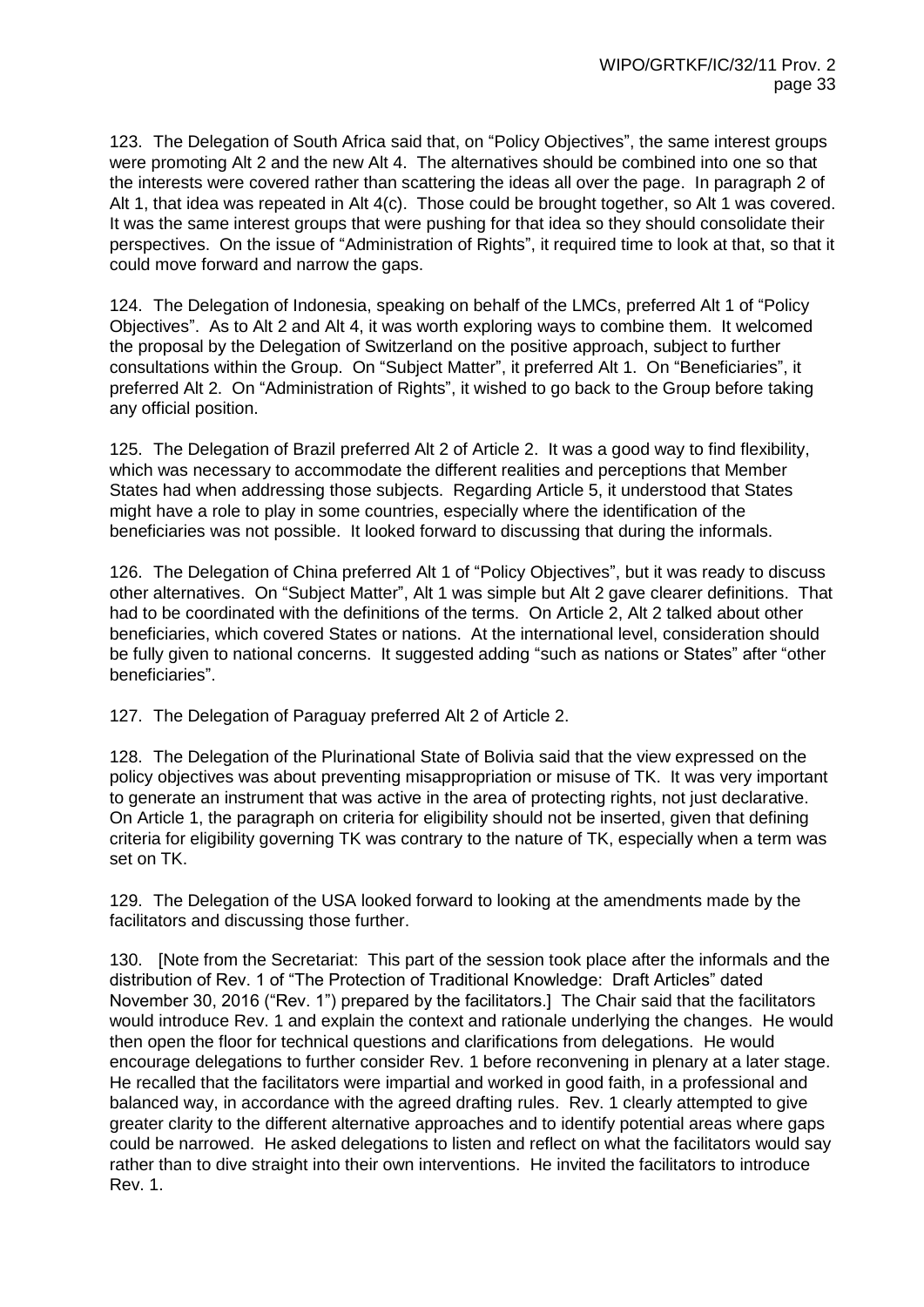131. Ms. Bagley, speaking on behalf of the facilitators, said that the facilitators had made varying degrees of progress on half of the articles. They appreciated the productive discussions and the desire to seek common ground by delegations. They had made a good faith effort to accurately reflect the various Member States' positions while retaining or improving clarity in the text. In some articles, they had introduced new language or revised unclear wording as inspired by Member States' interventions. To the extent that such adjustments were unhelpful or counterproductive, they would be happy to make corrective adjustments. Rev. 1 had no status and the revisions could be easily corrected. The first change was the numbering of the draft articles. "Policy Objectives" was now Article 1. That was consistent with many international agreements, both binding and non-binding. It was not prejudging the nature of the ultimate instrument. Based on a Member State's intervention, paragraph 2 of Alt 1 had been deleted as more properly belonging to Alt 4, where it had already been added. They had also introduced other changes, namely, a new Alt 3, introduced by the facilitators that took a positive approach to the goals of the agreement. They had edited the prior Alt 3, which was new Alt 4, largely comprising of adding the objective of the erroneous grant of patents to prior Alt 3 and revising the wording to reflect a plurality of objectives, so there were then paragraphs (a), (b) and (c). With regard to new Alt 3, several delegations had indicated that they would consider the language introduced by the facilitators further. It would be helpful to ascertain whether there was any Member State supporting for that wording or whether it should be deleted. The next provision was "Use of Terms", where the only change was that it was now Article 2. "Subject Matter of the Instrument" resided in Article 3. As noted in the facilitators' "work-in-progress", they had deleted prior Alt 3 as all delegations had supported either Alt 1, Alt 2, or prior Alt 4, which had been renumbered as new Alt 3. That was a narrowing of gaps in accordance with the mandate. They had also modified prior Alt 4, which was new Alt 3, as requested by the Delegation of the USA in plenary, to insert a period of five generations as an alternative to 50 years. That was not a term of protection but rather a criterion or requirement for TK to be protected under the instrument. Beneficiaries were addressed in Article 4. Prior Alt 2 had been deleted, as Member States had supported either Alt 1 or old Alt 3, which was new Alt 2. New Alt 2 had been modified based on Member States' interventions to indicate that States or nations could be identified as beneficiaries in accordance with national law. The first line had also been tightened by replacing "beneficiaries include, where applicable" with "beneficiaries are." That change was made due to the rather open-ended nature of the remainder of the sentence. Paragraph 2.2 from each of the alternatives had been removed and either incorporated into "Administration of Rights" or deleted as redundant. Article 5 was "Scope of and Conditions of Protection". Alt 1 remained the same. Alt 2, however, had been modified to incorporate the language of Alt 1, as a new chapeau for paragraph 5.1, as suggested by several Member States. Paragraphs 5.2 and 5.3 of Alt 2 had also been modified to incorporate a delegation's suggestion to clarify that Member States would not directly ensure certain actions but would rather take appropriate measures with the aim of ensuring certain rights for beneficiaries and certain obligations for users of TK. Paragraph 5.4 of Alt 2 had also been amended with language provided by Member States to address TK not protected under paragraphs 5.2 or 5.3. It stated: "Where the traditional knowledge is not protected under paragraphs 5.2 or 5.3, Member States [should/shall] use best endeavors to protect the integrity of traditional knowledge, in consultation with beneficiaries where applicable." The facilitators had also deleted prior Alt 3, as it no longer enjoyed the support of any Member State, and had renumbered old Alt 4 as new Alt 3. Regarding Alt 2, paragraphs 5.2 and 5.3, subparagraph (b) read: "Users attribute said protected traditional knowledge to the beneficiaries, and use the knowledge in a manner that respects the cultural norms and practices of the beneficiaries as well as the inalienable, indivisible and imprescriptible nature of the moral rights associated with the traditional knowledge." The facilitators had questions regarding the meaning of that phrase and how Member States and users should address it. She asked Member States that had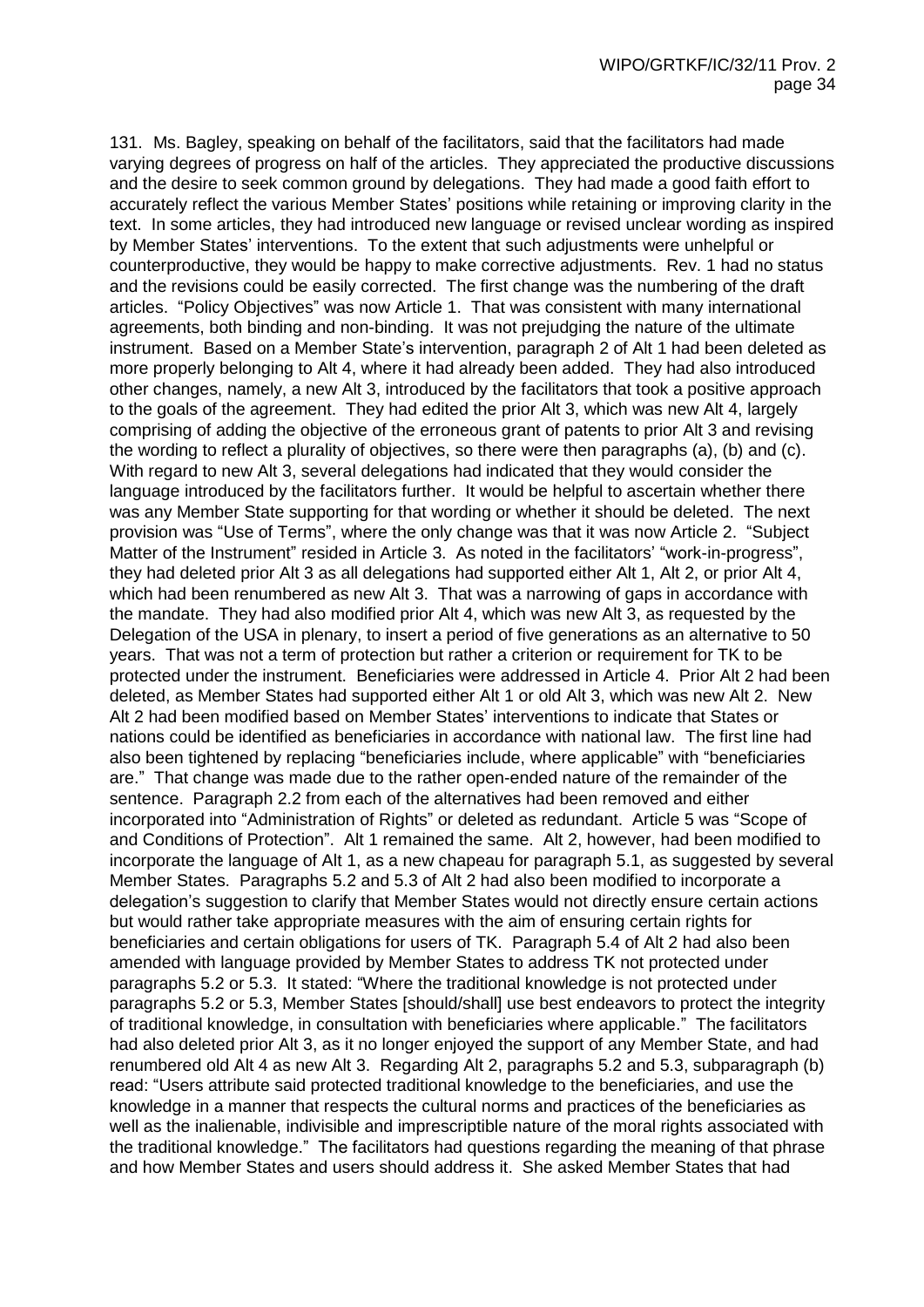supported that wording to provide clarification to see whether it could be further modified or deleted.

132. Ms. Hao'uli, speaking on behalf of the facilitators, presented Article 6, previously Article 3 BIS, which had been titled "[Complementary] Defensive Measures". In paragraph 6.3, they had added brackets around the final sentence, as requested. They had inserted the words "publicly accessible" to what were now paragraphs 6.5 and 6.6. As requested by the Indigenous Caucus in the informals, they had bracketed the new additions of "publicly accessible". She asked whether a Member State would support the brackets. They had also been asked to bracket paragraph 3.7. Otherwise Article 6 was unchanged. Article 7 "Sanctions" had two alternatives. New Alt 1 came from an intervention made in the informals, and read: "Member States shall put in place appropriate, effective, dissuasive, and proportionate legal and/or administrative measures to address violations of the rights contained in this instrument." The second one was unedited, except for numbering changes. Article 8 had not been discussed, so it was not edited, apart from numbering. Article 9 "Administration of Rights/Interests" had three alternatives. Alt 1 and Alt 2 were very similar to those in facilitators' "work-in-progress" document, with some changes based on interventions made in the informals, and taken from an alternative of paragraph 2 of the old article on beneficiaries. Alt 3 was a new proposal presented by Member States in the informals. It stated: "Member States may establish a competent authority, in accordance with national law, that is responsible for the receipt, documentation, storage and online publication of information relating to traditional knowledge, in relation to the publicly accessible national traditional knowledge databases provided for by this [instrument.]]" Article 10 "Exceptions and Limitations" had two alternatives. Alt 1 was an intervention made in the informals and stated: "In complying with the obligations set forth in this instrument, Member States may in special cases, adopt justifiable exceptions and limitations necessary to protect the public interest, provided such exceptions and limitations shall not unduly prejudice the implementation of this instrument." Alt 2 was essentially the previous text, with some edits to the specific exceptions section that had been presented by Member States in the informals. Paragraph 10.3 read: "[[In addition to the limitations and exceptions provided for under Paragraph 1,] [Member States]/[Contracting Parties] may adopt appropriate limitations or exceptions, in accordance with national law, for the following purposes." The facilitators had been asked to make a change to paragraph 10.3(c) to protect public health or the environment, and also to insert paragraph (e), which stated: "to exclude from protection diagnostic, therapeutic and surgical methods for the treatment of humans or animals." That text was taken virtually verbatim from paragraph 6 of the article. Articles 11 and 12 had not been discussed in the informals, so no changes had been made. Article 14 "Relationship with other International Agreements" had been modified by the insertion of paragraph 14.2, which the facilitators deemed a non-derogation provision. As requested, they had placed that provision, but Member States might wish to consider whether it would be more appropriate as a standalone article. Article 15 "National Treatment" had not been discussed, so only the numbering had been amended. Article 16 "Transboundary Cooperation", previously made up of two paragraphs, had been reformulated to state: "Where the same [protected] traditional knowledge [under Article 5] is found within the territory of more than one [Member State]/[Contracting Party], or is shared by one or more indigenous and local communities in several [Member States]/[Contracting Parties], those [Member States]/ [Contracting Parties] [should]/[shall] endeavor to cooperate, as appropriate, with the involvement of the indigenous and local communities concerned, with a view to implementing the objectives of this [instrument].]" Article 16 was bracketed as requested by Member States in the informals.

133. [Note from the Secretariat: This part of the session took place after a break.] The Chair opened the floor for general comments on Rev. 1.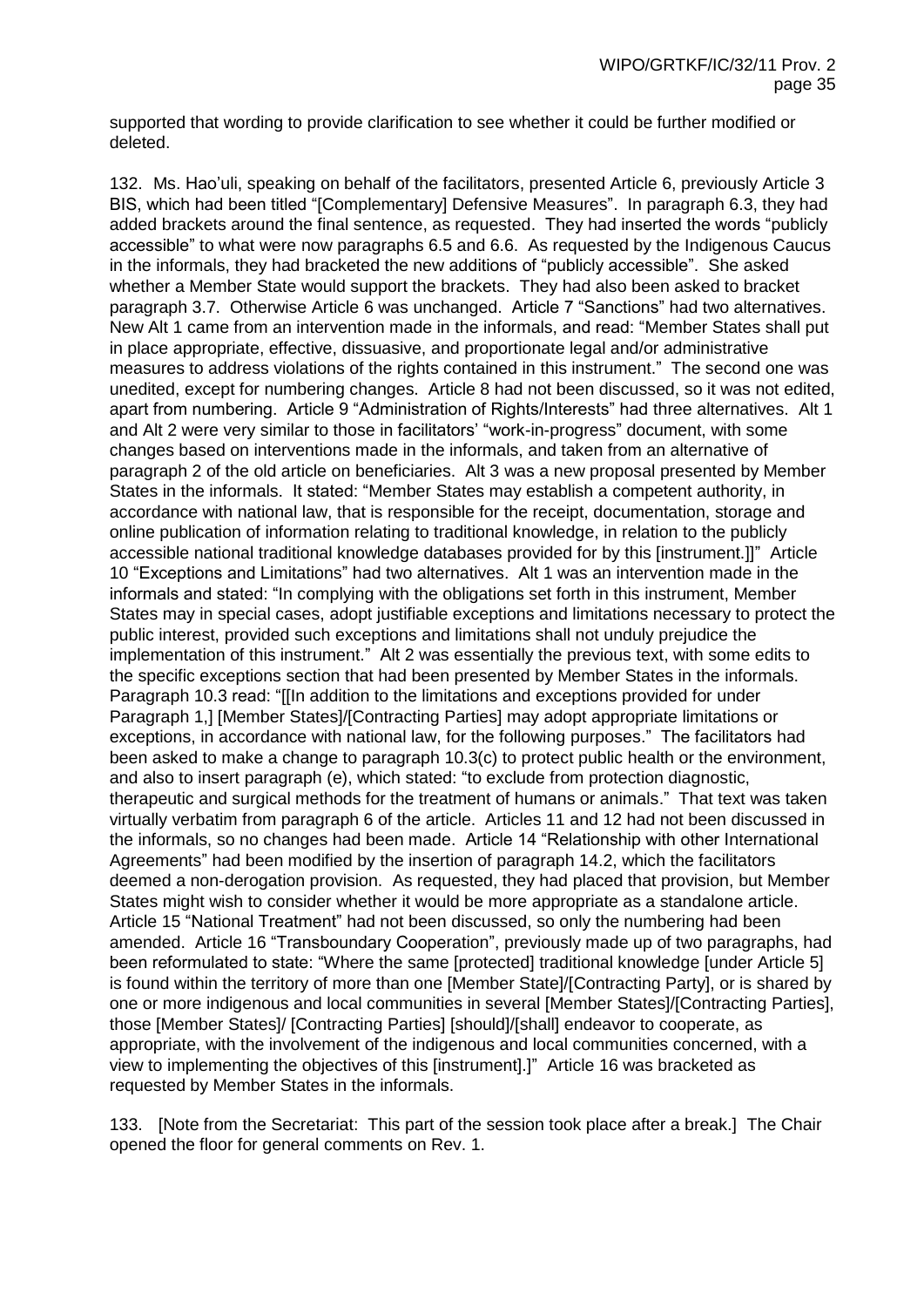134. [Note from the Secretariat: all speakers thanked the facilitators for their work]. The Delegation of Nigeria, speaking on behalf of the African Group, said that Rev. 1 was a cleaner version. It had less bracketing and synthesized the alternatives and the ideas of different proponents. It was a very good basis for continued discussion.

135. The Delegation of India, speaking on behalf of the Asia-Pacific Group, said that Rev. 1 attempted to capture the different positions of all Member States. Most of the Group members had a common position on the articles. Members would reflect their detailed positions in their national capacity. It was hopeful that progress would be made in narrowing the gaps and that Rev. 2 would be cleaner and have fewer brackets. It stood ready to participate constructively and offered its full cooperation.

136. The Delegation of Canada wished to contribute despite the differences within the text. It was not convinced that the new text had really assisted in understanding the text and its implications.

137. The Delegation of Turkey, speaking on behalf of Group B, said that the members of the Group would present their own positions.

138. The Delegation of Indonesia, speaking on behalf of the LMCs, said that Rev. 1 sufficiently captured all the different positions of Member States. It was ready to engage constructively.

139. The Delegation of Egypt said that Rev. 1 was undoubtedly a step forward. It supported the comments made by the Delegation of Nigeria, on behalf of the African Group. It was concerned that, while considerable progress had been made, there were still many divergent views. It urged IGC participants to show some goodwill and not to get bogged down by square brackets or certain terms that really had no impact on the meaning of the instrument.

140. The Delegation of the EU, speaking on behalf of the EU and its Member States, said that thanks to the flexibility shown by a number of delegations, some obstacles to progress seemed to have been removed. At the same time, significant gaps still remained and basic differences had not been resolved. Delegations had to be realistic and recognized that there was no common policy objective at the moment. The IGC had to continue to focus its discussions on the core issues as identified in the mandate. In relation to Rev. 1, it would focus its comments on the core issues and reserved its position in relation to the articles, which had only been briefly discussed.

141. The Delegation of India said that the narrowing of the gaps was a step forward and looked forward to engaging positively in the plenary and informals.

142. The Delegation of Chile, speaking on behalf of GRULAC, said it only had time to look at the first four articles. On the other articles, the members of the Group would express themselves in their national capacity.

143. The Delegation of Thailand supported the statements made by the Delegation of India, on behalf of the Asia-Pacific Group, and the Delegation of Indonesia, on behalf of the LMCs, which reflected positions achieved in the spirit of constructive engagement and fair exchanges, committing to reducing existing gaps and focusing on important key issues. It reserved its right to comment on some articles when necessary.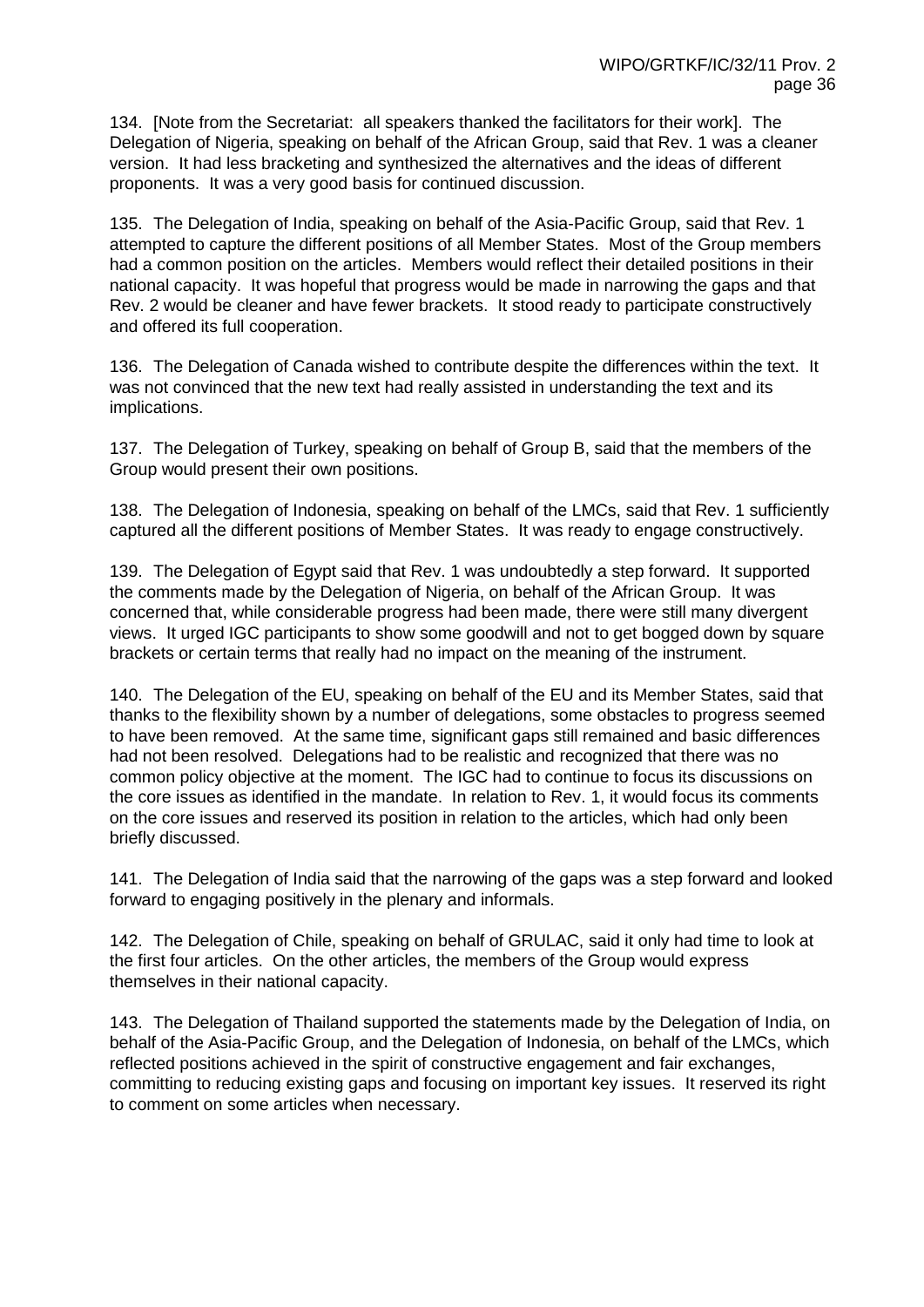144. The Delegation of China noted that all positions were very clear. The IGC, through diligent effort, needed to coordinate more. It was ready to participate constructively in follow-up meetings.

145. The Delegation of the USA noted that although the number of alternatives in the text had been reduced, there were still a number of fundamental differences in the positions. It looked forward to continuing the discussions to help narrow the gaps and resolve those differences.

146. The representative of HEP supported the views expressed by the Delegation of Nigeria, on behalf of the African Group.

147. The Chair opened the floor for comments on "Policy Objectives".

148. The Delegation of the Plurinational State of Bolivia observed that paragraph 2 of Alt 1 had not been retained. That had to be addressed, because the policy objectives had to be designed to prevent the erroneous grant of IP rights that were directly based on protected TK.

149. The Delegation of Nigeria, speaking on behalf of the African Group, supported Alt 1 and also supported that it was currently the first article of the instrument. It also supported the move of paragraph (ii) in Alt 1 to Alt 4. With regard to Alt 3 as introduced by the Delegation of Switzerland, it sought more clarity on the meaning of "support the appropriate use of TK within the IP system".

150. Ms. Bagley, speaking on behalf of the facilitators, confirmed that it was a facilitators' formulation, based on the idea of the Delegation of Switzerland. It had two prongs. One was a positive view, in terms of TK being used appropriately. The challenging term "misappropriation" could be deleted. The second challenging concept was the fair and equitable sharing of benefits, which could be subsumed within the idea of appropriate use, although not completely, but could also be seen as relating to the recognition of the rights of TK holders. That captured the idea of preventing the granting of erroneous IP rights. It had been retained because the facilitators felt that it might provide an opportunity to narrow some gaps. If no Member State supported it, it would be removed.

151. The Delegation of Switzerland appreciated that the facilitators had taken up its idea for the positive approach in Alt 3. It also thanked the delegations that had expressed their interest in the text. That approach had several advantages and could help bridge existing gaps. For instance, it allowed elaborating either measures or rights in an international instrument related to TK in a mutually agreeable way. It did not prejudge any outcome of the IGC's work. It might come back with proposals to fine-tune the text at a later stage. It was looking forward to further discussing those alternatives. It supported that that text remained in the text.

152. The Delegation of Chile, speaking on behalf of GRULAC, preferred Alt 1, without prejudice to there being different views within the Group about Rev. 1. With regard to Alt 3, it thanked the Delegation of Switzerland for its proposal and for seeking a way out. The way that the language was couched could work as a preamble. The wording of Alt 4 was more associated with complementary measures than with policy objectives. Although it was not the Group's preference, in the new subparagraph (c), it proposed replacing "directly based on" with "involving the utilization of" to be consistent with Article 14.

153. The Delegation of Indonesia, speaking on behalf of the LMCs, supported the new numbering of the articles. In Article 1, it supported Alt 1. It was worth pursuing further discussions on Alt 3 and its positive approach on the appropriate use of TK.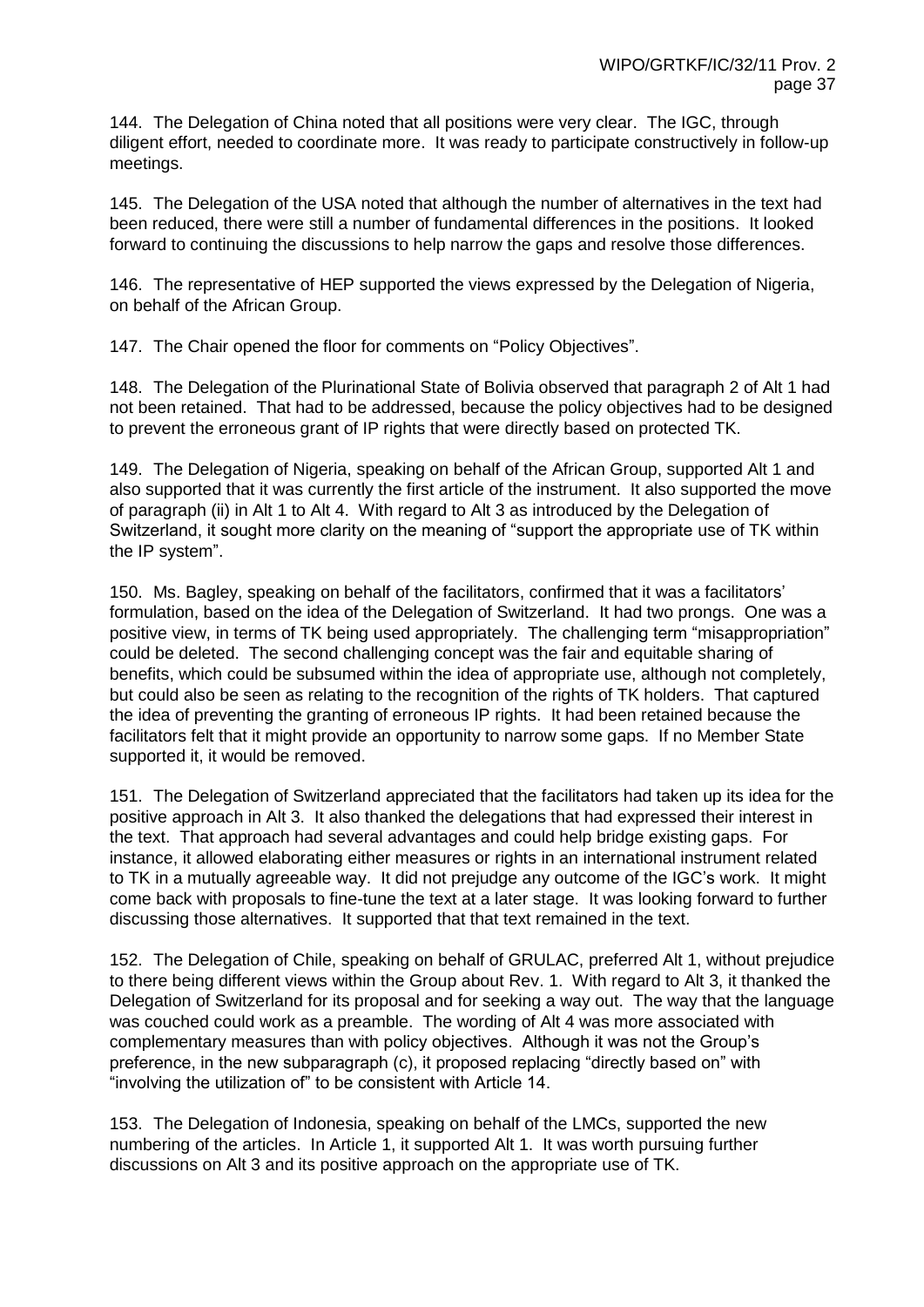154. The Delegation of the EU, speaking on behalf of the EU and its Member States, supported Alt 2. However, it wanted to bracket and delete "tradition-based". It supported a reference to innovation that covered all sorts of creation and innovation and was not tied to a specific category. It was unclear what "tradition-based" covered and it looked forward to explanations. Alt 4 contained many concepts that it supported, such as the reference to the public domain, the concept of the protection of innovation, the transfer and dissemination of knowledge and the prevention of the erroneous grant of patents. In relation to Alt 1, it noted that the Nagoya Protocol already covered the fair and equitable sharing of benefits. In relation to Alt 3, it would need more time to consider it in greater depth.

155. The Delegation of Sri Lanka supported the view expressed by the Delegation of Indonesia, on behalf of the LMCs, the Delegation of Chile, on behalf of GRULAC, and the Delegation of Nigeria, on behalf of the African Group. Alt 1 was its preference. In Alt 3, "beneficiaries" could replace "TK holders".

156. The Delegation of India aligned itself with the statements made by the Delegation Indonesia, on behalf of the LMCs, and the Delegation of Chile, on behalf of GRULAC. It supported Alt 1.

157. The Delegation of the Islamic Republic of Iran aligned itself with the Delegation of India, on behalf of Asia-Pacific Group, and the Delegation of Indonesia, on behalf of the LMCs. It supported Alt 1. Concerning Alt 3, there was still some ambiguity about its added value. Maybe the positive approach could be merged into Alt 2.

158. The Delegation of China supported Alt 1, but with the addition of previous paragraph 2, currently paragraph Alt 4(c). It was important to state the importance of preventing misuse.

159. The Delegation of Brazil associated itself with the statements made by the Delegation of Chile, on behalf of GRULAC, and the Delegation of Indonesia, on behalf of the LMCs. It supported Alt 1. The language of Alt 3 seemed more appropriate for a preamble. On Alt 4, it supported the statement made by the Delegation of Chile, on behalf of GRULAC. Regarding paragraph (c), it requested to bracket "directly based on" and to include the language as provided in Article 14 "involving the utilization of".

160. The Delegation of Canada continued to assess each one of the alternatives. It noted the proposal to remove paragraph 2 from Alt 1. Since it wished to keep a certain leeway in the consideration of its options and not to restrict itself to a single alternative, it wished to continue to explore all relevant options in consultation with communities and stakeholders in Canada. The removal of that paragraph and in general the division of the text into mutually exclusive options limited its leeway. It was important to recognize itself in the largest number of options including Alt 1, rather than having to necessarily choose a camp prematurely. It preferred keeping paragraph 2 of Alt 1, whether in square brackets or not. It wished to have square brackets around "tradition-based" in subparagraph (d) of Alt 1. It remained committed to the objective of reducing current divergences.

161. The Delegation of the Russian Federation agreed with the intervention of the Delegation of Canada. It supported Alt 3 but still believed that Alt 4 should be retained as well. It regretted that some provisions were being removed from all four alternatives. Perhaps there was a way of reconciling the alternatives to unite some of the valuable aspects of each and every one of those proposals.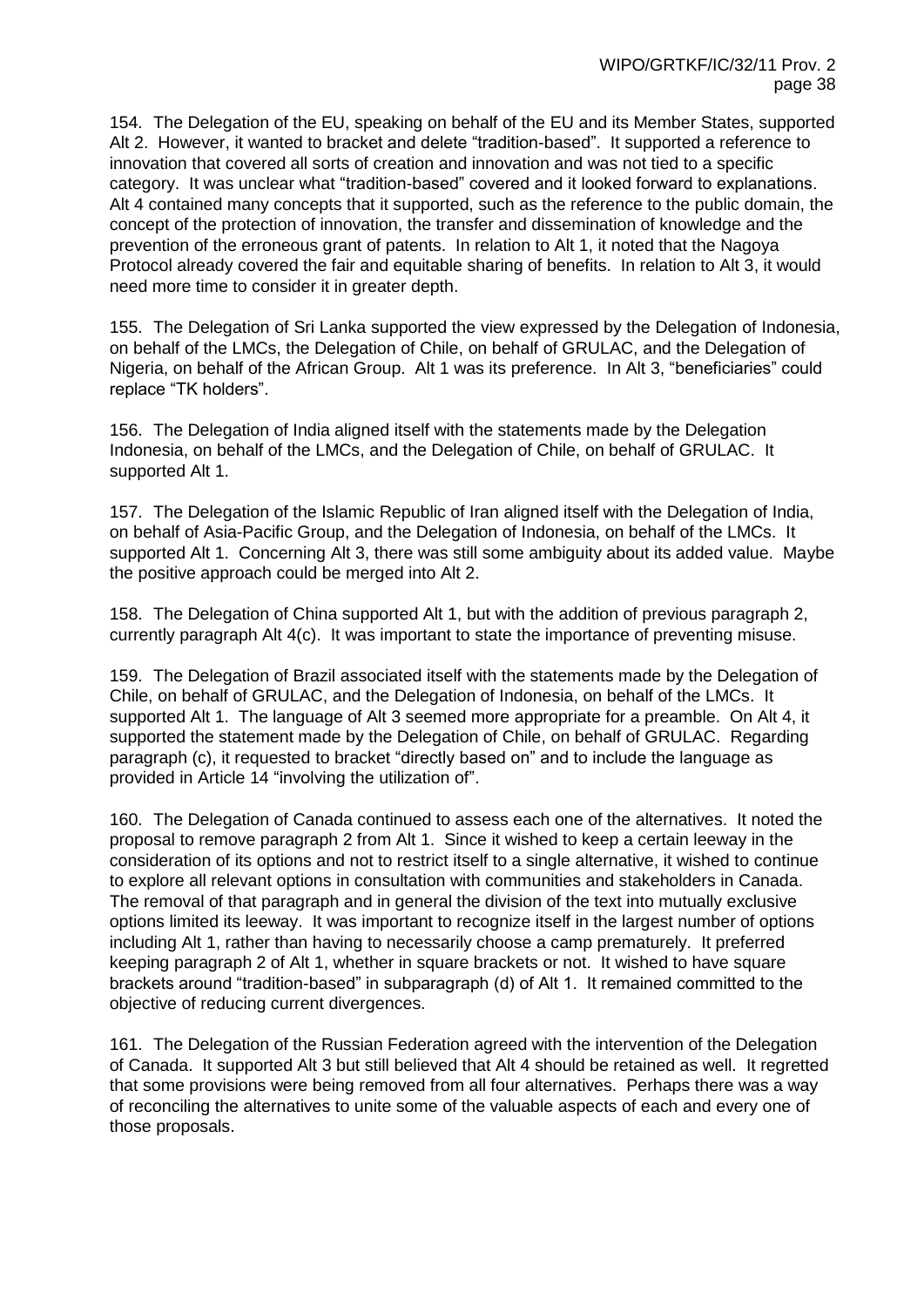162. The Delegation of Chile aligned itself with the position expressed by the Delegation of Chile, on behalf of GRULAC, with regard to Alt 1. It also aligned itself with the statements made by the Delegations of the Plurinational State of Bolivia and Canada. It wanted to ensure that paragraph 2 of Alt 1 continue to be reflected.

163. The representative of INBRAPI highlighted that Alt 1 included a number of elements that were present in other international instruments. But the Nagoya Protocol only covered GRs. The elements featured in Alt 1 might cover TK that was not protected. It was important to progress on that issue. Alt 3 included some interesting elements such as the recognition of the rights of TK holders. She was flexible on coming up with policy objectives that would cover the various interests and concerns of the parties with a view to making progress.

164. The Delegation of Thailand associated itself with the statements made by the Delegation of Nigeria, on behalf of the African Group, the Delegation of Chile, on behalf of GRULAC, and the Delegation of Indonesia, on behalf of the LMCs, on supporting Alt 1, which clearly outlined the main objectives of the instrument. It was however interested in Alt 3, as the language appeared clean and straightforward, but it was not yet clear on the notion of the appropriate use of TK within the IP system and therefore it was not yet in a position to support it.

165. The Delegation of Australia said it was important that the objectives reflect the current IP context and the gaps in current international law. Alt 3 provided a useful way to achieve that, focusing on the positive aspects that were achievable under the instrument. It preferred for the formulation to remain as "TK holders" until further discussed, noting common understanding had not yet been reached on beneficiaries, particularly around States and nations.

166. The Delegation of Malaysia supported the statement made by the Delegation of India, on behalf of the Asia-Pacific Group, and the Delegation of Indonesia, on behalf of the LMCs. It was fundamental that the instrument provided effective protection of TK.

167. The Delegation of Japan said that, regarding paragraph (c) of Alt 4, the concept of preventing the erroneous granting of patents was essential regardless of whether the IP rights were directly based on protected TK obtained by unlawful appropriation or not. It suggested replacing paragraph (c) of Alt 4 with the deleted paragraph 2 of Alt 1 as follows: "Prevent the erroneous grant of IP rights over TK and TK associated with GR." It also supported the statement made by the Delegation of the EU, on behalf of the EU and its Member States, about the word "tradition-based" of Alt 2 because it was unclear.

168. The Delegation of Ecuador supported Alt 1 with the inclusion of old paragraph 2. The text contained in Alt 3 could feature in the preamble rather than in the objectives.

169. The Delegation of Argentina referred to the statement made by the Delegation of Chile, on behalf of GRULAC, and preferred Alt 1 with paragraph 2. It was still considering Alt 3.

170. The Delegation of Sudan supported Alt 1 and the position put forward by the Delegation of Nigeria, on behalf of the African Group.

171. The Delegation of Paraguay aligned itself with the statement made by the Delegation of Chile, on behalf of GRULAC, and supported Alt 1 with paragraph 2.

172. The Delegation of Indonesia said that if paragraph 2 was put back into Alt 1, it should be in brackets as it was before.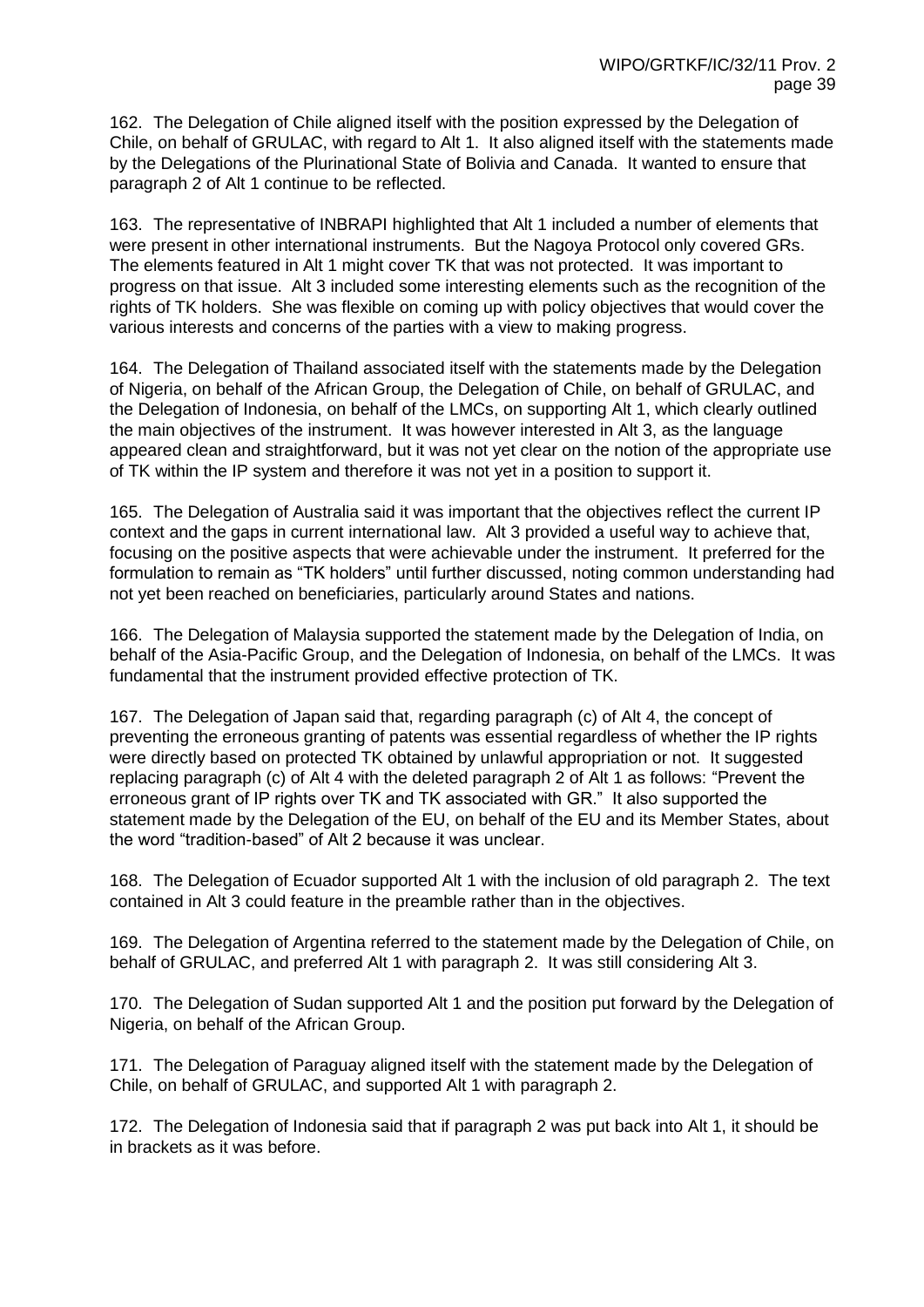173. The Delegation of the Republic of Korea supported Alt 4, which was appropriate and balanced. Regarding Alt 2 and Alt 3, it was flexible but needed more time to look in to the sentences in detail.

174. The Chair opened the floor for comments on Article 3.

175. The Delegation of Indonesia, speaking on behalf of the LMCs, supported Alt 1 in conjunction with Alt 1 on the definition of TK under "Use of Terms".

176. The representative of the Assembly of Armenians of Western Armenia expressed her pleasure in the progress made. She invited Member States to take into account the question of the indigenous peoples and nations under the UNDRIP.

177. The Delegation of Nigeria, speaking on behalf of the African Group, supported Alt 1, with the understanding that it supported Alt 1 in the definition of TK in "Use of Terms".

178. The Delegation of India, speaking on behalf of the Asia-Pacific Group, aligned itself with the statement made by the Delegation of Indonesia, on behalf of the LMCs, and the Delegation of Nigeria, on behalf of the African Group, and supported Alt 1, with the understanding that under "Use of Terms" Alt 1 was retained for defining TK. It was not comfortable with the criteria of eligibility and maintained its earlier position. Article 3 should be inclusive in nature, keeping in mind the varied nature of TK and should not be restrictive.

179. The Delegation of the Islamic Republic of Iran aligned itself with the statement made by the Delegation of Nigeria, on behalf of the African Group, the Delegation of Indonesia, on behalf of the LMCs, and the Delegation of India, on behalf of the Asia-Pacific Group. It supported Alt 1 and did not support the inclusion of criteria of eligibility.

180. The Delegation of Chile thanked the proponents of Alt 3 for their comments. However, it did not agree with the inclusion of the term element. Therefore, it should be in square brackets up to the word "eligibility".

181. The Delegation of the EU, speaking on behalf of the EU and its Member States, supported Alt 2 and wished to keep the eligibility criteria in the article.

182. The Delegation of the Plurinational State of Bolivia said that the IGC should continue to analyze both Alt 1 and Alt 2. It did not accept the eligibility criteria, as they were not in line with the goal of the instrument, and certainly not the figure of 50 years or five generations.

183. The Delegation of Malaysia could go along with the statement made by the Delegation of Indonesia, on behalf of the LMCs, and supported Alt 1. It did not support criteria of eligibility.

184. The Delegation of Paraguay agreed with the Delegation of the Plurinational State of Bolivia and found it surprising that the article also looked at criteria for eligibility. It preferred Alt 1 or possibly Alt 2.

185. The Delegation of the Russian Federation preferred Alt 3, provided that Article 2 contained the definition of TK. The heading of paragraph 2 "Criteria of Eligibility" could be deleted but the text itself should be retained.

186. The Delegation of China supported Alt 1, but it was not against Alt 2. "Use of Terms" could be included in Article 2.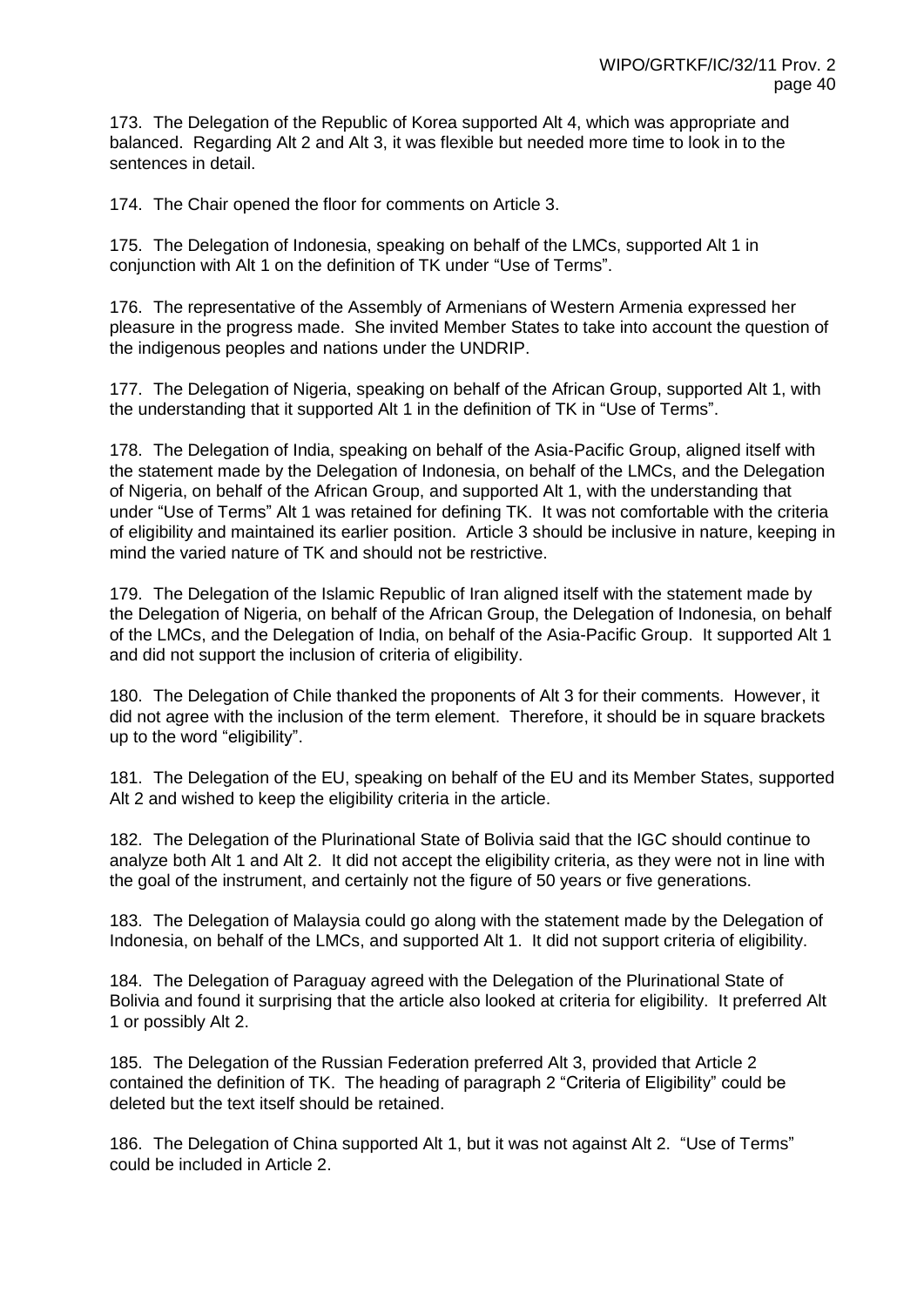187. The Chair opened the floor for comments on Article 4.

188. The Delegation of Chile, speaking on behalf of GRULAC, said that IPLCs were beneficiaries of the instrument by definition. It was open to the possibility of supporting Alt 2 with a reference to "other beneficiaries as determined under national law". That language gave each country room to determine what beneficiaries should be included. Yet the inclusion of concepts such as "State" or "nation" was of considerable concern because it created confusion. The concept of "nation" had not achieved international consensus as a definition, therefore it made the approval of an instrument more difficult. "State" could be mentioned in Article 5 as a possible custodian of TK. For the sake of consensus, it was ready to accept the phrase "as may be determined by national law" on the understanding that many delegations had agreed to accept other beneficiaries in a flexible manner, but that was a concession in order to accommodate those other delegations. Hence, it supported Alt 2 but with the removal of the phrase "such as States and/or nations".

189. The Delegation of Nigeria, speaking on behalf of the African Group, supported Alt 2 as a basis for further discussion. It expressed its flexibility to work with "and other beneficiaries" with the understanding that it could encompass all beneficiaries determined under national law. It hoped to reach an early consensus. Alt 2 was the best alternative for discussion.

190. The Delegation of Indonesia, speaking on behalf of the LMCs, supported Alt 2 as a good basis for further discussion. There was no dispute that the main beneficiaries of the instrument would be the IPLCs, but there were some circumstances where other beneficiaries could be determined under national law. It was ready to engage in a constructive way to reach an early consensus on beneficiaries.

191. The Delegation of the Plurinational State of Bolivia referred the statement made by the Delegation of Chile, on behalf of GRULAC, and supported Alt 2, but with the deletion of the phrase "such as states and/or nations", since they were not the beneficiaries. Alt 1 dealt with "protected" TK, which was a controversial phrase.

192. The Delegation of the Islamic Republic of Iran supported Alt 2, minus the word "nation" which was already square bracketed. It shared the concerns expressed by the Delegation of Chile, on behalf of GRULAC.

193. The Delegation of Ecuador said that beneficiaries should be IPLCs.

194. The Delegation of the EU, speaking on behalf of the EU and its Member States, was in favor of Alt 1, which stated clearly that the beneficiaries were the ILCs, being the creators and holders of TK.

195. The Delegation of India aligned itself with the statement made by the Delegation of Indonesia, on behalf of the LMCs, and supported Alt 2 in the present form.

196. The Delegation of China understood the concerns regarding the terms "nation" and "State", but in China the concept of "indigenous people" did not exist. Making nations beneficiaries was a very good solution. It was ready to make efforts to reach consensus. Alt 2 reflected the positions of different sides very well. The IGC should specifically give guidance in that international instrument. Some delegations were concerned about "nation". It offered adjusting the wording to alleviate their concerns, for example, "other beneficiaries under national law or nations defined within a country". Another option could be to specify that that would apply in the countries that did not have indigenous peoples.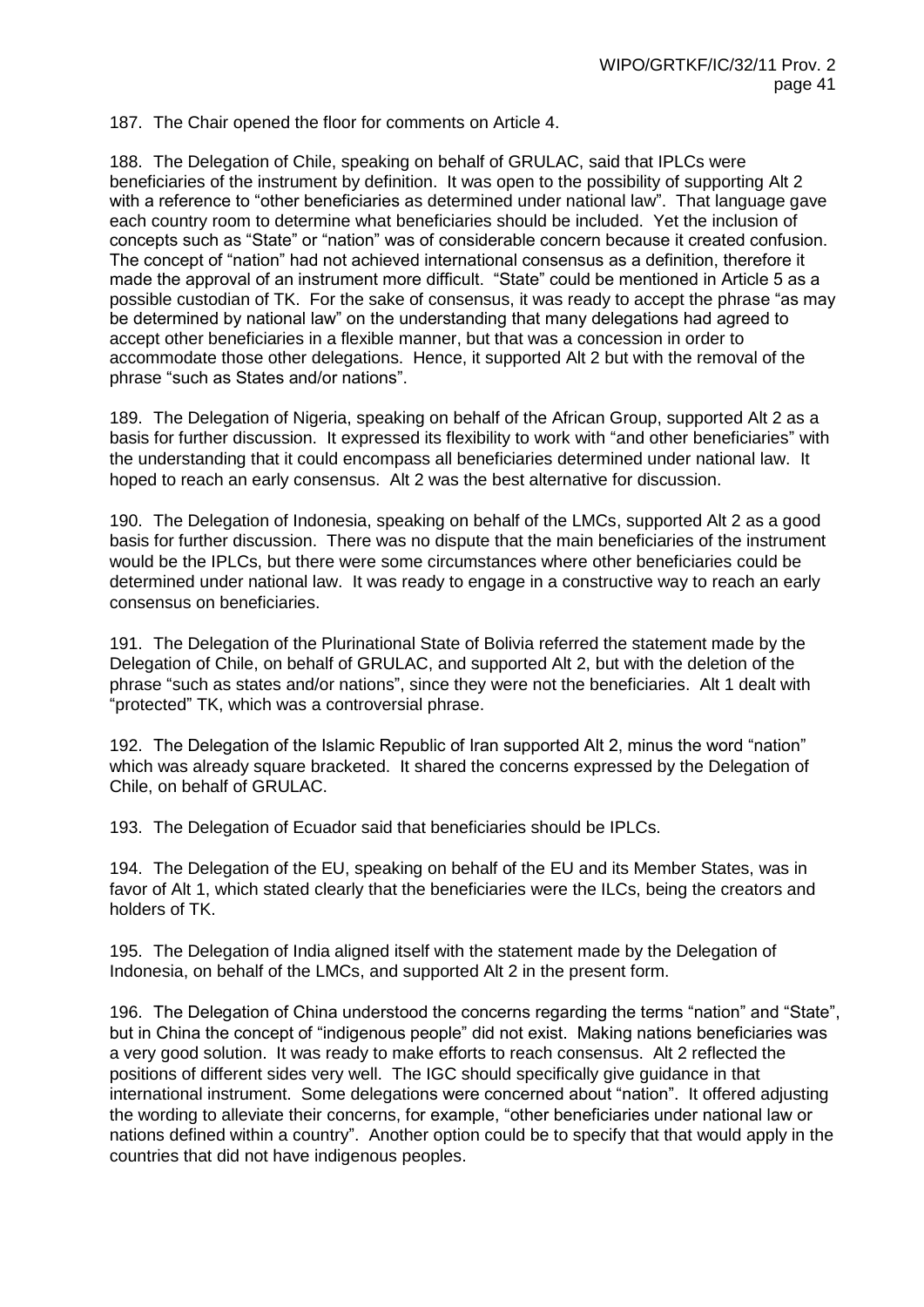197. The Delegation of Thailand supported Alt 2 with the words "such as States and nations" in the text. It was happy to engage positively on the notion of "other beneficiaries" in order to reach consensus on that.

198. The Delegation of Canada reiterated its concern about Alt 2, which had an entirely discretionary approach to the designation of beneficiaries, particularly where the phrase "and other beneficiaries" was concerned. The definition of beneficiaries would be left up to national legislation and that would render moot the effort undertaken to develop parameters on that question and would create a high level of uncertainty. It understood that some Member States wished to designate beneficiaries on the basis of their specific circumstances but the solution should be through creating a better common understanding of those circumstances. It asked who was meant under "other beneficiaries", apart from a nation or a State or entities not covered elsewhere in the document.

199. The Delegation of Japan preferred Alt 1, which did not include nations or States as beneficiaries. It supported the statement made by the Delegation of Canada.

200. The Delegation of the Republic of Korea preferred Alt 1 because the beneficiaries should be IPLCs who had made, preserved and handed down TK, which was consistent with the objective of the instrument.

201. The Delegation of Algeria supported the statement made by the Delegation of Nigeria, on behalf of the African Group, and support Alt 2, which was more flexible and sufficiently so to provide space for countries to include other beneficiaries. It was up to national law to determine who such beneficiaries would be on the basis of the specific circumstances of the countries concerned.

202. The Delegation of Malaysia had previously raised the concerned about nation or States as beneficiaries. However in the current text it could support the position of the Delegation of Indonesia, on behalf of the LMCs, and go along with the new Alt 2.

203. The representative of the Assembly of Armenians of Western Armenia supported the statement made by the Delegation of China and referred to Article 9 of the UNDRIP, which stated: "Indigenous peoples and individuals have the right to belong to an indigenous community or nation, in accordance with the traditions and customs of the community or nation concerned. No discrimination of any kind may arise from the exercise of such a right."

204. The representative of INBRAPI said that in both alternatives the word "peoples" and the final "s" remained in brackets, which was a problem. "Indigenous peoples and local communities" had been agreed and internationally approved at the 12th Conference of the Parties of the CBD, and the ILO 169 Convention on Indigenous and Tribal Peoples also used the expression. Many countries were parties to those agreements. She asked Member States to be flexible and remove the square brackets. Whatever the final language might be, the language would be in accord with Article 14. Since the beginning of the IGC in 2001, IPLCs had to be the beneficiaries of protection, as they were the creators of TK. States had an administrative role to play, but including them as beneficiaries was not going to create any more legal certainty and might indeed create difficulties for the instrument in the future.

205. The Delegation of France responded to the statement made by the representative of INBRAPI. It wished to ensure that the language was used in conformity with its constitutional requirements. It could not use the terms "indigenous peoples" or "minorities" since collective rights would be granted. It did not wish to see the notion of indigenous peoples in international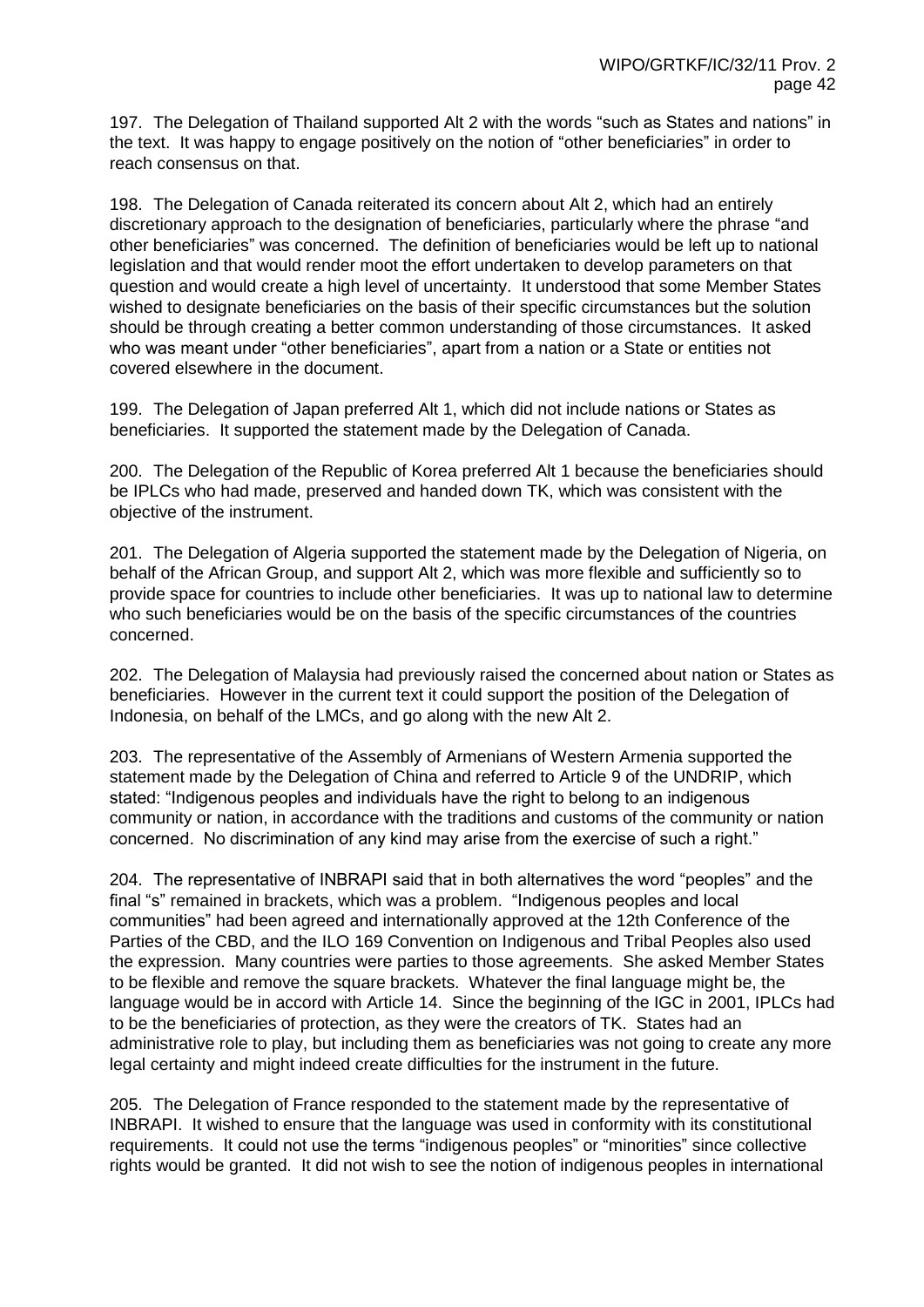agreements which it was negotiating, inasmuch as it would separate the elements of the French people and would run counter to its Constitution as to the unity and indivisibility of the French people. It accepted the terms "indigenous people" in international law unless it was obliged to recognize collective rights based upon cultural, ethnic or religious rights. It only recognized rights based on individual rights. The Nagoya Protocol recognized the rights of States and not of indigenous peoples. The Nagoya Protocol developed specific elements in order to take into account the situation of those communities and to ensure that they participated in the process. However, those provisions were drafted in such a way so as to be clear that that was done only on the basis of the national legislation of the parties. It confirmed maintaining the square brackets around the word "peoples" or asked to simply delete the word.

206. The Chair opened the floor for comments on Article 5.

207. The Delegation of Nigeria, speaking on behalf of the African Group, supported Alt 2. It welcomed the inclusion of paragraph 5.1, which provided a framework and spoke to the economic and moral interests of the beneficiaries. Paragraphs 5.2, 5.3 and 5.4 provided the appropriate level of rights for the holders and producers of TK.

208. The Delegation of the USA, in order to find a common way forward on databases, suggested a new Alt 4 as followed: "Recognizing the importance of cooperation in consultation with indigenous and local communities in determining access to traditional knowledge, Member States should endeavor to, subject to and consistent with national and customary law, facilitate and encourage the development of the following national traditional knowledge databases to which beneficiaries may voluntarily contribute their traditional knowledge. 5.1 Publicly accessible national traditional knowledge databases for the purpose of transparency, certainty, conservation, and transboundary cooperation and to facilitate and encourage as appropriate the creation, exchange and dissemination of and access to traditional knowledge. 5.2 National traditional knowledge databases accessible only by intellectual property offices for the purpose of prevention of the erroneous grant of intellectual property rights. Intellectual property offices should seek to ensure that such information is maintained in confidence except where the information is cited during the examination of an application for intellectual property protection. 5.3 Nonpublic national traditional knowledge databases for the purpose of codifying and conserving traditional knowledge within indigenous and local communities. Nonpublic national traditional knowledge databases should only be accessible by beneficiaries in accordance with their respective customary laws and establish practices that govern the access or use of such traditional knowledge."

209. The Delegation of Indonesia, speaking on behalf the LMCs, supported Alt 2 as it appeared, with the addition of paragraph 5.1. It supported new language of paragraph 5.4 and acknowledged the flexibilities and constructive spirit that Member States had shown in coming up with a very nice Alt 2 that reflected all positions and interests. Subject to further consultation with the members and as a question to the Delegation of the USA, it wondered how the new Alt 4, if it were to be stand-alone, would fit under the scope of protection. It would be more appropriate to put that text under Article 6 on complementary measures.

210. The representative of the Tulalip Tribes said the proposal by the Delegation of the USA was very interesting, but would fit better under complementary measures. He wondered if it was a replacement of the text or a modification of the text there. He had a textual proposition, which he hoped would be supported or at least considered. On Alt 2 which he supported, he wished to add "in a manner consistent with Article 14.2" at the end of the sentence. That referred to the non-derogation proposal. It was important to have that internal reference as a safeguard in the interpretation of Article 5.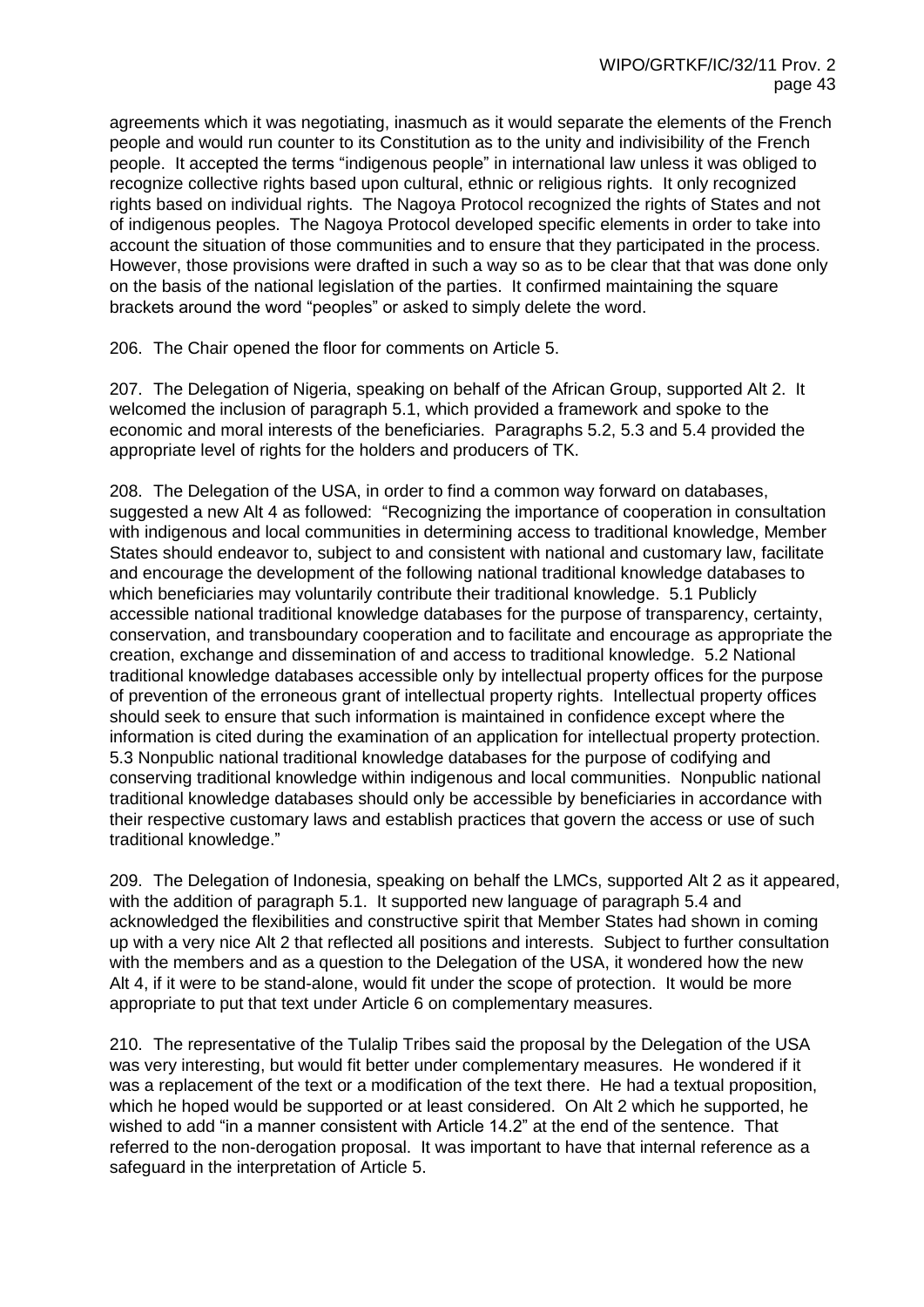211. The Delegation of the USA supported the change proposed by the representative of the Tulalip Tribes. It offered giving a full explanation of why Alt 4 belonged in Article 5 versus Article 6 in the informals.

212. The Delegation of the EU, speaking on behalf of the EU and its Member States, supported Alt 1 as a stand-alone option. In relation to the principle of attribution, it noted that such a provision should not diminish legal certainty and society at large. It was unclear at what level attribution would have to be decided and when and where it would apply. It looked forward to hearing practical examples.

213. The Delegation of Sri Lanka agreed with the statement of the Delegation of Indonesia, on behalf of the LMCs, and supported Alt 2. It suggested changing "and/or" between "administrative" and "policy measures" both in paragraphs 5.2 and 5.3 to just "or".

214. The Delegation of Brazil supported the tiered approach as a creative way of addressing the characteristics and strength of protection of TK. It supported the inclusion of paragraph 5.1 in Alt 2, and echoed the questions raised by the Delegation of Indonesia, on behalf of the LMCs, regarding the proposal by the Delegation of the USA. It belonged to the article on complementary measures.

215. The Delegation of South Africa concurred with the Delegation of Nigeria, on behalf of the African Group. On the new proposal by the Delegation of the USA, in addition to the question raised by the Delegation of Indonesia, on behalf of the LMCs, Alt 3 of Article 9 was another place where the same issue was discussed. The same issue on databases was being spreading throughout the whole document. It looked forward to some justification.

216. The Delegation of Nigeria, speaking on behalf of the African Group, needed to see the text proposed by the Delegation of the USA in writing to fully understand it. It did not support a prescription of how databases should be an obligation. That would fall more under the complementary measures. It wondered if that proposal had taken into account oral forms of TK.

217. The Delegation of Chile said that, on Alt 2, its impression of the informal discussions was to describe the instrument in the chapeau in paragraph 1 and that the rest should be a voluntary guide for the implementation of the instrument. Consequently, the IGC had to find some language to clarify that.

218. The Delegation of the Islamic Republic of Iran, in line with the statement made by the Delegation of Indonesia, on behalf of the LMCs, supported Alt 2. It looked forward to explanations on the proposal made by the Delegation of the USA.

219. The Delegation of India aligned itself with the statement made by the Delegation of Indonesia, on behalf of the LMCs, and supported Alt 2, as, for all levels in a tiered approach, adequate protection should be provided. It had agreed to revise Alt 2, especially paragraph 5.4. It reflected its position to follow the principle of exclusion for the knowledge that was not covered under secret and narrowly diffused. It also agreed with the Delegation of Indonesia, on behalf of the LMCS, in understanding the need of placement of the new formulation by the Delegation of the USA in Article 6.

220. The Delegation of the Plurinational State of Bolivia noted that the title of the article should be "Scope of Protection" without any conditions, because that diluted the spirit of the instrument.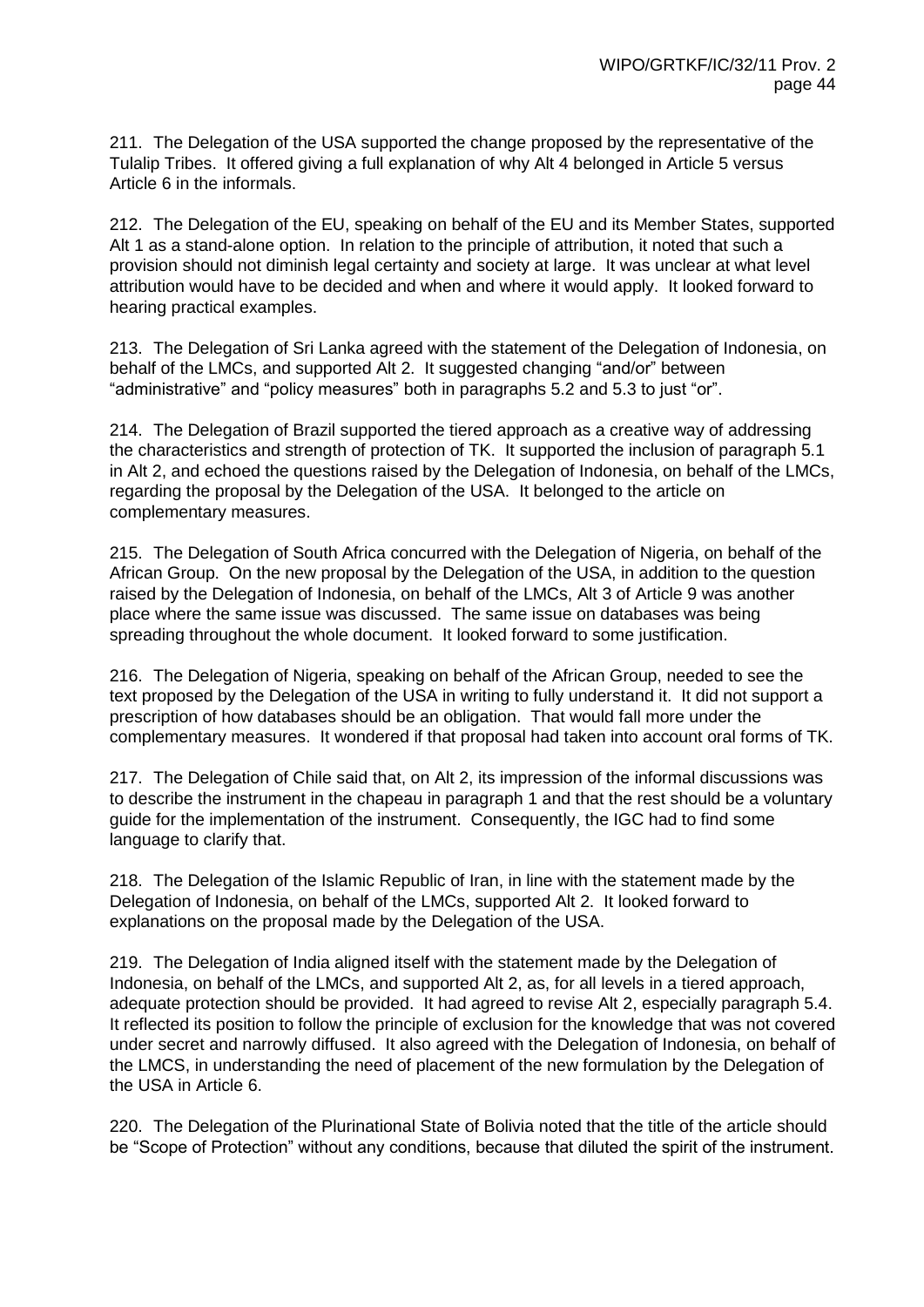Article 5 should not include any conditions of any kind. It asked to remove the phrase in square brackets from the title. It was still analyzing the language of Alt 2.

221. The Delegation of Canada referred to the contribution of indigenous representatives to the effect that IPLCs considered their TK in general sacred and/or secret. It believed that in order for an international instrument to reflect a common objective and enable decision-making, the IGC needed to have a detailed and concrete understanding of the implications of those considerations for the instrument. That analysis was crucial in order to determine whether the tiered approach under Article 5 was really appropriate for a coherent and consensual instrument. The Delegation wished to continue to exchange the lessons learned by Member States which were planning or had recently implemented TK regimes at the national level to explore those particular concerns.

222. The Delegation of the Russian Federation was concerned by the use of secret TK in the text, as all alternatives provided that the State should ensure its protection. Any secret was subject to a special type of protection. It referred to the comments in the Chair's Information Notes on secret TK. It was hard to imagine a situation where a State should ensure the protection measures, let alone interfere in all situations where secret TK was involved and allow secret information to get out. Also, where TK was kept secret and where it was held by the beneficiaries in accordance with certain measures, and on the understanding that it should be used and known only within a specific group, a State could not ensure anything about the secrecy of the information. If suddenly the community believed that the secret was no longer relevant and shared the secret, it was no longer a secret and TK would fall into a different category, that was, narrowly or widely diffused. It was also not clear who the "users" were referring to in that context.

223. The Delegation of Malaysia supported the statement made by the Delegation of Indonesia, on behalf of the LMCs. It supported Alt 2, which comprehensively captured the elements that provided for a balanced instrument. The tiered approach was clearer with the new introduction of chapeau and the new text in paragraphs 5.2, 5.3 and 5.4 respectively.

224. The Delegation of China said that Alt 2 was a relatively reasonable choice because the tiered approach provided the necessary protection. It noted that elements of paragraph 3.3 from the former, original Alt 3 which had been deleted could be included into Alt 2.

225. The Chair opened the floor for comment on Article 6.

226. The Delegation of Canada wished to have Article 6 be renumbered as Article 5 BIS to reflect the fact that it formed integral part of the discussion on the scope of protection. Databases were important measures to consider as defensive measures. Databases had to be voluntary in nature. They should be established in coordination with IPLCs so as to prevent knowledge from entering the public domain. It stood ready to work with other participants to ensure that the proposal on databases reflected all perspectives.

227. The Delegation of Switzerland questioned the effect and suitability of adding "defensive" in the title. Not all measures listed in that article were necessarily defensive measures, for instance, paragraph (d). It requested bracketing the word "defensive". It took note of the intervention made by the Delegation of Canada and would further consider and evaluate whether that was an approach that could be supported.

228. The Delegation of Nigeria, speaking on behalf of the African Group, said that it was unclear whether the article was about defensive or complementary measures. It did not support the intervention by the Delegation of Canada that it should be renumbered as Article 5 BIS. It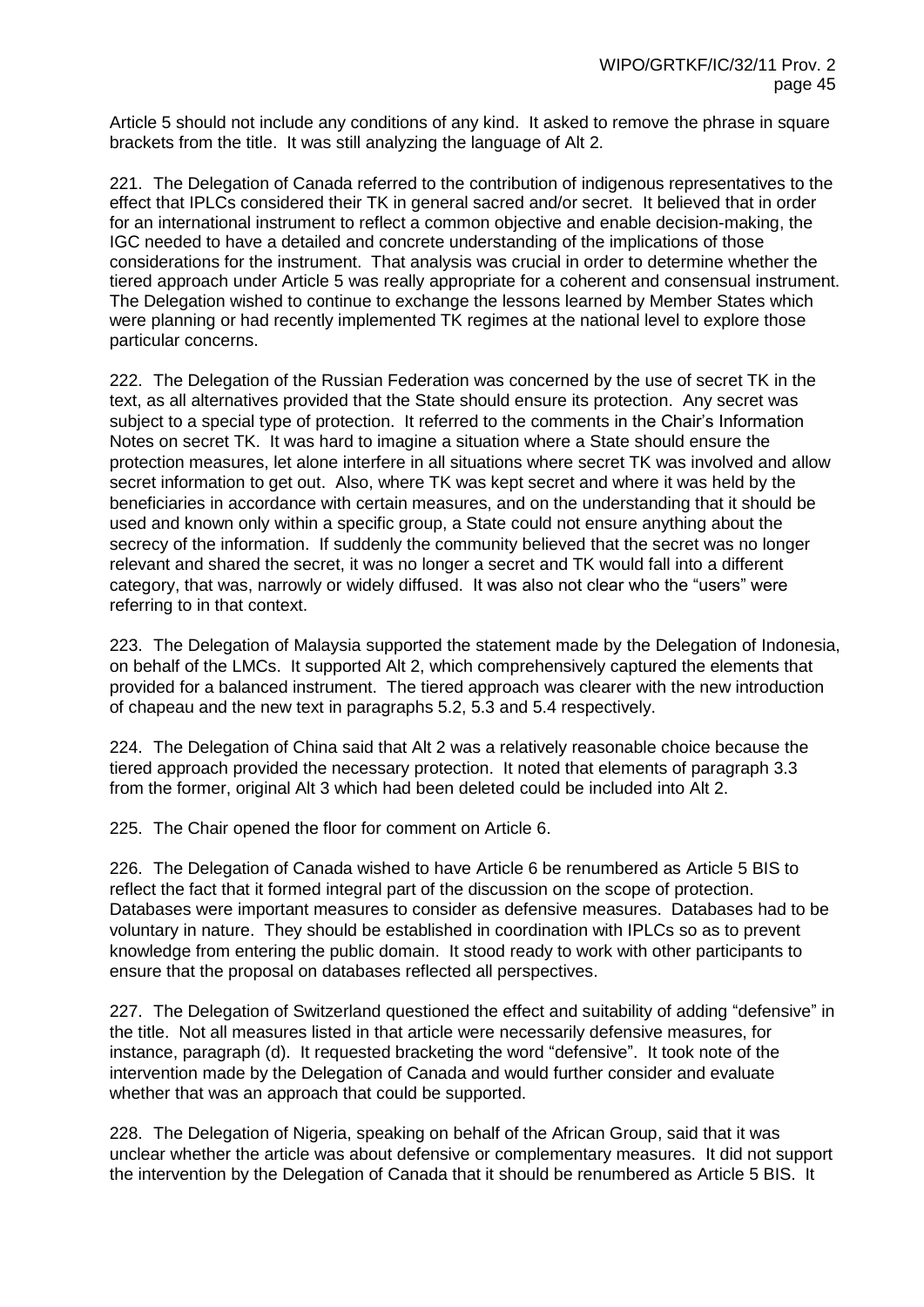did not reject the utility of databases but it should be a complementary, voluntary exercise. The variety of databases applicable for TK made it difficult to meet the provisions proposed in Article 6.

229. The Delegation of the EU, speaking on behalf of the EU and its Member States, was interested in the discussions on databases and supported in general measures such as the use of databases. It looked forward to continuing those discussions.

230. The Delegation of Chile aligned itself with the statement made by the Delegation of Switzerland with regard to the language of the title.

231. The representative of the Tulalip Tribes, speaking on behalf of the Indigenous Caucus, aligned himself with the comments made by the Delegation of Switzerland and the Delegation of Nigeria, on behalf of the African Group. He pointed out that "publicly accessible" was a red line for the Indigenous Caucus. One should not be putting together international databases of publicly accessible TK because of the considerable issues that one would have to resolve before it could be made available. It did not dispute the value and purpose of databases. There were actually multiple purposes that databases could be used for. The IGC's discussions were focusing on databases related to patents, but there were other kinds of databases for different purposes and they might have different rules associated with them. He looked forward to the discussion on databases. If the proponents of "publicly accessible" could remove that language, he would go a long way to converge on some language around databases.

232. The Delegation of Brazil supported the request by the Delegation of Switzerland to bracket "defensive" and supported the statement made by the Delegation of Nigeria, on behalf of the African Group. Databases might prove to be useful but their coverage might be limited to TK currently known. Therefore, they should be seen not as a replacement of TK protection but rather as a complement to the general TK protection framework.

233. The Chair opened the floor for comments on Article 7.

234. The Delegation of Indonesia, speaking on behalf of the LMCs, welcomed the inclusion of Alt 1. It was simple enough for everything to be covered under sanctions, remedies and exercise of rights.

235. The Delegation of Canada noted the new proposals with regard to exceptions and limitations, and to sanctions, remedies and application of rights. Those proposals were too succinct, did not ensure balance between flexibility and legal certainty, and did not validate if there was a common understanding of those issues in the IGC. It reserved its right to comment on those proposals and other new proposals.

236. The Delegation of Nigeria, speaking on behalf of the African Group, as proponents of Alt 1, welcomed the support of the Delegation of Indonesia, on behalf of the LMCs. It was very simple language and it was unclear what was the difficulty that had been expressed by the Delegation of Canada. It would appreciate more specific comments as to the problems perceived in Alt 1.

237. The Delegation of the EU, speaking on behalf of the EU and its Member States, reserved its right to comment on the new proposals included in the text.

238. The Delegation of the Islamic Republic of Iran supported the statement made by the Delegation of Indonesia, on behalf of the LMCs, and the Delegation of Nigeria, on behalf of the African Group, on Alt 1.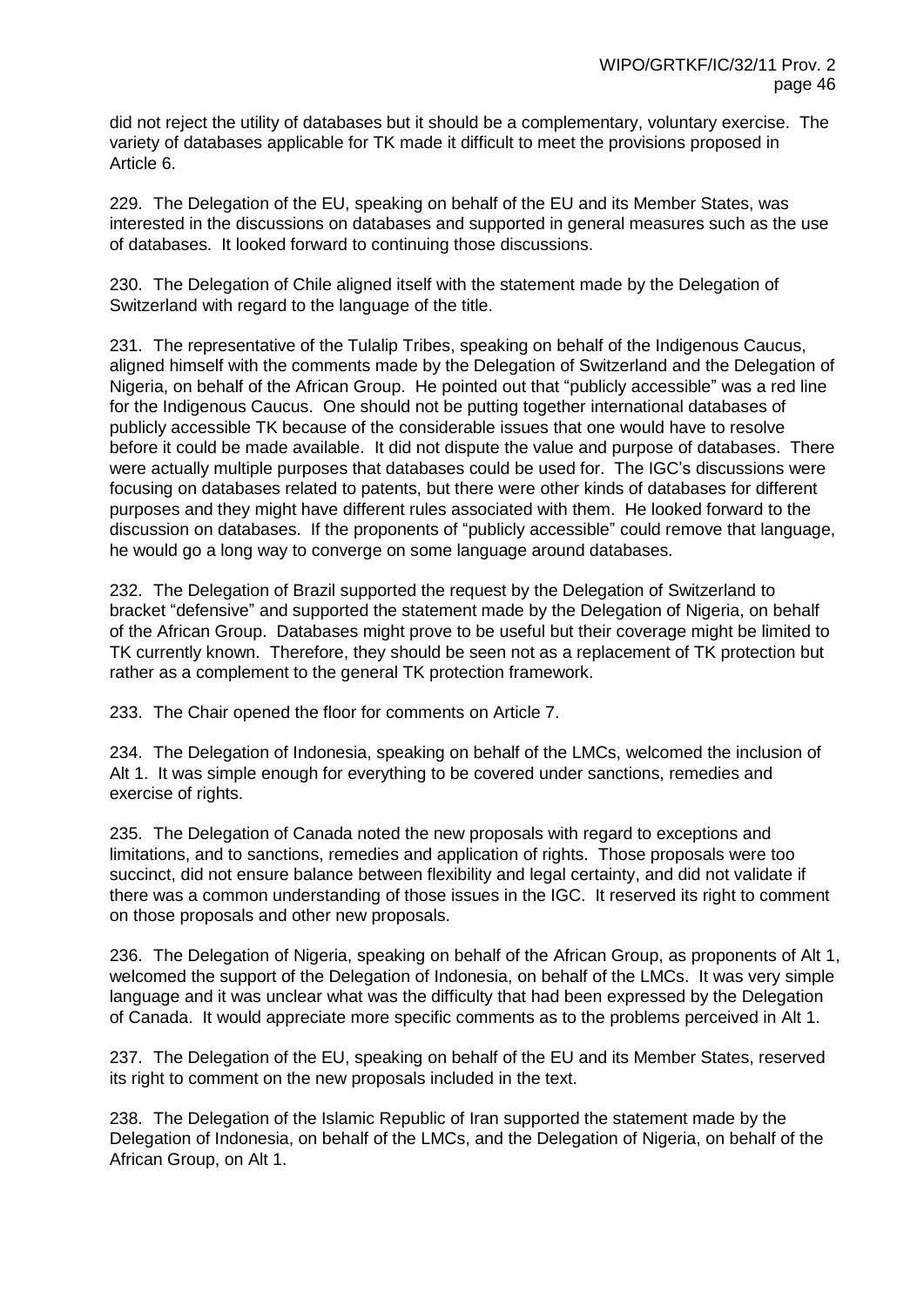239. The Chair opened the floor for comments on Article 9.

240. The Delegation of Nigeria, speaking on behalf of the African Group, supported Alt 2.

241. The Delegation of Indonesia, speaking on behalf of the LMCs, supported Alt 2. Regarding the new proposal for Alt 3, the Delegation of South Africa had already raised the point that some issues included within Alt 3 were also conveyed in Article 6. It looked forward to having a healthy discussion on why those issues had to appear in so many articles.

242. The Delegation of the EU, speaking on behalf of the EU and its Member States, wished to include the language of "free prior and informed consent" in Alt 2. On the wording "authority" or "authorities", it wondered how more authorities would work together and how legal certainty would be guaranteed. A competent authority as appropriate should solely act as a custodian with the consent of the beneficiaries and should not have any rights itself.

243. The Delegation of Chile understood that those were national authorities or agencies, which could also be related to foreign beneficiaries. It asked for more justification on the removal of paragraph 5.2 because that paragraph could contribute to cooperation between Member States to ensure the exercise of the rights of beneficiaries.

244. Ms. Bagley, speaking on behalf of the facilitators, responded that the facilitators had neglected to mention the deletion of paragraph 5.2, which dealt with the identity of an authority established under paragraph 1 being communicated to the International Bureau of WIPO. That deletion was a decision made by the facilitators. If any Member State would prefer for it to remain in the text, they could certainly reintroduce it.

245. The representative of INBRAPI said that Alt 1 was distorted in its meaning, because in document WIPO/GRTKF/IC/32/4, it featured as "in coordination with TK holders". It had then been changed to "beneficiaries" and that was a problem when there was confusion between States and indigenous peoples, because the States would be establishing competent authorities together with themselves. Alt 1 did not make any sense. So the best was Alt 2. She underlined that IPLCs needed to participate in those processes. Including "free prior and informed consent of IPLCs" was important in establishing the national authority provided it was possible. That was the reality in Brazil. They were part of the national authority. She asked parties to consider that proposal in connection with the proposal by the Delegation of the EU, on behalf of the EU and its Member States.

246. The Delegation of Switzerland shared the concerns raised by the representative of INBRAPI with regard to beneficiaries. If beneficiaries included States, it did not see how that would be working. The text should retain the reference to TK holders.

247. The Chair opened the floor for comments on Article 10.

248. The Delegation of Nigeria, speaking on behalf of the African Group, welcomed Alt 1, which was the language it had proposed. It wanted to include a line that was missing when the language had been read out in the informals. It read: "In complying with the obligations set forth in this instrument, Member States may, in special cases, adopt justifiable exceptions and limitations necessary to protect the public interest, provided such exceptions and limitations shall not…" which would be inserted before "conflict with the interests of beneficiaries nor unduly prejudice the implementation of this instrument." That was a simple provision that catered to the general and specific exceptions contained in Alt 2.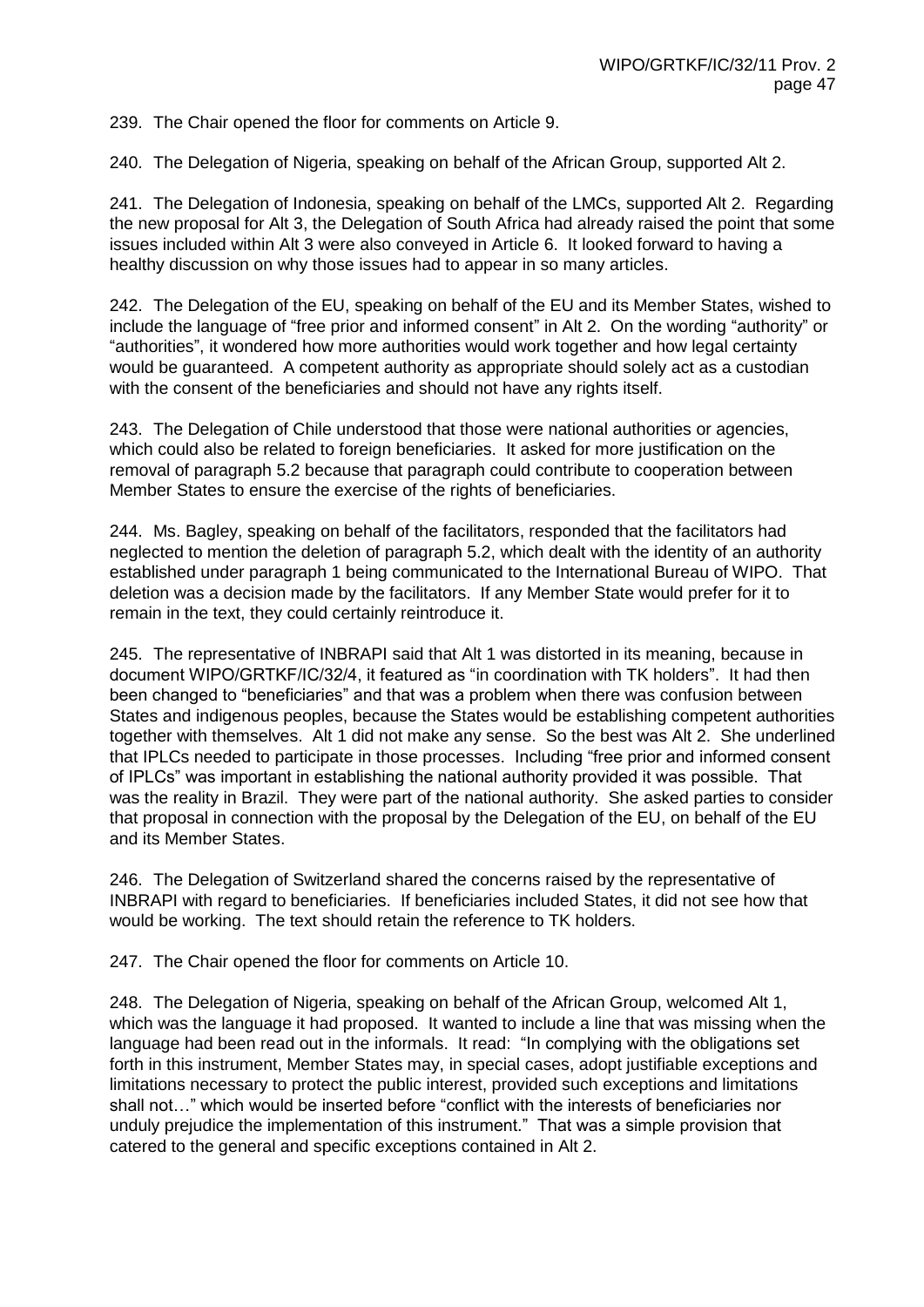249. The Delegation of Indonesia, speaking on behalf of the LMCs, supported Alt 1 as it appeared in the text. It was flexible enough to support the addition just proposed by the Delegation of Nigeria, on behalf of the African Group.

250. The representative of the Tulalip Tribes aligned himself with the last two interventions. Alt 2 had so many loopholes. When looking at it, he was wondering what would be protected under the instrument. It had all those unqualified uses of TK. There was that assumption that if it was noncommercial or for the good of humanity or the good of the environment, it was okay. Alt 1 had all the elements. He might want to add a few words here and there, but with the addition proposed by the Delegation of the Nigeria, on behalf of the African Group, it would work. The kind of TRIPS-like exclusion from protection of diagnostic, therapeutic and surgical methods was in the TRIPS context of secular knowledge. Yet those techniques were often the core of sacred and spiritual TK. Shaman and healers were often practicing those techniques and those were the kind of things that IPLCs wanted to least share with the outside world. Cases of extreme urgency could also be discussed, but the standard kinds of TRIPS-like exemptions were inappropriate.

251. The Delegation of Sri Lanka supported Alt 1 as it appeared in the text. It asked that the added words proposed by the Delegation of Nigeria, on behalf of the African Group, be put in brackets.

252. The Delegation of Ghana aligned itself with the new proposal made by the Delegation of Nigeria, on behalf of the African Group. The language in the proposal reflected standard language, which was presently found in major international IP instruments. It was simple, flexible and would adequately care for any issues or concerns that might arise.

253. The Delegation of Brazil favored a simpler and more flexible approach as provided in Alt 1. It wished to see the full text of the proposal by the Delegation of Nigeria, on behalf of the African Group, in order to analyze it.

254. The Delegation of the Islamic Republic of Iran supported Alt 1 and was flexible concerning the new proposal of the Delegation of Nigeria, on behalf of the African Group.

255. The Delegation of China supported Alt 1 and asked to see the proposal made by the Delegation of Nigeria, on behalf of the African Group in detail.

256. The Delegation of Thailand aligned itself with the language proposed by the Delegation of Nigeria, on behalf of the African Group. It was precise and clear enough to provide exceptions and limitations. It had a problem with Alt 2 because it would not look good for the instrument itself if they were longer than the provision on the scope of protection itself.

257. The Delegation of Nigeria, speaking on behalf of the African Group, said that its proposal was drawn from Articles 13 and 30 of the TRIPS Agreement and Article 9 of the Berne Convention for the Protection of Artistic and Literary Works ("the Berne Convention"). That was familiar language that one could find comfort with.

258. The Chair opened the floor for comments on Article 14.

259. The representative of Tulalip Tribes supported the changes made by the facilitators. It would be entirely appropriate to place that in a non-derogation clause and have it stand-alone because it referred to a broader set of rights and constructive arrangements with States as well as international instruments.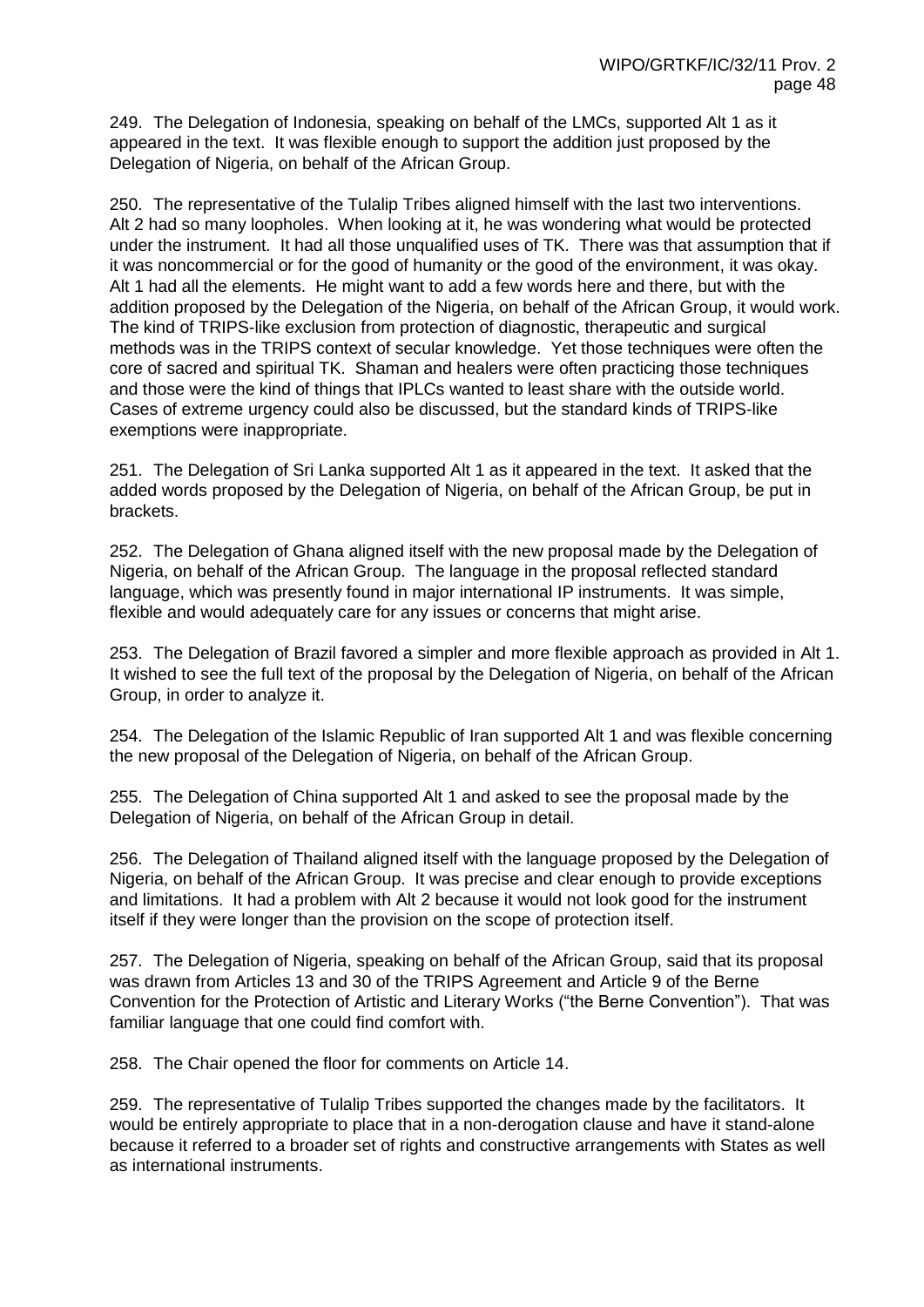260. The Delegation of Indonesia, speaking on behalf of the LMCs, stated that further discussion was needed to find the right place to put paragraph 14.2. It was looking forward to a constructive discussion regarding that matter.

261. The Delegation of the Islamic Republic of Iran shared the position of the Delegation of Indonesia, on behalf of the LMCs, that the best place for paragraph 14.2 was not Article 14.

262. The Delegation of the USA, as the proponent of paragraph 14.2, said it would be happy to move to the appropriate placement, perhaps as a separate article.

263. The Chair opened the floor for comments on Article 16.

264. The Delegation of Nigeria, speaking on behalf of the African Group, supported the bridged merger of both previous provisions as a basis for future discussion. It was more coherent.

265. The Delegation of Indonesia, speaking on behalf of the LMCs, welcomed the changes made by the facilitators in merging two sub-articles into one article. It was simpler and easier to read and understand. It was in favor of that formulation and looked forward to further discussions.

266. The Chair concluded the discussion on Rev. 1, and opened the discussions on document WIPO/GRTKF/IC/32/6.

267. The Delegation of the USA introduced document WIPO/GRTKF/IC/32/6 entitled "Joint Recommendation on Genetic Resources and associated Traditional Knowledge" cosponsored by the Delegations of Canada, Japan, Norway, the Republic of Korea and the USA. It had previously produced that document at IGC 31 under document WIPO/GRTKF/IC/31/5. The proposed joint recommendation envisioned the appropriate use of legal, policy or administrative measures to prevent patents from being granted erroneously where prior disclosed GRs or TK would defeat the novelty or inventive step of claimed inventions. It also envisioned the use of opposition measures, encouragement of voluntary codes of conduct and the creation and exchange of databases for determining novelty and inventive step. It welcomed further discussions on national experiences and was willing to work with others on best practices. It emphasized that the joint recommendation could be used as a confidence-building measure to help the IGC move forward on key issues concerning TK. The proposed joint recommendation could be negotiated, finalized, and adopted without affecting the work of the IGC and other working documents. It invited other delegations to express their comments and support for the proposal and welcomed additional cosponsors. It looked forward to continued discussions on the proposed joint recommendation.

268. The Chair opened the discussions on document WIPO/GRTKF/IC/32/7.

269. The Delegation of Japan introduced document WIPO/GRTKF/IC/32/7 entitled "Joint Recommendation on the Use of Databases for the Defensive Protection of Genetic Resources and Traditional Knowledge Associated with Genetic Resources". Firstly, paragraph 18 laid out several key issues, which included contents to be stored in databases and allowable format for the content. Those were important aspects in terms of understanding the function and benefit of the database. Secondly, paragraph 19 referred to the necessity of feasibility studies to be conducted by the WIPO Secretariat. Particularly, a prototype of the proposed WIPO portal site would help to get the whole perspective of the database and define future steps. Most of the Member States shared a common recognition in terms of the importance of establishing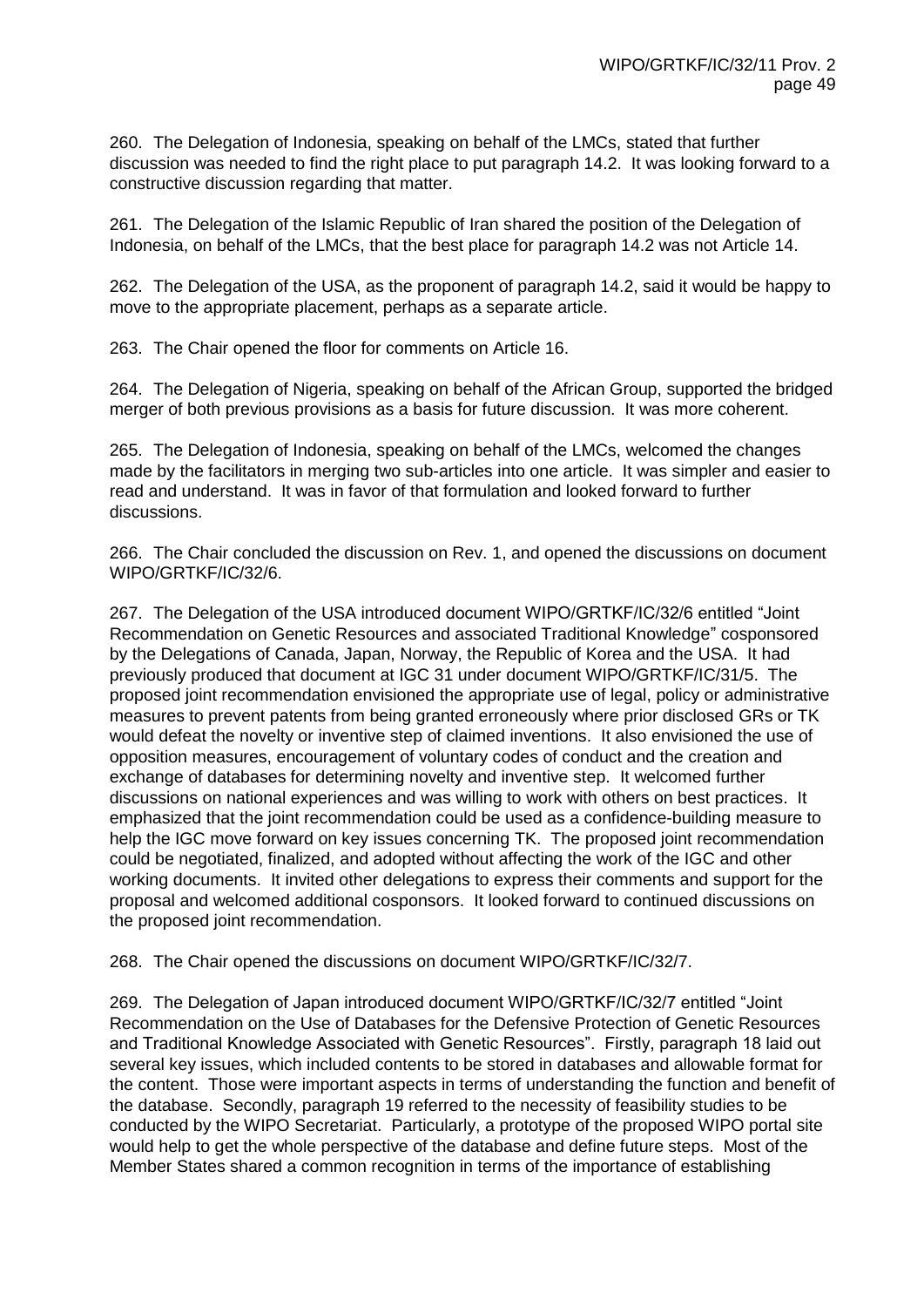databases as a defensive measure to prevent the erroneous granting of patents for inventions dealing with TK and TK associated with GRs. Based on that recognition, it had been contributing to the discussions in the IGC and other fora. It would be more appropriate to establish databases that provide information required for examiners to conduct prior art searches and judge novelty and inventive steps of patent applications, rather than introducing a mandatory disclosure requirement. Utilizing the proposed databases during the patent examination process would improve the quality of patent examination in the area of TK and ensure the appropriate protection of TK. It looked forward to continuing discussions on the joint recommendation with Member States.

270. The Delegation of the USA supported the comments made by the Delegation of Japan, as a cosponsor of the proposed joint recommendation. The proposal was a valuable component of the IGC's work to negotiate an international legal instrument(s) for the effective protection of GRs and TK. More specifically, it helped to address concerns relating to the erroneous grant of patents. It was essential that the IGC continue to engage on that proposal and continue to provide constructive, substantive comments in order to address questions and concerns raised in past sessions on the draft proposal. It looked forward to discussing the proposed database system, including issues raised in an effort to improve it. It invited other delegations to express their support for this proposal and welcomed additional questions or improvements upon the recommendation that other Member States might have.

271. The Delegation of the Russian Federation supported the proposal in the document introduced by the Delegation of Japan. It would allow experts to carry out more effective prior art searches and look for reference material on GRs and non-secret TK associated with GRs, and that would consequently reduce the likelihood of erroneous granting of patents. It also supported document WIPO/GRTKF/IC/32/6 and agreed with the recommendation set forth in that document, which was a good basis for the work of the IGC. It might be adopted by the IGC as guidelines for the protection of TK.

272. The Delegation of the Republic of Korea, as a cosponsor, supported the two documents that had been introduced. It could not overemphasize the importance of protecting TK and GRs associated with TK against erroneously granted patent rights. The most effective form of protection was the establishment and use of database systems. That was a critical, feasible method for reducing the number of erroneously granted patents in each Member State.

273. The representative of the Tulalip Tribes objected to the idea of those being called "defensive" databases. The defensive approach to protect IPLCs against the grant of erroneous patents could actually lead to more harm than good. The grant of erroneous patents was only one issue among many. Many IPLCs were trying to deal with their cultural survival. Making their TK widely available could actually lead to harm other than patent harm. One had to be very careful about that. Also, one could not talk about a portal system until all of the database issues had been resolved. He understood the purpose of the database approach: it was to avoid going through the disclosure of origin. That put enormous burdens on IPLCs to document knowledge just in case there would be misappropriation in the IP system. There were also cultural issues at stake. In some countries, IPLCs might be willing to put their information in such databases. In the USA, it was not the case. Most elders had said they would never put their knowledge in such a database. He understood that the proposal was to put in the databases published material that was already out there. One might argue that such material was in the public domain, but he disputed that. IPLCs believed that it was not evidence of prior art in the public domain but evidence of a property right that they held. If it could be localized to them, it was their property right. There were many principles in international and national law that suggested there should be no limitation on the protection of TK. It was an inherent right,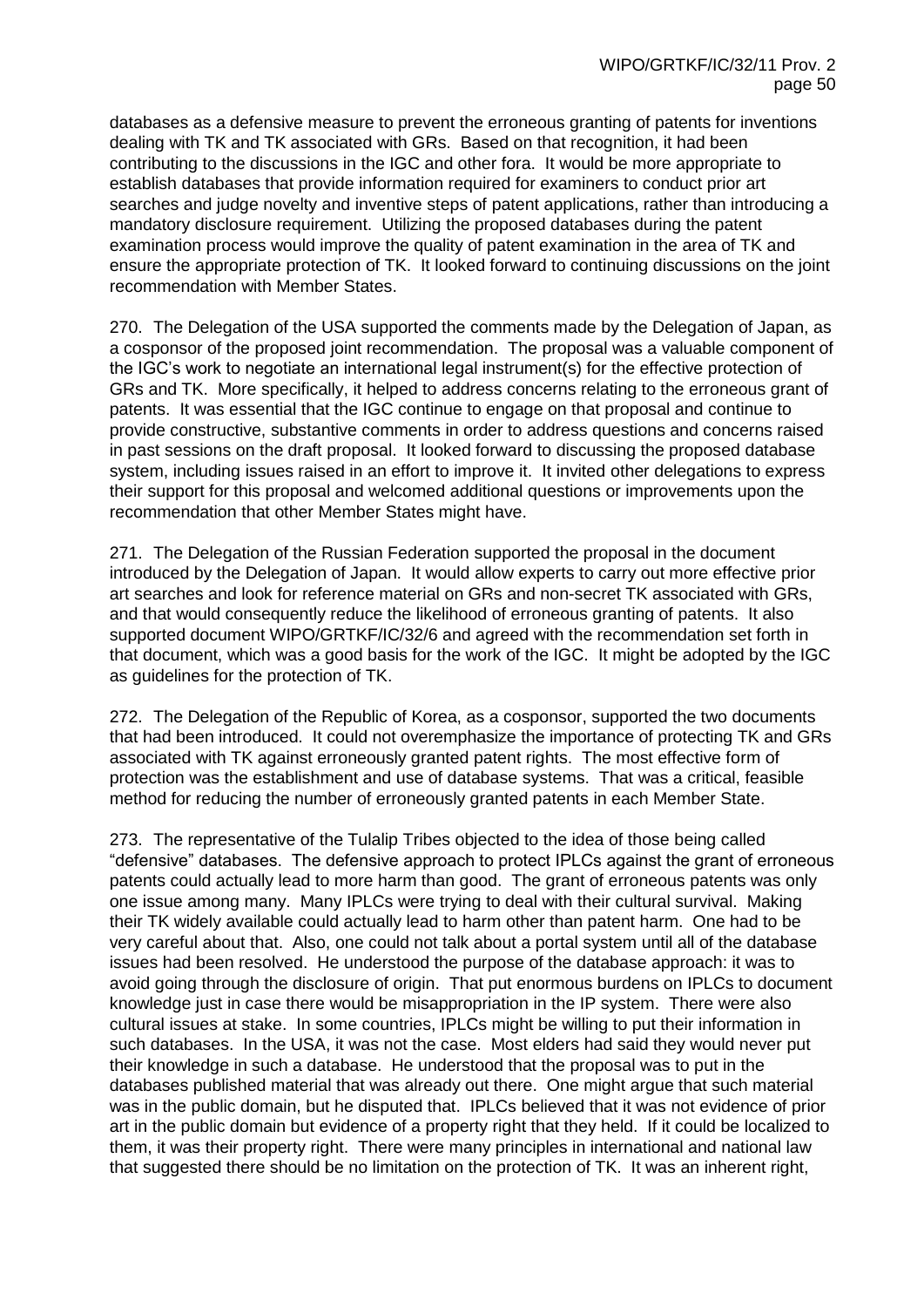part of their cultural heritage and cultural identity. He was not against databases *per se*. If there could be some language that would have a minimal system to ensure protection against information entering the databases without the PIC of IPLCs or against their rights, and if one could ensure that those were privately maintained for the purpose of patent examination or for a specific use, he could consider that language. As it stood, he could not support that document.

274. The representative of INBRAPI, speaking on behalf of the Indigenous Caucus, said that although there were good experiences with databases on the protection of TK and GRs, the IGC needed to consider the various circumstances at the national and regional levels. In Brazil, for example, there were 275 languages, the majority of which had not been studied. They featured in the UNESCO Atlas of World Languages in Danger. Indigenous communities and others with an oral tradition faced a great challenge in writing down their oral knowledge to ensure its protection. She had reservations with regard to the creation of databases as defensive protection, until it could be ensured that IPLCs had their own access to their own databases on knowledge, which belonged to them. The knowledge should not be in the public domain before it could be protected.

275. The Delegation of Canada supported the proposal on databases, as databases could be used as a means to prevent the erroneous grant of patents. Cognizant of the various concerns expressed, it wished to explore the proposals with all participants.

276. The Delegation of China said that databases were indeed very valuable for the prevention of the erroneous grant of patents. However, a database was costly and it wondered who would pay the cost. It also referred to the tiered approach and said that with databases, there was a risk that more people would know the TK, which would weaken the protection.

277. The Chair opened the discussions on document WIPO/GRTKF/IC/32/8.

278. The Delegation of Canada introduced document WIPO/GRTKF/IC/32/8 entitled "Proposal for the Terms of Reference for the Study by the WIPO Secretariat on Measures related to the Avoidance of the Erroneous Grant of Patents and Compliance with Existing Access and Benefit-Sharing Systems." Up-to-date information on the issues outlined in the proposal would help inform and advance the work of the IGC. That information was essential for the matter at hand because TK associated with GRs was a subset of TK in general. The proposed study, which would update the 2004 "Technical Study on Disclosure Requirements in Patent Systems Related to Genetic Resources and Traditional Knowledge", would provide concrete, up-to-date information on existing national laws, practices and experiences. That would be consistent with and support the IGC's mandate, which called for an evidence-based approach, and to reach a common understanding on core issues. The study would provide a highly valuable corpus of information that would have benefits not only for the IGC, but also more generally, providing a useful reference. It welcomed the Secretariat's work in compiling and making available information on existing laws and measures, but what was missing was a detailed, comparative study about how those laws and measures functioned in practice, and how their provisions were applied and interpreted by administrative and judicial bodies, how they performed, but also how they were perceived by ILCs, the user community (including academia and industry), and by the public in general. Overall, further and detailed information on concrete Member State practice would support the IGC in identifying the most appropriate way forward. It looked forward to a further discussion of that proposal, whether in the IGC or bilaterally.

279. The Delegation of the USA supported the comments made by the Delegation of Canada, as a cosponsor of the proposal. It referred to the 2016/2017 IGC mandate. In past sessions, the IGC had had constructive discussions about national laws and how disclosure requirements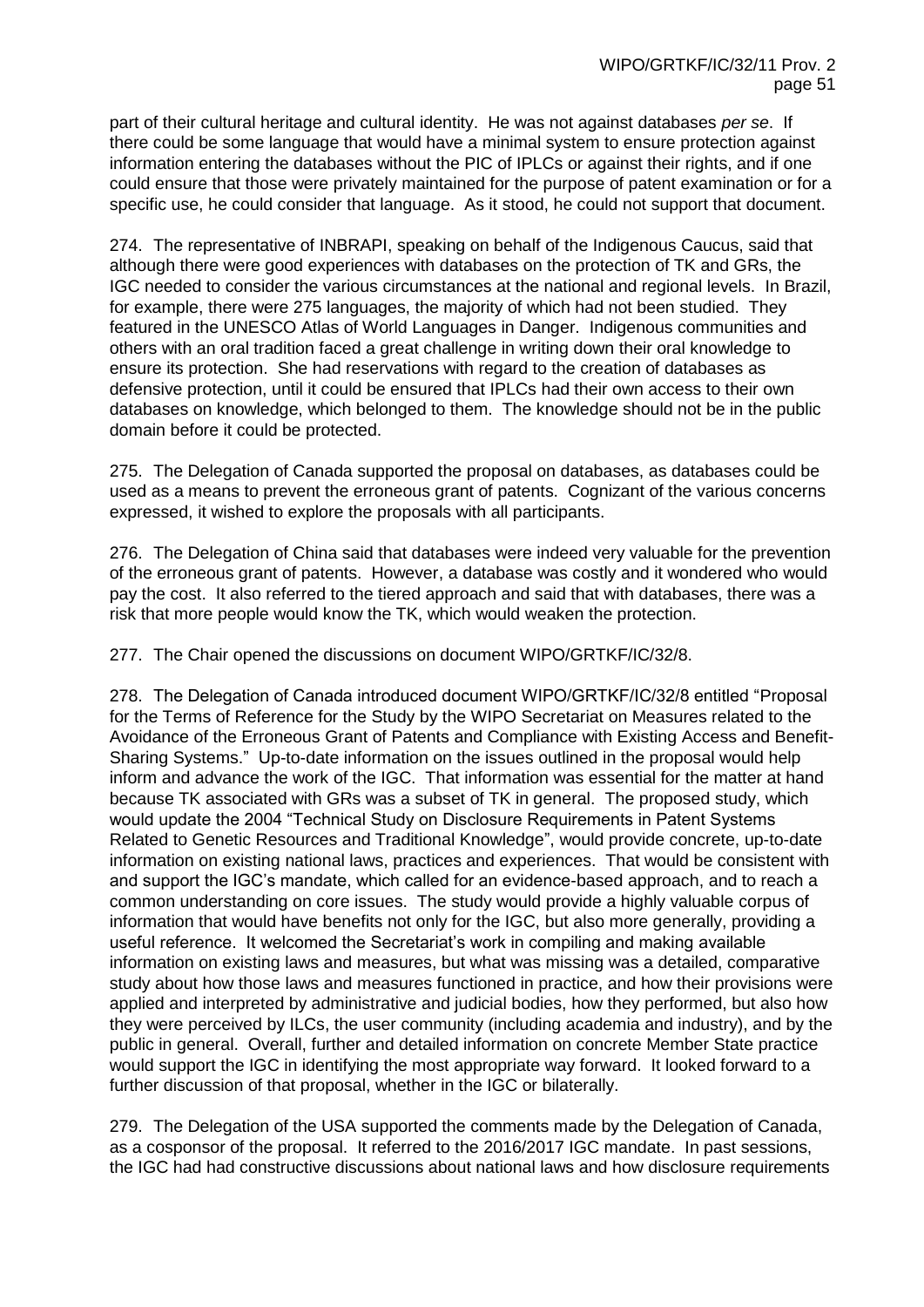and ABS systems functioned. Those discussions had helped to advance the IGC's work on the text. The study was intended to carry forward that work without slowing down the work of the IGC. It invited other delegations to express their support for the proposal and welcomed questions or suggestions that other delegations might have to improve upon the study.

280. The Delegation of the Russian Federation, as cosponsor of the document, supported the proposal. The issues set forth in the document were those to be addressed by patent offices, which carried out the process of disclosure. It had initiated its own relevant survey of patent offices and had received some responses, which it was studying. That would help in the protection of TK. The document might not be supported by the IGC at that stage but in that case it would continue to work in that area on the questions contained therein. It asked Member States to consider and study those issues to help move forward.

281. The Delegation of the Republic of Korea, as cosponsor, supported the proposal for the terms of reference for a study by the WIPO Secretariat. Considering the necessity for a factbased analysis of whether disclosure requirements addressed concerns regarding erroneous patents and misappropriations and whether disclosure requirements affected the incentive to innovate, that study was essential. It would enhance understanding on core TK issues in a practical setting and narrow gaps among Member States.

282. The Chair opened the discussions on document WIPO/GRTKF/IC/32/9.

283. The Delegation of the EU, speaking on behalf of the EU and its Member States, firmly believed that the IGC's work had to be guided by solid evidence on the implications and feasibility in social, economic and legal terms. It supported studies in general as an appropriate tool for its work. It reintroduced its revised proposal to request the Secretariat to undertake a study of national experiences and domestic legislation and initiatives in relation to the protection of TK. The study should in particular cover the period of the last five to 10 years. The study should help to inform discussions on TK, following an evidence-based approach in compliance with paragraph (d) of the IGC mandate. The study should build on existing material and other studies already conducted by the Secretariat in relation to TK. The Gap Analysis conducted in 2008 sought to identify gaps, whereas its aim was to provide an overview of recently adopted regimes designed to protect TK and therefore complement the work of the Gap Analysis, with a view to anchor the work in an evidence-based approach. The main focus of the study should be to analyze existing domestic/national legislation and initiatives on TK applied in the Member States of WIPO or regional areas, some of which could be measures-based, while others could be rights-based. The study should also include concrete examples of protected subject matter. On the one hand, the study should review recently adopted national and regional IP regimes such as IP laws, regulations, measures and procedures, by which the TK could be protected. It would be useful to know what the role of trademark, design, copyright, trade secrets or GI legislation was in connection with TK. On the other hand, other alternative, recently adopted IP rights or other regimes should be considered. It would be interesting to know how key definitions such as "traditional knowledge", "traditional", "misappropriation", scope and beneficiaries had been defined; whether those alternative regimes were sufficient to ensure adequate protection for TK and proved to be useful in TK protection. The question of legal certainty for all stakeholders under those regimes had to be examined. The study should address the issue of existing databases, such as those created for the purpose of keeping TK for other generations. The shared experience with the databases provided in the study could shed some light on their practical impact on patent procedures. Last but not least, it had listened with interest to the many examples provided in informal discussions by indigenous representatives of national measures from which they benefited. It wished the study to also examine on a systematic basis the impact of national measures and practices on ILCs.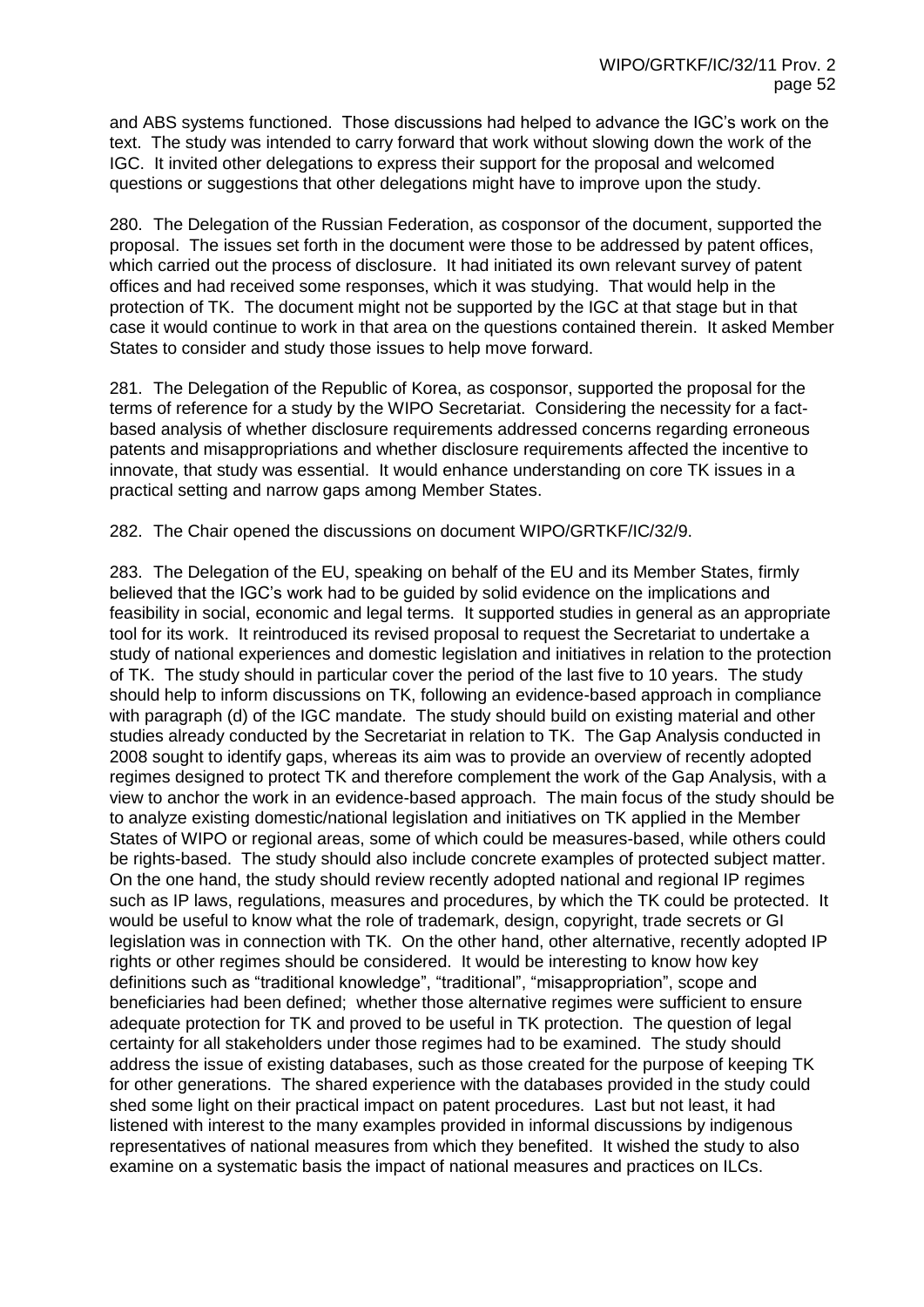284. The Delegation of Georgia, speaking on behalf of CEBS, supported the request for a study put forward by the Delegation of the EU, on behalf of the EU and its Member States, to analyze existing national TK legislation.

285. The Delegation of Japan said that concrete examples of national experiences and practices could help better understand the issues. It supported the proposal made by the Delegation of EU, on behalf of the EU and its Member States.

286. The Delegation of the USA was pleased that the study envisioned analyzing domestic legislation and its application to concrete examples of what was protectable TK and what was in the public domain. Its new submission, including examples of products that originated from TK, could be a valuable point of reference.

287. The Delegation of Chile supported that initiative. Carrying out such a study according to the terms of reference proposed would improve the discussions and ensure the best possible result for the beneficiaries of the instrument. It asked for a clear timeline for the presentation of the results so that it could be a real support and not have a negative impact on carrying out the two outstanding meetings on TCEs. That was in line with the mandate in paragraph (d), which indicated that that kind of study should not delay the process.

288. The Delegation of Canada said the proposal could complement the study in document WIPO/GRTKF/IC/32/8. It supported all initiatives aimed at enhancing its knowledge of current and concrete Member State practice with a view to rely on the evidence-based approach contemplated in the mandate. It looked forward to further discussions of those proposals.

289. The Delegation of Ghana questioned the relevance and utility of additional national studies at that stage of the process. The start of the process had been followed by extensive national studies that had developed sufficient information to guide the work. The IGC was nearing completion of an instrument on TK, so conducting additional studies would simply be unduly delaying the process. Since the 80s the vast majority of African countries had followed the proposals jointly produced by WIPO and UNESCO and had come up with national laws on TK. It had a treaty that elaborated extensively on the relevant issues that were being discussed. If there was any consensus at all, the IGC could simply look at those examples from Africa. Additional studies might not be necessary.

290. The Delegation of Guatemala supported the initiative proposed by the Delegation of the EU, on behalf of the EU and its Member States, on carrying out the study on national measures and experiences with regard to TK.

291. The Delegation of the Czech Republic supported the proposal by the Delegation of the EU, on behalf of the EU and its Member States, as the IGC was still in a learning process and needed not only a collection of existing national systems for the protection of TK but also to analyze and understand them comprehensively. It also supported the proposal made by the Delegation of Canada.

292. The Delegation of the Russian Federation supported the proposal of the Delegation of the EU, on behalf of the EU and its Member States, as it was useful for countries and for the work of the IGC. The suggested study should focus on analyzing both domestic legislation of Member States and concrete examples of protectable subject matter, subject matter that was not intended to be protected, and measures that could be taken to protect TK, both measuresbased and rights-based, in order to inform further discussion at the IGC.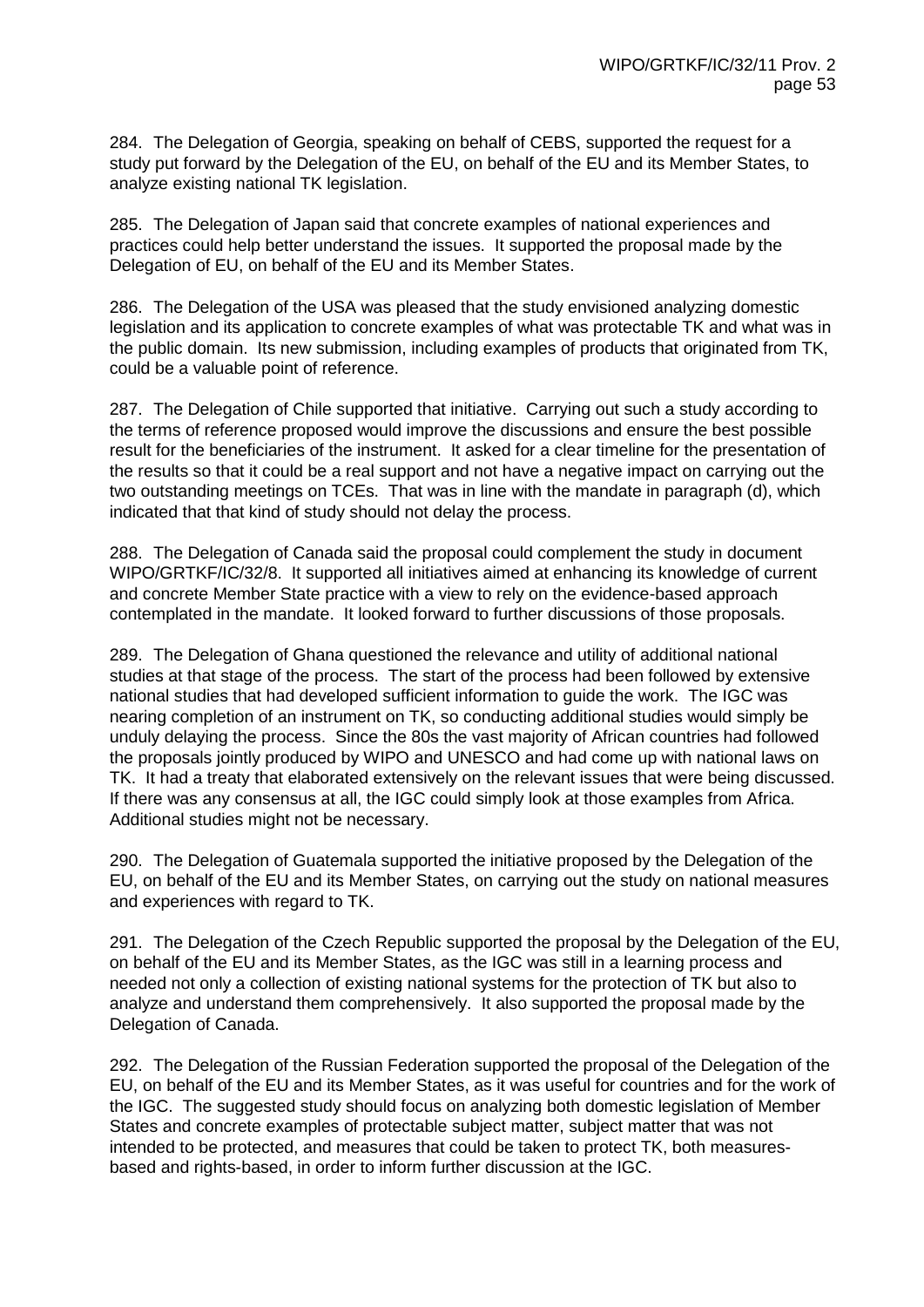293. The Delegation of the Republic of Korea supported the proposal by the Delegation of the EU, on behalf of the EU and its Member States. The study-based approach would be helpful for Member States to understand and analyze the current situation and reach consensus on core issues at future sessions.

294. The Delegation of Nigeria, speaking on behalf of the African Group, took note of the proposal by the Delegation of the EU, on behalf of the EU and its Member States. The study could be useful in helping Member States learn best practices from the various African Member States that had instruments for the protection of TK. Yet to undertake that study now would unduly delay the process of the negotiations, keeping in mind the mandate of the IGC.

295. The Delegation of the EU, speaking on behalf of the EU and its Member States, responded to the many interventions that supported its study proposal and spoke to those delegations that had expressed concerns about a delay of the discussions on TK. That was not the case. In order to demonstrate its proactive engagement, it would be happy to look at the proposal made by the Delegation of Chile that had suggested a timeline for the study that would fit within the current mandate.

296. The Chair opened the discussions on document WIPO/GRTKF/IC/32/10.

297. The Delegation of the USA introduced document WIPO/GRTKF/IC/32/10 entitled "Identifying Examples of Traditional Knowledge to Stimulate a Discussion of What Should be Protectable Subject Matter and What is Not Intended to be Protected". It appreciated the responsiveness of the Secretariat in making the document available on short notice. The IGC had been mandated to reach an agreement on an international legal instrument(s) relating to IP that would ensure the balanced and effective protection of TK. In advancing its work, the IGC was expected to use an evidence-based approach including studies and examples of national experiences, including domestic legislation and examples of protectable subject matter and subject matter that was not intended to be protected. The IGC's mandate also required Member States to place the primary focus on reaching a common understanding on core issues, including what TK was entitled to protection at an international level and what TK was not meant to be protected. The paper was intended to contribute towards the common understanding by identifying some of the many well-known products and activities that were based on TK in order to facilitate a discussion on which TK should be protected and what should be available for all to make and use without restriction. It hoped those examples would help the IGC develop a better understanding of the issues. It also hoped that it would make a positive contribution to the textbased negotiations. It welcomed any comments and consideration.

298. The Delegation of Ghana took note of the submission by the Delegation of the USA. The document offered an interesting overview of ancient practices. It welcomed the initiative as a demonstration of the commitment of the Delegation of the USA to advance the work of the IGC. To assist in the review of the document, it requested the Delegation of the USA to clarify whether the examples cited qualified as TK in the modern era. The title of the document was confusing because the text of the document did not refer to the matter cited to constitute examples of TK, but rather to well-known products and activities rooted in TK. A difficulty arose because a practice had been rooted in TK centuries ago, but might not be currently observed as such. The document did not categorically state that examples did not constitute TK. It was therefore an open question whether the document met the terms of the IGC mandate which required "examples of protectable subject matter and subject matter that was not intended to be protected." Given that ambiguity and pending clarification of the Delegation of the USA, the examples should be evaluated taking into account the definition of TK developed in the Draft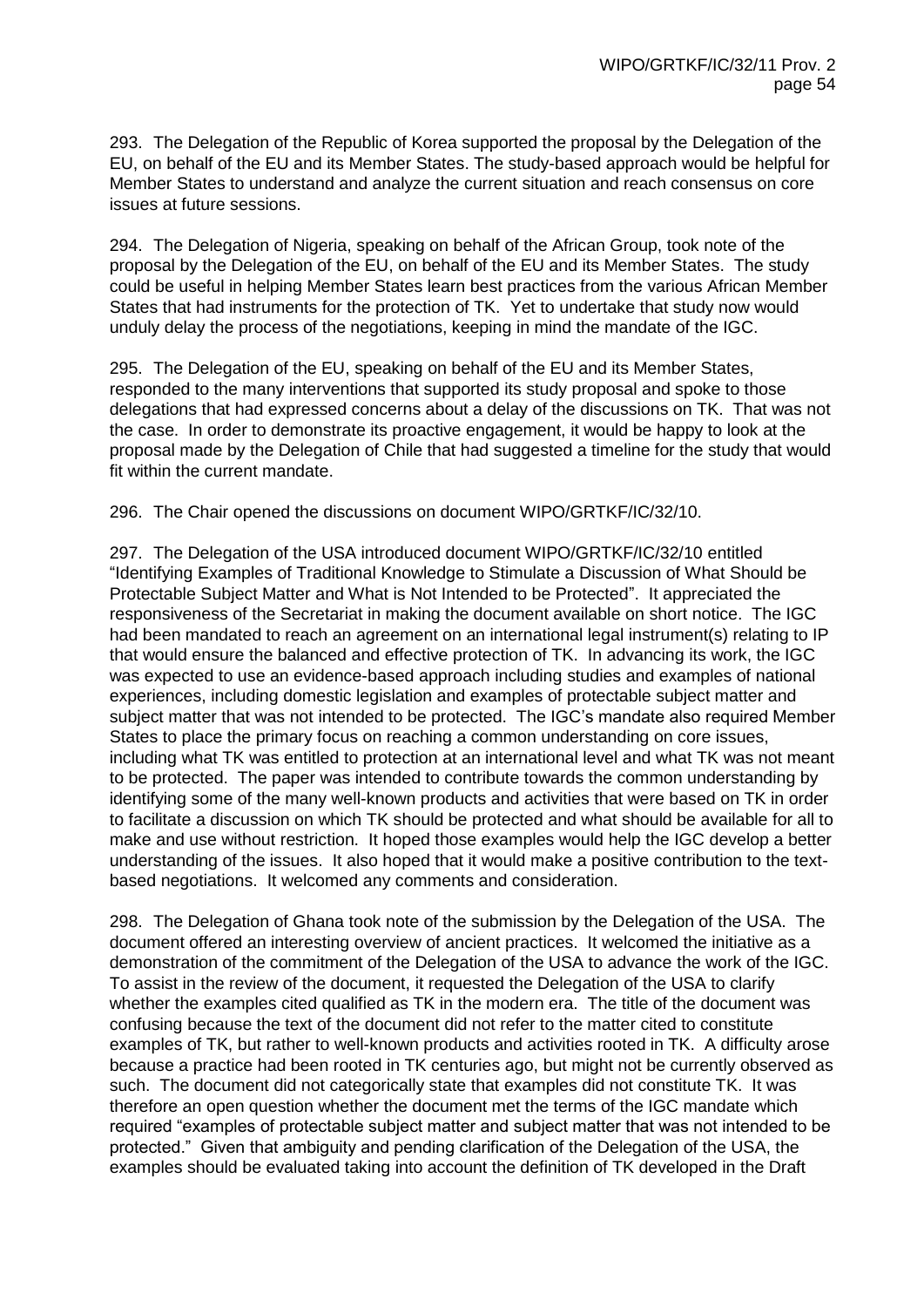Articles. The definition identified at least four important characteristics: (1) creation by indigenous groups, (2) linkage with social identity or social heritage of the indigenous groups, (3) transmission from generation to generation, and (4) that the TK exist currently in various forms. Clearly, in document WIPO/GRTKF/IC/32/10, the TK mentioned did not meet all those criteria, so it ought not to be considered as TK as per the Draft Articles. In the first example cited, traditional syringes made with animal bladders were injecting medicine in the skin in the same manner syringes were currently used. It asked whether that practice currently existed among the Native Americans, as noted in the submission. If that indigenous group did not currently observe the practice, it should not qualify as TK. To conclude, it appreciated the initiative by the Delegation of the USA and looked forward to their guidance or clarification on whether the examples provided qualified as TK of indigenous peoples, which currently existed, so as to fall within the scope of the definition of TK.

299. The Delegation of Japan thanked the Delegation of the USA for preparing the document, which would help better understand what should be protectable subject matter and what was not intended to be protected, through examples.

300. The representative of the Tulalip Tribes was interested in thinking about the document but could not accept it as it was. He had not intervened on the document presented by the Delegation of the EU, on behalf of the EU and its Member States, because he had concerns, like the African Group, that it might delay the discussions. He was not sure that an in-depth approach was needed. The information was available in the studies that had been performed. On the other hand, what was missing in the proposal was that it was not looking at the perspectives of IPLCs. He was willing to provide input on the issues. The proposal by the Delegation of the USA illustrated a major flaw in the process. How IPLCs thought those systems were operating, and how those definitions of TK were working or not working had to be taken into account. What he was looking for was an acknowledgment that IPLCs should be full partners in the process. He was very appreciative of the many gains made thus far. If States were proposing studies and terms of reference for databases, it could not just be from a State's point of view. It had to involve IPLCs, have mechanisms to receive their input, and have them reflected in the outcomes.

301. The Delegation of the Republic of Korea thanked the Delegation of the USA for preparing the document. Through the document, one could acknowledge that there were some well-known products and activities such as popcorn and football that were based on TK. The document also made one realize how much TK had enriched and had been closely related with people's lives for a long time. It supported the suggestion made by the Delegation of the USA to reach understanding on what should be protectable subject matter and what was not intended to be protected at the international level. It wished to actively engage in a discussion on that issue.

302. The Delegation of the EU, speaking on behalf of the EU and its Member States, thanked the Delegation of the USA for its document, which compiled some examples of widely diffused TK, in order to stimulate a discussion of what should be protectable subject matter and what was not intended to be protected. It welcomed a debate anchored in concrete examples. In relation to one of the examples given, football, it was surprised that the paper had omitted any reference to European involvement in the development of the world's most successful sport.

303. The Delegation of the USA acknowledged the example of transboundary TK provided by the Delegation of the EU, on behalf of the EU and its Member States, at the outset. It thanked the Delegation of Ghana for asking which of those examples should be considered as TK when looking at the definition in the Draft Articles. It had not yet taken a position on that issue but it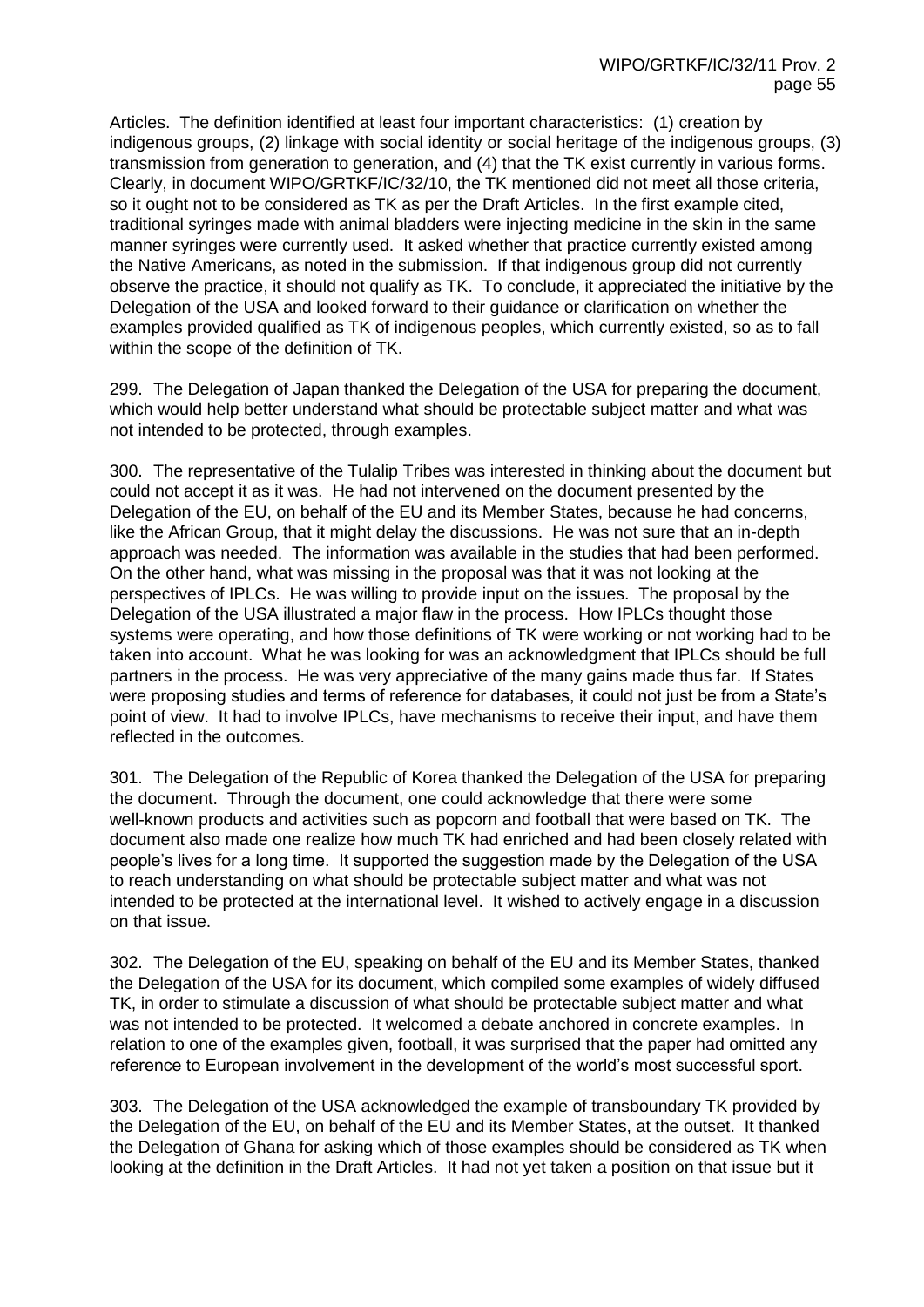was very helpful that the Delegation of Ghana had initiated the discussion by analyzing the first example. It would be happy to contribute to the discussion. That was precisely the type of conversation that the paper was intended to inspire. It referred to the comment that some additional types of examples should be included and welcomed those examples, whether from an indigenous people's perspective or any other perspective, because those examples would help build on the conversation. It thanked all those that had supported the proposal.

304. The Chair closed the discussion in the plenary and moved to the informals.

305. [Note from the Secretariat: this part of the session took place on the last day of the session and after the distribution of Rev.2.] The Chair thanked the facilitators for their hard work and invited them to introduce Rev. 2.

306. Ms. Bagley, speaking on behalf of the facilitators, said that, the facilitators appreciated the productive discussions with delegations and the Member States' support for Rev. 1. Rev 1 was a solid and helpful basis to work towards a Rev. 2. They had tried throughout the document to minimize the bracketing in favor of the use of alternatives to allow divergent positions to be clearly identified, and opportunities for convergence to be clearly illuminated, so that robust discussions on the differing positions of delegations could take place, hopefully leading to an improved text. They had made a good faith effort to accurately reflect the various Member States' positions, while retaining clarity in the text. As they had done previously in some articles, they had introduced new language or revised unclear wording, as inspired by Member State interventions. She introduced Article 1 "Policy Objectives", which contained four alternatives. Alt 1 was a fairly detailed provision that had been amended to reintroduce bracketed paragraph 2, directed to aiding the prevention of the erroneous grant of IP rights as requested by several delegations. Upon the request of the Delegation of Canada to have "tradition-based" bracketed in Alt 1, a new option for subparagraph (d) had been added with "tradition-based" removed. Similarly, the phrase "tradition-based" had been deleted in Alt 2, further illuminating those distinctive positions. Alt 3, a positive provision originally introduced by the facilitators, had received some Member States' support and had been retained in the text, with the addition of "ensure" as an alternative to "support", "protection" as an alternative to "use", and "traditional knowledge holders" as an alternative to "beneficiaries", all as requested by Member States. Alt 4, paragraph (c) had been modified to include the bracketed language over TK and TK associated with GRs, as an alternative to "that are directly based on protected traditional knowledge obtained by unlawful appropriation". So it now read: "prevent the erroneous grant of intellectual property rights [over traditional knowledge and traditional knowledge associated with genetic resources][that are directly based on protected traditional knowledge obtained by unlawful appropriation]." Article 3 also contained four alternatives. The first three were unchanged from Rev. 1, and the fourth alternative had been added pursuant to the intervention by the Delegation of Chile to reflect the approach of Alt 3, but without the temporal criteria for eligibility, nor the phrase "criteria for eligibility". Article 4 contained only two alternatives. The second had been modified to include brackets around "such as States and/or nations". The facilitators noted that the Member States were working through varying formulations through that article, noting it was a topic that would be revisited at IGC 33 on TCEs. In Article 5, the title had been amended to reflect the addition of the word "positive" before "protection". Article 5 contained three alternatives, all of which were bracketed. Alt 1 remained unchanged. Alt 2 had been modified in several respects. Paragraph 5.1 from Rev. 1 had been converted into a chapeau to the remaining subsections. At the request of the representative of the Indigenous Caucus, "and in a manner consistent with Article 14" had been added to the chapeau. At the request of the Delegation of Chile, the facilitators had added "in particular" to lead into the detailed provisions. In paragraphs (a) and (b), "or" had been replaced with "and/or" as per an intervention by the Delegation of Sri Lanka and in paragraphs (a)(i) and (ii), the moral right of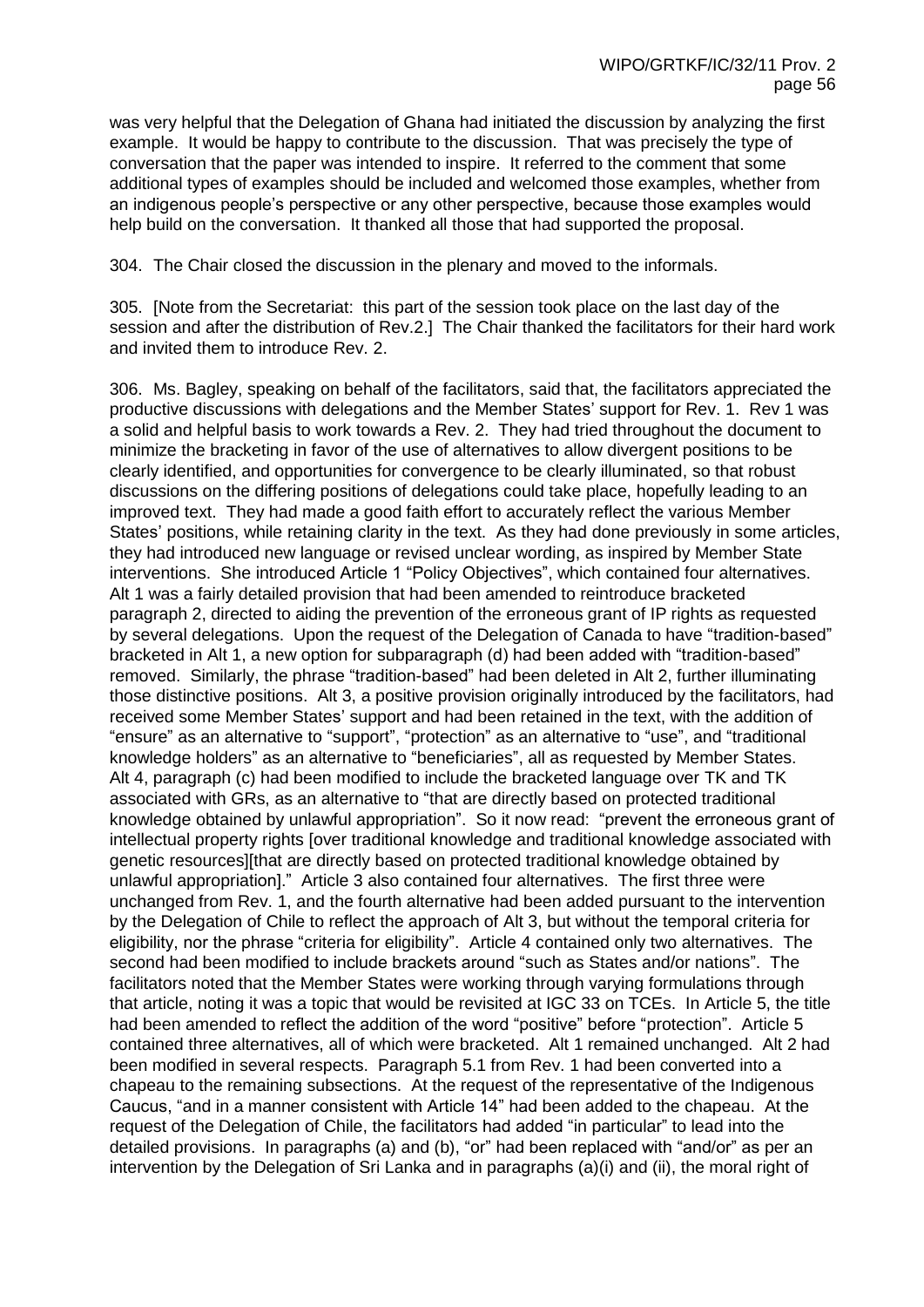attribution and the right to the use of their TK in a manner that respected the integrity of such TK had replaced the prior language, which required users to attribute knowledge to beneficiaries, and use the knowledge in a manner that respected the cultural norms and practices of the beneficiaries, as well as the inalienable, indivisible and imprescriptible nature of TK, but did not make clear that it was the beneficiaries who had the moral rights in relation to their TK. The facilitators noted that that language that had been deleted was retained in Alt 3. Paragraph 5.2(b) of Alt 3 had been modified to delete "users attribute said knowledge to beneficiaries" and insert "users identify clearly-discernable holders of the traditional knowledge when using said traditional knowledge". Article 5 BIS was Article 6 in Rev. 1 and had been renumbered as Article 5 BIS. In order to attempt to accommodate a new database provision introduced by the Delegation of the USA as another tiered alternative for Article 5, the facilitators concluded that Article 5 BIS would be a more logical place for the provision because Article 5 was directed to positive protection for TK and was not limited to tiered approaches as evidenced by Alt 1. For that reason and to clarify the commonalties and distinctions between Articles 5 and 5 BIS, "protection" in brackets had been added to the title of Article 5. Article 5 BIS had an amended on the title with "protection" replacing "measures" to indicate the alternative nature of that article to Article 5. As the Delegation of the USA had correctly noted, a database could provide a narrow form of defensive protection against patent granting on the TK or obvious variance of the TK for a limited category of TK. But such protection was limited to the classification of the knowledge as prior art. That was different, for example, to information in an unexpired patent, while prior art was also subject to positive rights. As such, that was a fundamentally different view of the kind of protection to which TK should be entitled. So Article 5 BIS, directed to that different form of protection, seemed most appropriate. Furthermore, there were areas of duplication between the new database protection provision and portions of the complementary and defensive protection provision, which also supported the conclusion that the two provisions belonged to the same article. Article 5 BIS had the database protection provision, introduced in plenary, which encouraged Member States to develop in consultation with IPLCs national TK databases for publicly accessible national TK, databases accessible only by IP offices and databases for non-public TK for codifying and conserving TK within IPLCs. All three types of databases were for voluntary contribution of TK by IPLCs. The second section of the article had the subheading "complementary and defensive protection" and retained the language from Article 6 of Rev. 1. The facilitators noted that there were several redundant concepts in the database protection and complementary and defensive protection sections that could be combined and streamlined. They encouraged Member States to consider the appropriateness and the viability of engaging in such efforts.

307. Ms. Hao'uli, speaking on behalf of the facilitators, introduced Article 6. Alt 1 was an African Group proposal, which they had retained unchanged from Rev. 1. Alt 2 contained only a couple of minor changes, but was otherwise the original sanctions article. Border measures had been removed from Article 6.1, and there was a new paragraph 6.7 that stated: "If an infringement of the rights protected by this instrument is determined in the procedure established in Paragraph 6.1, the sanctions may consider the inclusion of restorative justice measures, according to the nature and effect of the infringement." That was a textual proposal made by Member States in the informals. In Article 7, Alt 1 had been proposed by Member States in the informals and stated: "Where required by national law, the users of traditional knowledge shall comply with requirements concerning source and/or origin of traditional knowledge." Alt 2 and Alt 3 were both based on the disclosure text in the original working document and were separated into two alternatives to show two different positions. In both alternatives, they had removed references to the plant variety system. Throughout Alt 2, references to patent and plant variety rights had been removed so that the disclosure requirement would apply to IP applications generally, and in Article 7.4, in Alt 2, the text was previously paragraph 5 in that article and it had been simplified by Member States in the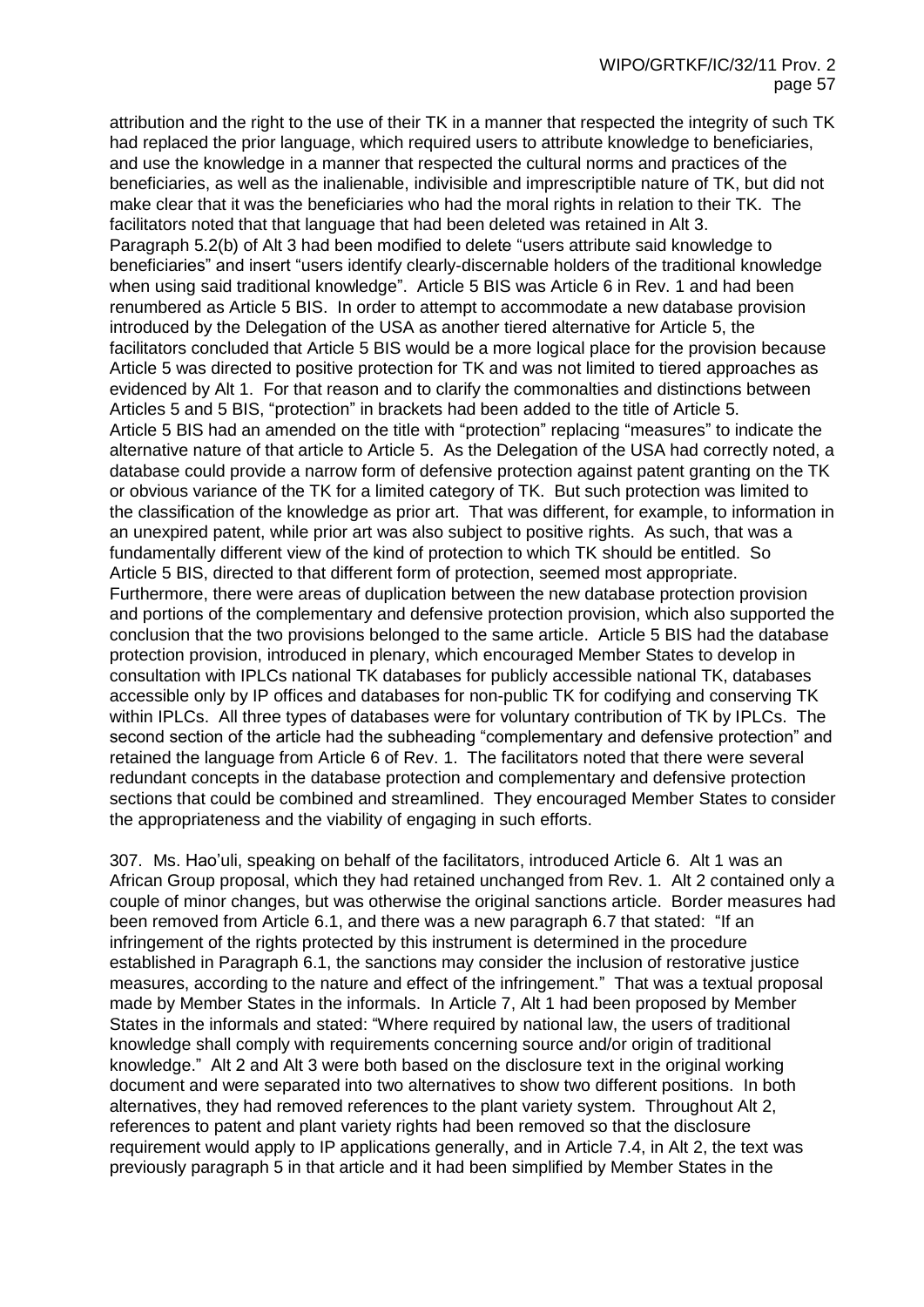informals. It now stated: "[Rights arising from a grant shall be revoked and rendered unenforceable when the applicant has failed to comply with mandatory requirements or provided false or fraudulent information.]" Alt 3 was structurally the same as Alt 2. Throughout the alternative, the reference to patent and IP applications had been retained. The term "protected" was also added before TK where that term appeared. In paragraph 7.1, the words "relates to or" were bracketed and substituted with "directly." The sentence read: "[Patent] intellectual property applications that concern [an invention] any process or product that [relates to or] [directly] uses protected traditional knowledge [...]". In paragraphs 7.4 and 7.5, there were some differences from Alt 2, which reflected previous text from the working document, with some edits from Member States. They essentially stated that rights arising from a granted patent were not affected by failure to comply with the disclosure requirement and revocation would only occur where an applicant had knowingly provided false or fraudulent information. Alt 4 was unchanged text stating that there was no disclosure requirement. In Article 8, Alt 1 remained the alternative for the position of requiring some formal consultation or consent of the beneficiaries on the establishment of the competent authority for the administration of beneficiaries' rights or interests. Alt 2 represented the position that the Member States might have competent authorities. They had been asked by the Delegation of the EU to include PIC, which was already contained in Alt 1. So to maintain the integrity of the alternatives, they had not added it to Alt 2. They had ensured that all the ideas of Alt 2 were captured in Alt 1. They had outlined the text in Alt 2 to Alt 1 to administer the rights, and they hoped that adequately addressed the concerns. Alt 2 remained unchanged. In Alt 1, the Delegation of Switzerland had made the good point that referring to States as beneficiaries was problematic because States could not consult with themselves. They preferred the term "traditional knowledge holders" there. Alt 3 was a proposal by the Delegation of the USA. Some amendments were made and the Member States might establish competent authorities in accordance with national and customary law that were responsible for the national TK databases provided for by the instrument. Responsibilities might include the receipt, documentation, storage, and online publication of information relating to TK. They felt that that might better belong to Article 8 BIS but they had left it as was. In Article 9, Alt 1 was an African Group proposal which they had inserted in Rev. 1, containing in addition a text that the Group had raised in the plenary, as well as text proposed by another group in the informals to the effect that any exemptions and limitations adopted by Member States should not unreasonably conflict with the interest of the beneficiaries. Alt 2 from Rev. 1 was unchanged. Alt 3 was proposed by Member States in the informals and stated: "In complying with the obligations set forth in this instrument, Member States may adopt exceptions and limitations as may be determined under national and customary law." Articles 10, 11 and 12 remained unchanged, except for numbering. In Article 13, textual proposals were made in the informals regarding the inclusion of references to the UNDRIP, and they had inserted them as paragraphs 13.2 and 13.3: "[13.2 Nothing in this instrument shall be interpreted as prejudicing or detrimental to the rights of indigenous peoples enshrined in the United Nations Declaration on the Rights of Indigenous Peoples.] [13.3 In case of legal conflict, the rights of the indigenous peoples included in the aforementioned Declaration shall prevail and all interpretation shall be guided by the provisions of the said Declaration.]." Paragraph 13.3 was problematic as not all Member States had ratified the UNDRIP. They were not sure if that text was consistent with that purpose. Regarding Article 14 "Non-derogation", they had made that text, which had been introduced by the Delegation of the USA, a standalone provision as a result of a lot of discussion in the plenary and informals. Article 15 and Article 16 were unchanged from Rev. 1.

308. [Note from the Secretariat: this part of the session took place after a break.] The Chair recalled that there were other documents also noted and discussed at the session, namely documents WIPO/GRTKF/IC/32/5, WIPO/GRTKF/IC/32/6, WIPO/GRTKF/IC/32/7, WIPO/GRTKF/IC/32/8, WIPO/GRTKF/IC/32/9, WIPO/GRTKF/IC/32/10,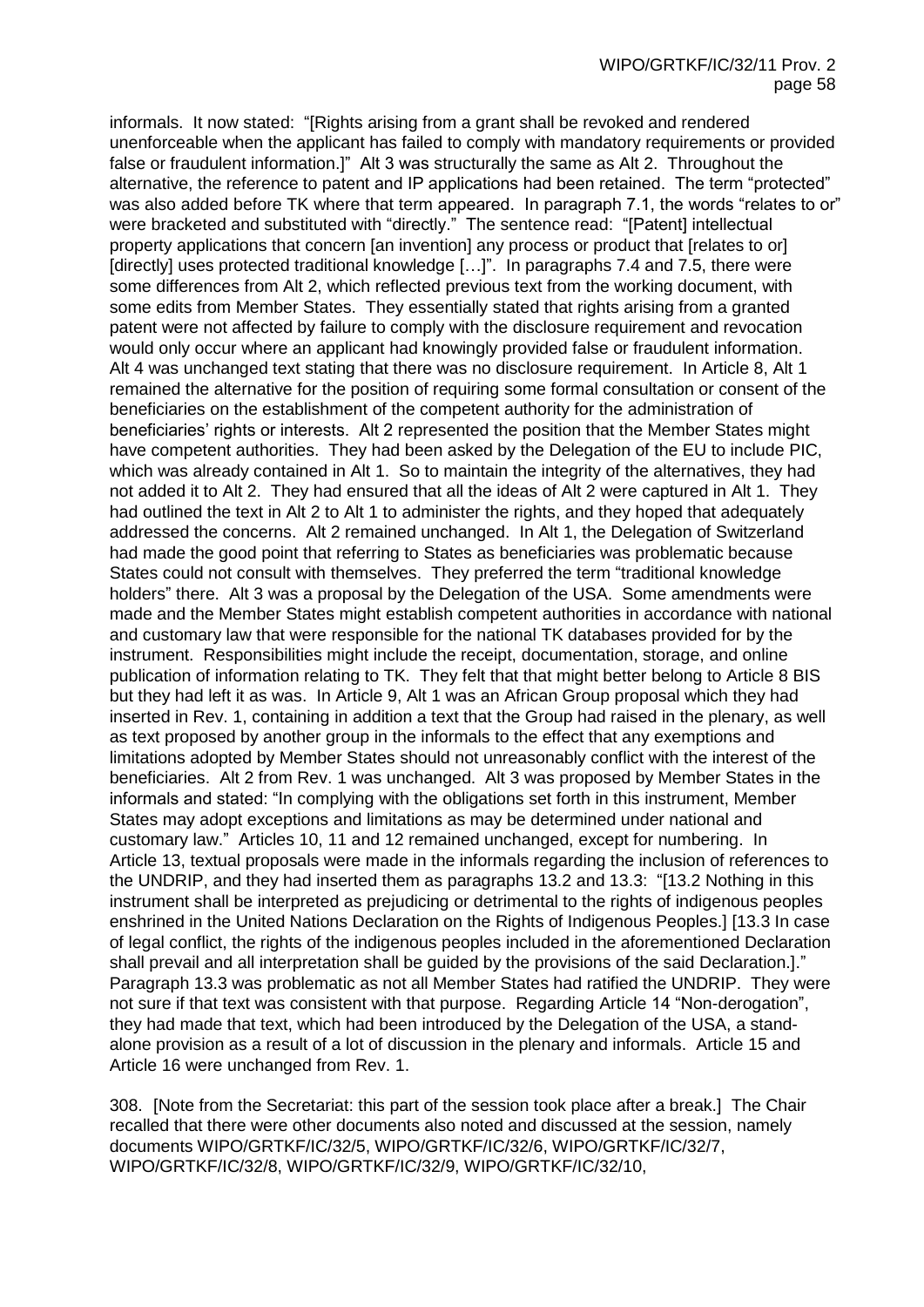WIPO/GRTKF/IC/32/INF/7 and WIPO/GRTKF/IC/32/INF/8. The decision under item 7 would properly reflect that as at IGC 31. Those documents included proposals for studies, which some Member States had been discussing informally. He invited the proponents to consult with Member States intersessionally and, if they wished, to come back to IGC 33 with a concrete proposal with clear terms of reference, timelines, and modalities. In that regard, the Secretariat could assist in providing practical information on timelines and modalities and delegations were invited to contact the Secretariat, if they wished. On Rev. 2, he recalled that as per the agreed methodology and work program, the plenary would be asked to identify any errors or omissions in Rev. 2. Any other comments on Rev. 2, such as new proposals, drafting improvements, and any other substantive comments, would be recorded in the full report of the session. At the end of the discussion, the text, as corrected, if necessary, for obvious errors and omissions, would be noted and transmitted to IGC 34. He opened the floor for any errors and omissions in Rev. 2.

309. [Note from the Secretariat: all speakers thanked the facilitators for their work]. The Delegation of Nigeria, speaking on behalf of the African Group, mentioned an omission, which it hoped the facilitators would reflect. In Article 7, Alt 1, there was an omission of "the disclosure of" in the second line. The full proposal read: "Where required by national law, the users of traditional knowledge shall comply with requirements concerning the disclosure of source and/or origin of traditional knowledge."

310. The Delegation of the EU, speaking on behalf of the EU and its Member States, said that brackets around newly introduced text were missing and that those brackets should be introduced for consistency reasons. For example, in Article 6, Alt 1, Article 6, paragraph 7, Article 7, Alt 1 and Alt 2, and Article 9, Alt 1. Further, the word "peoples" should be bracketed in Article 13.

311. The Chair opened the floor for general comments on Rev. 2.

312. The Delegation of Nigeria, speaking on behalf of the African Group, said that on Article 1, it would have preferred not to have paragraph 2 reintroduced in Alt 1. It took note that it was a request of a number of Member States. However, paragraph 2 of Alt 1 found better home in Alt 4. On Article 3, it supported Alt 1 in conjunction with Alt 1 of the definition of TK in Article 2. On Article 4, it supported Alt 2, and on Article 5, it was not pleased to see the inclusion of positive protection. It had requested for a deletion of conditions, and, it was not sure who had requested the addition of "positive protection" in the text. It sought clarification from the Chair or the facilitators on that request. In the same vein, it did not support the change of former Article 6 to Article 5 BIS. There was an international precedent for adding a "bis" to a document, and that was not the case there. It asked for clarity from the demanders of making a "bis" to Article 5, which seemed to suggest a continuation that did not exist, at least in the minds of a significant number of Member States. On Article 6, it supported Alt 1, which was a proposal made by the African Group, and had been supported by a large number of Member States. It did not see the need to bracket a proposal that was supported by a significant number of Member States. On Article 8, it supported Alt 2, and on Article 9, it supported Alt 1, which was an African Group proposal. It would come back to comments on the other articles. It could express support for the non-derogation clause in Article 14 and for the change been made in Article 16.

313. The Delegation of Turkey, speaking on behalf of Group B, noticed that the text still contained alternatives and brackets, which reflected that a common understanding on the core issues was yet to be reached.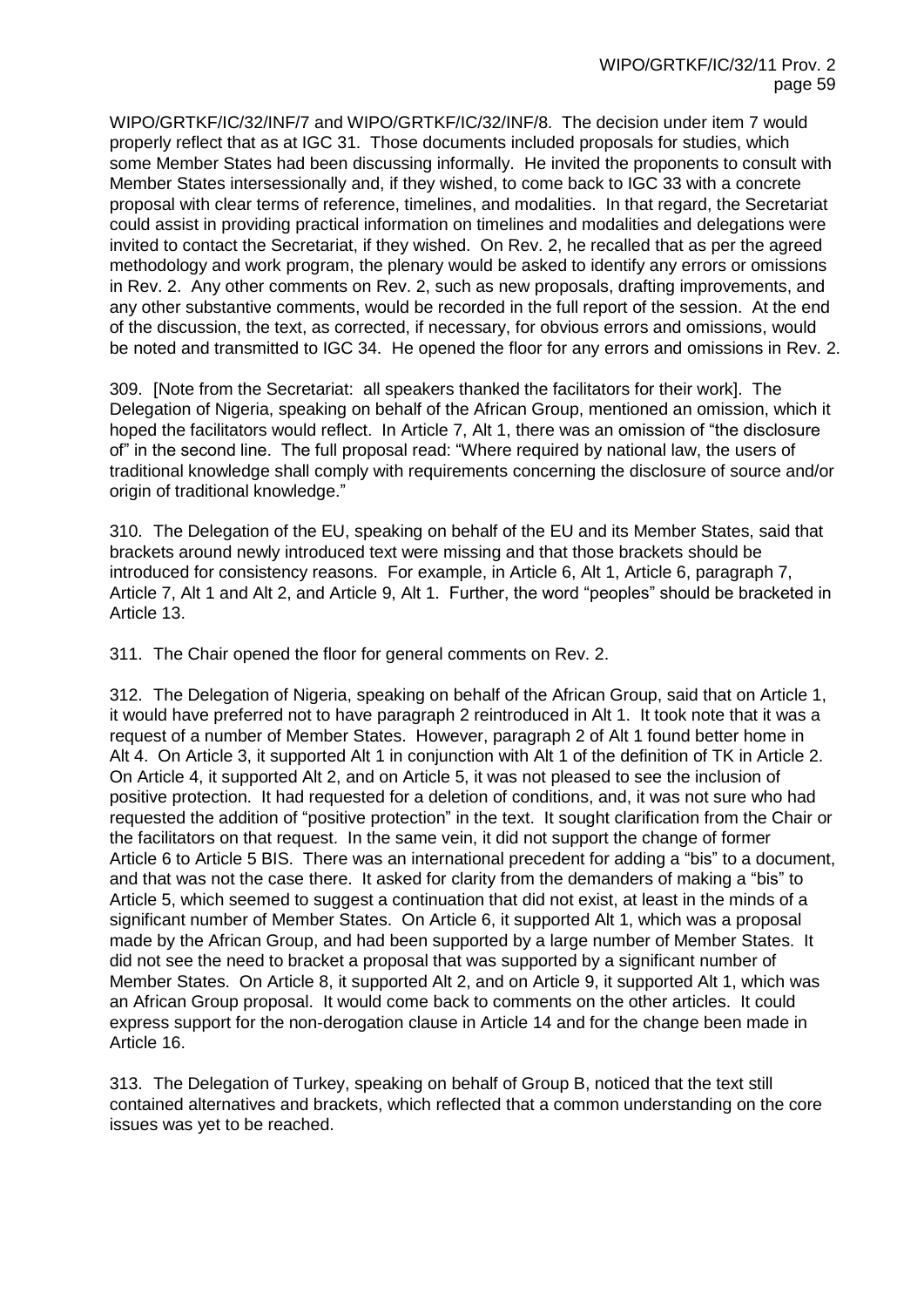314. The Delegation of Indonesia, speaking on behalf of the LMCs, said that Rev. 2 could be passed on and used as a basis for future discussions on TK. On Article 1, it supported Alt 1. For the subject matter of protection, it supported Alt 1 in conjunction with Alt 1 of the definition of TK in the "Use of Terms". For the beneficiaries, it supported Alt 2. Regarding Article 5, it supported Alt 2 as it appeared in the text; however, it could not recall any intervention for the addition of the word "positive" in the title of Article 5. It requested the deletion of that word and sought further clarification from the Chair or the facilitators on that. Article 5 BIS should be numbered as Article 6, using sequential numbers, as was the practice established in WIPO and a custom in international law. It was not against the idea of databases and was open to further discussion regarding that matter; however, the numbering was misleading. On the sanctions and remedies, it supported Alt 1. On the administration of rights, it supported Alt 2. It would come back with comments on other articles.

315. The Delegation of Chile, speaking on behalf of GRULAC, supported Alt 1 of Article 1 without prejudice. It noted that in Alt 4, the reference to "directly based on" should not be included in an instrument of that nature. In Article 4, it asked for the removal of the brackets around "peoples", as per the request made by the representative of the Indigenous Caucus. The concept of IPLCs was part of international instruments, which had already been ratified by many Member States. After all those years, that word should no longer be in brackets. It understood that the brackets were there because their maintenance had been asked for. There was no bracket for "States" and "nations", although it had not supported that proposal. The beneficiaries were IPLCs. On Article 5, it had a number of similar questions as to the reason why the word "positive" had been added to the title. It requested that the phrase "and condition" be removed, and it did not feel that the article should have that phrase in the title and should simply be "scope of protection" and no more. It supported the statement made by the Delegation of Indonesia, on behalf of the LMCs, and the Delegation of Nigeria, on behalf of the African Group, on that point. In Article 5 BIS, as currently numbered, it shared the views of the LMCs and the African Group. That was not the practice that had traditionally been followed by WIPO. It was rather a practical tool when one revised an agreement. So from a formal point of view, it should not be numbered Article 5 BIS but should remain as Article 6, as it was in Rev. 1. There was a feeling within GRULAC that the scope of protection in Article 5 was diminished by what was contained in Article 5 BIS, and that was one of the reasons why it would rather see that article standing alone and not linked to Article 5. There was a practice of clearly establishing alternatives, and that was why that text contained new alternatives.

316. The Delegation of the Plurinational State of Bolivia supported the statements by the Delegation of Chile, on behalf of GRULAC, and the Delegation of Indonesia, on behalf of the LMCs. It would continue to analyze the document in detail in the Plurinational State of Bolivia but had some initial comments to make. The quantity of options and alternatives had increased. That was not necessarily a bad thing, and might actually be useful for achieving the desired result. On Article 3, it supported Alt 1. It did not need the criteria for eligibility if the text had definitions. On Article 5, it was not necessary to qualify the protection as either positive or defensive. With regard to the renumbering of Article 5 BIS, it supported the statements made by other delegations that it should be correctly numbered as Article 6. As regards databases, its preference was for simple, short and flexible wording. There should not be too much detail on databases. It would be better for each country to decide how to include material in the databases and on what basis. It would make constructive contributions at IGC 33.

317. The Delegation of the EU, speaking on behalf of the EU and its Member States, said that the discussions made clear that significant gaps still remained and that differences on core issues had not been resolved. It had proposed a study that would have helped to shed light on existing national and regional legislation in relation to the protection of TK, and it looked to all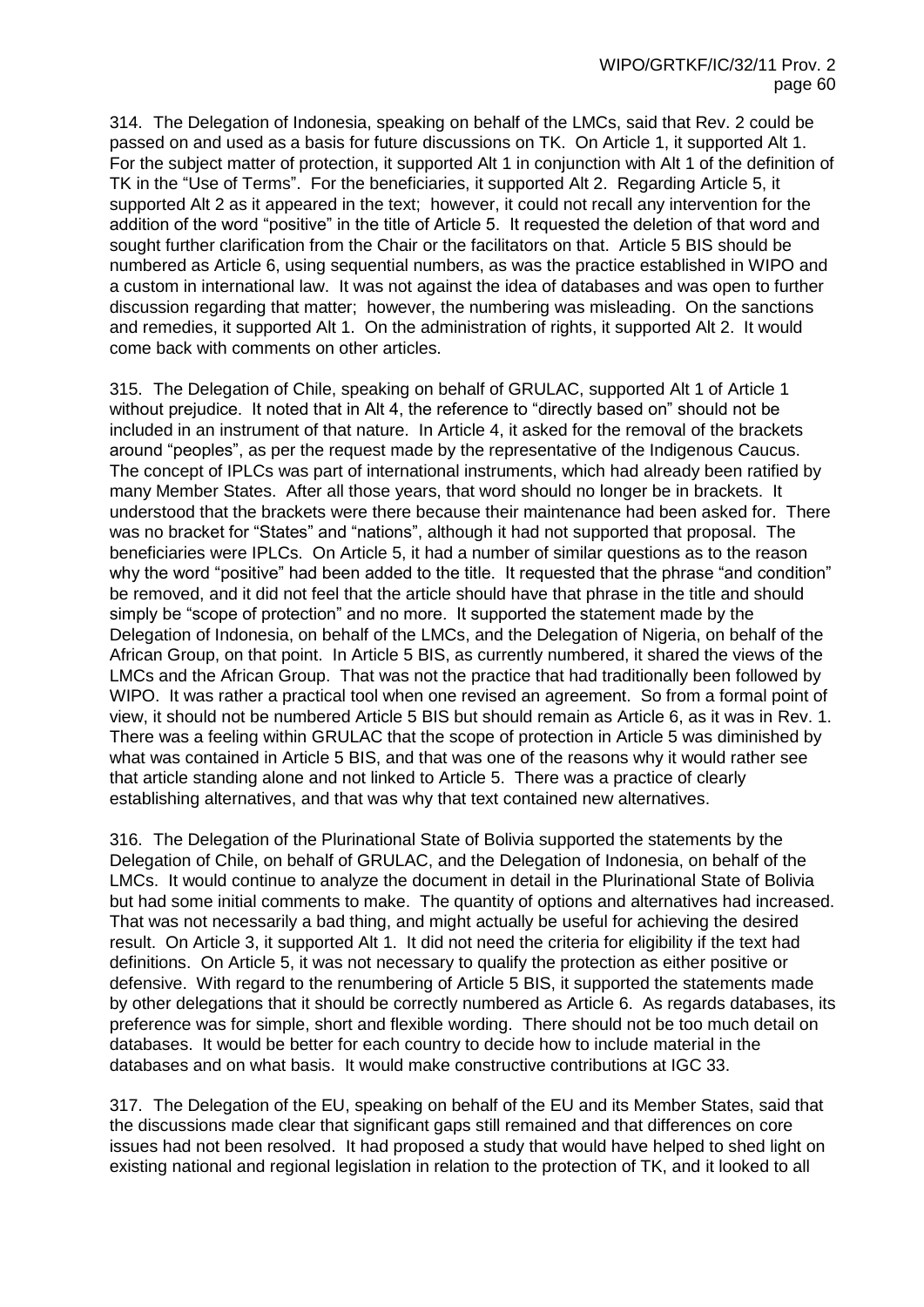delegations in the IGC for their support in organizing such a study. In relation to Rev. 2, it would focus its comments on the core issues, considered as a matter of priority, in line with the mandate. It reserved its position in relation to the other articles. On the policy objectives, it supported Alt 2. Two new proposals had been introduced as Alt 3 and Alt 4, both of which required further detailed consideration. In relation to subject matter, it supported the inclusion of eligibility criteria in the article. In relation to beneficiaries, it supported ILCs as beneficiaries, and, therefore, the language contained in Alt 1. It was not in a position to support Alt 2, which included a reference to nations and States as potential beneficiaries. On the scope and conditions of positive protection, it supported Alt 1 as a stand-alone option. It noted the insertion of a new Article 5 BIS on defensive protection. That approach could constitute a realistic common objective for the IGC's work. It looked forward to having detailed discussions on possible modalities. On administration of rights, it supported Alt 1 as a basis for future discussions. It reserved its position in relation to other changes and newly introduced text, for instance, those changes introduced in the articles on sanctions, disclosure requirement, exceptions and limitations, and the relationship with other international agreements. There was no common understanding yet of the objectives, and, therefore, the focus should remain on core issues. In line with the mandate, the IGC should not prejudge the nature of the instrument.

318. The Delegation of Ghana supported the request made by the Delegation of Nigeria, on behalf of the African Group, and the Delegation of Indonesia, on behalf of the LMCs, that Article 5 BIS be renumbered. International convention was to use the "bis" reference only in connection with the amendment of a provision of an existing international instrument. That was not the case for the text currently being developed. To that extent, the use of the "bis" reference was premature and unwarranted.

319. The Delegation of India noted that in the new text the IGC had been able to narrow the existing gaps and have consensus on some of the issues on the key articles on policy objectives, subject matter of protection, scope of protection, and exceptions and limitations. It aligned itself with the statement made by the Delegation of Indonesia, on behalf of the LMCs. In Article 1, it supported Alt 1 along with paragraph 2. It did not support alternative (d) in paragraph 1 of Alt 1. It supported Alt 1 in Article 3, with the understanding that under the "Use of Terms" Alt 1 was retained for defining TK. It did not support the criteria of eligibility. It supported Alt 2 in Article 4, as it was important to take care of different situations prevailing among Member States. In Alt 2 of Article 5, it supported the chapeau along with paragraphs (a), (b) and (c). On Article 5 BIS, it supported the statement made by other delegations. It was better to reflect it as a separate article instead of being linked to Article 5. In Article 6, it supported Alt 1. It supported Alt 2 in Article 7. It also reserved its right to come back on that article. In Article 8, it supported Alt 2. In Article 9, it supported Alt 1. It reserved its position to come back on the rest of the articles. It would continue to engage constructively in the forthcoming meeting to reach a consensus on having a legally binding international instrument(s).

320. The Delegation of Indonesia aligned itself with the statement it had made on behalf of the LMCs. Rev. 2 could be the basis for future discussions; however, it did not support Article 13.3. It reserved its right to provide comments on other articles in future discussions.

321. The Delegation of Canada noted and welcomed the new alternative to paragraph 1(d) under Alt 1 in Article 1. That was a good way of reflecting the various views of Member States on issues related to the term "tradition-based". Moving to Article 4, in Alt 2, it reiterated its ongoing concerns regarding the term "other beneficiaries". It would be looking to bracket that term at some other point, pending further domestic consideration of what that term meant, and that was an issue that the IGC also had to consider alongside the issues of "nations" and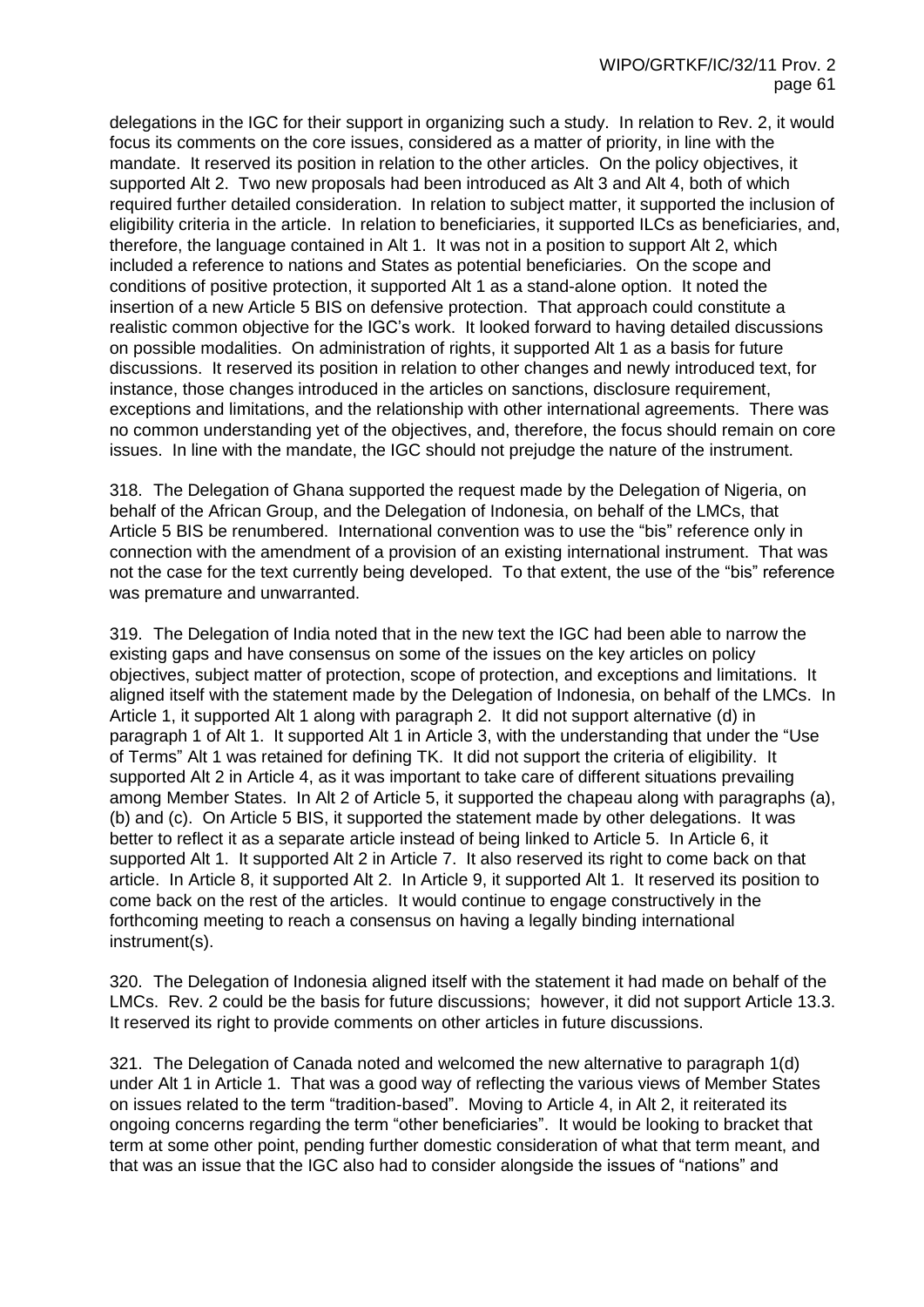"States" as potential beneficiaries. On Article 5 BIS, it thanked the facilitators for taking its suggestion onboard regarding the numbering. Having Articles 5 and 5 BIS respectively referring, in their titles, to "positive" and "defensive" protection provided an enhanced characterization of those provisions, reflected its view that the various approaches outlined in those two articles were part of the same spectrum of protection and facilitated its domestic consideration of all relevant options. Regarding Articles 6 and 9 respectively, it appreciated the efforts to find text inspired by existing international instruments and that reflected the fact that Member States and ILCs had different legal and customary conditions that necessitated flexibility for implementation at the national level. That was an objective it shared for an instrument. It sought flexibility. However, in seeking flexibility, it could not sacrifice the need for a common understanding about what the language might mean practically speaking when Member States implemented the provisions. The way to achieve that common understanding was by embedding, in the IGC's work, an ongoing discussion of Member States' practices and national contexts. That discussion could not be an afterthought, or separate from the work. It had to be an integral part. It seemed counterintuitive to be discussing those issues in the abstract when some Member States had concrete, relevant and useful experience to share. The Delegation was open to considering all proposals, including on Articles 6 and 9, but just discussing the language of the proposals themselves in isolation was not contributing to advancing the common understanding of what the proposals might mean in practice. That understanding was another key to achieving progress. It recognized that discussions had been going on for a number of years, which was not unusual given the breadth and implications of the issues, but the efforts were now more focused on textual proposals that the IGC needed to discuss from the perspective of experiences to confirm a shared understanding of what the words meant in actual context. On Article 7, it had concerns, without prejudice, regarding the potential applicability of that provision to applications for all types of IP rights. It would be looking to reflect that by bracketing the term "IP applications" and suggesting other consequential adjustments. It reserved the right to return to that issue in future sessions.

322. The Delegation of the Islamic Republic of Iran associated itself with the statement delivered by the Delegation of Indonesia, on behalf of the LMCs. The IGC had made good progress in narrowing the gaps on core issues. On Article 1, it supported Alt 1. With regard to Article 3, it was in favor of Alt 1. It did not support including the criteria of eligibility in the text. On the beneficiaries, it supported Alt 2, without the word "nations". That alternative included the main beneficiaries of the instrument, namely IPLCs, while preserving policy space for States at the national level to determine other beneficiaries under national law. On Article 5, along with the LMCs, it preferred Alt 2. It had the same concern regarding the new numbering of Article 5 BIS as mentioned by other delegations. On Article 8, it supported Alt 2. On Article 9, it was in favor of Alt 1, as proposed by the Delegation of Nigeria, on behalf of the African Group.

323. The Delegation of Brazil said that Rev. 2 was a good basis to progress towards reaching consensus. It aligned itself with the statement made by the Delegation of Indonesia, on behalf of the LMCs, regarding the preferences on different alternatives. It joined other delegations in saying that numbering Article 5 BIS as a "bis" was misleading. Additionally, it would not be in conformity with the practice in WIPO, as provided in the Paris Convention for the Protection of Industrial Property ("the Paris Convention") and the Berne Convention, among other instruments. International customary law was one of the sources of international law itself, and the customary practice in WIPO was to number articles sequentially and only in cases of revision was it warranted to number them using a Latin expression such as "bis." The correct numbering was Article 6. It was ready to continue to work towards reaching agreement on that very important instrument.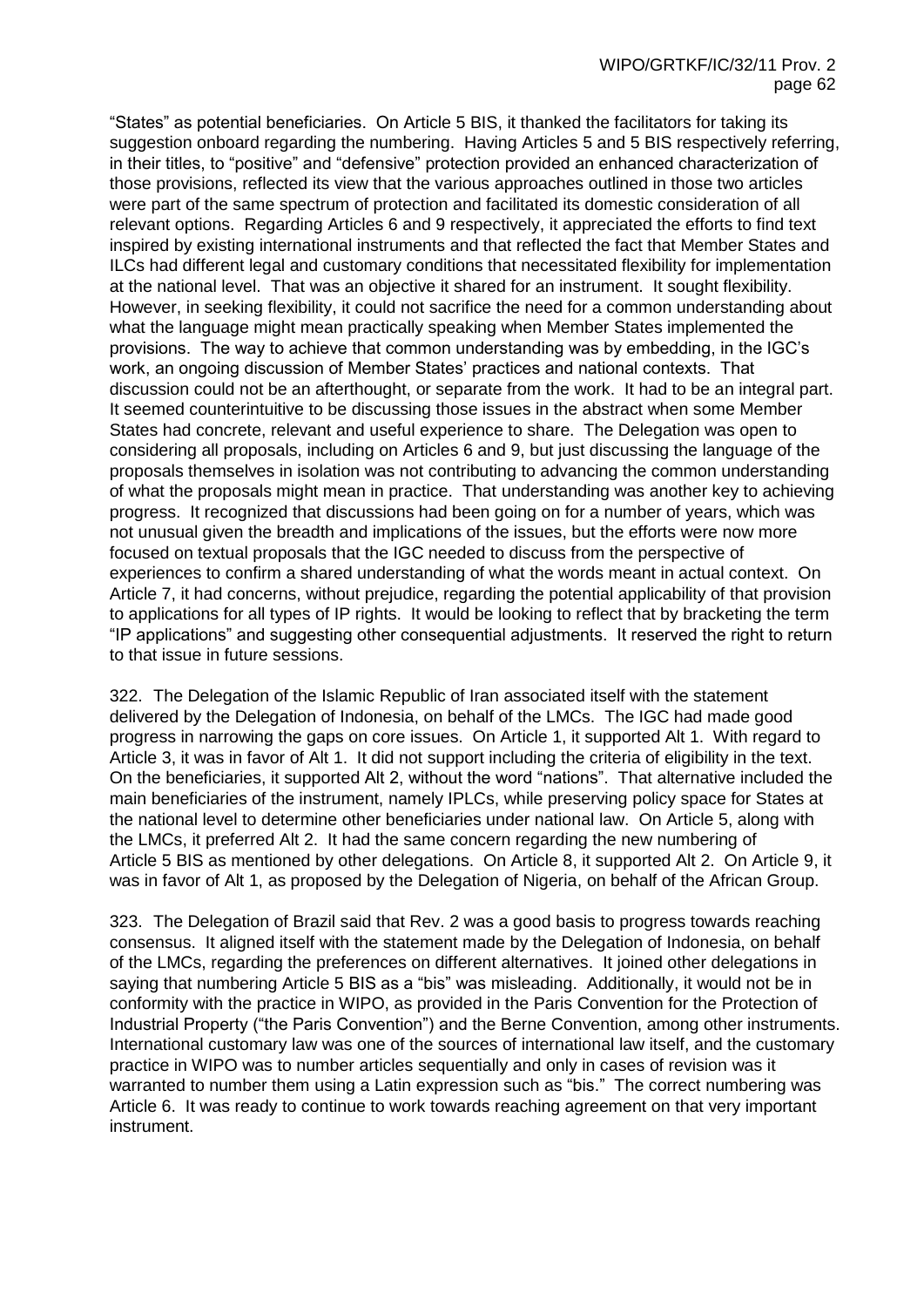324. The Delegation of Chile aligned itself with the statement it had delivered on behalf of GRULAC. With regard to Alt 1 of Article 1, it welcomed the return of the text of paragraph 2. It reflected its interest to work based on the definitions, and excluding the time criterion. With regard to Alt 2 of Article 5 and Alt 2, it welcomed the modifications that clarified the functioning of the chapeau with paragraphs (a), (b) and (c).

325. The Delegation of Paraguay associated itself with the statement made by the Delegation of Chile, on behalf of GRULAC. The IGC needed to progress, but in order to do that, it should not question things that were already set forth in international instruments, such as the concept of IPLCs, who should be the beneficiaries of the instrument. It was flexible in the cases where the holders could not be identified, where States could be considered as beneficiaries. It supported a protection-based approach. Alt 3 of Article 3 included criteria for eligibility and went against that approach. It welcomed the inclusion of paragraph 2 in Alt 1 of Article 1. It expressed its complete support for the process.

326. The Delegation of Thailand appreciated the spirit of cooperation by Member States, which had helped bridge differences and advance the work in developing the text. It aligned itself with the statement made by the Delegation of Indonesia, on behalf of the LMCs. It supported Alt 1 of Article 1. On the beneficiaries, it supported Alt 2. On the subject matter, it favored Alt 1. It did not want criteria for eligibility. On the scope of protection, it supported Alt 1 and joined other delegations in requesting to renumber Article 5 BIS to Article 6, as it was a stand-alone article. On the exceptions and limitations, it welcomed the formulation proposed by the Delegation of Nigeria, on behalf of the African Group.

327. The Delegation of Sri Lanka aligned itself with the views expressed by the Delegation of Indonesia, on behalf of the LMCs. Even though Member States had not reached agreement on the text, they all agreed in one respect at least, and that was the excellent work of the facilitators and the Chair.

328. The Delegation of the USA supported the comments made by the Delegation of Canada regarding Article 5 BIS. The text of Article 5 BIS had been originally located in Article 3 BIS. The removal of the "bis" designation in Article 3 had not been discussed, as no Member State had raised concerns about its inclusion in prior Article 3 BIS. In creating Rev. 1, the facilitators had renumbered the articles for convenience, but those articles were previously numbered Article 3 and Article 3 BIS. Thus, to keep with international norms within WIPO, that text should have been renumbered to Article 5 and Article 5 BIS. It appreciated the comments of those who had supported the co-sponsored joint recommendations. It saw value in advancing the concepts contained in those proposals. It expressed its appreciation to those who had supported the co-sponsored study on disclosure requirements and related ABS systems at the national level. The study would help gain a better understanding of one of the mechanisms in the consolidated document. Finally, it expressed its appreciation for the brief discussion on its new proposal on TK examples. Those examples would help gain a better understanding of the text as the IGC considered which TK should be protected and which should not. It acknowledged the constructive spirit of the discussions. It recognized the demandeurs' efforts to reconcile positions among themselves; however, significant gaps still remained. A common understanding on core issues had yet to be reached on a number of issues, which included the following: the objectives of the instrument, the definition of "misappropriation," the effectiveness of a prescriptive, rights-based approach vs. a measures-based approach, whether a right of integrity would inherently conflict with the dynamic and evolving nature of TK, and whether the IGC's work should aim for a less prescriptive approach where all provisions were simply based on national or customary law or instead an approach that promoted legal certainty within the international IP framework. With regard to the last point, it cautioned that a higher level of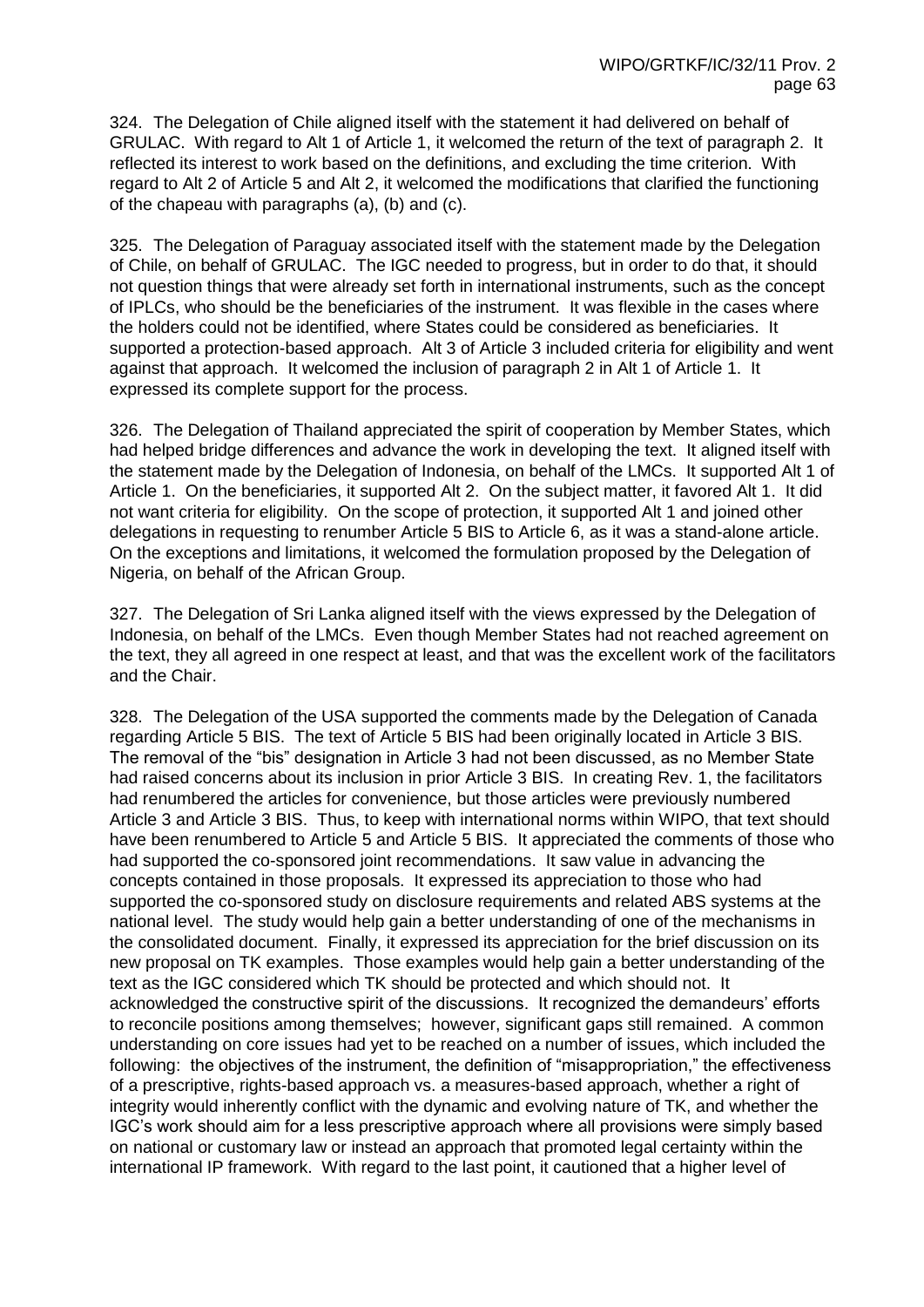generality in the text did not reflect a shared understanding on fundamental issues. Any international legal instrument that emerged from the process would need to have sufficient clarity and certainty in order to address issues of IP and TK that arose at the national level. That was not to mention the many outstanding issues not discussed at the meeting, especially those definitions arising within the scope of TK, such as local communities, tradition-based innovation, public domain, publicly available, secret, sacred, and narrowly and widely diffused. While it recognized the benefit of alternatives to illustrate varying positions, the best way to narrow gaps might be to engage in the same positions, instead of restricting comments on alternative positions, through an evidence-based approach, analyzing those alternative positions, especially using real-world examples, such as those included in its submission on TK examples and those it hoped others would formally introduce. It hoped to engage on all positions and truly develop a common understanding on core issues.

329. The Delegation of Peru supported the statement made by the Delegation of Chile, on behalf of GRULAC. On Article 5 BIS, it joined other delegations on the numbering issue. The proposal by the Delegation of the USA was on databases and the main article was about TK protection. The article on exceptions and limitations was not in line with Article 4 on beneficiaries. IPLCs were the beneficiaries. Alt 2 was the simplest for an international instrument. Looking to the next session on TCEs, there were lessons to be learned from that process. It was very complex to follow the discussions when the proposals were circulated on the spot. The best way to contribute effectively was to have information available beforehand to bring together positions and really to be able to come up with a shorter text.

330. The Delegation of the Republic of Korea supported Alt 4 in Article 1, which went in the right direction in an appropriate and balanced way. On Article 3, it supported both Alt 3 and Alt 4 because the definition of TK should be expressed in a definite and clear manner. On Article 4, it supported Alt 1 because the beneficiaries of TK should be IPLCs who created, preserved, and handed down TK. On Article 5, it supported Alt 3 with the tiered approach. Concerning Article 5 BIS, it supported that the article should remain because databases were very important to prevent the erroneous grant of patents. On Article 6, it reserved its position because more consideration should be given to that article. On Article 7, it did not support the disclosure requirement because it could place an unnecessary burden on applicants. On Articles 8 and 9, it reserved its position because more consideration was needed.

331. The Delegation of Malaysia supported the statement made by the Delegation of Indonesia, on behalf of the LMCs, especially on articles related to core issues. Rev. 2 could be put forward as a draft text of the instrument for the protection of TK to the GA in 2017. Article 5 BIS should be renumbered as Article 6, as per the common practice in WIPO and other international fora.

332. The Delegation of Ghana wished to revisit the issue of the "bis", in view of the dismissive manner in which some delegations wanted to treat the manifest error introduced by the reference to Article 5 BIS. Where there was a fundamental legal error, it had to be corrected, regardless of when the error had been made, whether two years ago, the past week, or that morning. As to the legal conventions being developed, the word "bis" after an article meant the second revision. "Ter" meant the third revision. That was a convention that was followed uniformly in international law, and the IGC could not be seeking to commit fatal and serious errors by insisting on keeping whether Article 3 BIS or Article 5 BIS, because that was wrong.

333. The Delegation of France commented on its position on indigenous peoples. That was a very sensitive issue because of France's reservation on the UNDRIP based on the constitutional concept of the indivisibility of the French people, where collective rights could not be granted to a community, yet there were always individual rights. IPLCs had already been used in the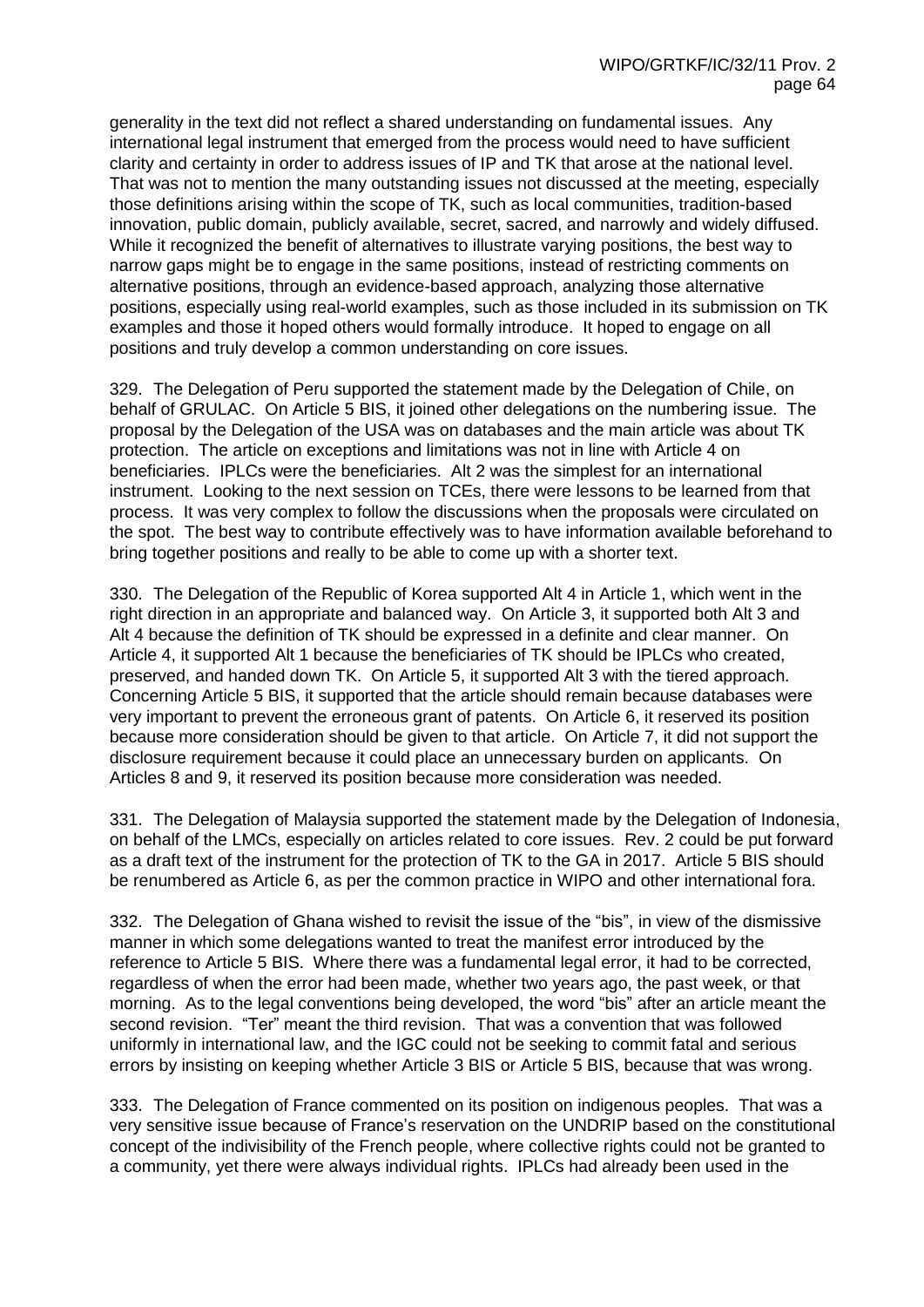Nagoya Protocol and in the CBD, but it would be happy to send the seven pages of France's legal arguments to the Secretariat. That was an issue of general policy that should not be dealt with at WIPO. It also drew attention to Article 13, where it did not understand the inclusion of paragraphs 13.2 and 13.3.

334. The Delegation of Algeria supported the statement made by the Delegation of Nigeria, on behalf of the African Group. It supported Alt 1 in Articles 1 and 3. As to Article 5 BIS, one could not attach a database article to an article on scope of protection. It had to be a separate article. Rev. 2 was a very useful basis for continuing the negotiations.

335. The Delegation of Jamaica said that significant progress had been made with Rev. 2. It looked forward to concluding the process. It supported the positions articulated by the Delegation of Chile, on behalf of GRULAC, and the Delegation of Indonesia, on behalf of the LMCs. Though it recognized the importance of databases, it questioned the placement of Article 5 BIS.

336. The Delegation of China needed more time to study Rev. 2, due to a language issue. It reserved its general position. On Article 1, it supported Alt 1. On Article 3, it supported Alt 1. On the criteria of eligibility, because there was already a definition of TK in the "Use of Terms", it was worth considering whether it was necessary to put it in Article 3 as well. On Article 4, it supported Alt 2. In China, the notion of IPLCs did not exist, so the expression "States and/or nations" should be outside the square brackets because it represented the old Alt 2 that was there to balance the concerns of all countries. In order to show flexibility, it could leave them there. On Article 5, it supported Alt 2. Article 5 BIS should be an independent article, because it was a new instrument. Databases should be done through national laws and needed to improve with practice. There should not be those long provisions in an international instrument that was still being discussed. That would reduce the importance of other articles. It noted that Article 13 mentioned the UNDRIP. At WIPO, the IGC was discussing the protection of TK and GRs related to IP, so it wondered whether the UNDRIP should be specified and asked whether the Berne Convention or the Paris Convention should also be mentioned.

337. The Delegation of Nigeria said that the facilitators' Rev. 2, notwithstanding the differences with regard to numbering, demonstrated a narrowing of gaps and a steadily increasing common understanding on the issues on how to protect TK. It welcomed that document as the basis of future discussion on TK. Bearing in mind that the next time TK would be discussed would be at the stock-taking session in June 2017, to facilitate the understanding of Member States where gaps might still exist, it drew attention to the various studies and vast body of work that existed on TK, including WIPO studies. It requested the WIPO Secretariat to update the list of studies that it had undertaken on the IGC website for the next session. There were sufficient answers in those documents for Member States that still had questions regarding TK.

338. The Delegation of Ecuador supported the statements made by the Delegation of Chile, on behalf of GRULAC, and the Delegation of Indonesia, on behalf of the LMCs, without prejudice to any observations that might be made later. It supported Alt 1 of Article 1 and was grateful for the inclusion of paragraph 2. In Article 3, it preferred Alt 1 and was concerned by the inclusion of the criteria of eligibility. IPLCs were the legitimate holders of the rights over TK. It would support Alt 1, provided that the brackets around "peoples" be removed. It would continue to contribute in a cooperative manner in order to achieve an instrument that would reinforce the protection of the TK of IPLCs.

339. The Delegation of Kenya supported the comments and sentiments expressed by the Delegation of Nigeria, on behalf of the African Group. Member states needed to identify a strategy based on a broader, holistic approach with the intent of narrowing gaps. It was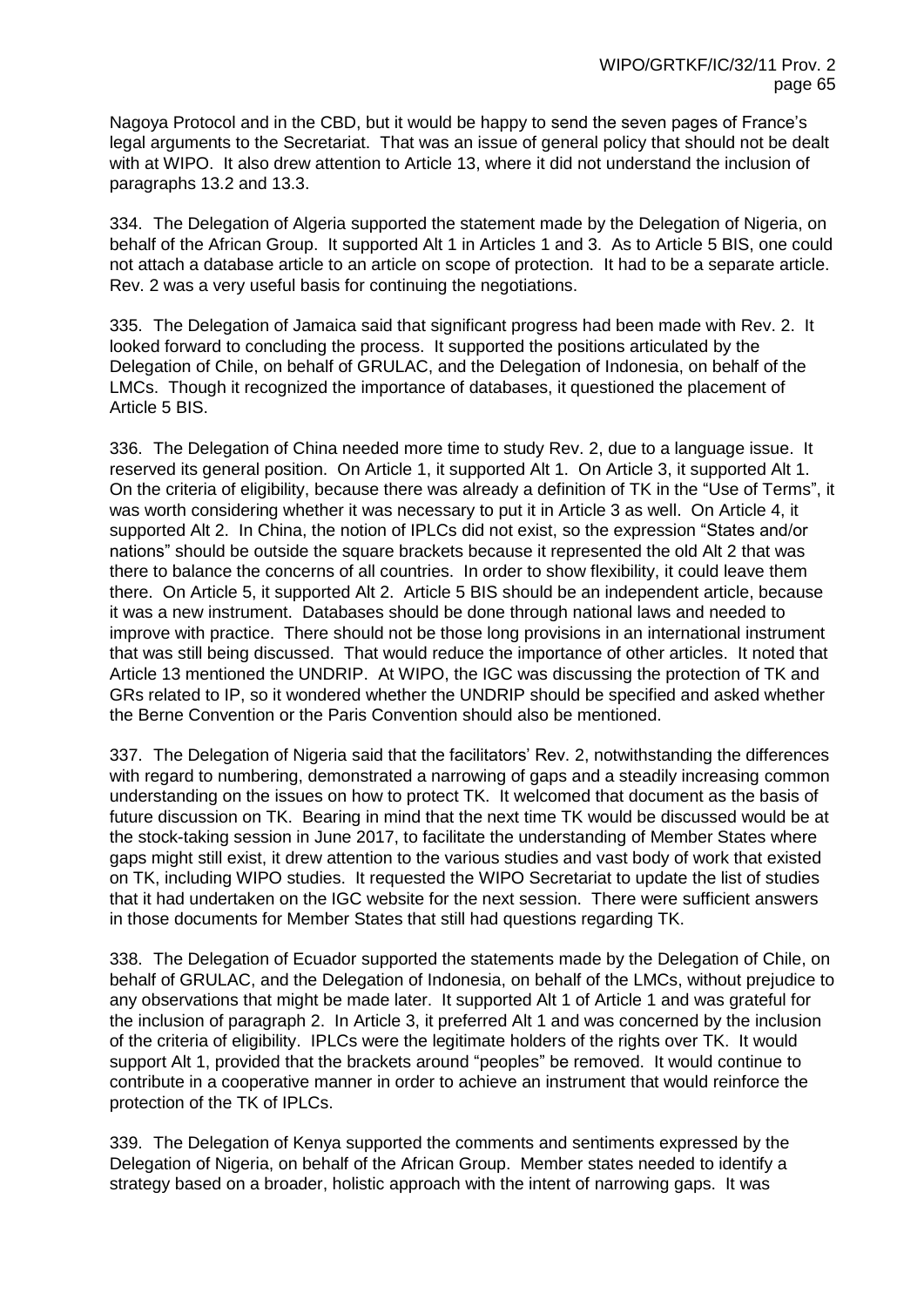important that national TK regimes take into account the needs of IPLCs as well as how the rights established in such a national system could be enforced by rights holders within an international instrument. It hoped that harmonization between national and international systems would enable moving forward in an expeditious and effective manner within the process.

340. The Chair said that the facilitators had introduced the term "positive" in the title of Article 5. It had never been discussed and would be removed, as it was not consistent with the methodology. If a Member State wanted to include it, it could be mentioned in the report.

341. The Chair closed the agenda item.

*Decision on Agenda Item 7:*

*342. The Committee developed, on the basis of document WIPO/GRTKF/IC/32/4, a further text, "The Protection of Traditional Knowledge: Draft Articles Rev. 2". The Committee decided that this text, as at the close of this agenda item on December 2, 2016, be transmitted to the Thirty Fourth session of the Committee, in accordance with the Committee's mandate for 2016-2017 and the work program for 2017, as contained in document WO/GA/47/19.*

*343. The Committee took note of and held discussions on documents WIPO/GRTKF/IC/32/5, WIPO/GRTKF/IC/32/6, WIPO/GRTKF/IC/32/7, WIPO/GRTKF/IC/32/8, WIPO/GRTKF/IC/32/9, WIPO/GRTKF/IC/32/10, WIPO/GRTKF/IC/32/INF/7 and WIPO/GRTKF/IC/32/INF/8.*

# **AGENDA ITEM 8: ANY OTHER BUSINESS**

*Decision on Agenda Item 8:* 

*344. There was no discussion under this item.* 

# **AGENDA ITEM 9: CLOSING OF THE SESSION**

345. The Chair thanked the Vice-Chairs who, together with the Secretariat and the facilitators, had worked together as a team. He thanked the Secretariat for its efforts in organizing the Seminar, preparing the documents, and particularly looking after the team. It was very demanding, recognizing that the Traditional Knowledge Division also had other responsibilities, not just the work of the IGC. He thanked the facilitators, Ms. Bagley and Ms. Hao'uli. He thanked the Regional Coordinators who played a critical role in keeping him informed and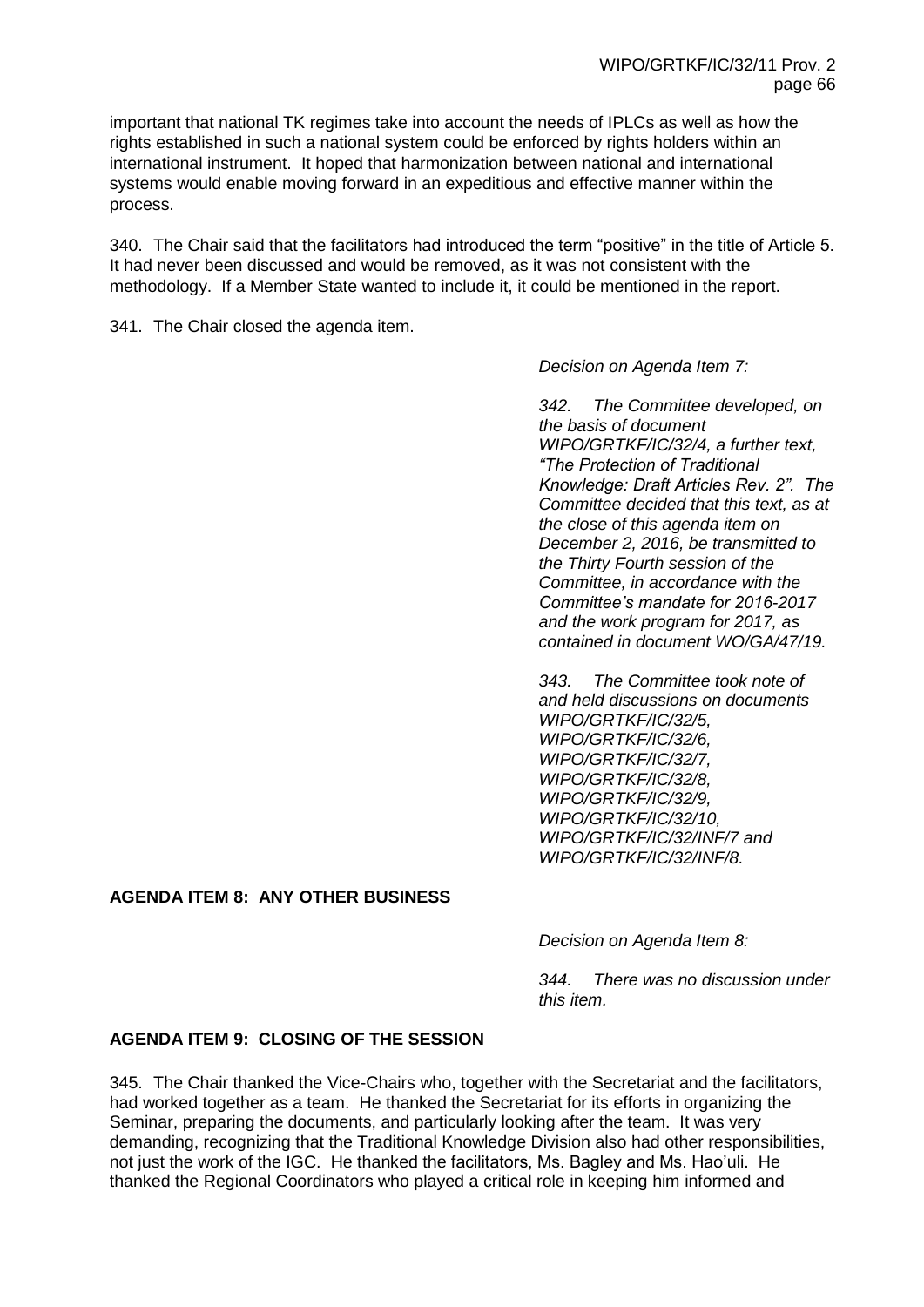working between himself and Member States to ensure that the IGC could move forward and make the meeting successful. He thanked the LMCs for organizing the Roundtable before the session, which proved to be very helpful. He thanked the moderators and participants in the Seminar, and the rapporteurs for their contributions. He indicated his strong support for the Indigenous Caucus and the work they did. The industry representatives and civil society were also key stakeholders. The IGC needed to listen to all sides and understand all positions. He reminded members that the Voluntary Fund had to be replenished. He thanked Member States themselves as the most important group. He said he was there just to assist the process, but Member States were actually the ones that had to do the work and come up with an outcome that took into account of all interests. The IGC had had very productive meetings in a very good atmosphere. All participants had always conducted themselves in a respectful and friendly way. It had been a long few days with the Seminar and the formal meeting. While there were still clear divergences on some core issues, a significant group of countries had started to narrow the gaps, particularly in the key area of scope of protection. There had been some good suggestions in relation to formulating the language that might be more acceptable to Member States relating to sanctions and remedies, disclosure, administration of rights, and exceptions and limitations. He hoped that Member States would study them before IGC 33 on TCEs. As many of those issues were cross-cutting, the IGC would need to consider them again. The IGC was still some way away to finalizing the objectives, which was critical in relation to core elements. The Delegation of Switzerland had provided new language that might help to bridge gaps. He believed that, at a higher conceptual level, there was a common understanding of the objectives, even though the IGC was not able to formulate a text yet. There were still some differences to reach consensus on some key areas such as subject matter, beneficiaries in terms of the role of nations. The IGC would come back to those issues at IGC 33, since they were cross-cutting issues. There was also the issue of the rights versus measures approach. Those were some of the issues that the IGC would revisit at IGC 33. In relation to databases, there was consensus that they had a role to play and he asked Member States to carefully consider information in the joint recommendations and in Rev. 2. The proponents might want to work on Rev. 2 and their recommendations to ensure more consistency. He noted the studies that some Member States had requested and he asked Member States to further consider before IGC 33. In relation to IGC 33, he intended to prepare a Chair's Note to assist Member States in their preparation. He would review the lessons learned with the Vice-Chairs and the Secretariat, and consider how to improve the process. The Chair thanked again Member States for the respectful and positive way they had contributed. Finally, he thanked the interpreters.

346. The Delegation of India, speaking on behalf of the Asia-Pacific Group, expressed its sincere appreciation for the hard work, dedication and sincerity of the facilitators, and the guidance and methodology provided by the Chair and the Vice-Chairs. The groups played an important role, especially the LMCs. Rev. 2 would form a good basis for the work at the stocktaking session in June 2017. It was hopeful to be able to bridge gaps even more and reach an agreement on a legally binding instrument(s). It thanked the WIPO Secretariat for helping in conducting the meeting, including the very hard-working interpreters.

347. The Delegation of Chile, speaking on behalf of GRULAC, thanked the Chair for his dedicated efforts, and his Vice-Chairs. It also thanked the facilitators for their arduous task in seeking a path acceptable to all members. It thanked the Secretariat for organizing the Seminar, which was very important and useful, and had contributed to the negotiations. It thanked the Indigenous Caucus who always contributed as the most interested party in the Indigenous Panel and at the negotiations. It thanked the LMCs for organizing the LMCs Roundtable. It appreciated all delegations' efforts during the session, which had allowed the IGC to find new positions and move towards consensus. There were a number of alternatives in the text but they were there for greater clarity. That did not mean that there were not many common elements between the various alternatives and that had allowed making progress. There had been a great deal of discussion in informals and that was something that could be pursued through *ad hoc* contact groups at the next session in order to have more open debates in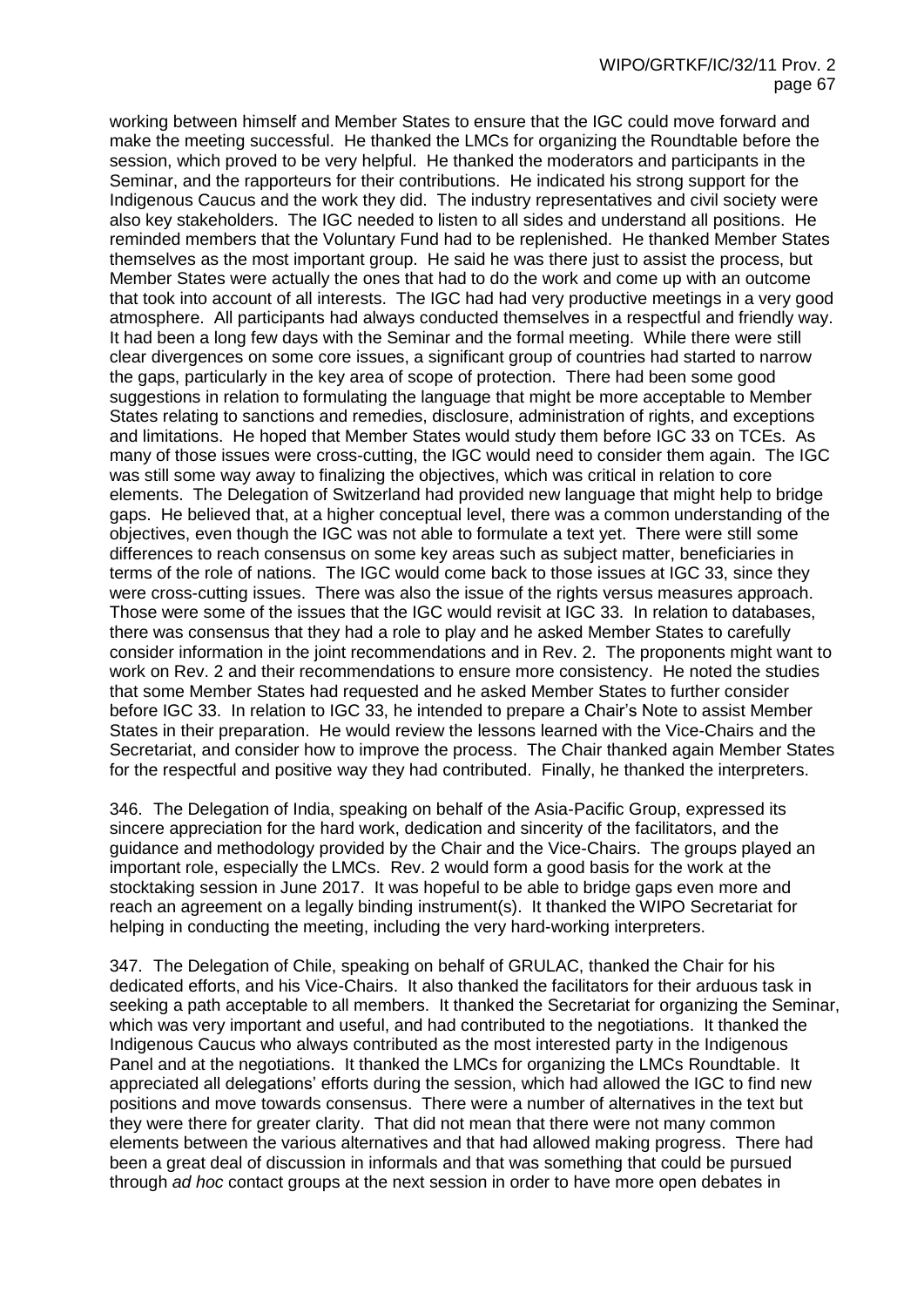smaller groups. Trust was what allowed members to understand each other, to make a commitment and to move towards a concrete result. It thanked the interpreters who allowed members to understand each other.

348. The Delegation of Indonesia, speaking on behalf of the LMCs, thanked the facilitators for the hard work and for capturing the positions of all Member States. It thanked the Chair for his guidance and leadership during the course of the meeting. It thanked the Secretariat, including interpreters, for their work and making sure the meeting ran smoothly. It commended Member States for the constructive spirit shown during the meeting and for getting closer to reach a common understanding on the protection of TK.

349. The Delegation of Turkey, speaking on behalf of Group B, thanked the Chair and the Vice-Chairs. It appreciated the work of the facilitators during the whole week. It thanked the Secretariat and interpreters for the hard work.

350. The Delegation of Nigeria, speaking on behalf of the African Group, thanked the Chair for his leadership and the Vice-Chairs, and the facilitators for their continued expertise and hard work. It thanked the Secretariat for the hard work and commitment to facilitate the process. It welcomed Rev. 2 as the basis for further discussion on TK and thanked all participants for their contribution to the text, which reflected a narrowing of gaps and an increasing common understanding. The fundamental struggle was on how to acknowledge, promote and protect TK, which was the oldest form of knowledge known to humankind, in the modern IP system. It hoped that the time up to the next session of IGC would be used for reflection and to appreciate the imperative to accord legal rights in the IP system in a manner that took into account the interests of TK holders. It looked forward to engaging constructively at IGC 33. It thanked the interpreters.

351. The Delegation of China thanked the Chair, the Vice-Chairs, the Secretariat, the facilitators and all Member States for their hard work to bridge differences and for their understanding of different concerns. It would continue to actively participate in the discussions towards a legally binding international instrument(s).

352. The Chair closed the session.

*Decision on Agenda Item 9:*

*353. The Committee adopted its decisions on agenda items 2, 3, 4, 5, 6 and 7 on December 2, 2016. It agreed that a draft written report, containing the agreed text of these decisions and all interventions made to the Committee, would be prepared and circulated by January 27, 2017. Committee participants would be invited to submit written corrections to their interventions as included in the draft report before a final version of the draft report would then be circulated to Committee participants for adoption at the next session of the Committee.*

[Annex follows]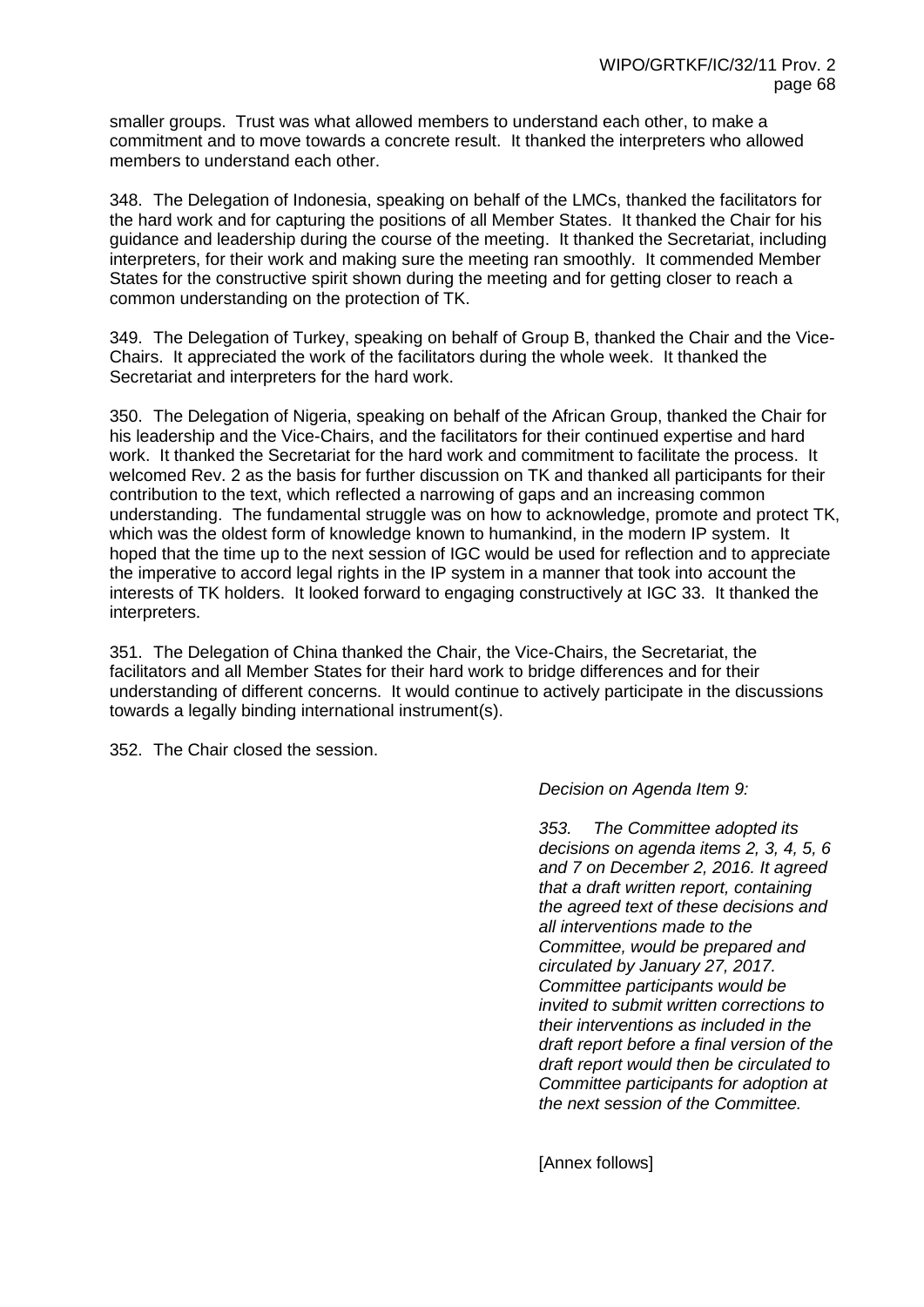# WIPO/GRTKF/IC/32/11 Prov. 2 page 69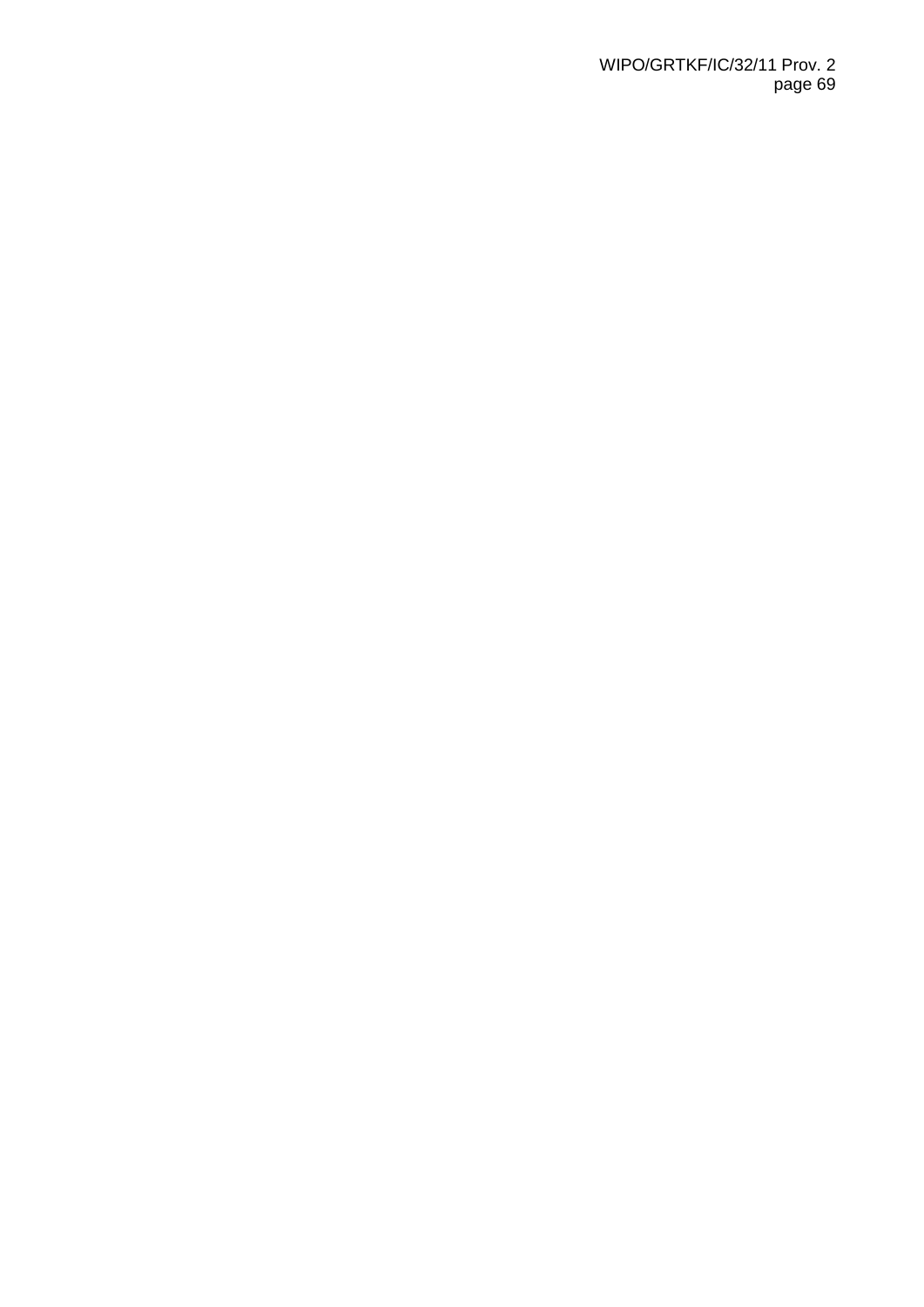### **LISTE DES PARTICIPANTS/ LIST OF PARTIPANTS**

# I. ÉTATS/STATES

(dans l'ordre alphabétique des noms français des États) (in the alphabetical order of the names in French of the States)

# AFRIQUE DU SUD/SOUTH AFRICA

Yonah SELETI, Chief Director, Department of Science and Technology (DST), Ministry of Science and Technology, Pretoria

### ALGÉRIE/ALGERIA

Lounès ABDOUN, directeur général adjoint, Office national des droits d'auteur et droits voisins (ONDA), Ministère de la culture, Alger dga@onda.dz

Fayssal ALLEK, premier secrétaire, Mission permanente, Genève allek@mission-algeria.ch

### ALLEMAGNE/GERMANY

Jasmin SCHLEE (Ms.), Intern, Permanent Mission, Geneva

# ANGOLA

Alberto Samy GUIMARÃES, Second Secretary, Permanent Mission, Geneva

### ARABIE SAOUDITE/SAUDI ARABIA

Sager ALFUTAIMANI, Deputy Director for Technical Affairs, Saudi Patent Office (SPO), King Abdulaziz City for Science and Technology (KACST), Riyadh sfutmani@kacst.edu.sa

### ARGENTINE/ARGENTINA

María Inés RODRÍGUEZ (Sra.), Consejera, Misión Permanente, Ginebra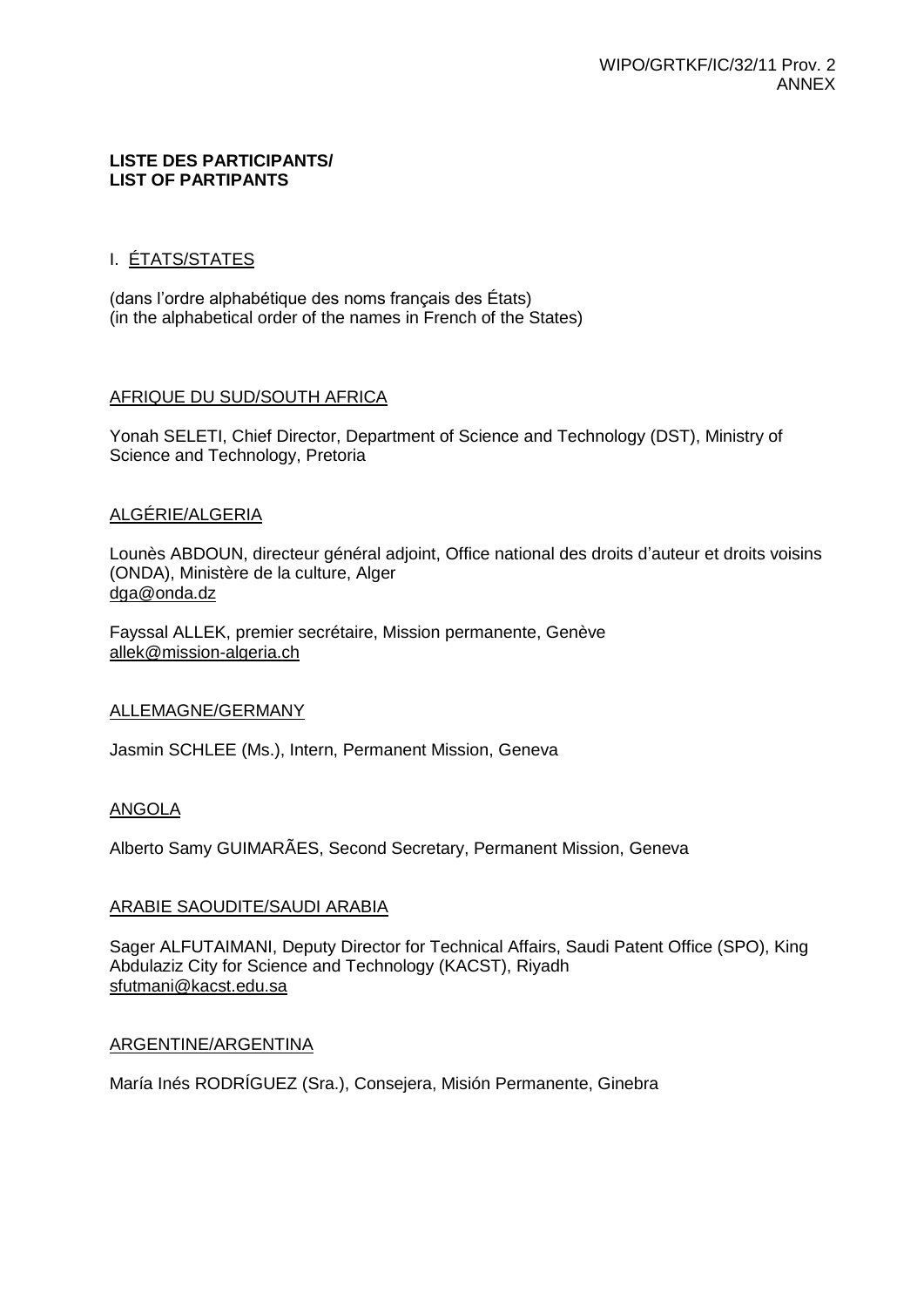### AUSTRALIE/AUSTRALIA

Ian GOSS, Special Adviser, IP Australia, Canberra

Gavin LOVIE, Director, International Policy and Cooperation Section, IP Australia, Canberra gavin.lovie@ipaustralia.gov.au

Aideen FITZGERALD (Ms.), Policy Officer, International Policy and Cooperation Section, IP Australia, Canberra aideen.fitzgerald@ipaustralia.gov.au

Felicity HAMMOND (Ms.), First Secretary, Permanent Mission to the World Trade Organization (WTO), Geneva

Amy LEE (Ms.), Adviser, Permanent Mission, Geneva

### AZERBAÏDJAN/AZERBAIJAN

Natig ISAYEV, Head, International Relations and Information Provision Department, Copyright Agency, Baku

### BÉLARUS/BELARUS

Aliaksei BAIDAK, Deputy Director General, National Center of Intellectual Property (NCIP), Minsk

### BOLIVIE (ÉTAT PLURINATIONAL DE)/BOLIVIA (PLURINATIONAL STATE OF)

Horacio Gabriel USQUIANO VARGAS, Director General de Integración y Cooperación Económica, Viceministerio de Comercio Exterior e Integración, La Paz

Luis Fernando ROSALES LOZADA, Primer Secretario, Misión Permanente, Ginebra fernando.rosales@mission-bolivia.ch

### BOSNIE-HERZÉGOVINE/BOSNIA AND HERZEGOVINA

Miroslav MARIĆ, Expert Associate for Geographical Indications, Department of Intellectual Property Development, Institute for Intellectual Property of Bosnia and Herzegovina, Mostar m\_maric@ipr.gov.ba

### BOTSWANA

Boipelo SITHOLE (Ms.), First Secretary, Permanent Mission, Geneva

# BRÉSIL/BRAZIL

Caue OLIVEIRA FANHA, First Secretary, Permanent Mission to the World Trade Organization (WTO), Geneva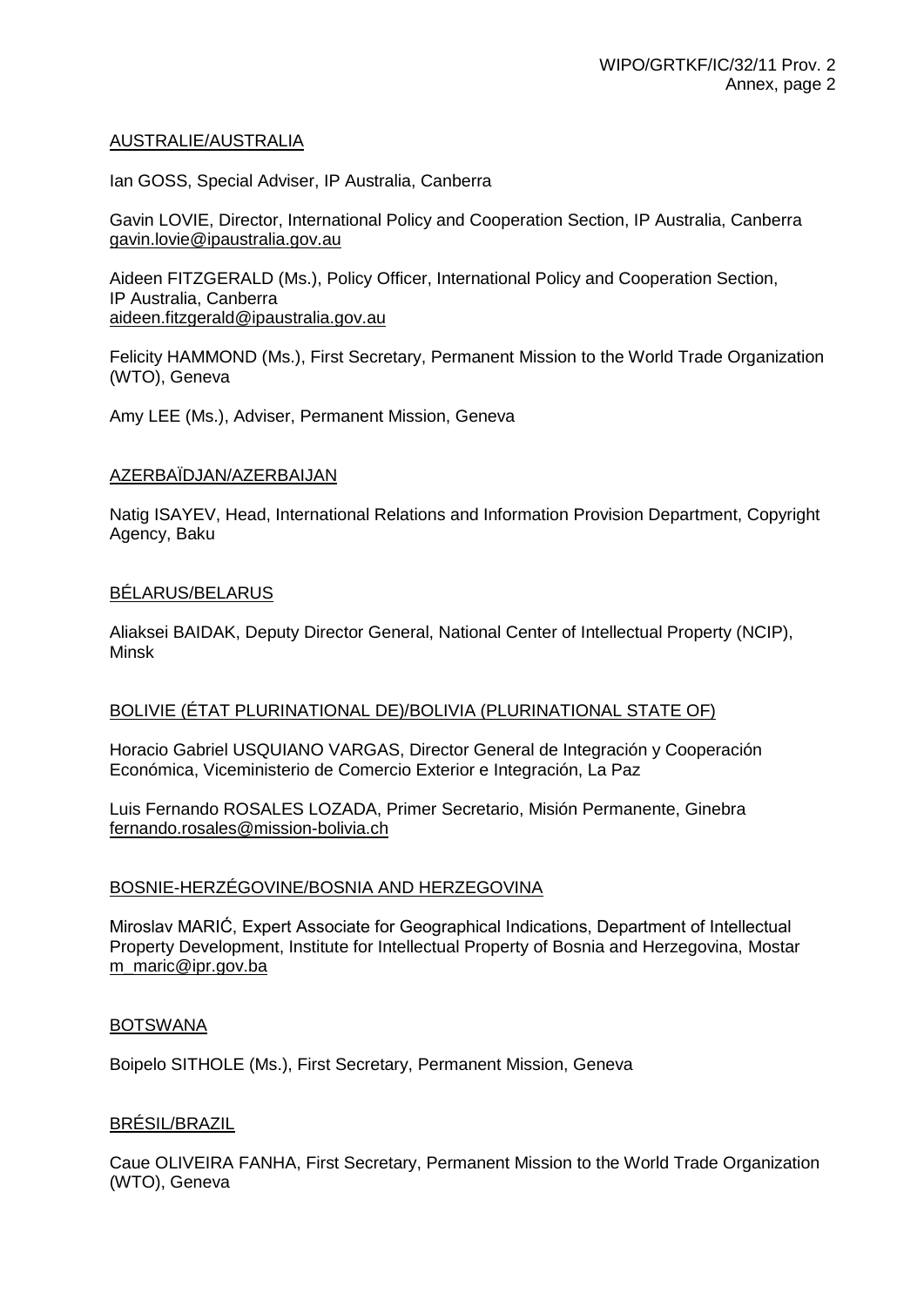# CANADA

Catherine BEAUMONT (Ms.), Manager, International Copyright Policy, Canadian Heritage, Gatineau

Sylvie LAROSE (Ms.), Senior Trade Policy Officer, Intellectual Property Trade Policy Division, Global Affairs Canada, Ottawa

Nicolas LESIEUR, Senior Trade Policy Officer, Intellectual Property Trade Policy Division, Global Affairs Canada, Ottawa

Shelley ROWE (Ms.), Senior Project Leader, Copyright and Trademark Policy Directorate, Ministry of Innovation, Science and Economic Development, Ottawa

Frederique DELAPRÉE (Ms.), First Secretary, Permanent Mission, Geneva

### CHILI/CHILE

Nelson CAMPOS, Asesor Legal, Dirección General de Relaciones Económicas Internacionales (DIRECON), Departamento de Propiedad Intelectual, Ministerio de Relaciones Exteriores, Santiago ncampos@direcon.gob.cl

Felipe PINO SILVA, Abogado, Departamento Jurídico, Consejo Nacional de la Cultura y las Artes (CNCA), Ministerio de Cultura, Santiago

Marcela PAIVA (Sra.), Consejera, Misión Permanente ante la Organización Mundial del Comercio (OMC), Ginebra mpaiva@minrel.gob.cl

### CHINE/CHINA

WU Kai, Director General, International Cooperation Department, State Intellectual Property Office (SIPO), Beijing wukai@sipo.gov.cn

FU Tao, Assistant Director General, Legal Affairs Department, State Intellectual Property Office (SIPO), Beijing guazhi\_1@sipo.gov.cn

YAO Xin, Deputy Director, Division 3, Legal Affairs Department, State Intellectual Property Office (SIPO), Beijing yaoxin@sipo.gov.cn

HU Shuang (Ms.), Section Chief, International Affairs Division, Copyright Department, National Copyright Administration of China (NCAC), Beijing hushuangncac@126.com

SHI Yuefeng, Attaché, Permanent Mission, Geneva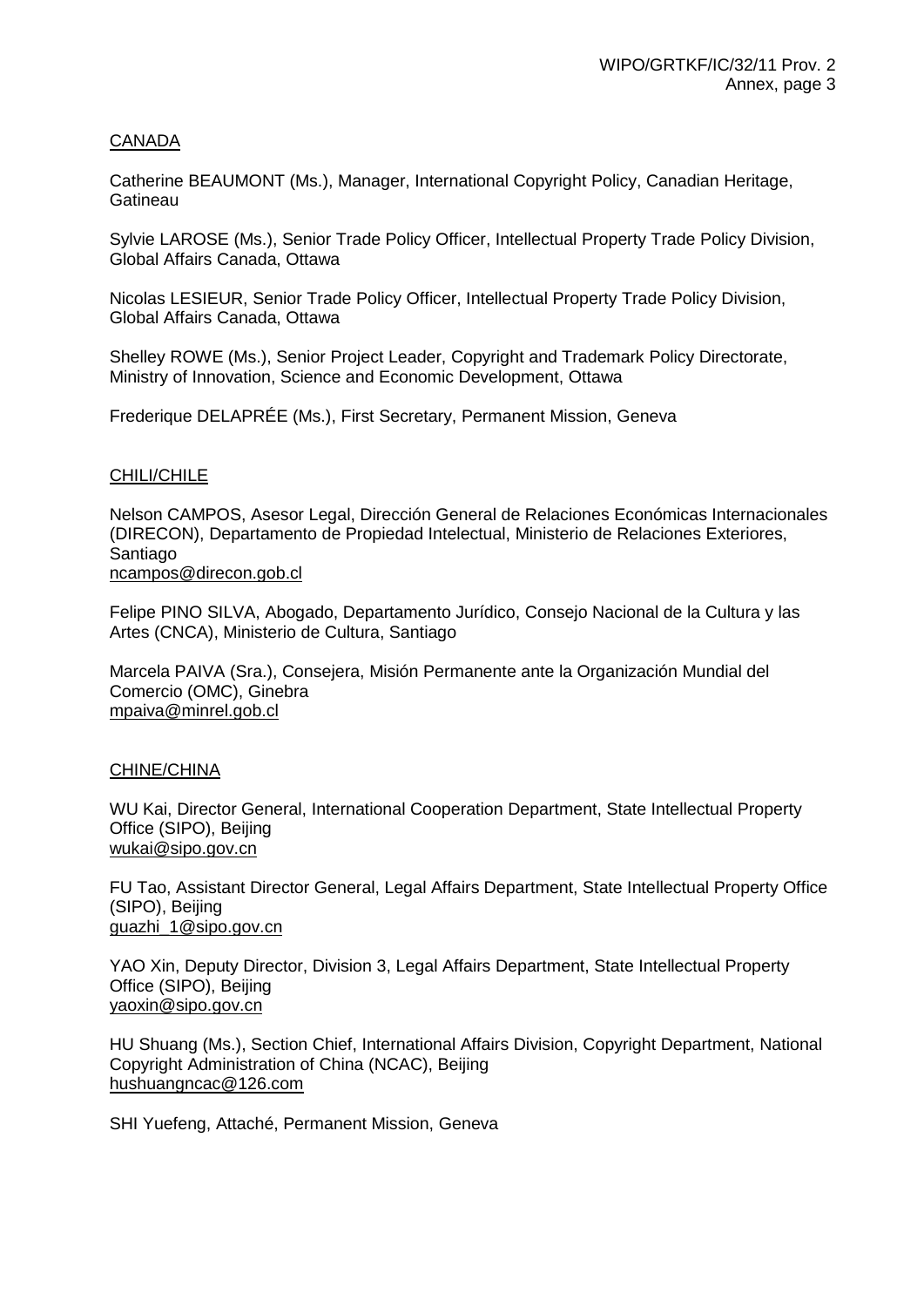# CHYPRE/CYPRUS

Andreas IGNATIOU, Ambassador, Permanent Representative, Permanent Mission, Geneva

Demetris SAMUEL, Counsellor, Permanent Mission, Geneva

Christina TSENTA (Ms.), Second Secretary, Permanent Mission, Geneva

# COLOMBIE/COLOMBIA

Juan Camilo SARETZKI FORERO, Consejero, Misión Permanente, Ginebra

# CUBA

Eva María PÉREZ (Sra.), Jefa, Departamento de Patentes, Oficina Cubana de la Propiedad Industrial (OCPI), La Habana

Madelyn RODRÍGUEZ LARA (Sra.), Primer Secretario, Misión Permanente, Ginebra m\_rodriguez@missioncuba.ch

# DANEMARK/DENMARK

Mette Wiuff KORSHOLM (Ms.), Legal Adviser, Danish Patent and Trademark Office, Ministry of Business and Growth, Taastrup

# ÉGYPTE/EGYPT

Ahmed Ali MORSI, Chairman, Folk Arts and Intangible Cultural Heritage Committee, Supreme Council of Culture, Ministry of Culture, Cairo

# EL SALVADOR

Diana HASBUN (Sra.), Ministra Consejera, Misión Permanente ante la Organización Mundial del Comercio (OMC), Ginebra

# EMIRATS ARABES UNIS/UNITED ARAB EMIRATES

Shaima AL-AKEL (Ms.), International Organizations Executive, Permanent Mission to the World Trade Organization (WTO), Geneva

# ÉQUATEUR/ECUADOR

Soledad DE LA TORRE (Sra.), Directora Nacional, Dirección Nacional de Obtenciones Vegetales, Instituto Ecuatoriano de la Propiedad Intelectual (IEPI), Quito gsdelatorre@iepi.gob.ec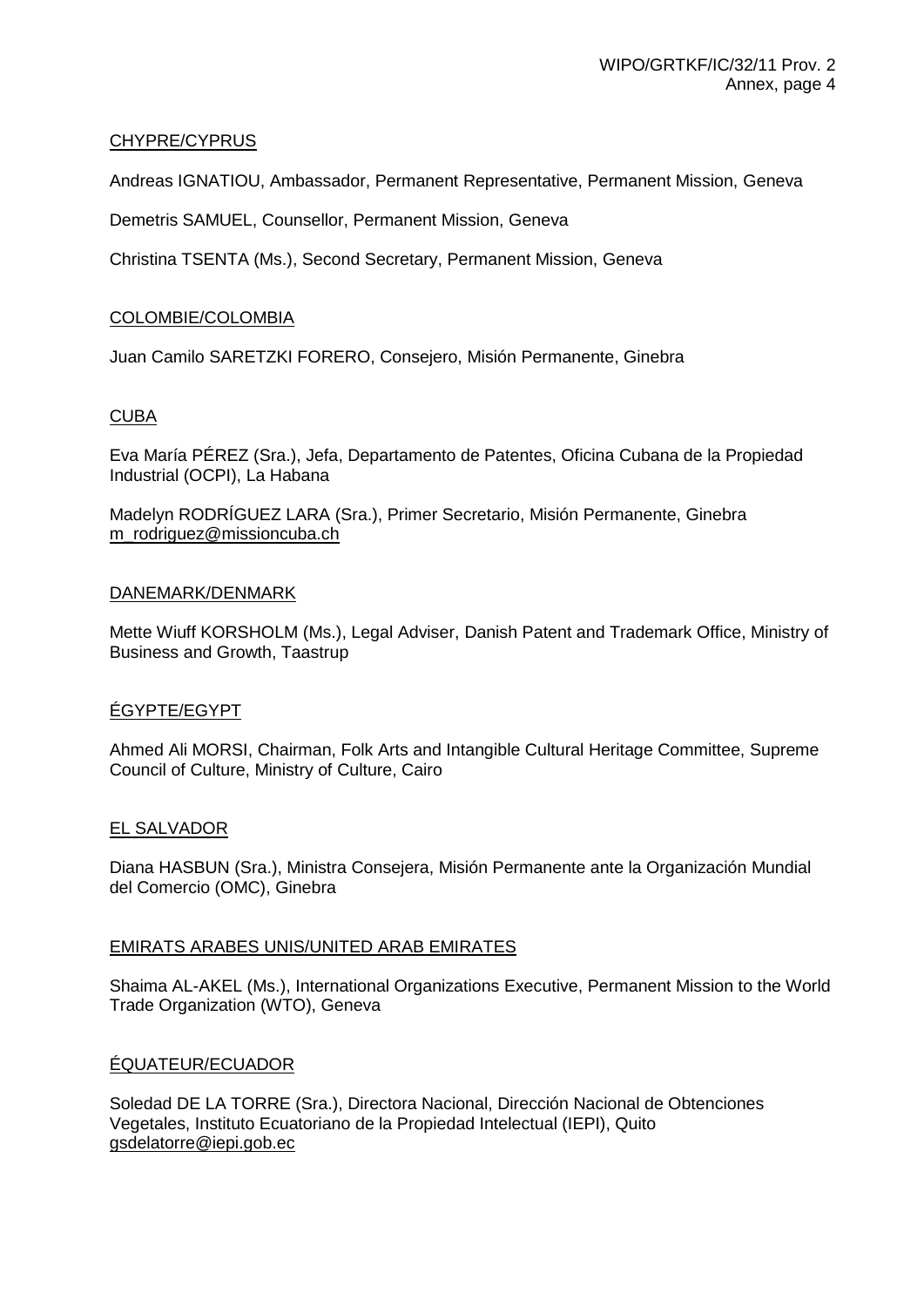Pablo ESCOBAR, Primer Secretario, Misión Permanente ante la Organización Mundial del Comercio (OMC), Ginebra presiesco\_00@hotmail.com

Ñusta MALDONADO (Sra.), Tercer Secretario, Misión Permanente ante la Organización Mundial del Comercio (OMC), Ginebra nmaldonado@cancilleria.gob.ec

#### ESPAGNE/SPAIN

Ana URRECHA ESPLUGA (Sra.), Consejera Técnica, Departamento de Coordinación Jurídica y Relaciones Internacionales, Oficina Española de Patentes y Marcas (OEPM), Ministerio de Industria, Energía y Turismo, Madrid

Oriol ESCALAS NOLLA, Consejero, Misión Permanente, Ginebra

# ESTONIE/ESTONIA

Gea LEPÌK (Ms.), Adviser, Legislative Policy Department, Ministry of Justice, Tallinn

Veikko MONTONEN, Second Secretary, Permanent Mission, Geneva veikko.montonen@mfa.ee

# ÉTATS-UNIS D'AMÉRIQUE/UNITED STATES OF AMERICA

Dominic KEATING, Director, Intellectual Property Attaché Program, Office of Policy and International Affairs, United States Patent and Trademark Office (USPTO), Alexandria

Peter MEHRAVARI, Patent Attorney, Office of Policy and International Affairs, United States Patent and Trademark Office (USPTO), Alexandria peter.mehravari@uspto.gov

Aurelia SCHULTZ (Ms.), Counsel, Office of Policy and International Affairs, Copyright Office, Washington D.C. aschu@loc.gov

Kristine SCHLEGELMILCH (Ms.), Intellectual Property Attaché, Permanent Mission, Geneva

Deborah LASHLEY-JOHNSON (Ms.), Intellectual Property Attaché, Permanent Mission to the World Trade Organization (WTO), Geneva

Yasmine FULENA (Ms.), Intellectual Property Assistant, Permanent Mission, Geneva

#### FÉDÉRATION DE RUSSIE/RUSSIAN FEDERATION

Larisa SIMONOVA (Ms.), Researcher, Law Division, Federal Service for Intellectual Property (ROSPATENT), Moscow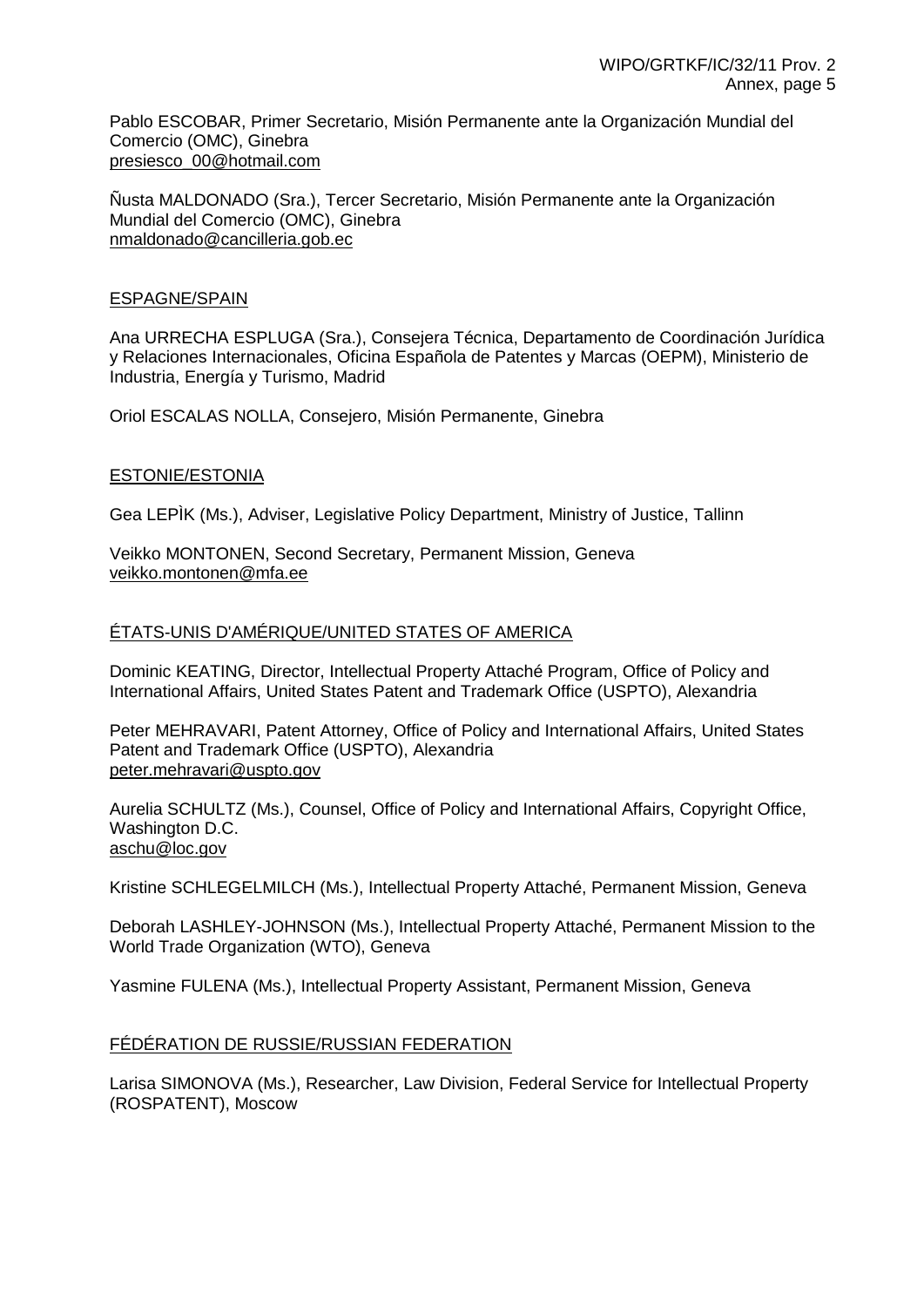# FIDJI/FIJI

Timaima VAKADEWABUKA (Ms.), Principal Legal Officer, Legislative Drafting, Office of the Attorney-General, Suva

## FINLANDE/FINLAND

Jukka LIEDES, Special Adviser to the Government, Helsinki

Anna VUOPALA (Ms.), Government Counsellor, Copyright and Economy of Culture Department, Ministry of Education and Culture, Helsinki anna.vuopala@minedu.fi

## FRANCE

Francis GUÉNON, conseiller, Mission permanente, Genève

## GABON

Edwige KOUMBY MISSAMBO (Mme), première conseillère, Mission permanente, Genève

# GÉORGIE/GEORGIA

Temuri PIPIA, First Secretary, Permanent Mission, Geneva

#### **GHANA**

Alexander BEN-ACQUAAH, Minister-Counsellor, Permanent Mission, Geneva

Joseph TAMAKLOE, Chief State Attorney, Registrar General Department, Ministry of Justice, Accra

Paul KURUK, Executive Director, Institute for African Development (INADEV), Accra

Joseph OWUSU-ANSAH, First Secretary, Permanent Mission, Geneva

# GRÈCE/GREECE

Rhea TSITSANI (Ms.), First Counsellor, Economic and Commercial Affairs, Permanent Mission, Geneva rhea\_tsitsani@mfa.gr

#### GUATEMALA

Silvia Leticia GARCÍA HERNÁNDEZ (Sra.), Profesional II, Departamento de Derecho de Autor y Derechos Conexos, Registro de la Propiedad Intelectual (RPI), Ministerio de Economía, Guatemala silvialeticiagarcia@yahoo.com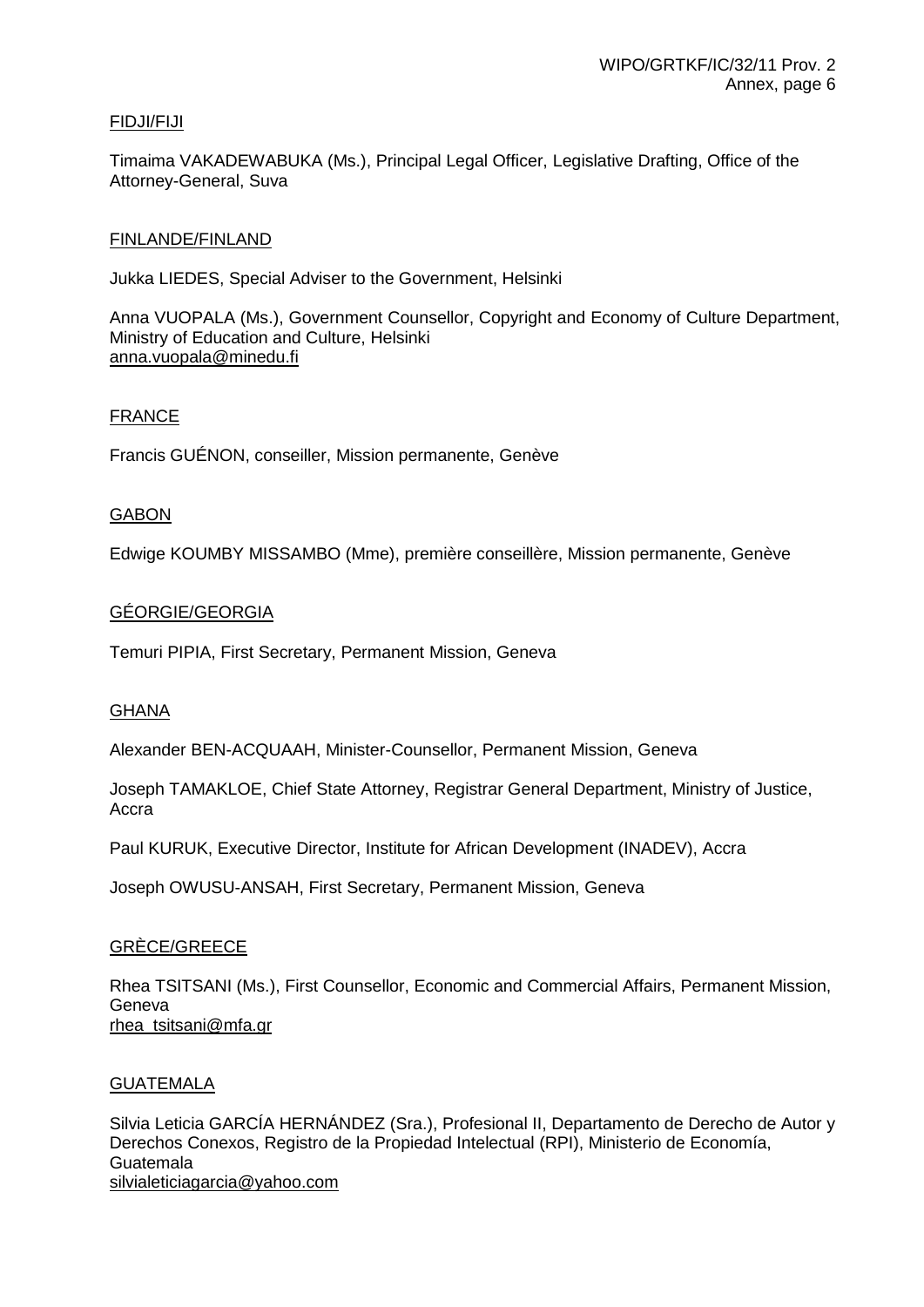Flor de María GARCÍA DÍAZ (Sra.), Consejera, Misión Permanente ante la Organización Mundial del Comercio (OMC), Ginebra flor.garcia@wtoguatemala.ch

## HONGRIE (LA)/HUNGARY

Krisztina KOVÁCS (Ms.), Head, Industrial Property Law Section, Hungarian Intellectual Property Office, Budapest krisztina.kovacs@hipo.gov.hu

## INDE/INDIA

Virander PAUL, Deputy Permanent Representative, Permanent Mission, Geneva

Pradeep DUA, Research Officer, Drugs Control Cell Department, Ministry of Ayurveda, Yoga and Naturopathy, Unani, Siddha and Homoeopathy (AYUSH), New Delhi duadrpradeep@gmail.com

Ghazala JAVED (Ms.), Scientist-IV, International Cooperation, Ministry of Ayurveda, Yoga and Naturopathy, Unani, Siddha and Homoeopathy (AYUSH), New Delhi javed\_ghazal@yahoo.com

Sumit SETH, First Secretary, Economic Affairs, Permanent Mission, Geneva

#### INDONÉSIE/INDONESIA

Robert Matteus Michael TENE, Ambassador, Deputy Permanent Representative, Permanent Mission, Geneva

Sri HARTINI (Ms.), Director, Directorate of Belief and Tradition, Ministry of Education and Culture, Jakarta rahmiati.lita@gmail.com

Adi DZULFUAT, Deputy Director, Intellectual Property, Directorate of Trade, Industry, Investment, and Intellectual Property, Directorate General of Multilateral Affairs, Ministry of Foreign Affairs, Jakarta

Elly MUTHIA (Ms.), Deputy Director, Directorate General of Small and Medium Enterprises, Ministry of Industry, Jakarta

Untung MULJONO, Head, Law and Human Rights Section, Coordinating Ministry of Political, Legal and Security Affairs, Jakarta

Mujianto NUGROHO, Head, International Security Section, Coordinating Ministry of Political, Legal and Security Affairs, Jakarta

Lita RAHMIATI (Ms.), Head, Institutional Empowerment Section, Directorate of Belief and Tradition, Ministry of Education and Culture, Jakarta rahmiati.lita@gmail.com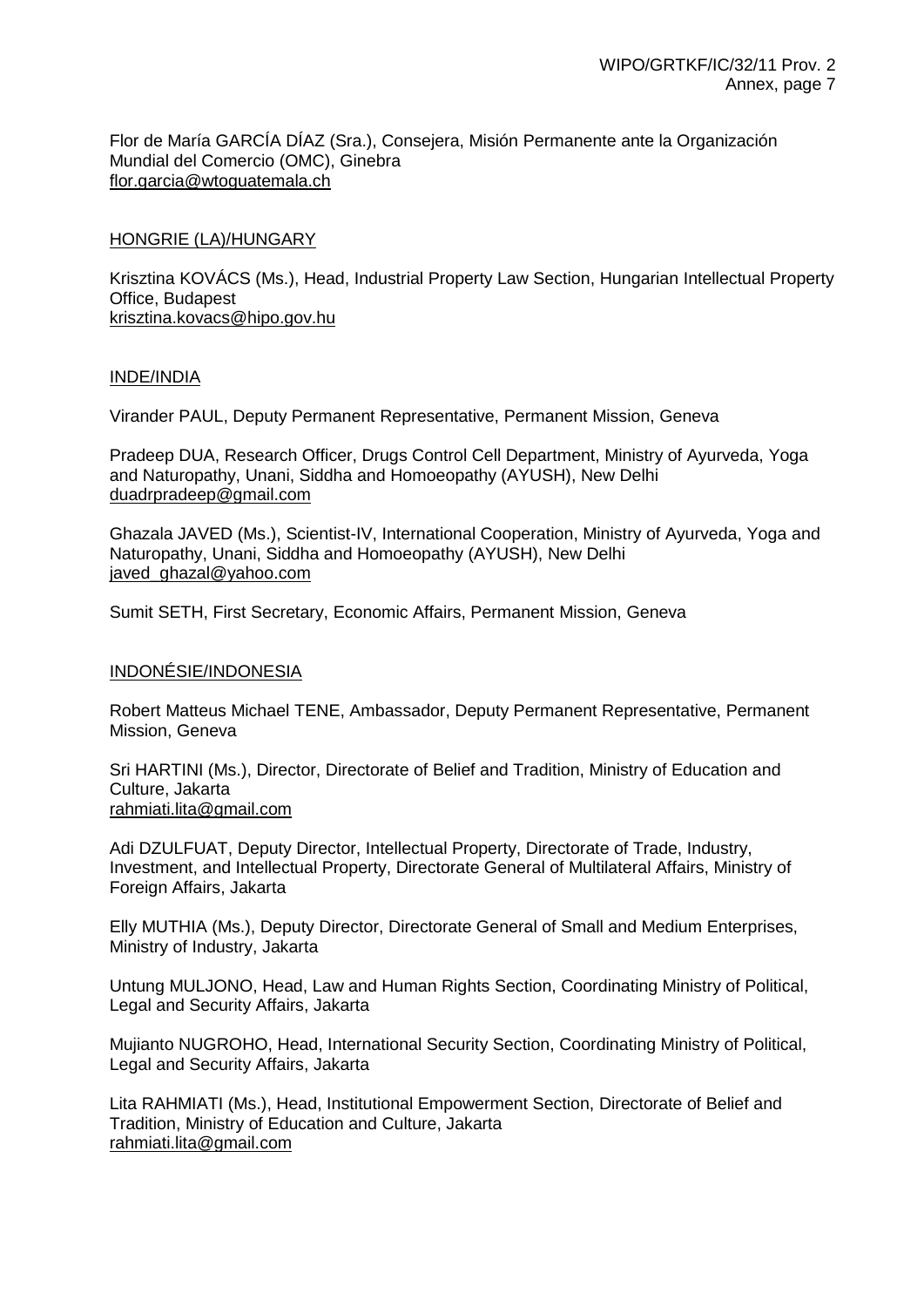Irma SURYANI (Ms.), Head, Inventory of Communal Intellectual Property and Library Section, Directorate General of Intellectual Property, Ministry of Law and Human Rights, Jakarta

Mirna PRIMAYANI (Ms.), Staff, International Cooperation Division, Directorate of Cooperation and Empowerment of Intellectual Property, Ministry of Law and Human Rights, Jakarta

Angga Walesa YUDHA, Staff, Directorate General of Small and Medium Enterprises, Ministry of Industry, Jakarta

Miranda Risang AYU (Ms.), Lecturer, Faculty of Law, Padjadjaran University, Bandung

Erry Wahyu PRASETYO, Third Secretary, Permanent Mission, Geneva erry.prasetyo@mission-indonesia.org

## IRAN (RÉPUBLIQUE ISLAMIQUE D')/IRAN (ISLAMIC REPUBLIC OF)

Hamid AZIZI MORAD POUR, Expert, Intellectual Property Expert, Ministry of Justice, Tehran

Yousef NOURIKIA, Legal Expert, Legal Department, Ministry of Foreign Affairs, Tehran ynourikia@yahoo.com

Reza DEHGHANI, First Secretary, Permanent Mission, Geneva

## IRAQ

Jaber AL-JABERI, Senior Undersecretary, Undersecretary Office, Ministry of Culture, Baghdad

## ISRAËL/ISRAEL

Judith GALILEE-METZER (Ms.), Counsellor, Permanent Mission, Geneva reporter3@geneva.mfa.gov.il

Dan ZAFRIR, Adviser, Permanent Mission, Geneva reporter3@geneva.mfa.gov.il

#### ITALIE/ITALY

Maria-Chiara MALAGUTI, Consultant, Directorate General for Global Affairs, Ministry of Foreign Affairs, Rome

Matteo EVANGELISTA, First Secretary, Permanent Mission, Geneva matteo.evangelista@esteri.it

Alessandro MANDANICI, First Secretary, Permanent Mission, Geneva alessandro.mandanici@esteri.it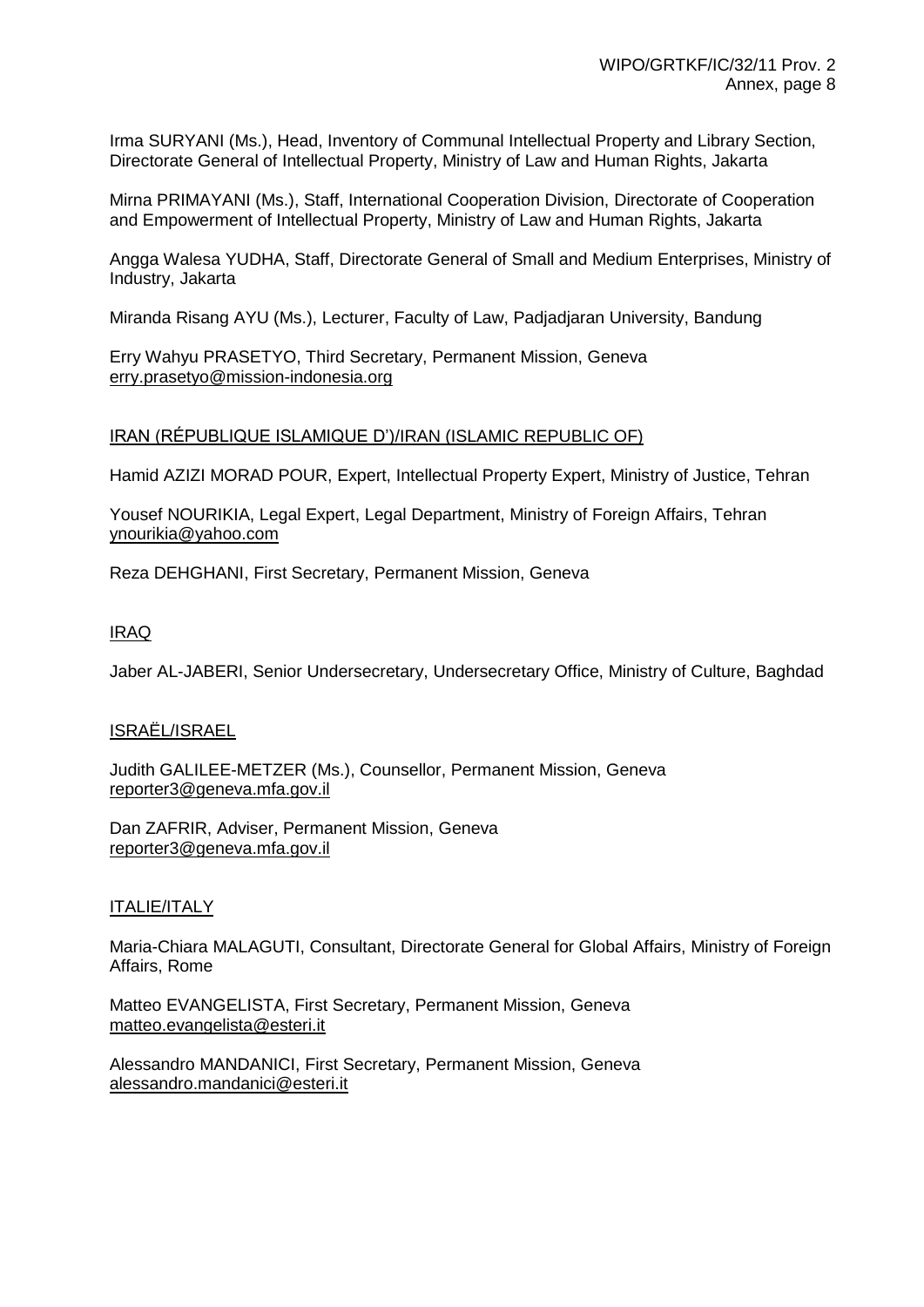# JAMAÏQUE/JAMAICA

Lilyclaire BELLAMY (Ms.), Executive Director, Jamaica Intellectual Property Office (JIPO), Ministry of Industry, Commerce, Agriculture and Fisheries, Kingston lilyclaire.bellamy@jipo.gov.jm

#### JAPON/JAPAN

Yoshihito KOBAYASHI, Deputy Director, International Affairs Division, Agency for Cultural Affairs, Tokyo

Hirohisa OHSE, Deputy Director, Intellectual Property Affairs Division, Ministry of Foreign Affairs, Tokyo

Hiroki UEJIMA, Deputy Director, International Policy Division, General Affairs Department, Japan Patent Office (JPO), Tokyo

Ryo KASAHARA, Assistant Director, International Policy Division, General Affairs Department, Japan Patent Office (JPO), Tokyo

Kenji SAITO, First Secretary, Permanent Mission, Geneva

## KENYA

Catherine Bunyassi KAHURIA (Ms.), Senior Principal State Counsel, International Law Division, Office of Attorney General, Department of Justice, Nairobi

Sharon CHAHALE (Ms.), Deputy Chief Legal Counsel, Kenya Copyright Board, Office of Attorney General and Department of Justice, Nairobi mchahale@gmail.com

Peter KAMAU, Counsellor, Permanent Mission, Geneva

Stanley MWENDIA, Trade Officer, Permanent Mission, Geneva

## KIRGHIZISTAN/KYRGYZSTAN

Madina KARMYSHEVA (Ms.), Head, Section for Selection Achievements and Traditional Knowledge, State Service of Intellectual Property and Innovation under the Government of the Kyrgyz Republic (Kyrgyzpatent), Bishkek

#### LETTONIE/LATVIA

Liene GRIKE (Ms.), Adviser, Permanent Mission, Geneva

#### LIBAN/LEBANON

Charbel SAADE, Responsible, Legal Affairs, Ministry of Culture, Beirut saadecharbel@hotmail.com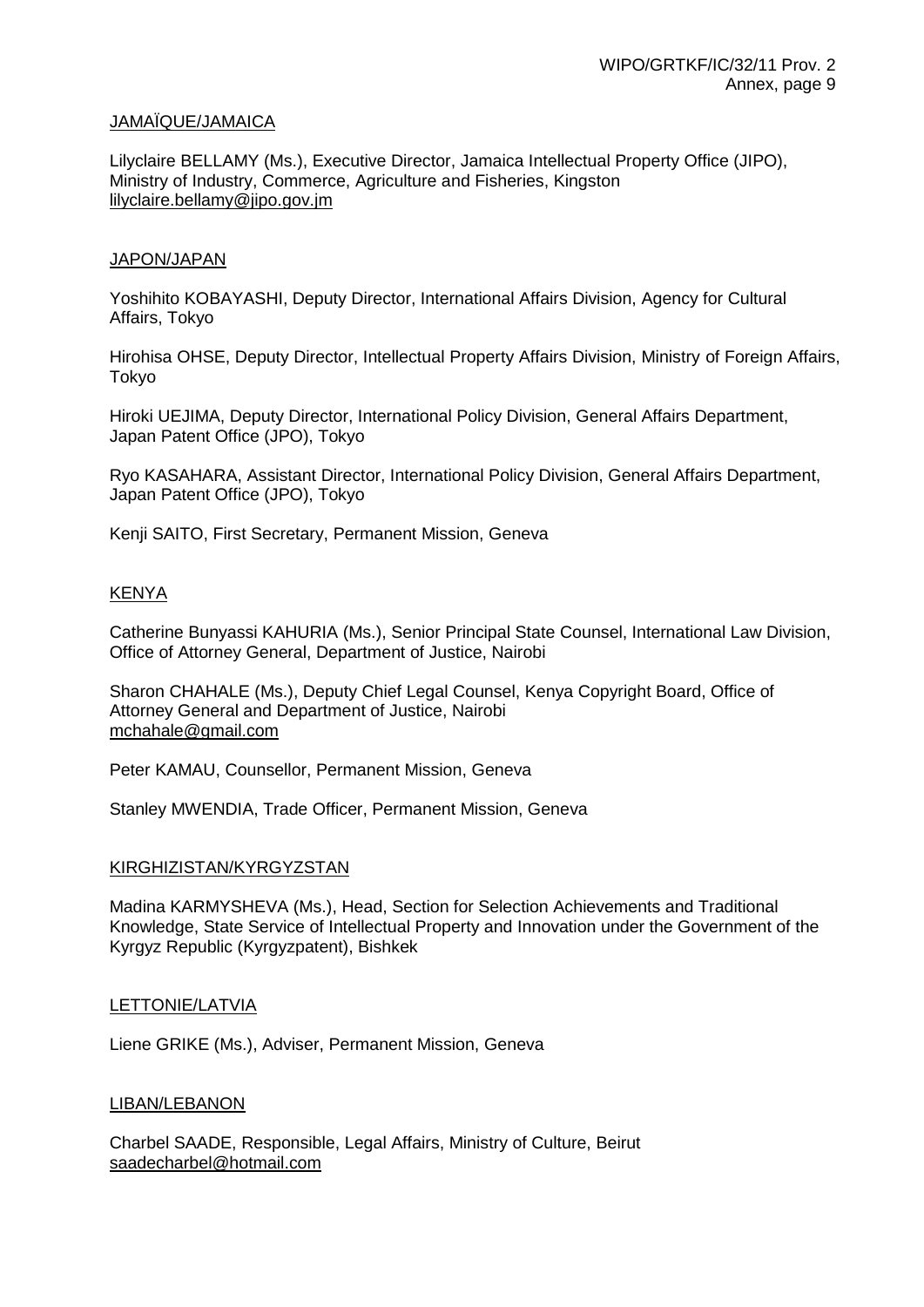Rana EL KHOURY (Ms.), First Secretary, Permanent Mission, Geneva ranaelkhoury@lebmissiongva.org

## LITUANIE/LITHUANIA

Renata RINKAUSKIENNE (Ms.), Counsellor, Permanent Mission, Geneva

#### MALAISIE/MALAYSIA

Kamal BIN KORMIN, Senior Director, Patent Division, Intellectual Property Corporation of Malaysia (MyIPO), Ministry of Domestic Trade, Cooperatives and Consumerism, Kuala Lumpur kamal@myipo.gov.my

## MALAWI

Chikumbutso NAMELO, Deputy Registrar General, Department of the Registrar General, Ministry of Justice and Constitutional Affairs, Blantyre

## MALTE/MALTA

Edward GRIMA BALDACCHINO, Attaché, Permanent Mission, Geneva edward.grima-baldacchino@gov.mt

#### MAURITANIE/MAURITANIA

Cheikh SHEIBOU, conseiller, Mission permanente, Genève sheiboucheikh@yahoo.fr

#### MEXIQUE/MEXICO

Jorge LOMÓNACO, Embajador, Representante Permanente, Misión Permanente, Ginebra

Juan Raúl HEREDIA ACOSTA, Embajador, Representante Permanente Adjunto, Misión Permanente, Ginebra

Emelia HERNÁNDEZ PRIEGO (Sra.), Subdirectora Divisional, Subdirección Divisional de Examen de Fondo de Patentes, Áreas Biotecnológica, Farmacéutica y Química, Dirección Divisional de Patentes, Instituto Mexicano de la Propiedad Industrial (IMPI), Ciudad de México

Juan Carlos MORALES VARGAS, Subdirector Divisional, Subdirección Divisional de Asuntos Multilaterales y Cooperación Técnica Internacional, Instituto Mexicano de la Propiedad Industrial (IMPI), Ciudad de México

María del Pilar ESCOBAR BAUTISTA (Sra.), Consejera, Misión Permanente, Ginebra

Federico SAAVEDRA, Asistente, Misión Permanente, Ginebra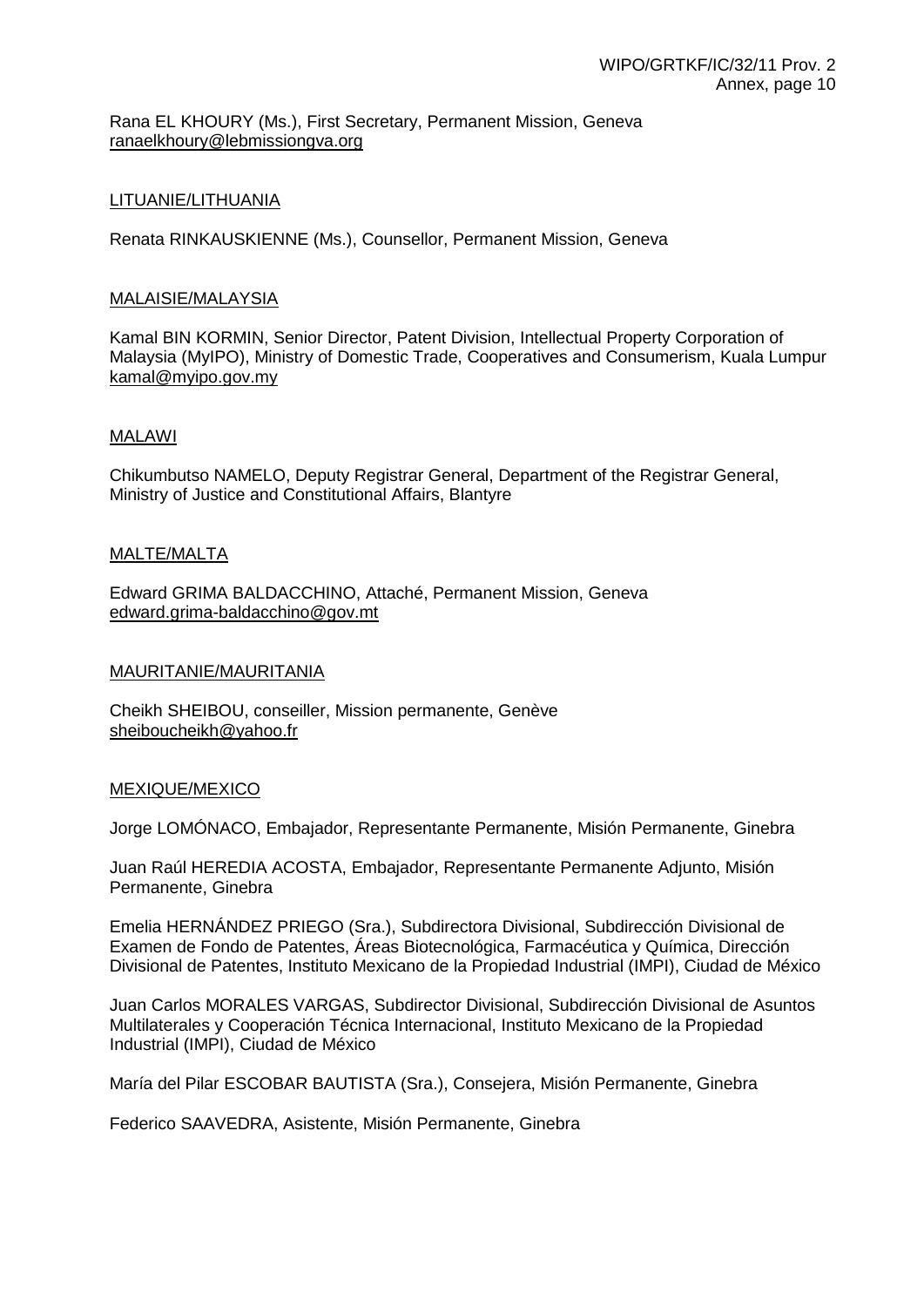# MONACO

Gilles REALINI, premier secrétaire, Mission permanente, Genève grealini@gouv.mc

# MOZAMBIQUE

Margo BAGLEY (Ms.), Professor of Law, Emory University School of Law, Atlanta margo.bagley@gmail.com

## MYANMAR

Moe Moe THWE (Ms.), Director, Intellectual Property Department, Ministry of Education, Nay Pyi Taw

# NÉPAL/NEPAL

Bharat Mani SUBEDI, Joint Secretary, Culture Division, Ministry of Culture, Tourism and Civil Aviation, Kathmandu bmsubedi@yahoo.com

Shankar Prasad KOIRALA, Secretary, Ministry of Industry, Kathmandu

# NIGER

Amadou TANKOANO, professeur de droit de propriété industrielle, Faculté des sciences économiques et juridiques, Université Abdou Moumouni de Niamey, Niamey

# NIGÉRIA/NIGERIA

Peters S. O. EMUZE, Deputy Permanent Representative, Permanent Mission, Geneva

Ruth OKEDIJI (Ms.), Professor of Law, University of Minnesota, Minneapolis

Chidi OGUAMANAM, Professor of Law, University of Ottawa, Ottawa

Chichi UMESI (Ms.), First Secretary, Permanent Mission, Geneva

#### NORVÈGE/NORWAY

Kaja Midtbø STADSHAUG (Ms.), Legal Adviser, Legislation Department, Ministry of Justice and Public Security, Oslo kaja.stadshaug@jd.dep.no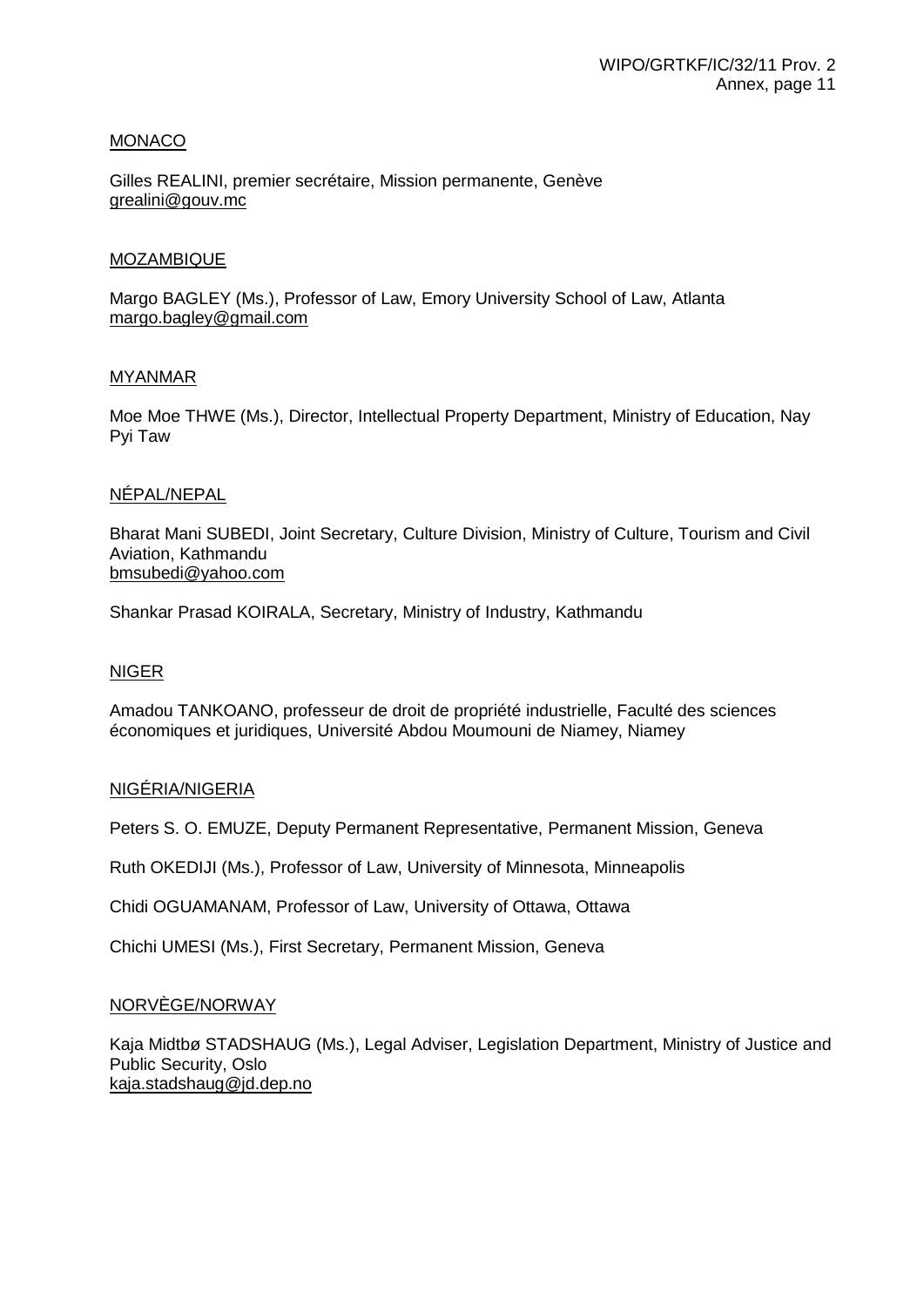## NOUVELLE-ZÉLANDE/NEW ZEALAND

Ema HAO'ULI (Ms.), Policy Adviser, Business Law Department, Ministry of Business, Innovation and Employment, Wellington ema.haouli@mbie.govt.nz

Kate Lin SWAN (Ms.), Second Secretary, Permanent Mission, Geneva

#### OUGANDA/UGANDA

George TEBAGANA, Third Secretary, Permanent Mission, Geneva tebgeowill@yahoo.com

#### OUZBÉKISTAN/UZBEKISTAN

Abdujalil URINBOYEV, Chief Specialist, Agency on Intellectual Property of the Republic of Uzbekistan, Tashkent

#### PHILIPPINES

Maria Teresa ALMOJUELA (Ms.), Deputy Permanent Representative, Permanent Mission, Geneva i.almojuela@genevapm.ph

Arnel TALISAYON, First Secretary, Permanent Mission, Geneva agtalisayon@gmail.com

Jayroma BAYOTAS (Ms.), Attaché, Permanent Mission, Geneva jheng0503bayotas@gmail.com

#### PARAGUAY

Cristina Raquel PEREIRA FARINA (Sra.), Agregado, Misión Permanente, Ginebra rpereira@misionparaguay.ch

Roberto RECALDE, Segundo Secretario, Misión Permanente, Ginebra rrecalde@misionparaguay.ch

#### PÉROU/PERU

Luis MAYAUTE, Ministro Consejero, Misión Permanente, Ginebra

#### POLOGNE/POLAND

Wojciech PIATKOWSKI, Minister Counsellor, Permanent Mission, Geneva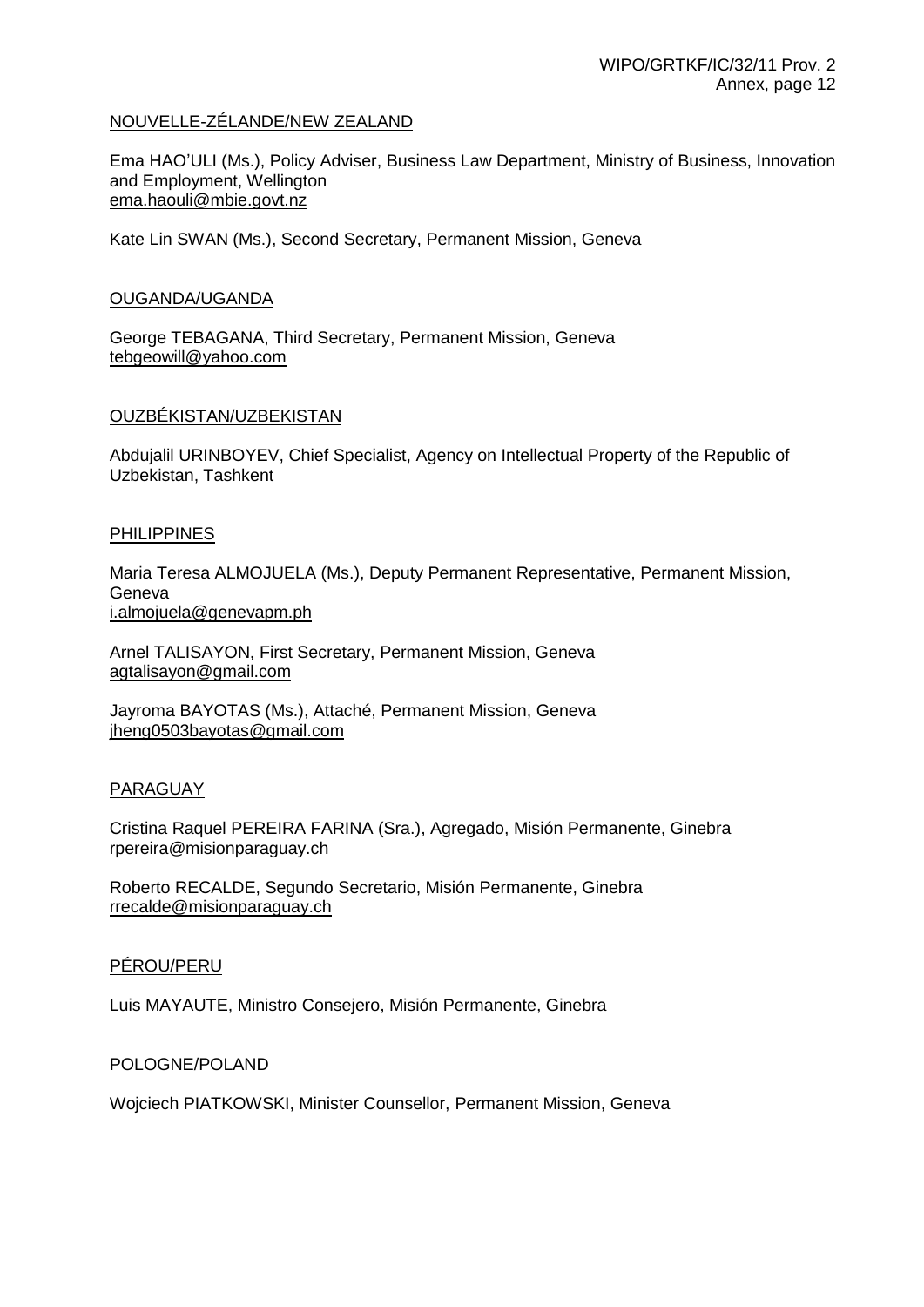# PORTUGAL

João PINA DE MORAIS, First Secretary, Permanent Mission, Geneva

# RÉPUBLIQUE DE CORÉE/REPUBLIC OF KOREA

LEE Bokyung (Ms.), Senior Deputy Director, Multilateral Affairs Division, Korea Intellectual Property Office (KIPO), Daejeon

HWANG Sangdong, Deputy Director, Multilateral Affairs Division, Korean Intellectual Property Office (KIPO), Daejeon

HYEOKJU Yun, Assistant Director, Korean Intellectual Property Office (KIPO), Daejeon yhj0418@korea.kr

KIM Jinhwa, Assistant Director, Korean Intellectual Property Office (KIPO), Daejeon ih87@korea.kr

RÉPUBLIQUE DOMINICAINE/DOMINICAN REPUBLIC

Ysset ROMAN (Sra.), Ministra Consejera, Misión Permanente, Ginebra

# RÉPUBLIQUE POPULAIRE DÉMOCRATIQUE DE CORÉE/DEMOCRATIC PEOPLE'S REPUBLIC OF KOREA

JONG Myong Hak, Counsellor, Permanent Mission, Geneva

# RÉPUBLIQUE TCHÈQUE/CZECH REPUBLIC

Evžen MARTÍNEK, Lawyer, International Department, Industrial Property Office, Prague emartinek@upv.cz

#### ROUMANIE/ROMANIA

Cristian FLORESCU, Head, International Relations Department, Romanian Copyright Office (ORDA), Bucharest

Mirela GEORGESCU (Ms.), Head, Chemistry-Pharmaceutical Examining Division, Patent Department, State Office for Inventions and Trademarks (OSIM), Bucharest mirela.georgescu@osim.ro

Oana MARGINEANU (Ms.), Legal Adviser, Legal Affairs and International Cooperation Division, State Office for Inventions and Trademarks (OSIM), Bucharest [oana.margineanu@osim.ro](mailto:oana.margineanu@osim.ro)

# ROYAUME-UNI/UNITED KINGDOM

Ian GREENE, Senior Policy Advisor, International Policy Directorate, Intellectual Property Office (IPO), London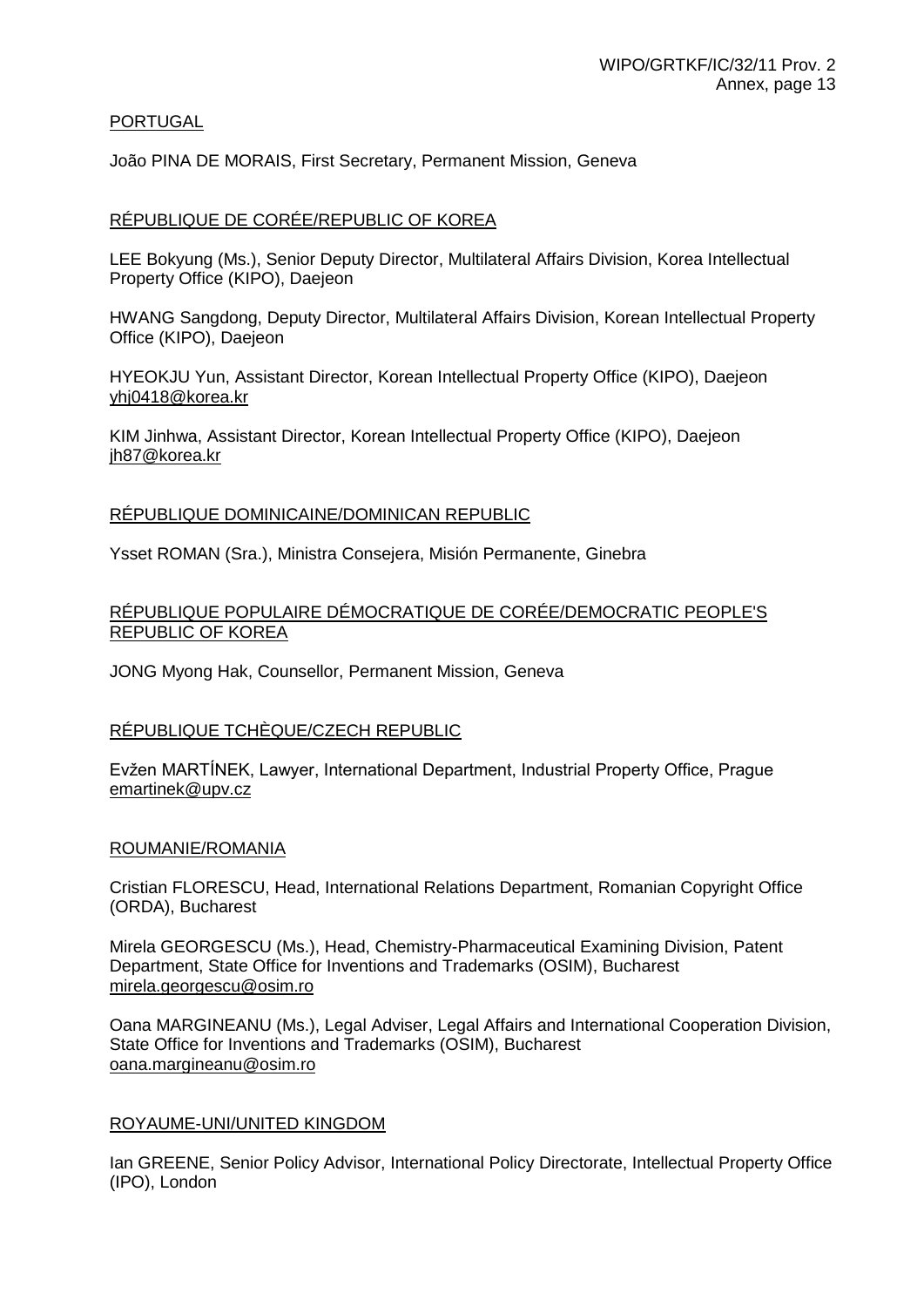Marc WILD, Policy Officer, International Policy Directorate, Department for Business, Energy and Industrial Strategy, Intellectual Property Office (IPO), Newport marc.wild@ipo.gov.uk

## SAINT-SIÈGE/HOLY SEE

Carlo Maria MARENGHI, Attaché, Permanent Mission, Geneva iptrade@nuntiusge.org

## SÉNÉGAL/SENEGAL

Lamine Ka MBAYE, premier secrétaire, Mission permanente, Genève

## SLOVAQUIE/SLOVAKIA

Emil ŽATKULIAK, First Secretary, Permanent Representation of the Slovak Republic to the European Union, Bratislava

Jakub SLOVÁK, Third Secretary, Permanent Mission, Geneva

#### SOUDAN/SUDAN

Adil Khalid Hassan HILAL, Registrar General, Registrar General of Intellectual Property, Ministry of Justice, Khartoum

Azza HASSAN (Ms.), Second Secretary, Permanent Mission, Geneva aazz-85@hotmail.com

#### SRI LANKA

Avanti PERERA (Ms.), Senior State Counsel, Attorney General's Department, Colombo

#### SUÈDE/SWEDEN

Gabriel PINO, Director, International Cooperation Department, Swedish Patent and Registration Office (SPRO), Stockholm

Patrick ANDERSSON, Senior Adviser International Affairs, Swedish Patent and Registration Office (SPRO), Stockholm

#### SUISSE/SWITZERLAND

Martin GIRSBERGER, chef, Développement durable et coopération internationale, Division droit et affaires internationales, Institut fédéral de la propriété intellectuelle (IPI), Berne

Marco D'ALESSANDRO, conseiller politique, Division droit et affaires internationales, Institut fédéral de la propriété intellectuelle (IPI), Berne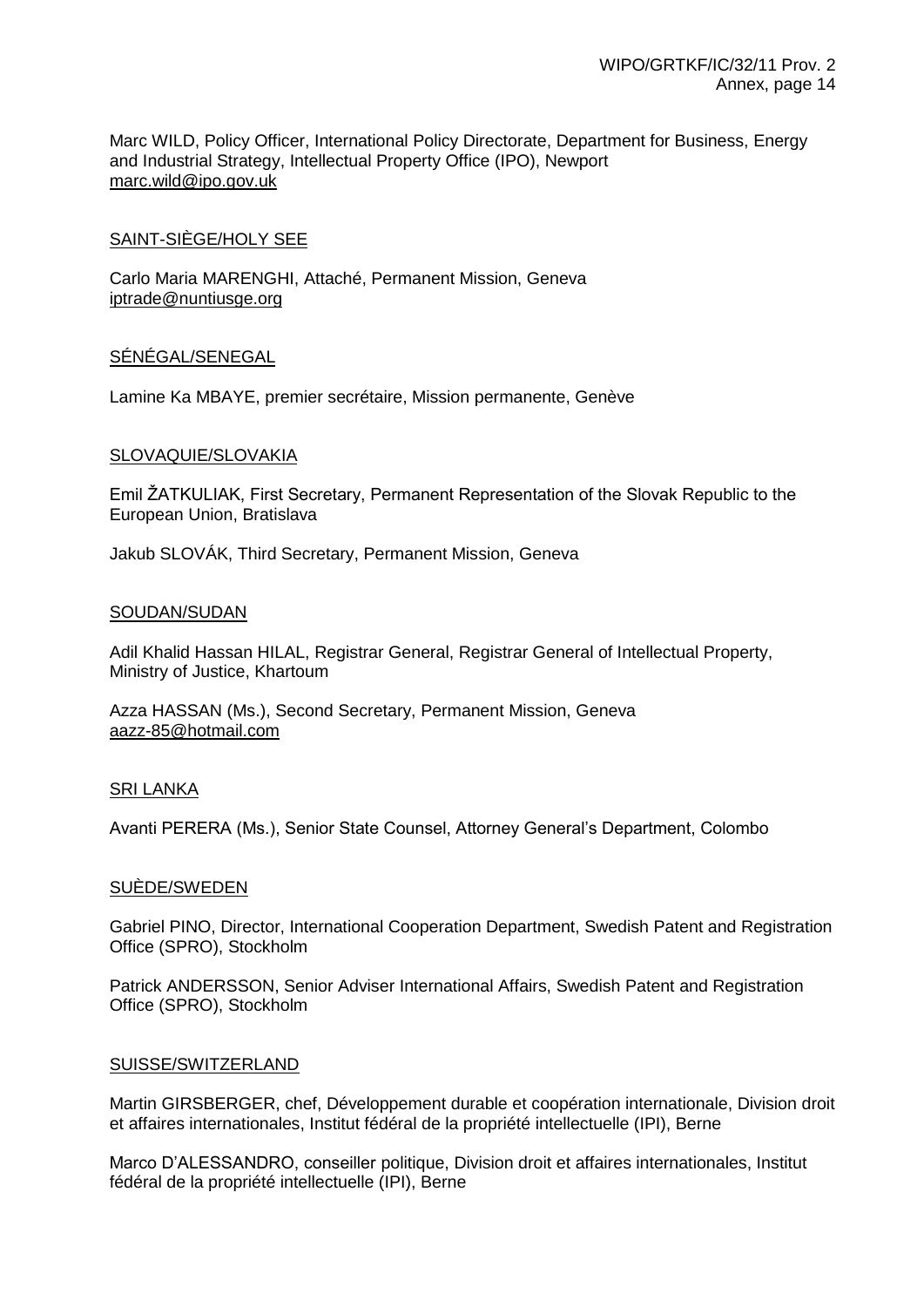David STÄRKLE, conseiller juridique, Division droit et affaires internationales, Institut fédéral de la propriété intellectuelle (IPI), Berne

Alebe LINHARES MESQUITA, stagiaire, Division droit et affaires internationales, Institut fédéral de la propriété intellectuelle (IPI), Berne

Reynald VEILLARD, conseiller, Mission permanente, Genève

## TADJIKISTAN/TAJIKISTAN

Parviz EMOMOV, Second Secretary, Permanent Mission, Geneva

# THAÏLANDE/THAILAND

Usana BERANANDA (Ms.), Minister, Deputy Permanent Representative, Permanent Mission to the World Trade Organization (WTO), Geneva

Savitri SUWANSATHIT (Ms.), Adviser to the Ministry of Culture, Ministry of Culture, Bangkok

Krithpaka BOONFUENG (Ms.), Director, Legal Development and Intellectual Property Management Group, Biodiversity-Based Economy Development Office (BEDO), Ministry of Natural Resource and Environment, Bangkok krithpaka@bedo.or.th

Urusaya INTRASUKSRI (Ms.), Director, Multilateral Cooperation Unit, International Relations Bureau, Office of the Permanent Secretary, Ministry of Culture, Bangkok

Darunee THAMAPODOL (Ms.), Director, International Relations Bureau, Office of the Permanent Secretary, Ministry of Culture, Bangkok

Ariyaporn SURANARTYUTH (Ms.), Sectional Director, Bureau of Community Industry Development, Department of Industrial Promotion, Ministry of Industry, Bangkok ariyaporn1234@gmail.com

Kittiporn CHAIBOON (Ms.), Head, Research and Development Section, Department of Cultural Promotion, Ministry of Culture, Bangkok

Tossaporn SRISAKDI, Head, Bureau of Animal Husbandry and Genetic Improvement, Department of Livestock Development, Ministry of Agriculture and Cooperatives, Bangkok tossaporn.dld@gmail.com

Kitiyaporn SATHUSEN (Ms.), Senior Trade Officer, Department of Intellectual Property, Ministry of Commerce, Nonthaburi sathusen\_k@hotmail.com

Rattanisa SUPHACHATURAS (Ms.), Legal Officer, Department of Intellectual Property, Ministry of Commerce, Nonthaburi rattani.new@gmail.com

Titaporn LIMPISVASTI (Ms.), Cultural Officer, Department of Cultural Promotion, Ministry of Culture, Bangkok titamod94@hotmail.com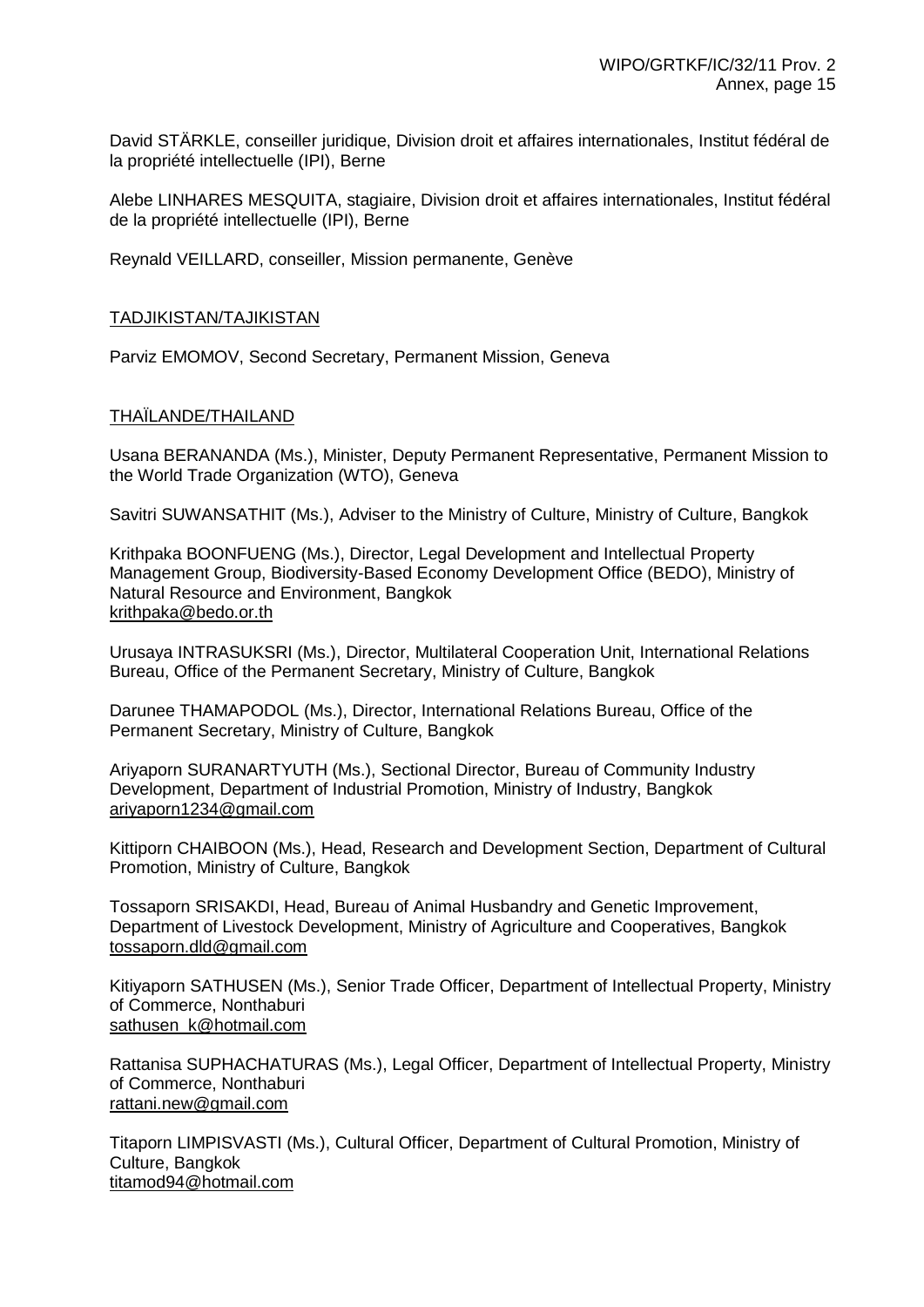Sukolrat THARASAK (Ms.), Arts Officer, Fine Arts Department, Ministry of Culture, Bangkok tharasak@hotmail.com

# TOGO

Traoré Aziz IDRISSOU, directeur général, Bureau togolais du droit d'auteur (BUTODRA), Ministère de la communication, de la culture, du sport et de la formation civique, Lomé aziz56fr@yahoo.fr

Koffi SEBADO, attaché de cabinet, Cabinet, Ministère de la communication, de la culture, des sports et de la formation civique, Lomé koffisebado@yahoo.fr

## TRINITÉ-ET-TOBAGO/TRINIDAD AND TOBAGO

Anne Marie JOSEPH (Ms.), Deputy Controller, Intellectual Property Office, Ministry of the Attorney General and Legal Affairs, Port of Spain annemarie.omedjoseph@ipo.gov.tt

## TUNISIE/TUNISIA

Nasreddine NAOUALI, conseiller, Mission permanente, Genève n.naouali@diplomatie.gov.tn

#### TURKMÉNISTAN/TURKMENISTAN

Ata ANNANIYAZOV, Deputy Chairman, State Service on Intellectual Property under the Ministry of Economy and Development of Turkmenistan, Ashgabat tmpatent@online.tm

#### TURQUIE/TURKEY

Kemal Demir ERALP, Patent Examiner, Patent Department, Turkish Patent Institute, Ankara kderalp@gmail.com

Osman GÖKTÜRK, Second Secretary, Permanent Mission, Geneva

#### UKRAINE

Andrew KUDIN, General Director, Ukrainian Intellectual Property Institute (Ukrpatent), Ministry of Economic Development and Trade of Ukraine, State Intellectual Property Service of Ukraine (SIPS), Kyiv

# a.kudin@ukrpatent.org

Sergii TORIANIK, Deputy Head, Department of Examination of Applications for Inventions, Utility Models and Topographies of Integrated Circuits, Ministry of Economic Development and Trade of Ukraine, State Intellectual Property Service of Ukraine (SIPS), Kyiv s.toryanik@ukrpatent.org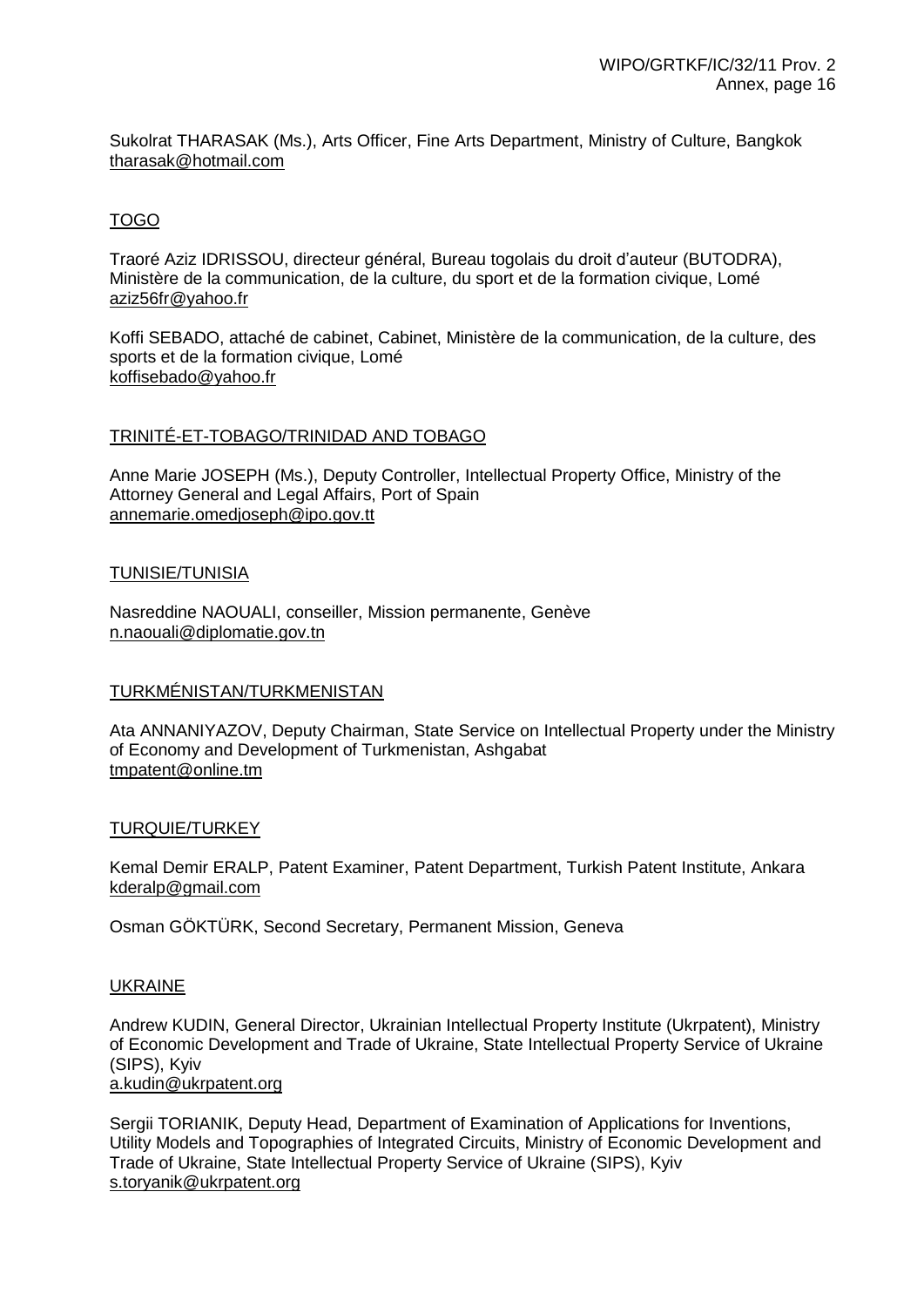# VANUATU

Brittien YOSEF, Registrar, Trademark, Patent, and Design, Vanuatu Intellectual Property Office, Ministry of Tourism, Trade, Industry, Cooperative and Ni-Vanuatu Business, Port Vila byosef@vanuatu.gov.vu

# VENEZUELA (RÉPUBLIQUE BOLIVARIENNE DU)/VENEZUELA (BOLIVARIAN REPUBLIC OF)

Sandra AISSAMI EL JARMAKANI (Sra.), Coordinadora de Marcas, Servicio Autónomo de la Propiedad Intelectual (SAPI), Ministerio del Poder Popular para Industria y Comercio, Caracas

## VIET NAM

MAI Van Son, Counsellor, Permanent Mission, Geneva mvson@noip.gov.vn

## YÉMEN/YEMEN

Hussein Taher Ahmed AL-ASHWAL, Third Secretary, Permanent Mission, Geneva h.alashwal@yahoo.com

## ZIMBABWE

Roda Tafadzwa NGARANDE (Ms.), Counsellor, Permanent Mission, Geneva

# II. DÉLÉGATION SPÉCIALE/SPECIAL DELEGATION

# UNION EUROPÉENNE (UE)/EUROPEAN UNION (EU)

Margreet GROENENBOOM (Ms.), Policy Officer, Industrial Property, European Commission, **Brussels** 

Oliver HALL ALLEN, First Counsellor, Permanent Delegation to the United Nations, Geneva

Lucas VOLMAN, Intern, Permanent Delegation to the United Nations, Geneva

# III. OBSERVATEURS/OBSERVERS

#### PALESTINE

Sami M.K. BATRAWI, Director General, Intellectual Property Unit, Ministry of Culture, Ramallah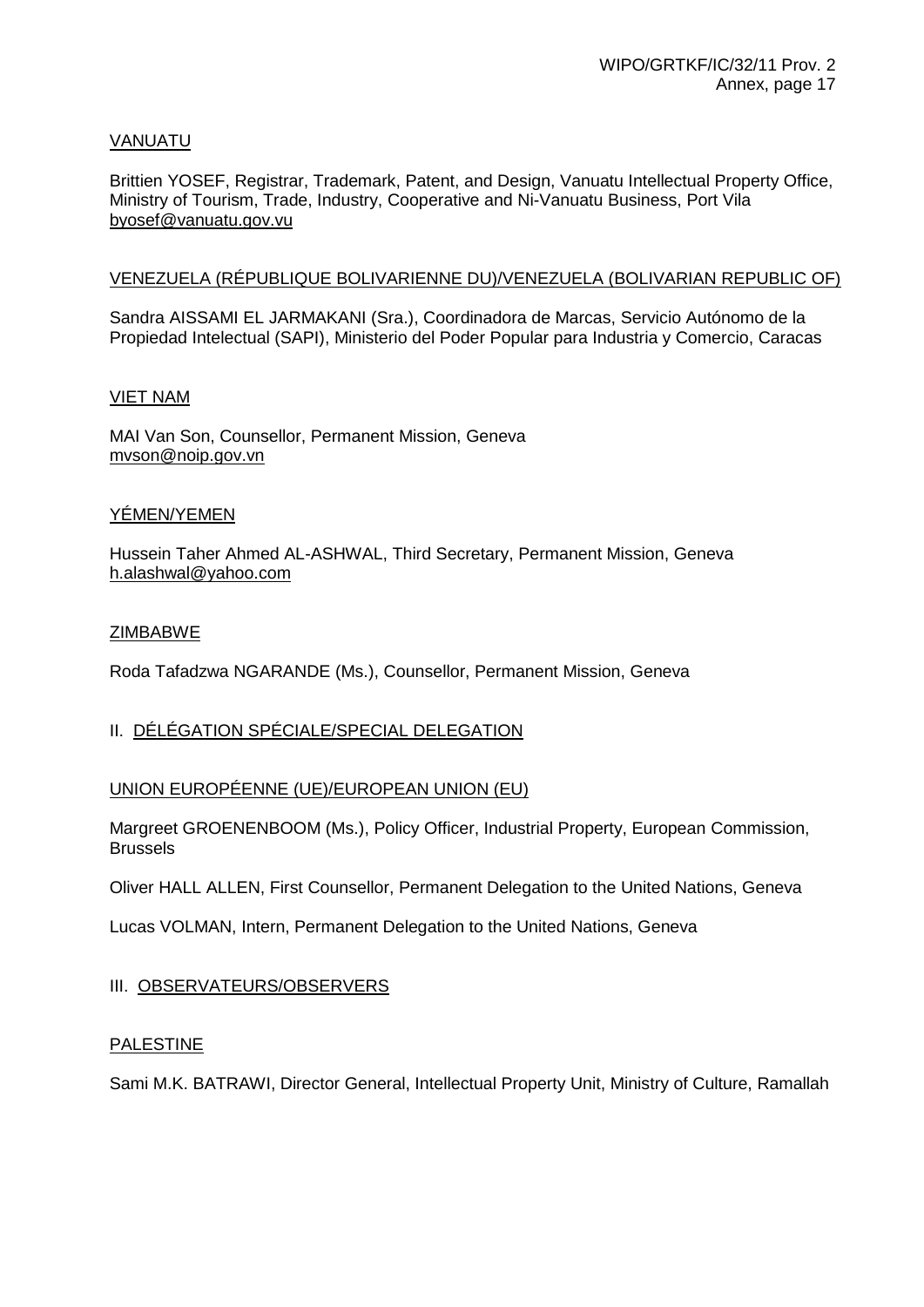#### IV. ORGANISATIONS INTERNATIONALES INTERGOUVERNEMENTALES/ INTERNATIONAL INTERGOVERNMENTAL ORGANIZATIONS

# CENTRE SUD (CS)/SOUTH CENTRE (SC)

Nirmalya SYAM, Programme Officer, Geneva syam@southcentre.int

## ORGANISATION DE COOPÉRATION ISLAMIQUE (OCI)/ORGANIZATION OF ISLAMIC COOPERATION (OIC)

Halim GRABUS, Counsellor, Geneva

## ORGANISATION DES NATIONS UNIES POUR L'ALIMENTATION ET L'AGRICULTURE (FAO)/FOOD AND AGRICULTURE ORGANIZATION OF THE UNITED NATIONS (FAO)

Narmin KHALILOVA (Ms.), Consultant, Geneva

Ahmad MUKHTAR, Economist, Trade and Food Security, Geneva amukhtar@unog.ch

# ORGANISATION EUROPÉENNE DES BREVETS (OEB)/EUROPEAN PATENT ORGANISATION (EPO)

Enrico LUZZATTO, Director, European Patent Office, Munich

Alessia VOLPE (Ms.), Coordinator, International Cooperation, Münich

UNION AFRICAINE (UA)/AFRICAN UNION (AU)

tostmann@wallinger.de

Georges Remi NAMEKONG, Senior Economist, Geneva

# V. ORGANISATIONS INTERNATIONALES NON GOUVERNEMENTALES/ INTERNATIONAL NON-GOVERNMENTAL ORGANIZATIONS

Assembly of Armenians of Western Armenia, The Lydia MARGOSSIAN (Mme), déléguée, Énergie, ressources génétiques, Bagneux

Association américaine du droit de la propriété intellectuelle (AIPLA)/American Intellectual Property Law Association (AIPLA) Holger TOSTMANN, Co-Subchair, Genetic Resources in the Biotechnology Committee, Munich

Association de gestion internationale collective des œuvres audiovisuelles (AGICOA)/Association for the International Collective Management of Audiovisual Works (AGICOA) Vera CASTANHEIRA (Ms.), General Counsel, Geneva vca@agicoa.org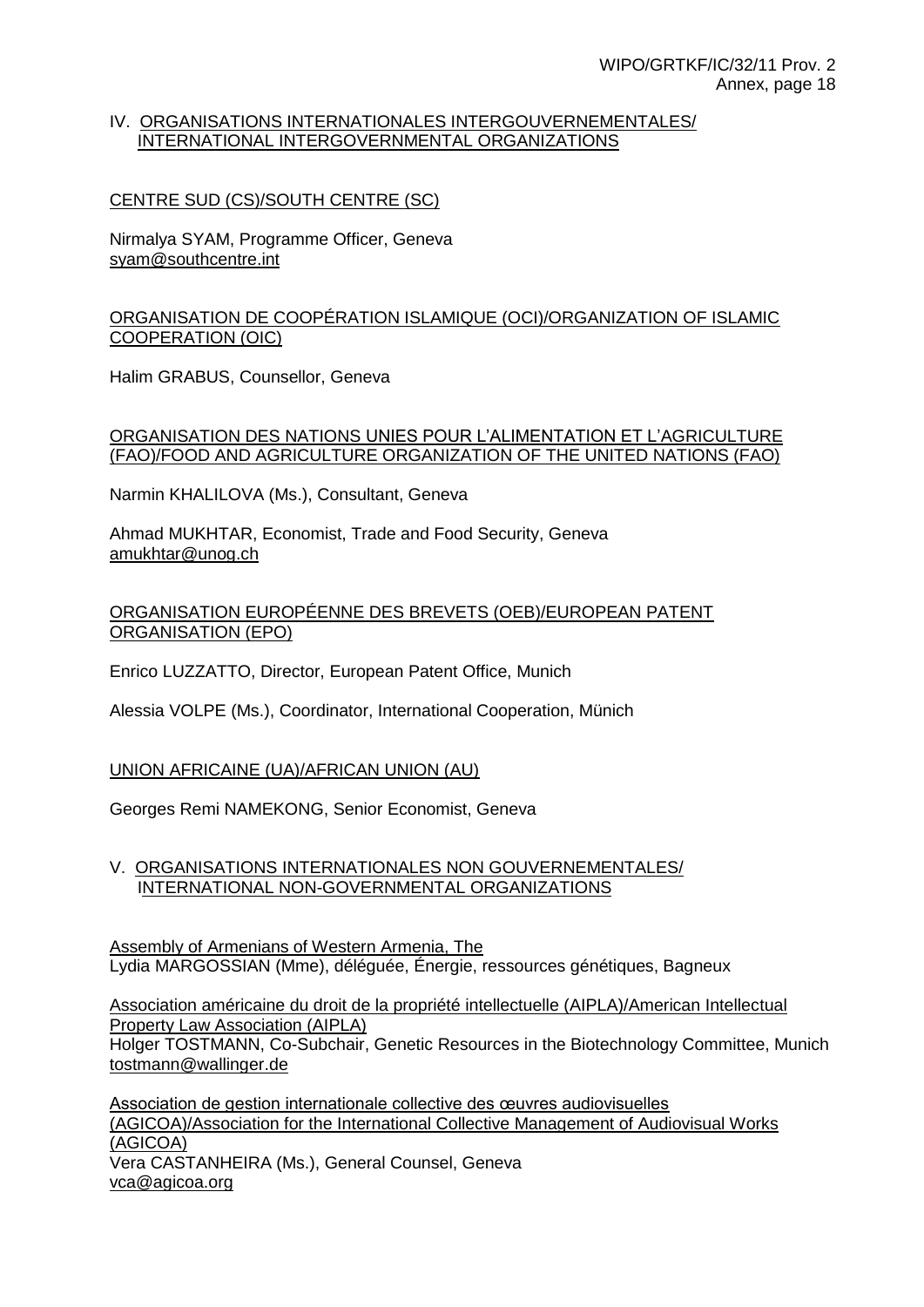Association européenne des étudiants en droit (ELSA International)/European Law Students' Association (ELSA International)

Pauline GROUCHKO (Ms.), Head of Delegation, Brussels Donal MERRICK, Head of Delegation, Brussels Daniele CARPONETTO, Delegate, Brussels Elena MAGLIO (Ms.), Delegate, Brussels Angelica PAPACCIO (Ms.), Delegate, Brussels Tessa ROBIJN (Ms.), Delegate, Brussels Tabea VONBRUNN (Ms.), Delegate, Brussels

Call of the Earth (COE) Rodrigo DE LA CRUZ, Asesor en propiedad intelectual, Quito

Centre de documentation, de recherche et d'information des peuples autochtones (DoCip)/Indigenous Peoples' Center for Documentation, Research and Information (DoCip) Karen PFEFFERLI (Mme), coordinatrice, Genève Malikah ALIBHAI (Mme), interprète, Paris Julia DICK (Ms.), interprète, Londres Pierrette BIRRAUX (Mme), membre, Genève María BAYLE RUBIO (Mme), stagiaire, Genève sectec-intern@docip.org Bianca PHILLIPS (Mme), stagiaire Genève sectec-intern@docip.org

Centre du commerce international pour le développement (CECIDE)/International Trade Center for Development (CECIDE) Biro DIAWARA, représentant, chef du Bureau, Genève cecide.icde@gmail.com

Centre international pour le commerce et le développement durable (ICTSD)/International Center for Trade and Sustainable Development (ICTSD) Pedro ROFFE, Senior Associate, Innovation, Technology and Intellectual Property Programme, Geneva

Chambre de commerce internationale (CCI)/International Chamber of Commerce (ICC) Manisha DESAI (Ms.), Assistant General Patent Counsel, Commission on Intellectual Property, Indianapolis

Civil Society Coalition (CSC) Susan ISIKO STRBA (Ms.), Fellow, Geneva

Comisión Jurídica para el Autodesarrollo de los Pueblos Originarios Andinos (CAPAJ) Hiha ALLANA (Sra.), Delegada, Waipawa Rosario LUQUE GIL (Sra.), Pasante, Quito rosario.gilluquegonzalez@unifr.ch

Comité consultatif mondial des amis (CCMA)/Friends World Committee for Consultation (FWCC) Nora MEIER (Ms.), Programme Assistant, Geneva nmeier@quno.ch

CropLife International/CropLife International (CROPLIFE) Tatjana SACHSE (Ms.), Legal Adviser, Geneva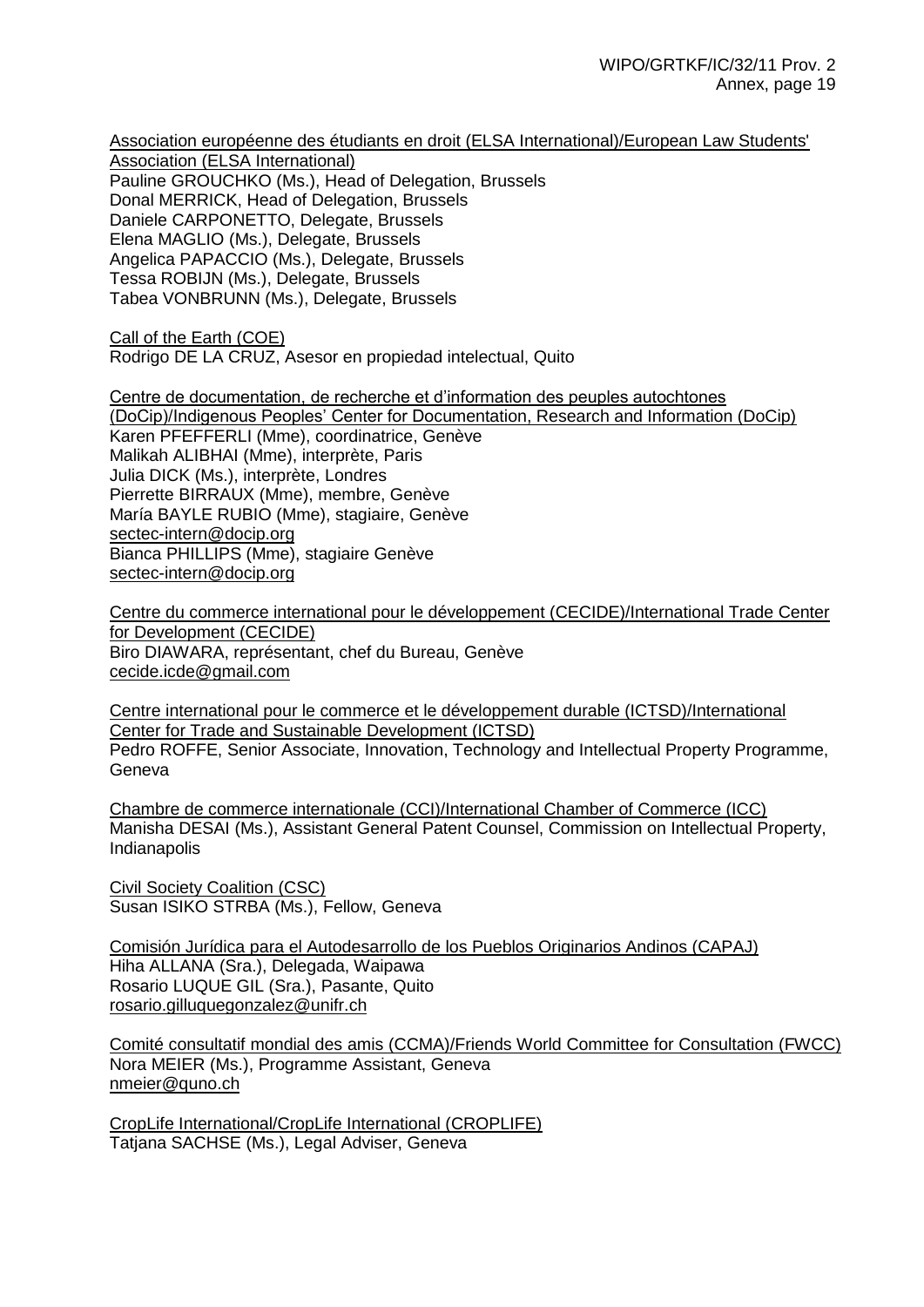EcoLomics International Noriko YAJIMA (Ms.), Research Director, Geneva nikkiyaji@gmail.com

Fédération internationale de la vidéo (IFV)/International Video Federation (IVF) Benoît MULLER, Legal Adviser, Geneva

France Freedoms - Danielle Mitterrand Foundation Leandro VARISON COSTA, Legal Adviser, Paris leandro.varison@france-libertes.fr Cyril COSTES, Lawyer, Strasbourg cyril@costes-avocat.fr

Health and Environment Program (HEP) Madeleine SCHERB (Mme), économiste, Genève madeleine@health-environment-program.org

Incomindios Switzerland Roger CHO, Indigenous Delegate, Zurich June LORENZO (Ms.), Consultant, Paguate junellorenzo@aol.com

Indian Council of South America (CISA) Tomas CONDORI, Member, Geneva

Indigenous Information Network (IIN) Lucy MULENKEI (Ms.), Executive Director, Nairobi mulenkei@gmail.com

Instituto Indígena Brasilero da Propriedade Intelectual (InBraPi) Lucia Fernanda INACIO BELFORT SALES (Ms.), Expert, Intellectual Property Division, Ronda Alta jofejkaingang@hotmail.com

MALOCA Internationale Leonardo RODRÍGUEZ, Experto, Bogotá perez.rodriguez@graduateinstitute.ch

Massai Experience Lay TSHIALA, membre, Genève laytshiala@hotmail.com

Native American Rights Fund (NARF) Melody MCCOY (Ms.), Staff Attorney, Legal, Native American Rights Fund, Boulder mmccoy@narf.org

Pacific Islands Forum Secretariat Pita Kalesita NIUBALAVU, Secretary General, Brisbane

Proyecto ETNOMAT, Departamento de Antropología Social, Universidad de Barcelona (España) Mònica MARTÍNEZ MAURI (Sra.), Profesora, Universidad de Barcelona, Barcelona

Research Group on Cultural Property (RGCP) Linda MÜLLI (Ms.), Researcher, Basel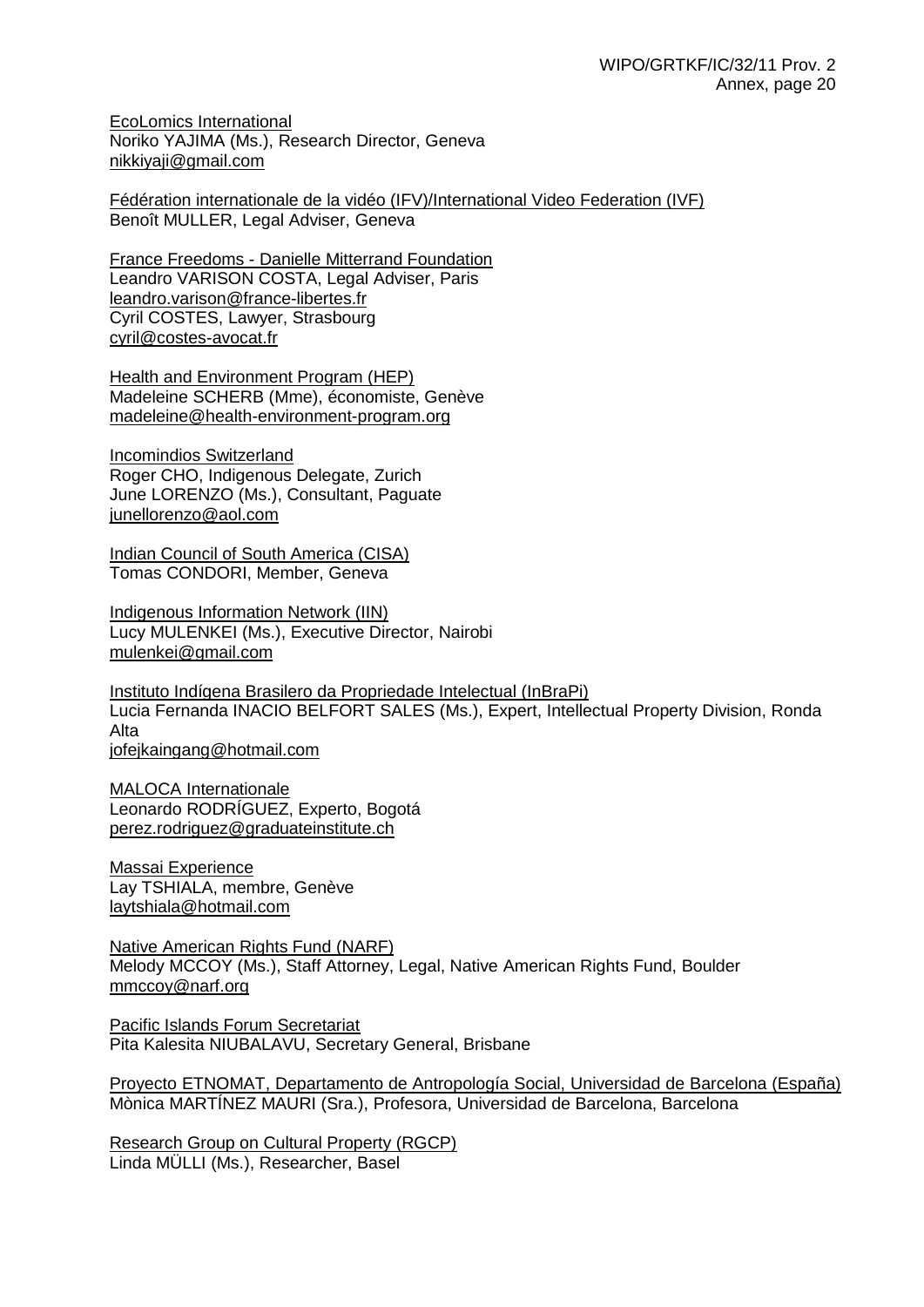Società Italiana per la Museografia e i Beni Demoetnoantropologici (SIMBDEA) Harriet DEACON (Ms.), Associate Member, London

Traditions pour demain/Traditions for Tomorrow Françoise KRILL (Mme), déléguée, Rolle tradi@tradi.info

Tulalip Tribes of Washington Governmental Affairs Department Raymond FRYBERG, Member, Tulalip Preston HARDISON, Policy Analyst, Seattle

# VI. GROUPE DES COMMUNAUTÉS AUTOCHTONES ET LOCALES/ INDIGENOUS PANEL

Lucy MULENKEI (Ms.), Executive Director, Indigenous Information Network (IIN), Nairobi

Rodrigo DE LA CRUZ INLAGO, Asesor en propiedad intelectual, Call of the Earth (COE), Quito

Preston HARDISON, Policy Analyst, Tulalip Tribes of Washington Governmental Affairs Department, Seattle

# VII. BUREAU/OFFICERS

| Président/Chair:             | Ian GOSS (Australie/Australia)                    |
|------------------------------|---------------------------------------------------|
| Vice-présidents/Vice-Chairs: | Jukka LIEDES (Finlande/Finland)                   |
|                              | Robert Matheus Michael TENE (Indonésie/Indonesia) |
| Secrétaire/Secretary:        | Wend WENDLAND (OMPI/WIPO)                         |